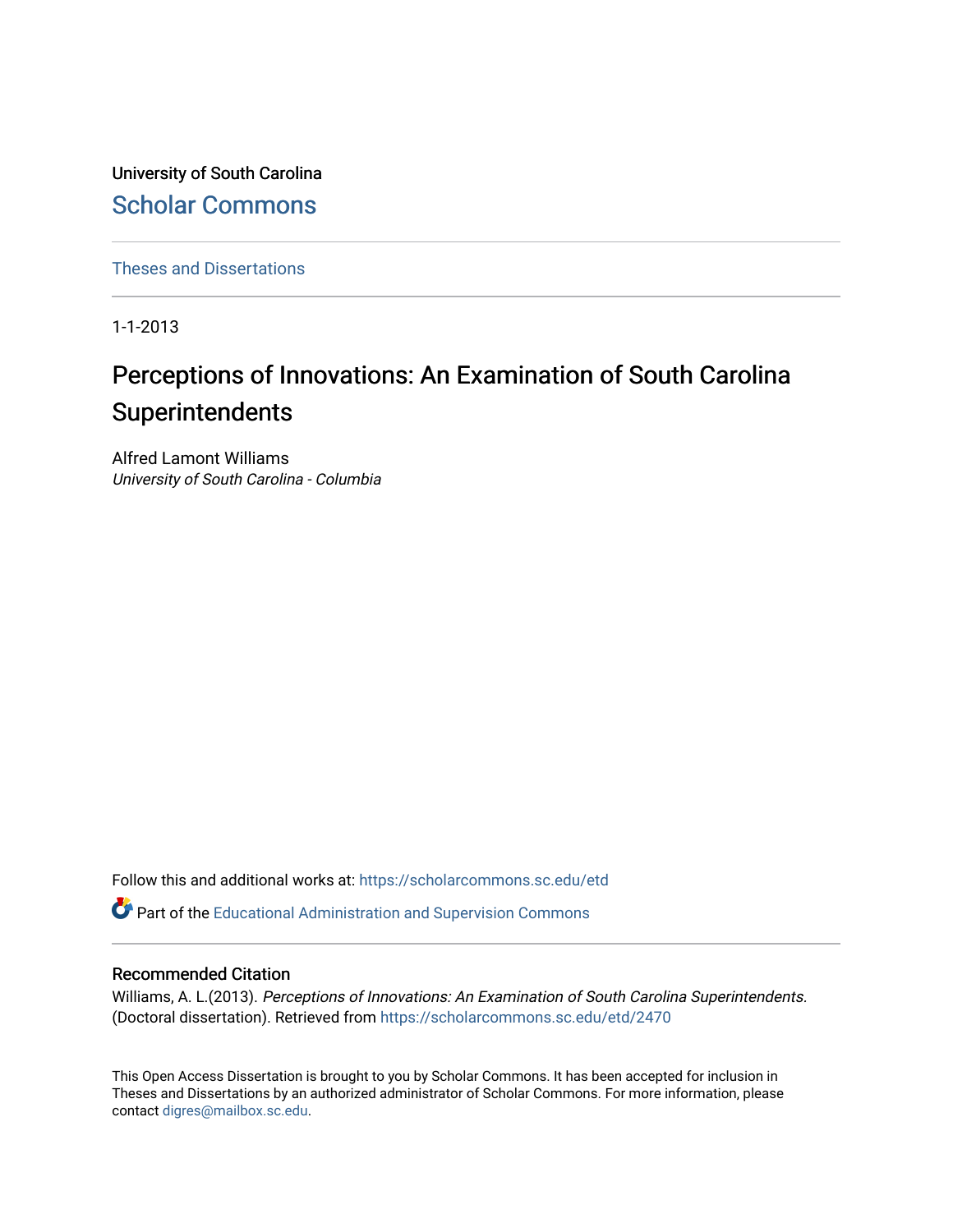## PERCEPTIONS OF INNOVATIONS: AN EXAMINATION OF SOUTH CAROLINA **SUPERINTENDENTS**

By

Alfred L. Williams

Bachelor of Science

Winthrop University, 1996

Master of Education

University of South Carolina, 2007

Educational Specialist

University of South Carolina, 2011

Submitted in Partial Fulfillment of the Requirements For the Degree of Doctor of Philosophy in Educational Administration College of Education University of South Carolina 2013 Accepted by: Edward Cox, Major Professor Sandra Lindsay, Committee Member Xiaofeng Steven Liu, Committee Member Peter Moyi, Committee Member Lacy Ford, Vice Provost and Dean of Graduate Studies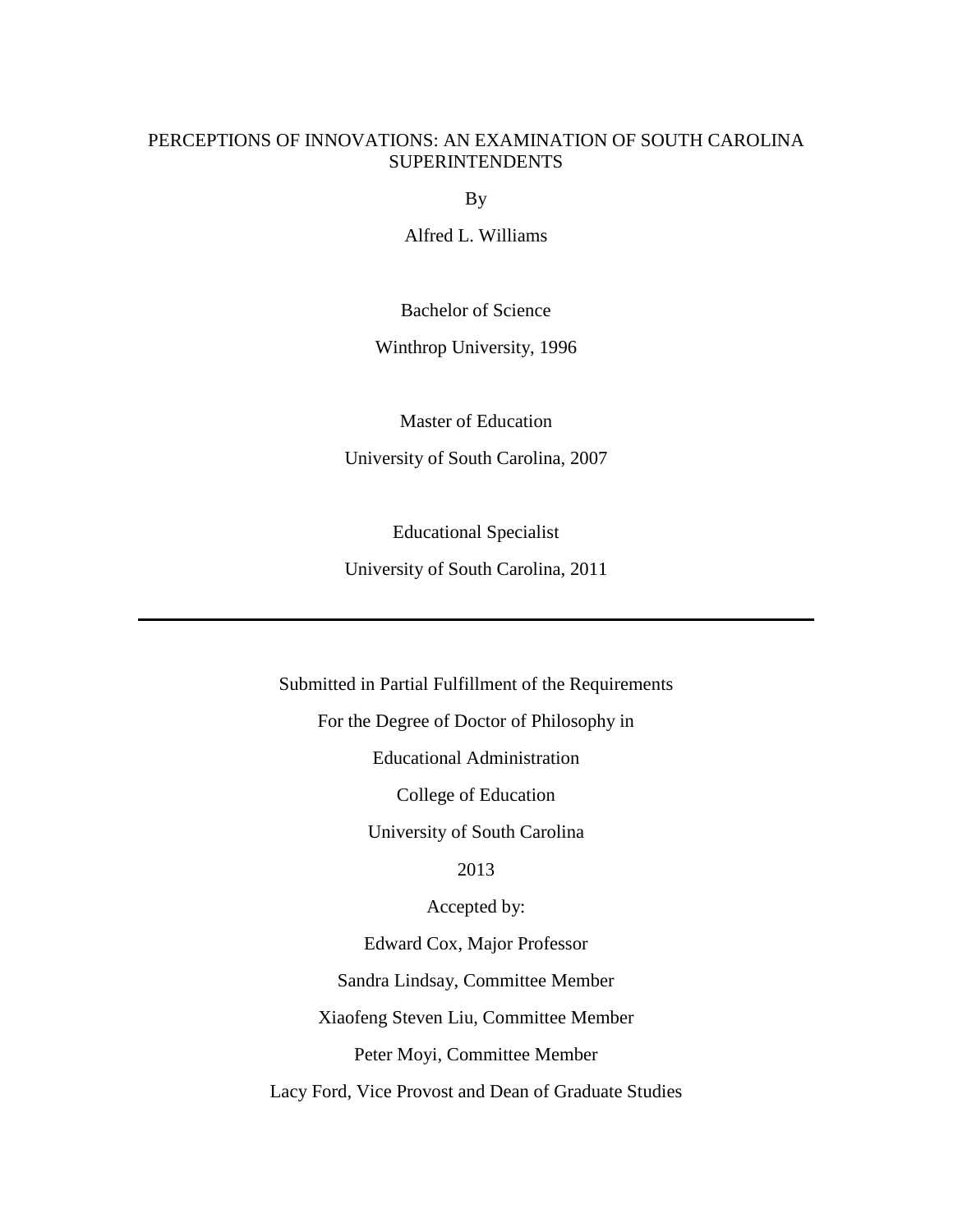© Copyright by Alfred L. Williams, 2013 All Rights Reserved.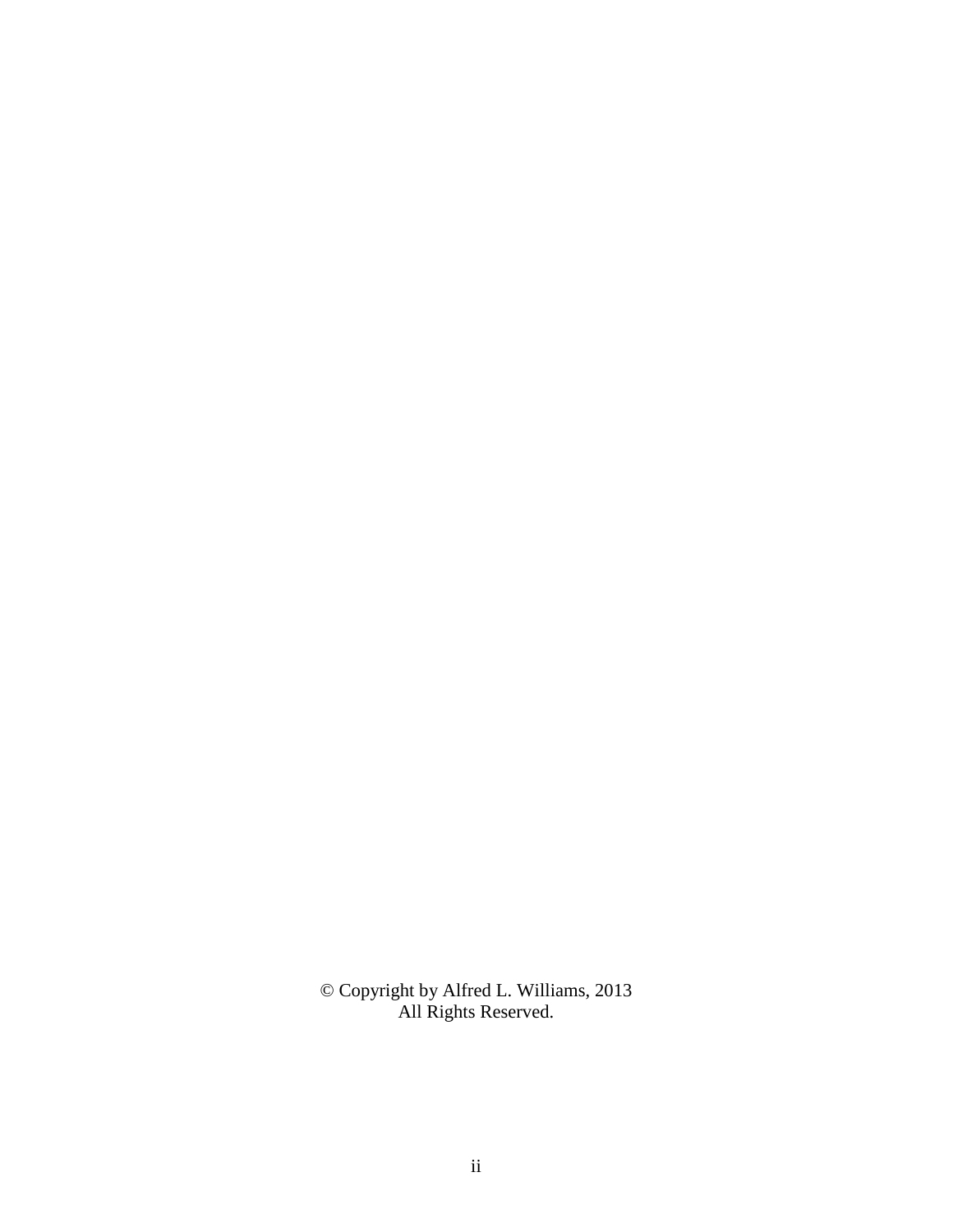#### **DEDICATION**

 The dissertation is dedicated to my family. Your love and support empowered me to embark on and ultimately survive this journey. I owe my success in this life to you all, and dedicate this, my greatest accomplishment thus far, to you. First, to my wife Sonya, whose love, patience, and encouragement has allowed me to finally reach this milestone. Baby, you can finally have your living room and dining room back. To my children, Nya and Alfred, who have been anxiously waiting for me to complete my doctoral program so they can attend another graduation ceremony and play with the putty. You both have inspired me tremendously and I hope that I have inspired you to become life-long learners.

Finally, to my parents, Joyce Williams and Daniel Cornwell, who taught me the value of hard work and perseverance. They always believed that I could do anything that I set my mind to, so much so that I have come to believe it myself. My successes in academics, as a professional, and in life are forever linked to the lessons they taught and the example they set. Although they are not here to celebrate this accomplishment with me, I am sure that they are looking down on me with pride.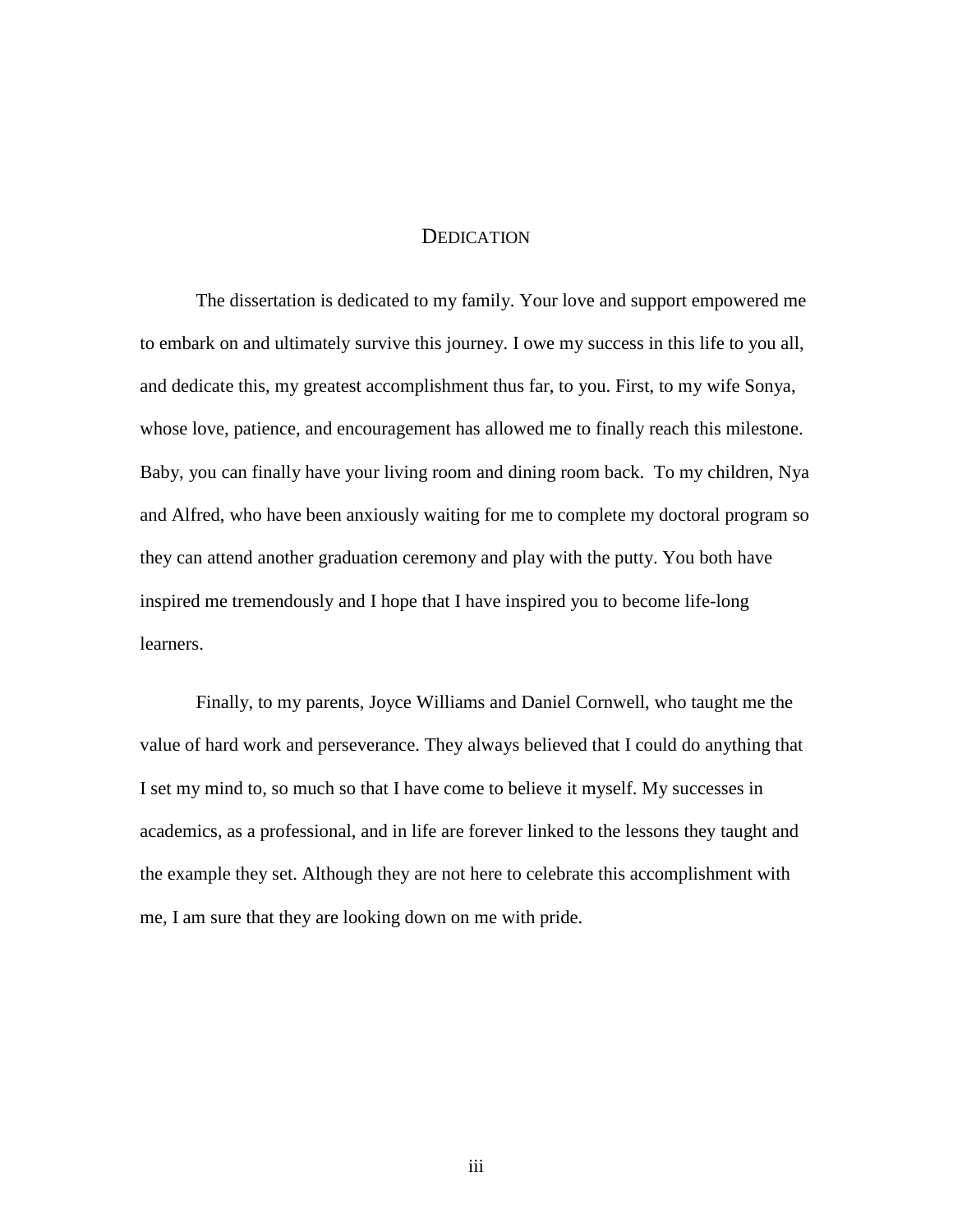#### ACKNOWLEDGEMENTS

 I would like to take this time to acknowledge and thank all of the people who have helped, encouraged, and supported me throughout my doctoral program. Thank you to my committee Chair, Dr. Edward Cox, for your direction, insight, and encouragement during this process. Thank you to my committee members, Dr. Xiaofeng Steven Liu and Dr. Peter Moyi for your guidance and patience.

 A heartfelt thank you goes out to Dr. Sandra Lindsay and Dr. Michael Fanning who both believed in and supported me throughout my masters, specialist, and doctoral programs. Thanks to all of the professors in the Department of Educational Leadership and Policies, your high expectations and provocative exchange of ideas during this program made me journey outside my comfort zone and forced me to grow academically, professionally, and personally. I would also like to thank the superintendents who participated in this study. Your willingness and cooperation gave me the opportunity to conduct my research.

Finally, I would like to thank the Olde English Consortium cohort, especially Blanche Bowles, for all the support, assistance, and collegiality that we shared throughout this endeavor. I could not have done this without you. I will always remember the times we shared, the discussions we had, and both our challenges and successes. Thank God for making all of this possible.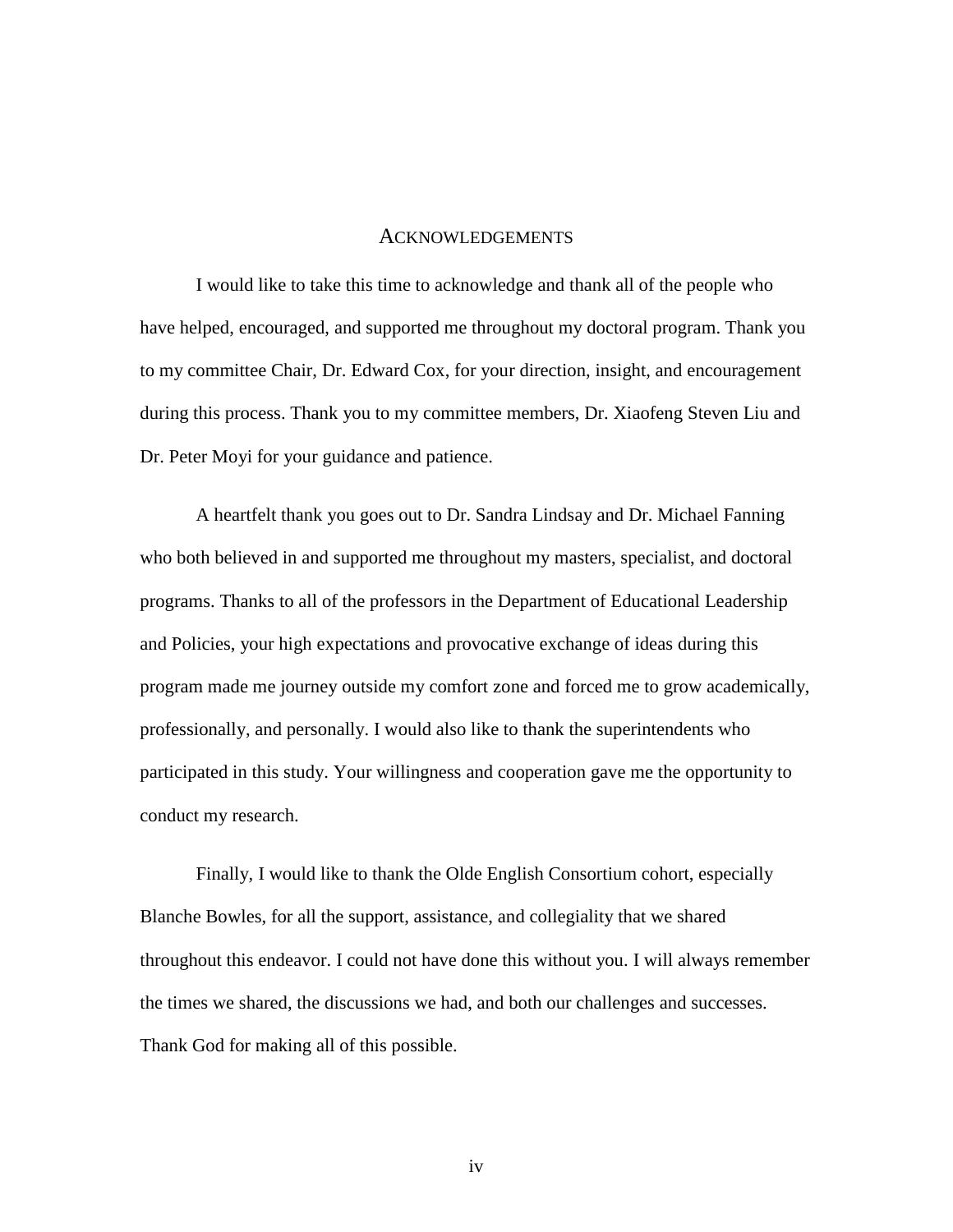#### **ABSTRACT**

The purpose of this study was to examine the perceptions of South Carolina public school superintendents regarding individual and organizational attitudes toward innovation. Specific characteristics of South Carolina public school superintendents and public school districts, including enrollment, poverty level, school report card grades, age, gender, and years of experience, were analyzed to determine individual superintendents' and their school districts' orientations toward innovation. The findings have the potential to provide much-needed guidance to superintendents in training so that they may be better equipped to meet the challenge of school reform and innovation in relation to student achievement. In addition, the study may serve to provide guidance to district and school-level staff working to support the plans for implementation of reform and innovation.

The findings that emerged from this study include the following: (1) The majority of South Carolina public school superintendents perceive themselves as highly innovative. They also perceive their districts to be high in innovativeness yet they rate the districts lower than they rate themselves. (2) There exists a weak positive relationship between innovative public school district superintendents and innovative public school districts. (3) Superintendents of larger districts and districts with higher ESEA grades rated their districts higher in organizational innovation than smaller districts and those with lower ESEA scores.

v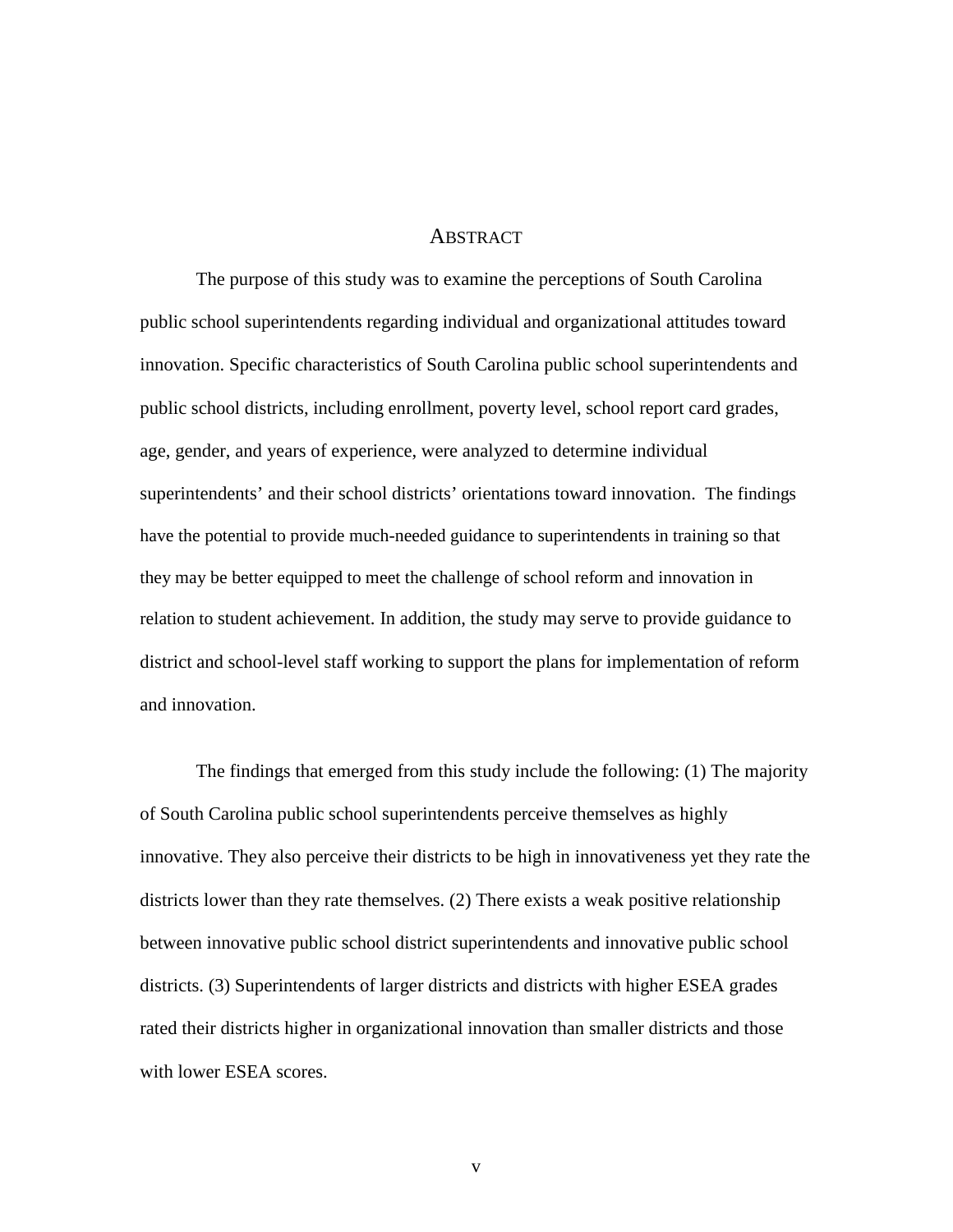# TABLE OF CONTENTS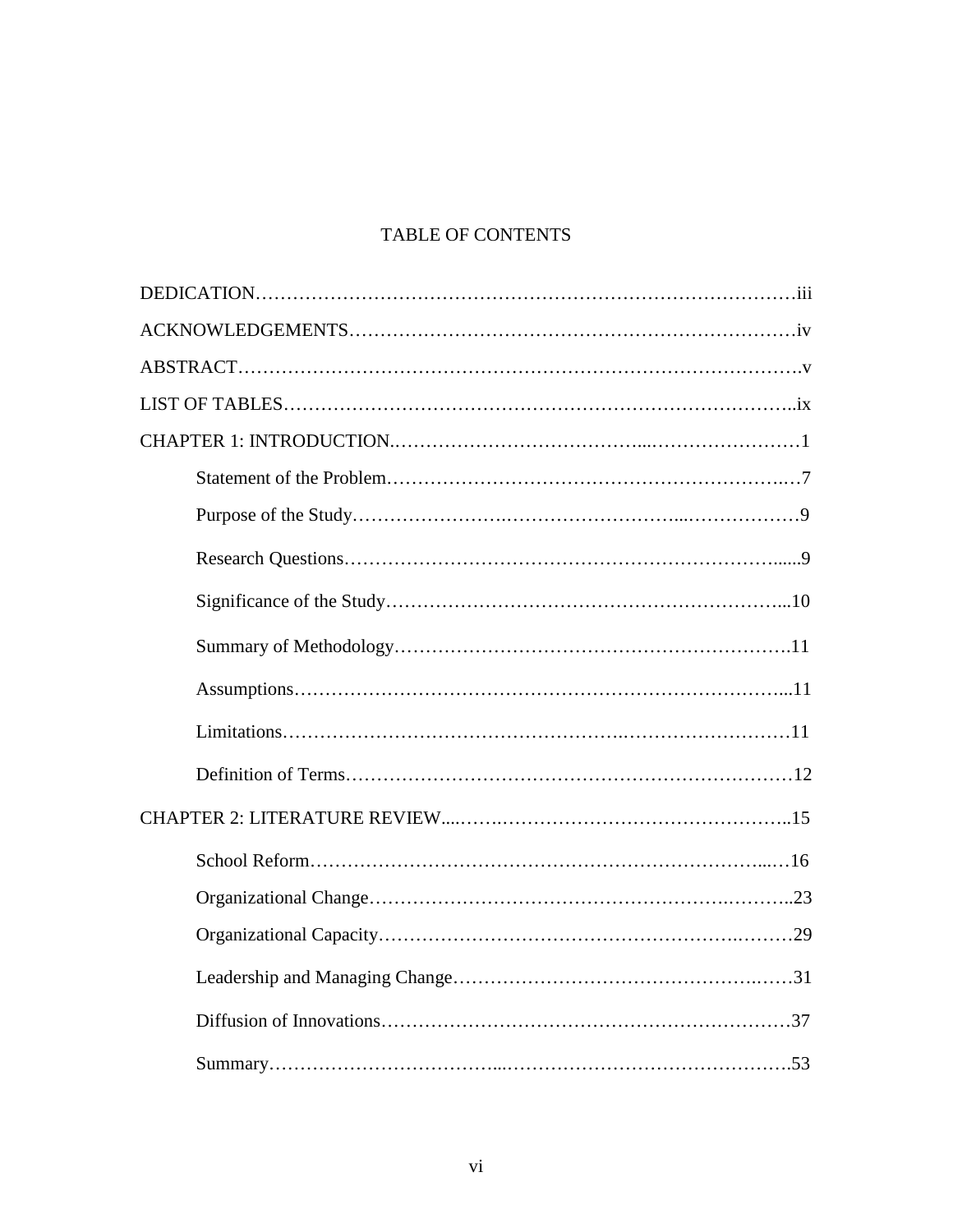| Relationship Between Individual and Organizational Innovativeness74 |
|---------------------------------------------------------------------|
|                                                                     |
|                                                                     |
|                                                                     |
| CHAPTER 5: CONCLUSION, DISCUSSION, AND RECOMMENDATIONS90            |
|                                                                     |
|                                                                     |
|                                                                     |
|                                                                     |
|                                                                     |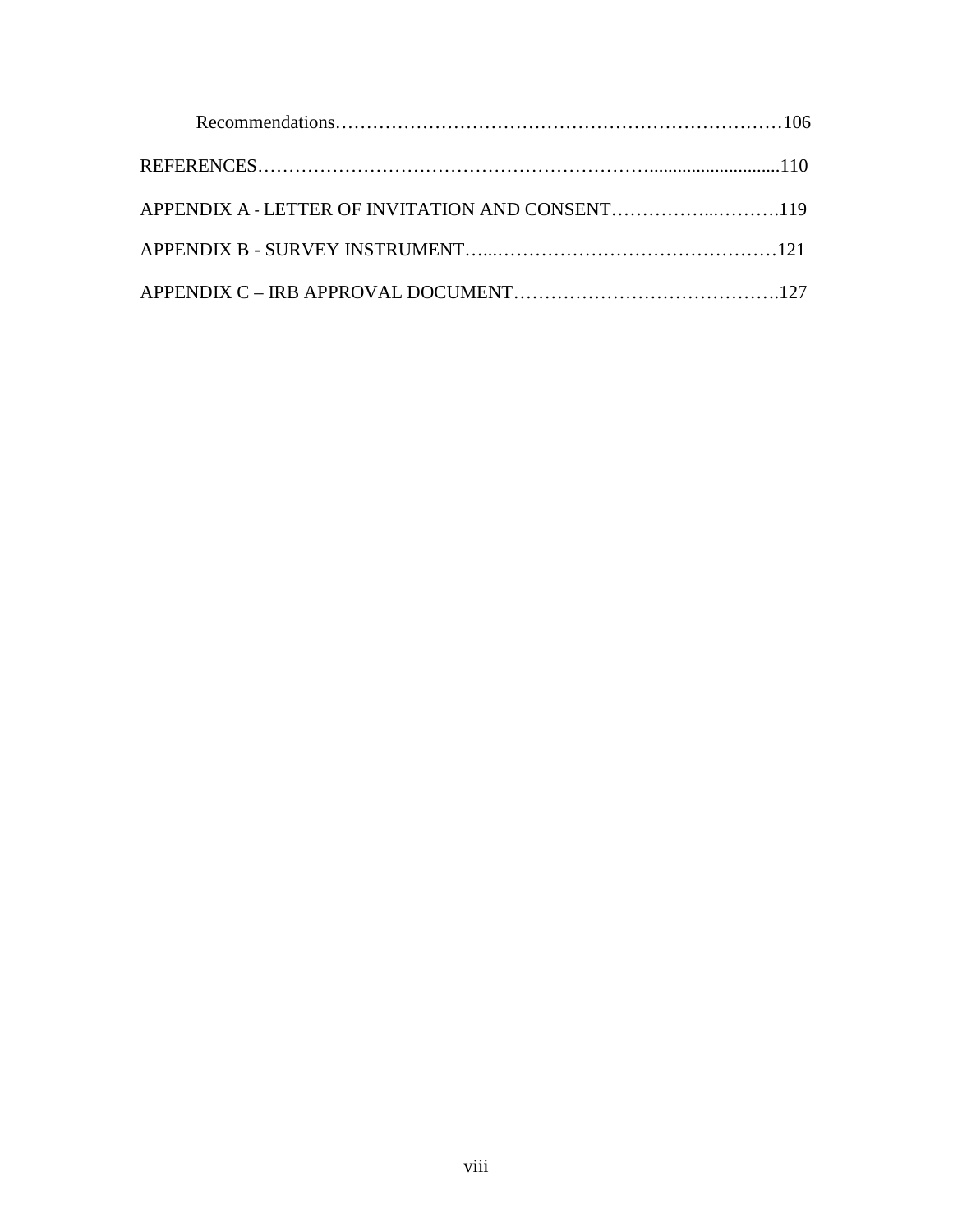# LIST OF TABLES

| Table 4.5 Relationship Between Perceptions of Individual and Organizational |
|-----------------------------------------------------------------------------|
|                                                                             |
|                                                                             |
|                                                                             |
| Table 4.9 Poverty Level and Superintendents' Perceptions of Innovation80    |
|                                                                             |
|                                                                             |
|                                                                             |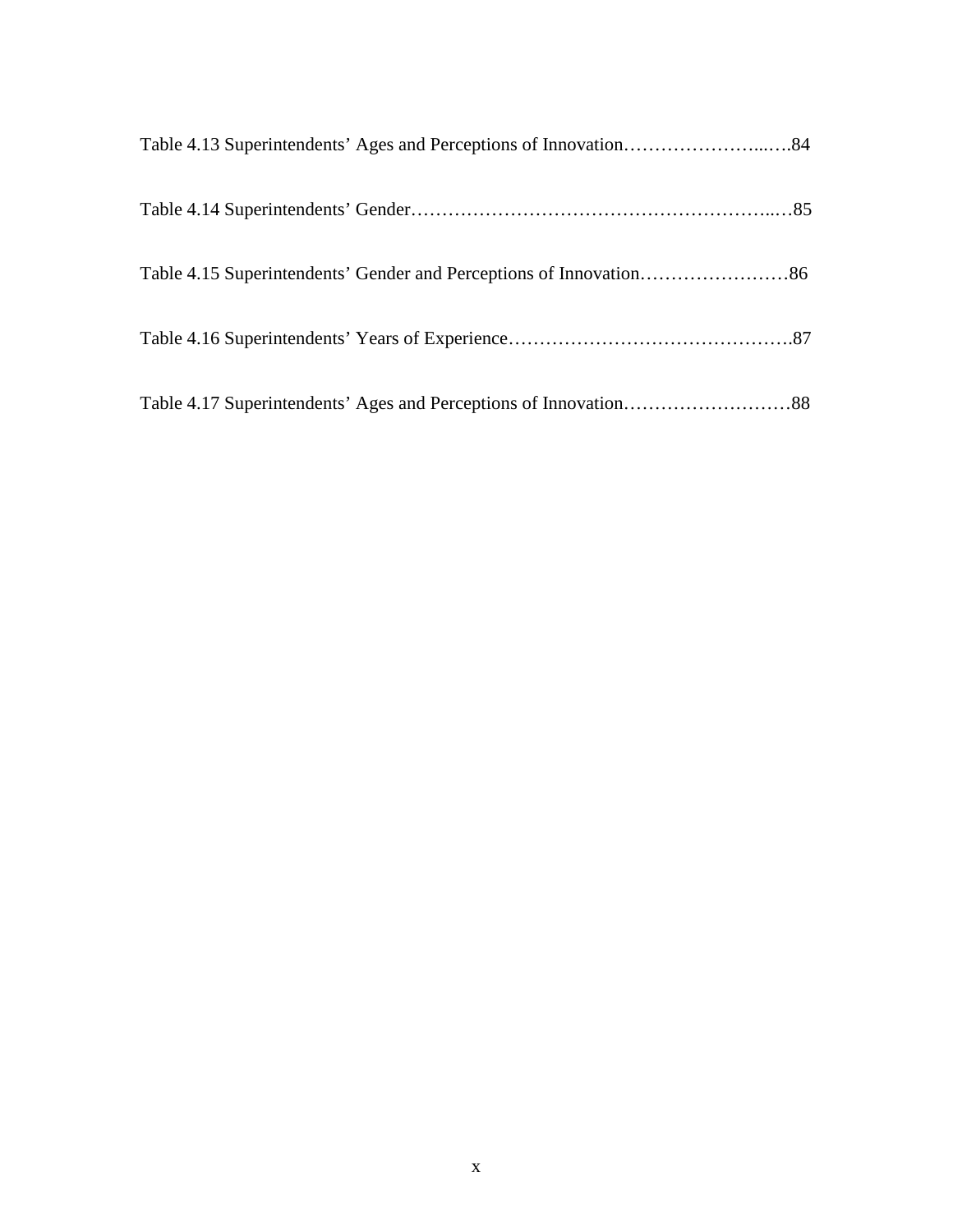#### CHAPTER ONE

#### **Introduction**

The first administrative task assigned to the first superintendent of education for the Buffalo, New York school district was to hire a horse and buggy, then go out into the city to find where the schools were located. Although today's superintendents would not have any trouble finding the schools, many of them would admit to feeling just as isolated from what is really going on in schools and classrooms as that first Buffalo, New York superintendent (Crowson, 1991). The position of school superintendent was created in response to the inability of urban school boards to manage the rapidly increasing enrollment in city schools. In the early stages of defining the superintendency, the duties and responsibilities assigned to a superintendent centered on finances, facilities, operations, and personnel.

Because of these administrative responsibilities, superintendents were viewed primarily as managers of district resources. However, close on the heels of these administrative responsibilities came the perceived need for the superintendent to be an instructional leader. The evolution of the role of superintendent was in response to increasing demand for reform and improved student achievement. More recently, the role of the superintendent has been defined by political mandates at the local, state, and federal levels. The demands and expectations placed on the position call for a superintendent to operate as an administrative chief, an instructional supervisor, and a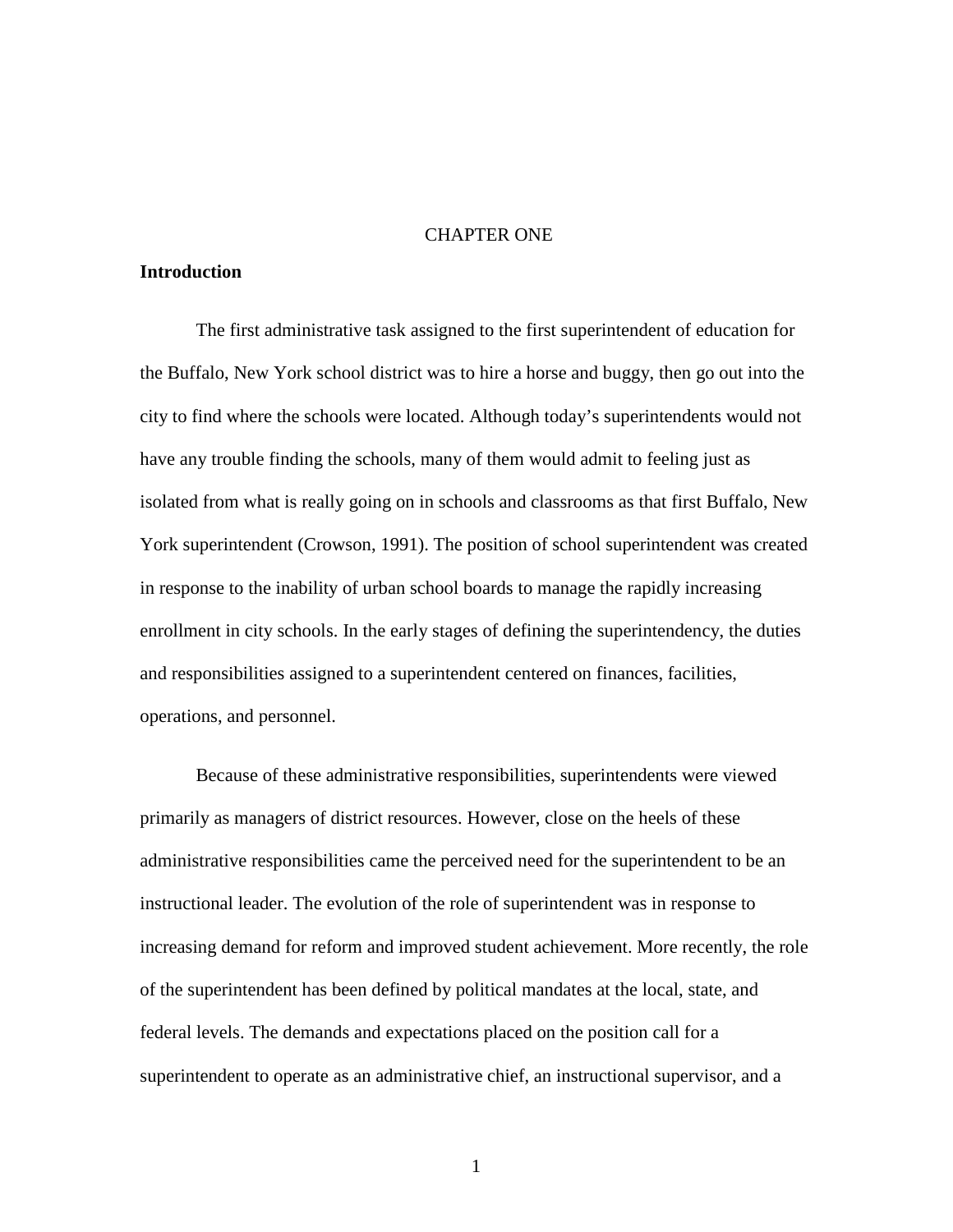negotiator-statesman. Balancing the competing demands produced by managerial imperatives, instructional requirements, and political considerations often leads to conflicting obligations.

For decades, public education has faced mounting criticism for failing to serve the needs of all students. At the forefront of this issue is the persistent achievement gap that exists among students of different racial, ethnic, and socio-economic backgrounds and the low performance of American students compared to international students. Data gathered from recent research suggests that the performance of students in the United Stated trails that of students in other developed countries (Miller, Malley, & Owen, 2009). This presents a problem because the United States commits more resources to education than any other nation; however, the country continues to produce mediocre academic results (Hanushek & Lindseth, 2009).

Continuous unsatisfactory educational outcomes have the potential to place the United States' national prosperity at-risk, as the nation could be ill prepared to meet the demands for human capital of the 21st century (Karoly & Panis, 2004). In relation to globalization, technological advances, and the development of the knowledge economy, the American public school system must transform and adapt to remain competitive (Freidman, 2007; Goldin, 2009). Innovation is crucial to creating and maintaining a competitive advantage (Dess & Picken, 2000). In August 2009, President Obama said, "The United States led the world's economies in the  $20<sup>th</sup>$  century because we led the world in innovation. Today, the competition is keener; the challenge is tougher; and that is why innovation is more important than ever. It is the key to good, new jobs for the  $21_{st}$ century" (Executive Office of the President, 2009).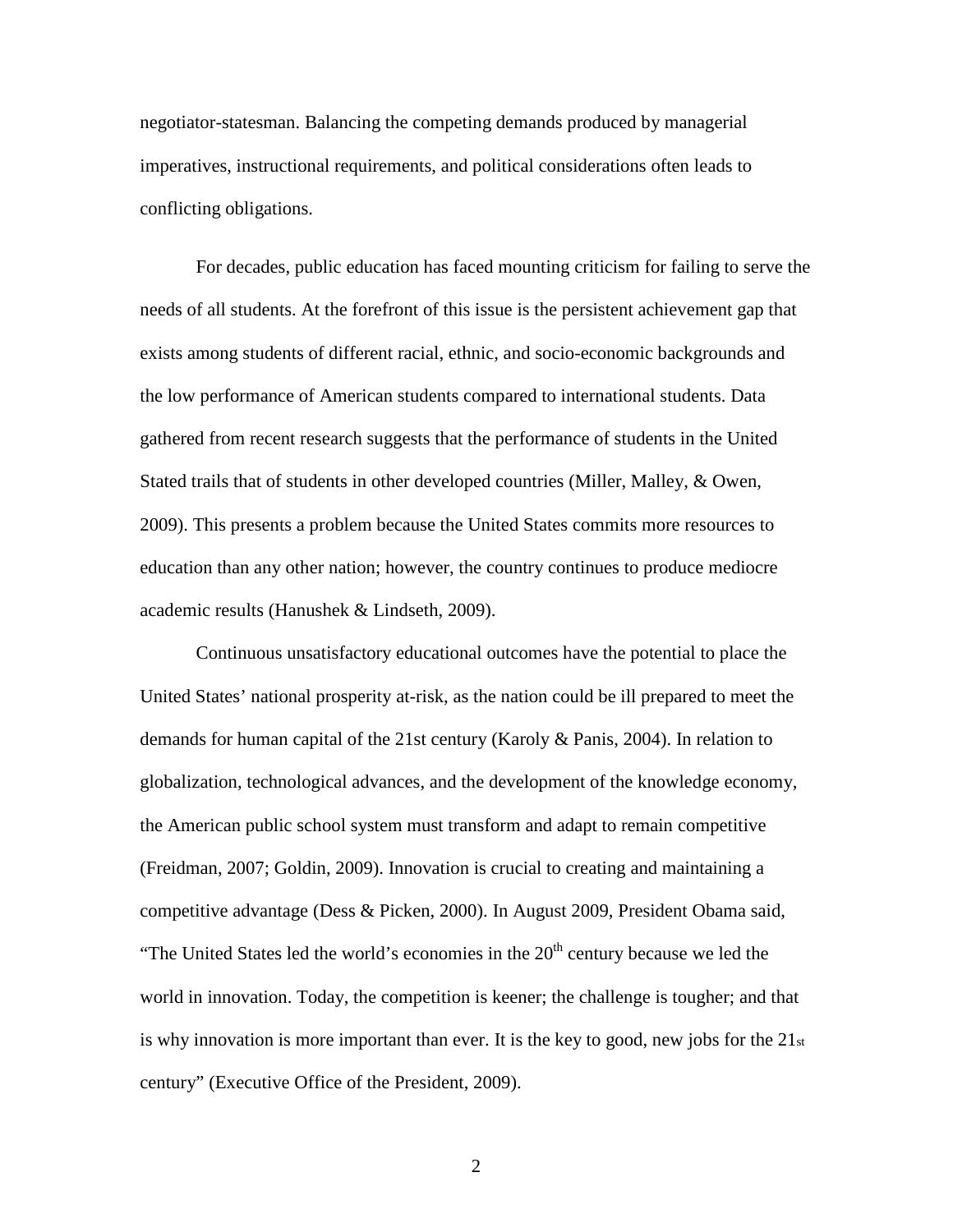As the motivation for innovation within the private sector has intensified, so too has the demand for innovation in public and nonprofit sector organizations. An explanation offered by institutional theory, proposes that the actions of organizations are socially entrenched and constrained (Rowan & Miskel, 1999), and tend to reflect the institutions around them (DiMaggio & Powell, 1983). Considering this paradigm, as the for-profit sector innovates, nonprofit and public organizations will be compelled to do so as well. Nonprofit and government organizations such as schools that rely on public resources are significantly influenced by their environments (Scott, 2003). They are subject to concerns put forward by a variety of stakeholders, including parents, policy makers, and business leaders (Dee, Henkin, & Pell, 2002). As the call for change intensifies, public and nonprofit organizations, particularly those that depend on tax exemption, government funding, or charitable contributions, must make observable changes in order to survive, even if the demands are not realistic (Marion, 2002).

To address these concerns, school districts are being forced to restructure and implement broad scale system reforms and innovation. Reform and innovation both require shifting personal and professional habits, changing attitudes and behavior, modifying programs and processes, adopting new curriculum and instructional practices, and providing ongoing staff development and technical assistance (Lunenburg, 2004). However, reform addresses improvement through the modification of existing programs and processes while innovation does so by introducing entirely new methods and practices. Research substantiates the beneficial effects of innovation. In for-profit, nonprofit and government organizations, innovation can positively strengthen operational efficiency, improve performance, attract a skilled workforce, and cultivate knowledge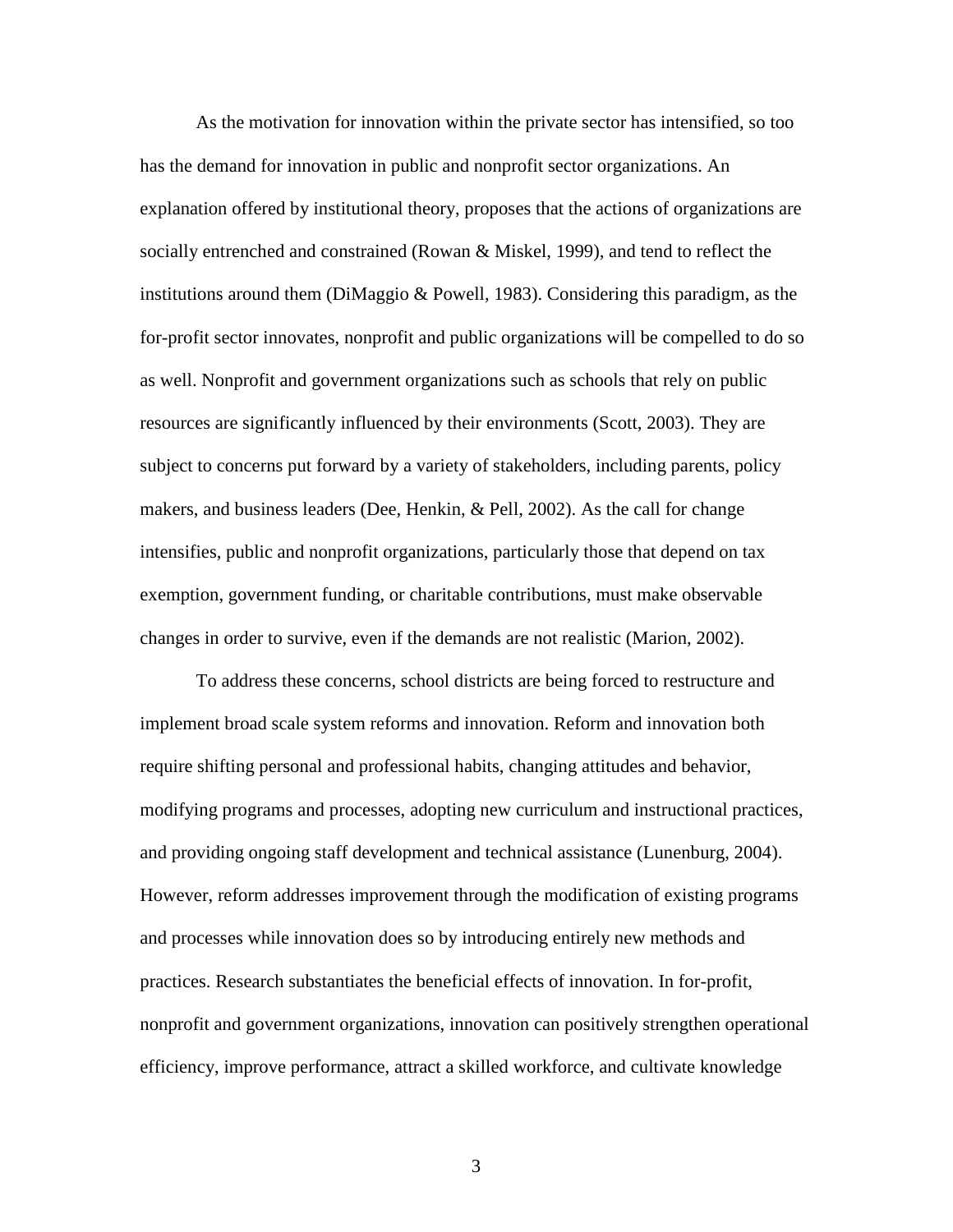(Laforet, 2011). Innovation can bolster a competitive advantage in the marketplace and operate to boost performance (He & Nie, 2008). However, innovation on its own is not a source of competitive advantage, but rather a means of reaching the most important organizational goals.

The innovation process is guided by the objectives of the organization which determine the direction for all the efforts in the organization towards goal achievement (He & Nie, 2008). Compared to reform and innovation at the individual school level, system-wide changes are more difficult to implement because of the greater demand for coordination between the various schools and departments within a district. Successful whole district efforts improve teaching, learning, and administration through the identification of the best practices in individual schools, their application system-wide, and the realignment of the entire organization so that every component works toward achieving the same goal (Palandra, 2008).

The majority of public school district superintendents are leading the largest and most sophisticated business in their communities. Politically, they are responsible for balancing the petitions of all stakeholder groups, making them a lightning rod for controversy and conflict. Public school superintendents are caught between the nonprofessional school board that establishes district policy and the teachers and staff who have to carry it out. Public school superintendents have been called upon to be facilitators of state and federal mandates, frequently without adequate resources to accomplish the tasks. Because of their position, they are vital to the prosperity and wellbeing of their communities; however, their job is rarely understood or fully appreciated. In today's educational climate, the authority of the public school superintendent has been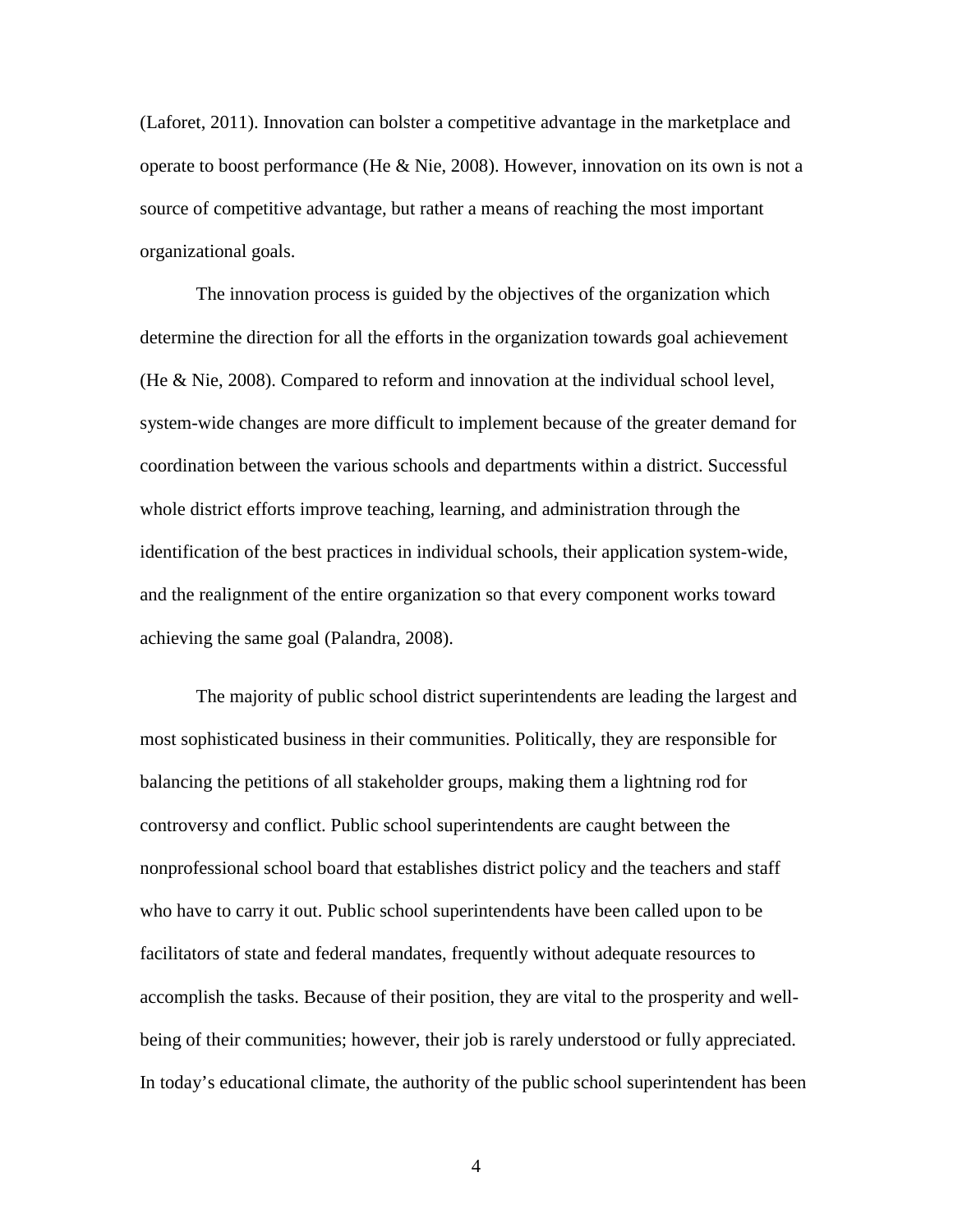handicapped and disengaged, while the expectations have progressively increased. Superintendents are expected to respond effectively to varied pressures while staying focused on improving student learning. It is critical to the transformation effort to identify the elements and strategies of reform that are being used by successful public school superintendents.

Until recently, the role of a superintendent was viewed as that of a district manager, focused primarily on budget issues, principal supervision, and board and community relations. However, in response to the increased demand for reform and improved achievement, the role of the superintendent has evolved. Today's superintendents are expected to be instructional leaders and charged with orchestrating reform and system-wide improvement. Research has shown that the work of principals and superintendents has a powerful, albeit indirect, impact on student learning; second only, to the quality of curriculum and teaching (Weiss, 2005). Critical to the success of any reform effort is the sense of a common purpose that leaders promote by involving others in developing and communicating a shared vision (Zimmerman, 2008). Effective school reform and improvement involves not just knowing what to do, but also when, how and why to do it. In order to bring about successful, lasting change in a school district, the superintendent must focus on the right change and have a good understanding of the process needed to bring about the change (Weiss, 2005). Marzano, (2003), in *What Works in Schools: Translating Research into Action,* asserted that current research, if utilized properly, could allow a vast majority of public schools to develop into highly effective institutions by employing effective school reform strategies. Marzano cautioned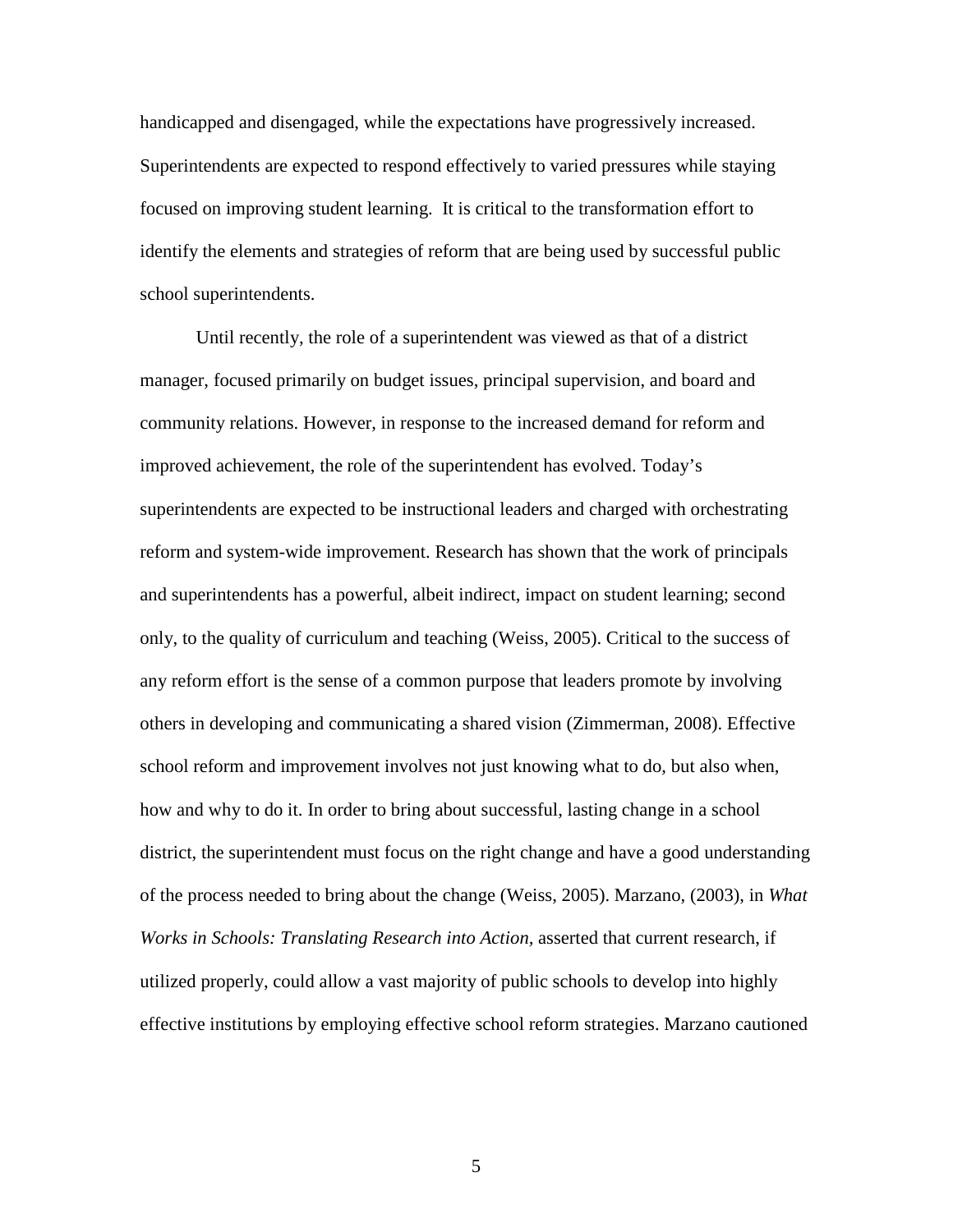"although the guidance from the research is clear, researchers and the public continue to debate whether public education is up to the task of following it" (p.1).

Students in the United States are underperforming compared to students internationally and there is considerable pressure to boost achievement. The media, political leaders, and the public are demanding results. Superintendents play an important role in this effort, because they have the capability to influence policies and allocate resources that can increase student achievement (Hallinger & Heck, 1998; Togneri & Anderson, 2003). Superintendents must now serve as catalysts of change by using effective strategies that will increase the exposure of all students to high quality education opportunities. In the 2007 report, The State of the American School Superintendency: A Mid-Decade Study, public school superintendents are characterized as having one of the "most responsible and complex roles in modern society" (Glass  $\&$ Franceschini, 2007, p. ix).

The leadership of public school district superintendents is essential to the transformation and innovation required in public schools. To bring about effective, ongoing innovation in a school district, the superintendent must concentrate on the right change and have a good understanding of the process needed to bring about this change. W. Edwards Deming, trailblazer in the field of modern management thinking is quoted saying, "The job of a leader is the transformation of his organization" (Brower, 2006, p. 58). Change expert Michael Fullan (2006, p.88) assets, "Leadership is the turnkey to system transformation". The leadership and implementation of innovation are essential to public school reform.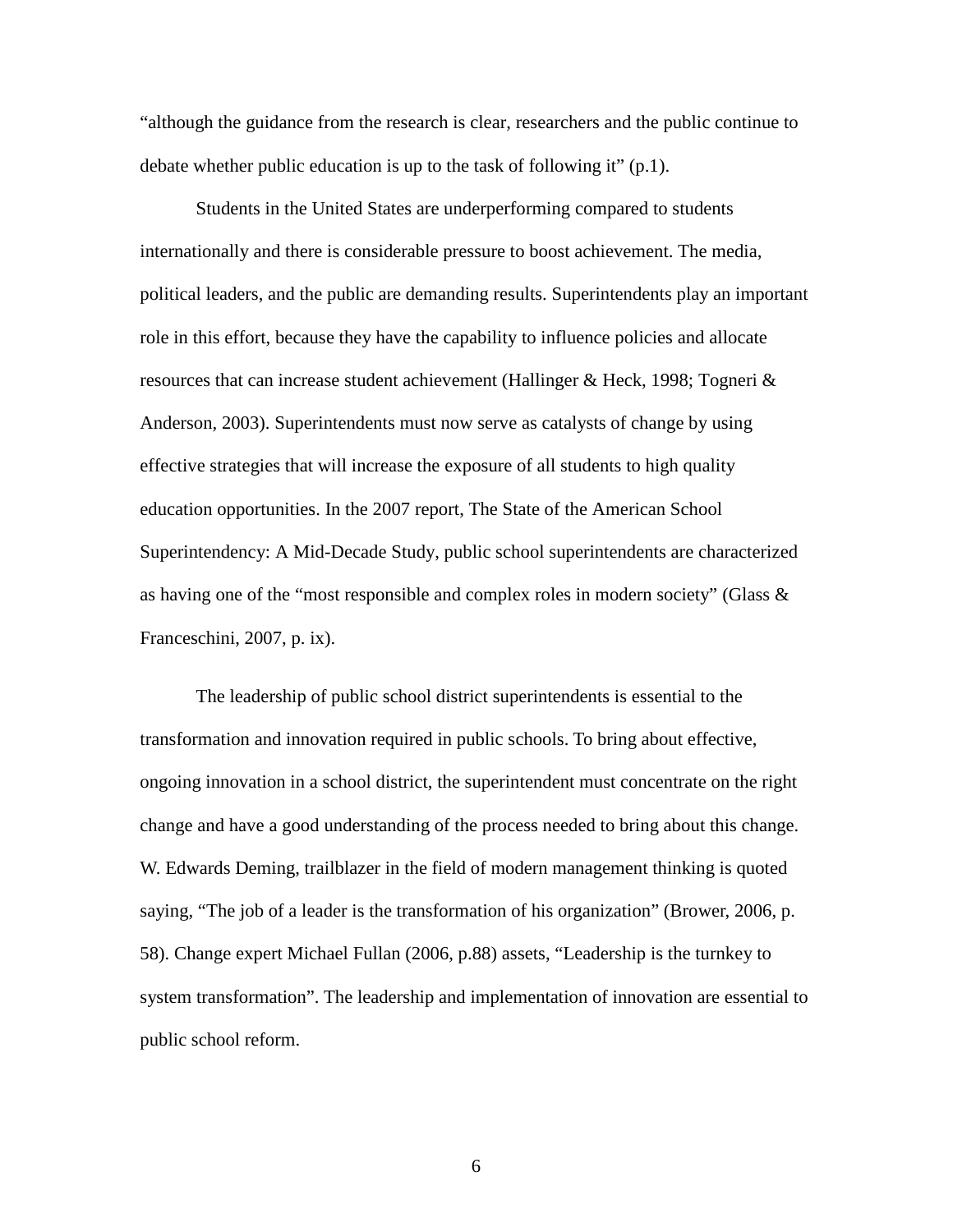#### **Statement of the Problem**

Unique circumstances exist in every public school district; however, they all share the task of educating the nation's children. Public school district superintendents are the most highly paid and prominent school leaders. In today's educational landscape, this leadership is especially significant and multidimensional as school districts confront the growing demands for accountability and change. If the pressure placed on public schools to change would soon stabilize or at least level off, the problems faced by public school educators would become less troublesome. However, most scholars suggest that the intensity of demands will increase and that the amount of stress placed on public schools regarding change will increase over the next few decades (Pascopella, 2011). It is unrealistic today for educational organizations to resist significant global changes, such as the advent of the knowledge era, new technological developments, and globalization given that these are rapidly becoming symbols of the modern world. Therefore, educational organizations need to adjust their institutional constructs, processes and strategies to embrace these changes in the external environment (Celik, 2013).

The current American education system was developed in an era when continuous and high speed transformation was not so common or anticipated by society. Change happened slowly and intermittently; however, the challenges that are now encountered in public schools are not the same. The present globalized economy is generating more opportunities and risks for everyone, pressing public schools to make substantial improvements not only to compete and flourish but also to simply endure in this new age of accountability (Kotter, 1996). Similar to other institutions developed during the industrial age, public schools are captured in the ever increasing currents of change. The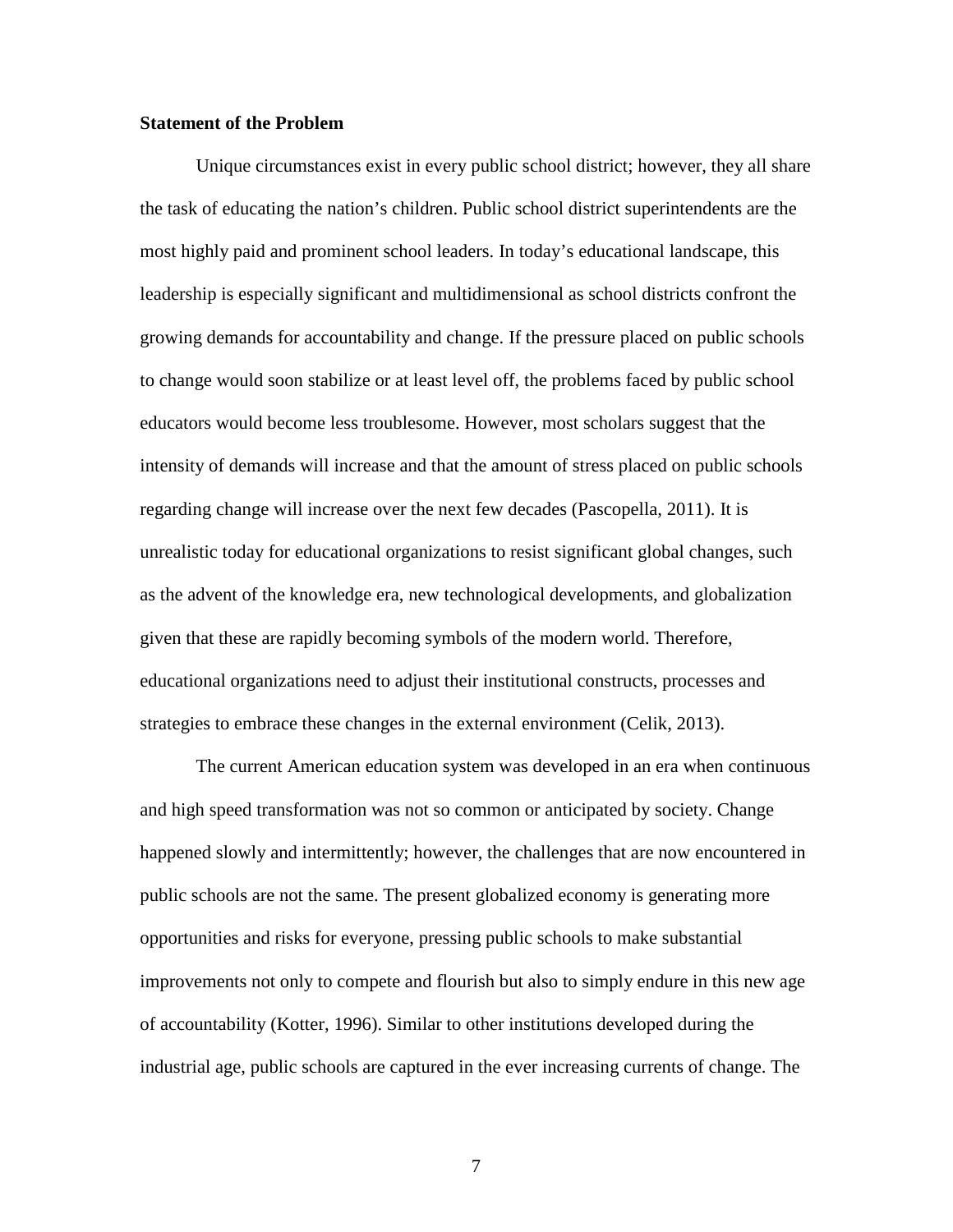current frenzy associated with this new era of accountability has resulted from communities and school boards focusing much more on test scores as a result of the *No Child Left Behind Act.* 

The requirements of the *No Child Left Behind Act* (2001) have significant implications for all stakeholders, including policymakers. As a result, educators and policymakers have been hard at work attempting to put the provisions of the legislation into effect. In spite of the well-defined requirements of the *No Child Left Behind Act,* it is less clear how school districts should go about improving the quality of student achievement (Elmore, 2002). Public school districts must demonstrate the leadership and organizational capabilities required to transform low performing schools into high performing learning communities (Reeves, 2005). This requires public school districts to improve on or change their organizational practices.

Presently, reformers, politicians, foundations, and private sector groups have reached a stalemate on the topic of how to reform public schools. This stalemate is between the reformers who recommend radical change as opposed to the stability and gradual change sought after by school boards and communities (Glass & Franceschini, 2007). Educators feel as though they are more restricted and less able to innovate than their counterparts in the private sector. As a result, many educators have come to believe that significant change cannot take place under any conditions. A large number of business people believe that the lack of competition is the reason public schools do not innovate. The public school district superintendent is situated right in the middle of this dispute (Glass & Franceschini, 2007).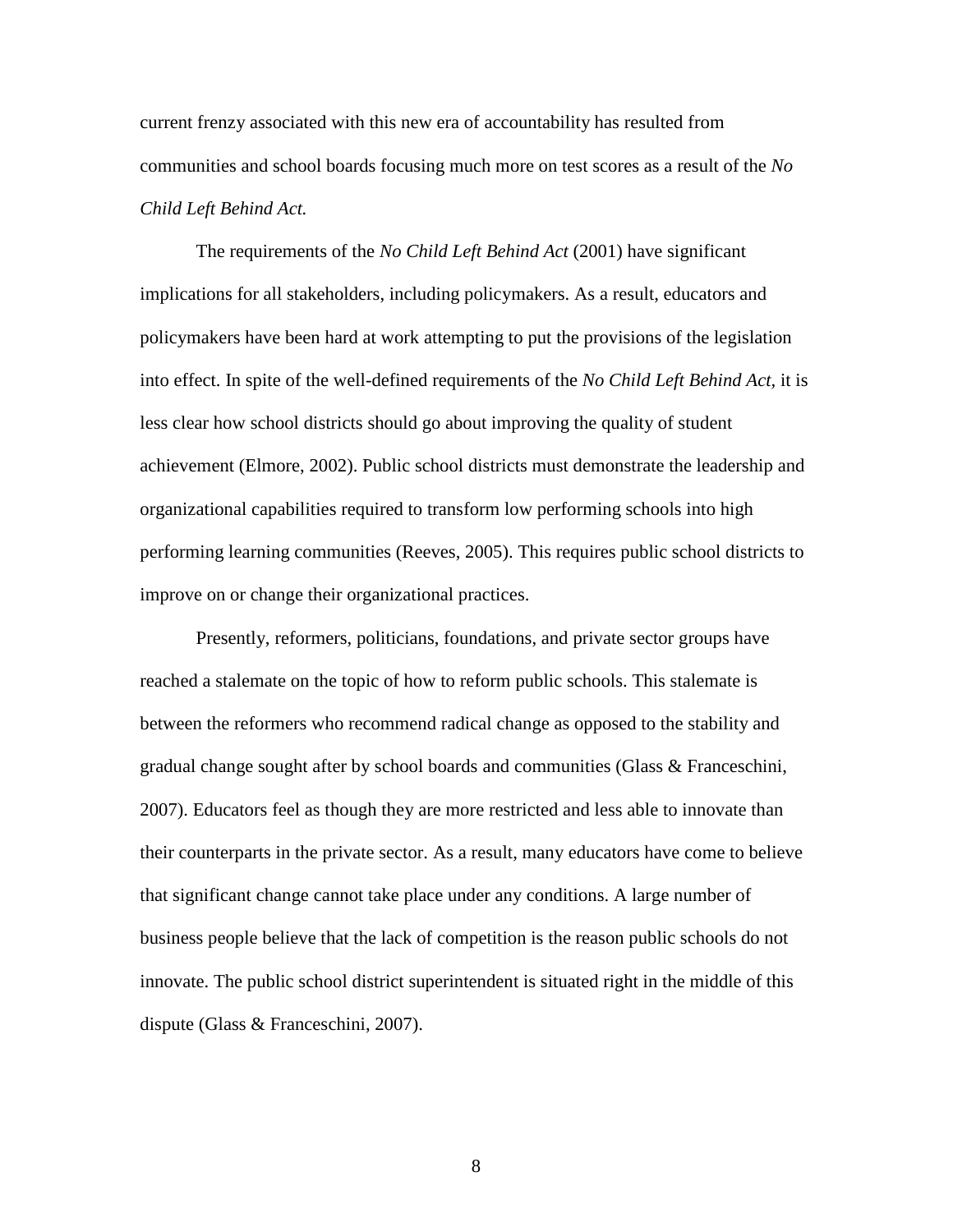The considerable challenges that are faced by the nation's public schools cannot be solved using the same level of thinking that was used when they were created. There is an obvious and urgent need for more innovation to combat the social and economic changes of unprecedented scale and variety, which antiquated procedures cannot contend with and which instead require innovative response (Kanter, 1983). Oddly, neither innovation nor characteristics of innovation leadership are emphasized in the literature among required competencies for the role of superintendent. Additionally, there appears to be a gap in the literature regarding the concept of innovation and its relationship to the superintendency.

#### **Purpose of the Study**

The purpose of this study was to examine the perceptions of South Carolina public school superintendents regarding individual and organizational attitudes toward innovation. Adair (2007) declares that to innovate is not to reform; reform addresses improvement through the modification of existing programs and processes while innovation does so by introducing entirely new methods and practices. Specific characteristics of South Carolina public school superintendents and public school districts, including enrollment, poverty level, school report card grades, age, gender, and years of experience, were analyzed to determine individual superintendents' and their school districts' orientations toward innovation.

#### **Research Questions**

The following questions guided the study: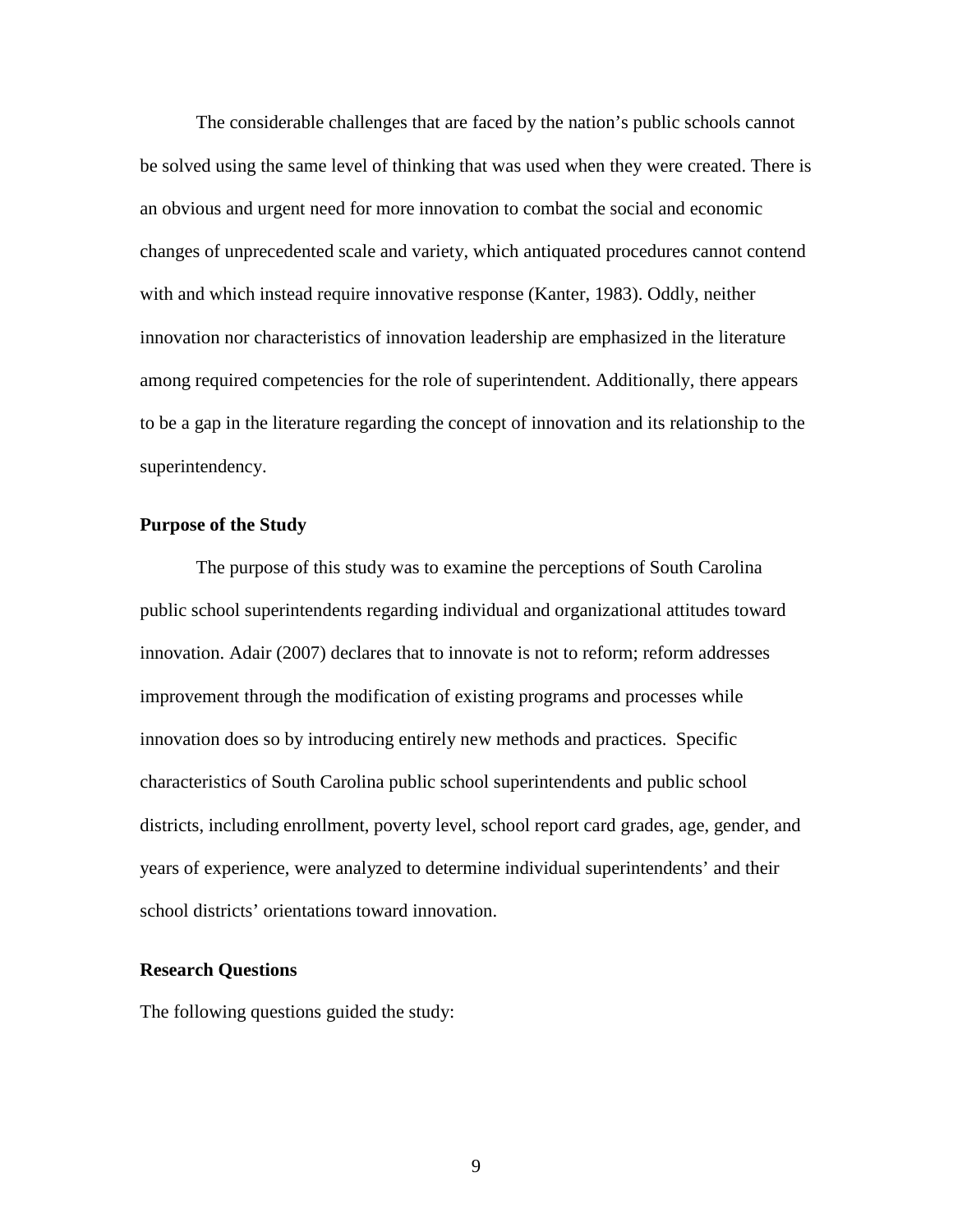- 1. What are the perceptions of South Carolina public school superintendents regarding individual attitudes toward innovation and organizational attitudes toward innovation?
- 2. Is there a relationship between Individual attitudes toward innovation and organizational attitudes toward innovation?
- 3. Are differences in perceptions of South Carolina school district superintendents regarding innovations related to organizational variables including district enrollment, financial resources and ESEA grade?
- 4. Are differences in perceptions of South Carolina school district superintendents regarding innovation related to demographic factors including age, sex, and experience?

#### **Significance of the Study**

This study will add to the body of scholarly literature by identifying the perceptions of South Carolina superintendents regarding individual and organizational attitudes toward innovation. Identifying the factors that positively or negatively influence the perceptions of innovation of public school superintendents will provide the superintendents and policy makers with information pertaining to ways to increase the effective implementation of innovation in public school districts. Also, this information could be used by school boards by identifying areas that can be improved in order to increase the longevity and effectiveness of their districts and the overall performance of superintendents.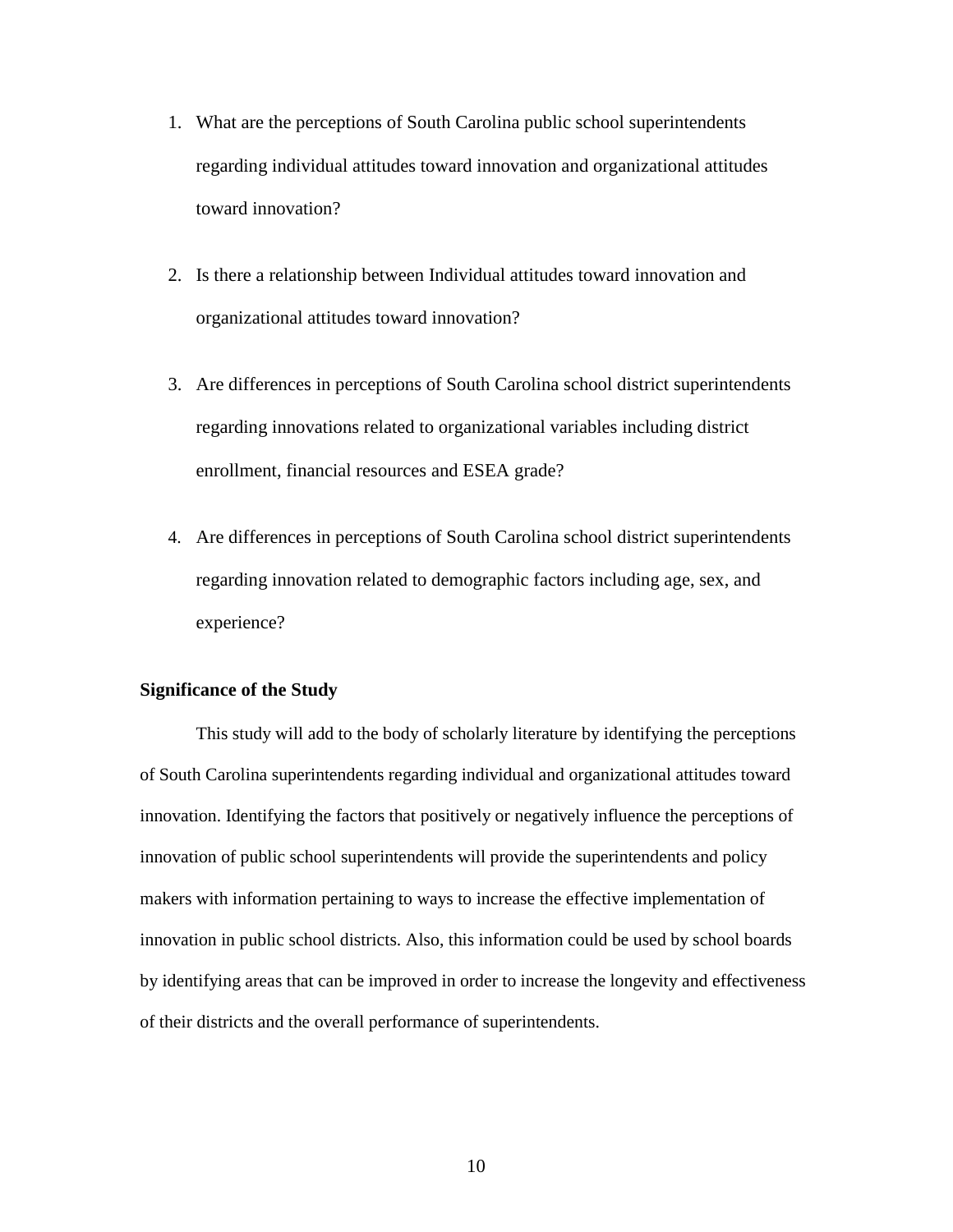The findings have the potential to provide much-needed guidance to superintendents in training so that they may be better equipped to meet the challenge of school reform and innovation in relation to student achievement. In addition, the study may serve to provide guidance to district and school-level staff working to support the plans for implementation of reform and innovation.

#### **Summary of Methodology**

A quantitative design was employed to examine the research questions. The data was collected via a survey fielded to all of the public school district superintendents in South Carolina. The survey was based on the work of McCroskey (2006) Communication Research Measures: Individual Innovativeness and Organizational Innovativeness.

#### **Assumptions**

The study assumed the following:

- 1. Superintendents would provide accurate responses to the survey questions.
- 2. The data reported by the South Carolina Department of Education was accurate and uniform.
- 3. The chosen procedures and methods were appropriate.
- 4. The information gathered sufficiently addressed the research questions.

#### **Limitations**

The study included the following limitations:

- 1. The validity of the data was reliant upon the chosen instruments of measurement.
- 2. The ability or willingness of superintendents to provide accurate responses.
- 3. The ability to gain access to superintendents.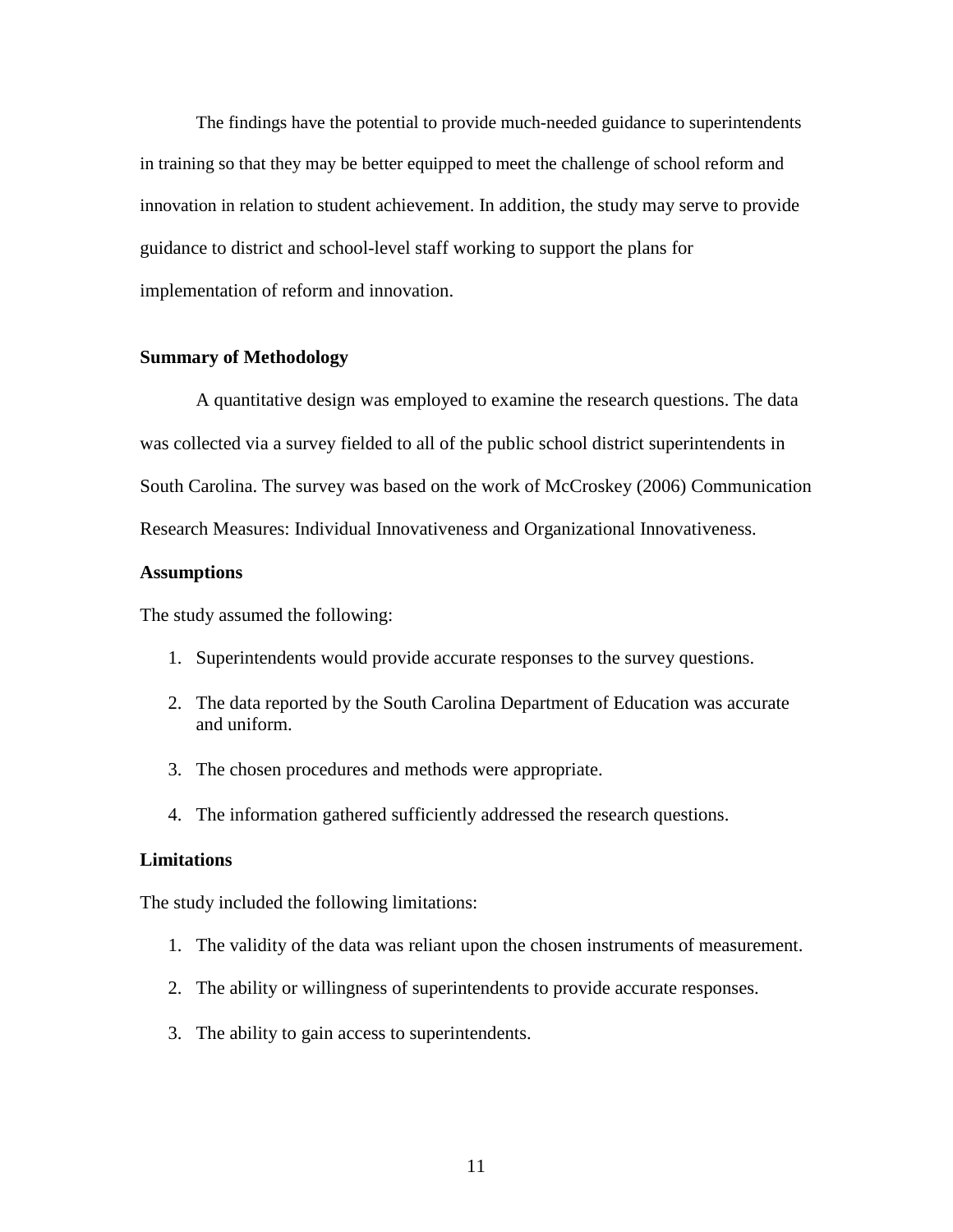### **Definition of Terms**

For the purpose of this study, the following terms are operationally defined as specified below:

*Adoption*: a decision of full use of an innovation as the best course of action available.

*Capacity building*: an action-based policy or strategy that increases the collective efficacy of a group to improve student learning through new knowledge, enhanced resources, and greater motivation on the part of people working individually and together.

*Compatibility*: the degree to which an innovation is perceived as being consistent with the values, past experiences, and needs of potential adopters.

*Complexity*: This is the degree to which an innovation is perceived as difficult to understand and use.

*Change agents*: people who positively influence innovation decisions, by mediating between the change agency and the relevant social system.

*Diffusion*: the process in which an innovation is communicated through certain channels over time among the members of a social system.

*Early adopters*: people who tend to be integrated into the local social system more than innovators. The early adopters are considered to be localites, versus the cosmopolite innovators. People in the early adopter category seem to have the greatest degree of opinion leadership in most social systems.

*Early majority*: people who will adopt new ideas just before the average member of a social system. They interact frequently with peers, but are not often found holding leadership positions.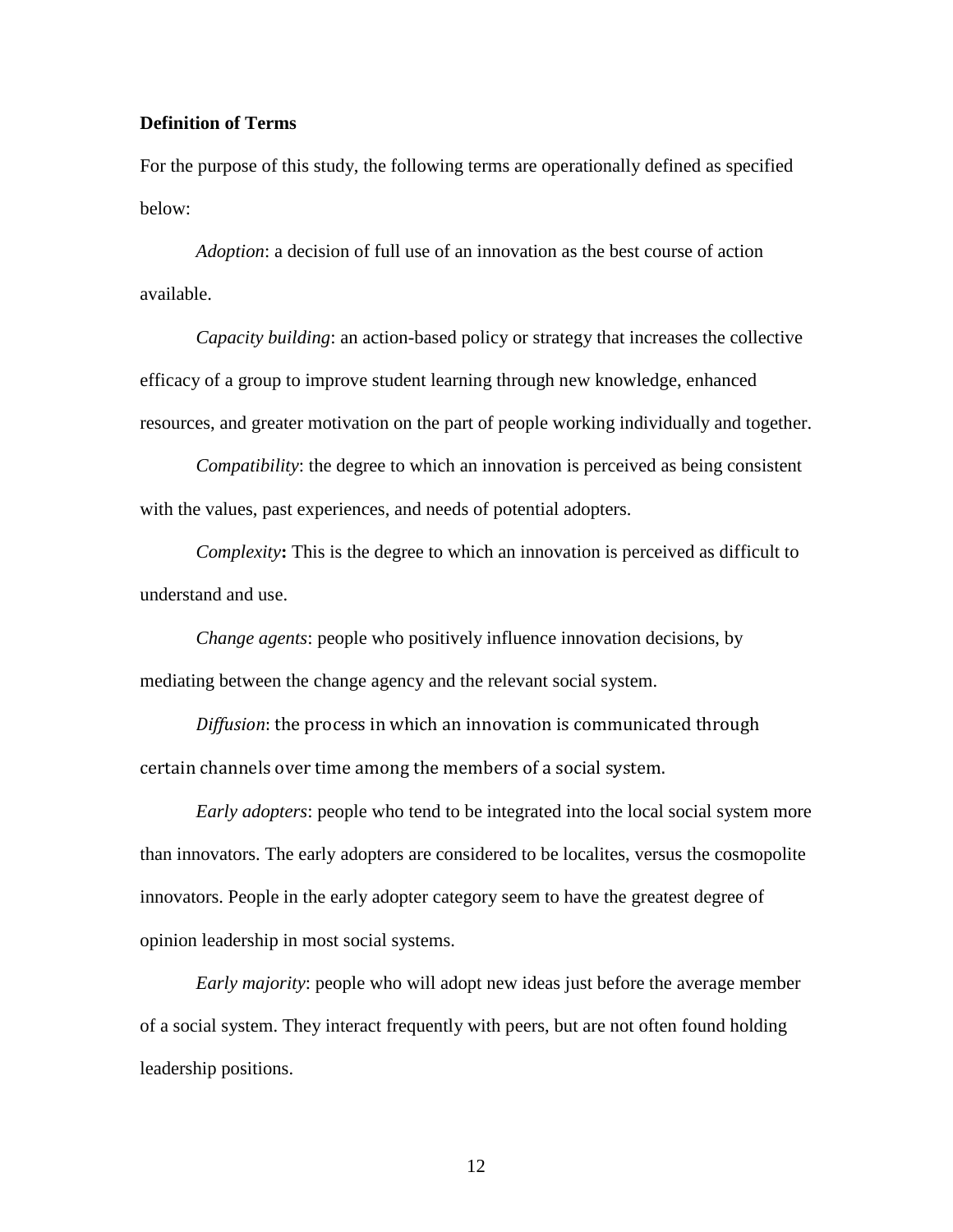*Innovation*: an idea, practice, or project that is perceived as new by an individual or other unit of adoption.

*Innovativeness*: the degree to which an individual or organization is relatively earlier in adopting new idea than the other members of the system.

*Innovators*: people who are eager to try new ideas, to the point where their venturesomeness almost becomes an obsession. Innovators' interest in new ideas leads them out of a local circle of peers and into social relationships more cosmopolite than normal.

*Laggards*: people who tend to be suspicious of innovations and change agents and resist adopting until absolutely necessary.

*Late majority*: people who are skeptical, adopting new ideas just after the average member of a social system. Their adoption may be borne out of economic necessity and in response to increasing social pressure. They are cautious about innovations, and are reluctant to adopt until most others in their social system do so first.

*Observability*: the degree to which the results of an innovation are visible to others.

*Opinion leaders*: people who have relatively frequent informal influence over the behavior of others.

*Rate of adoption*: the relative speed with which an innovation is adopted by members of a social system.

*Relative advantage*: the degree to which an innovation is perceived as better than the idea it supersedes.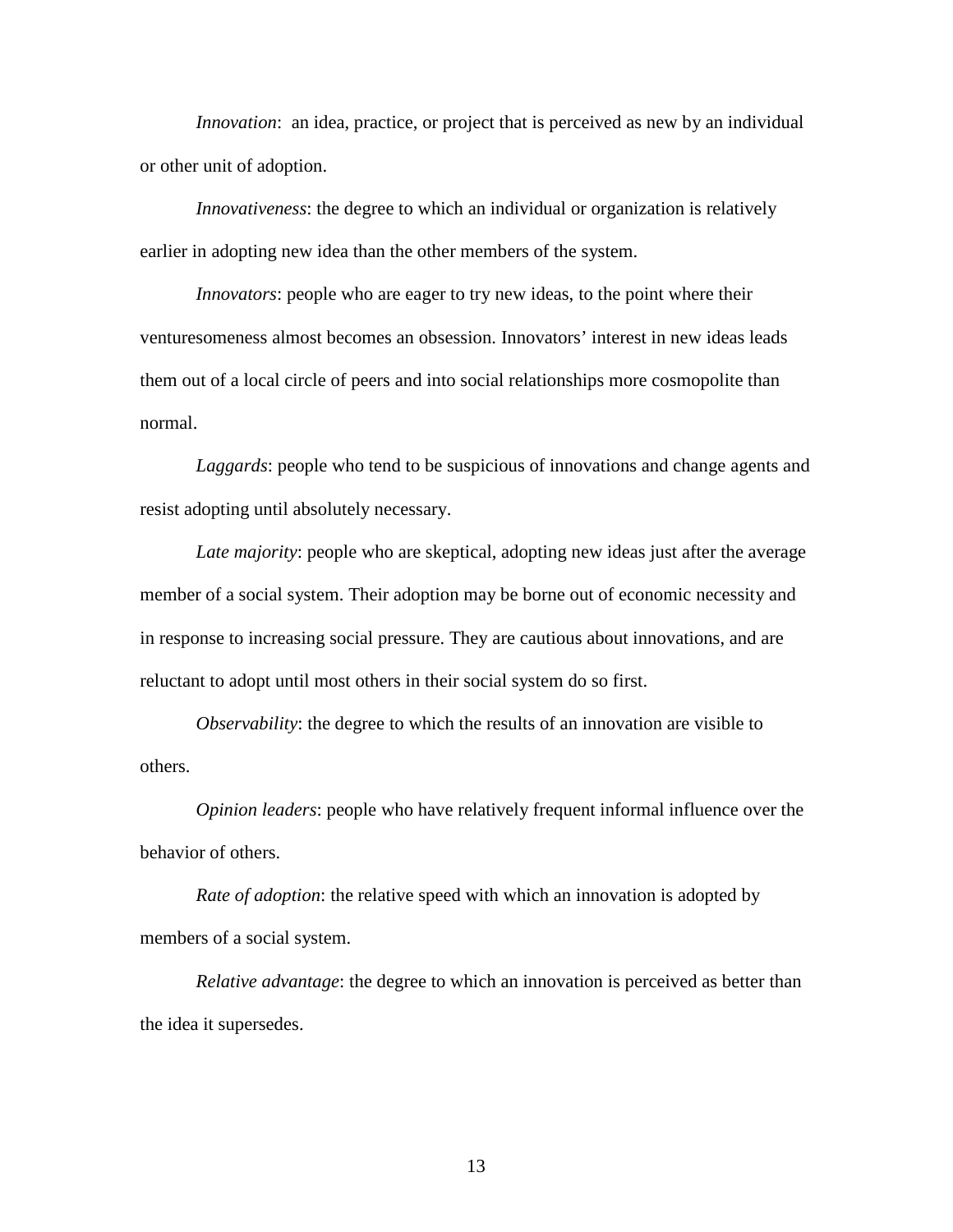*Social System*: a set of interrelated units engaged in joint problem solving to accomplish a common goal.

*Trialability*: the degree to which an innovation can be experimented with on a limited basis.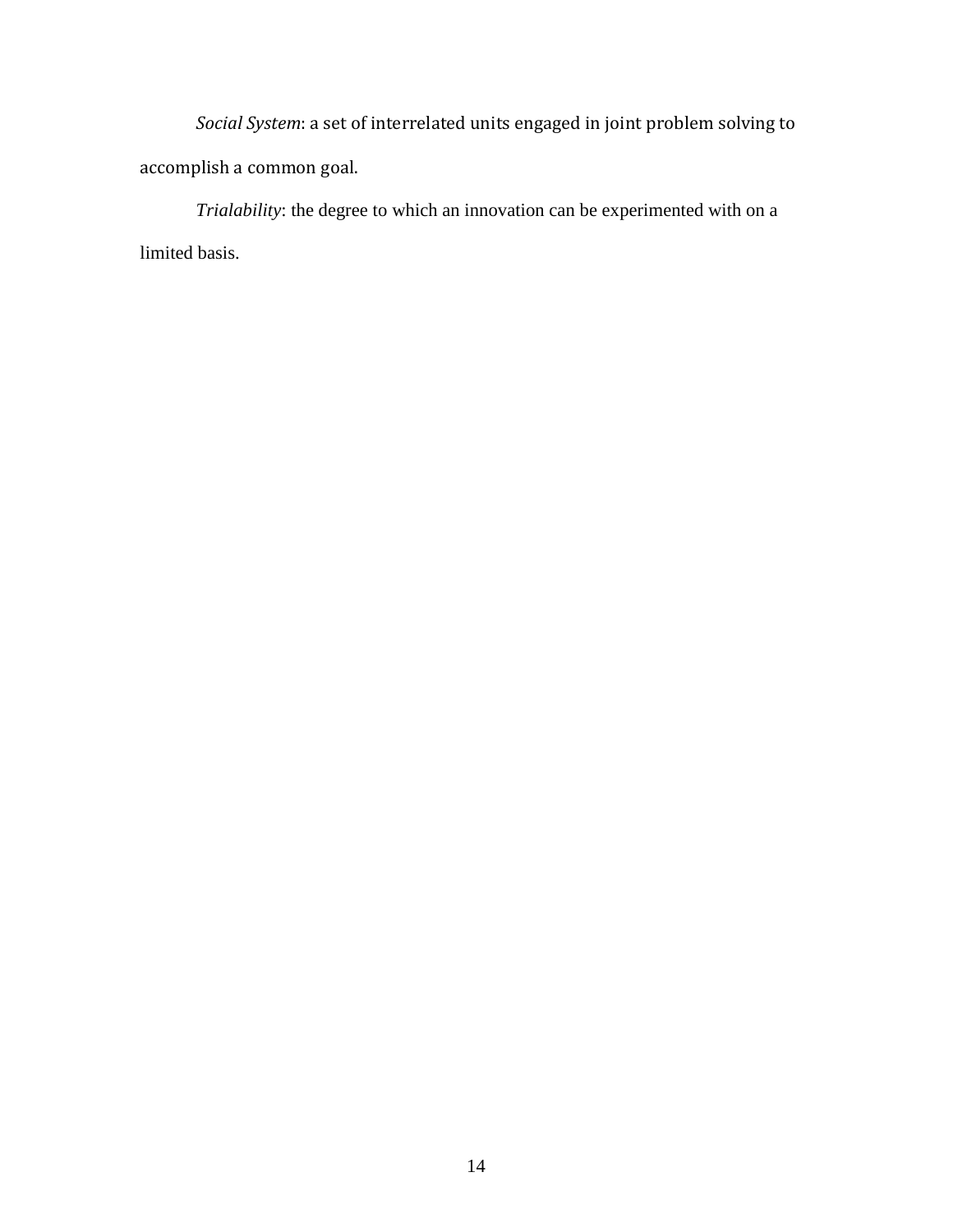#### **CHAPTER TWO**

#### **Literature Review**

## **Introduction**

 The public education system in the United States was created nearly 200 years ago. It was designed to provide access to basic education to all citizens and access to a higher education for a select group. That goal was fitting and praiseworthy for that time but today a totally different world exists. The world today is constantly changing and becoming more globalized. Howard Gardner (2007) asserts that present-day formal education still prepares students essentially for the world of the past, rather than for possible worlds of the future. The lives of today's students and families are vastly different than they were in the 1800s. As a result, schools and districts must change to meet these new demands of the global knowledge economy that is upon us.

The role of school and district leaders, in this changing world, has been compared to building a bridge as one is walking over it (Quinn, 2004). Today's superintendents have been assigned the task of leading and managing the current system while also leading the vision and creation of a new system (Wagner et al., 2006). However, in public education there is a gap that exists between the current reality and the vision of a new system. Leadership strategies that are innovative and promote innovation are necessary to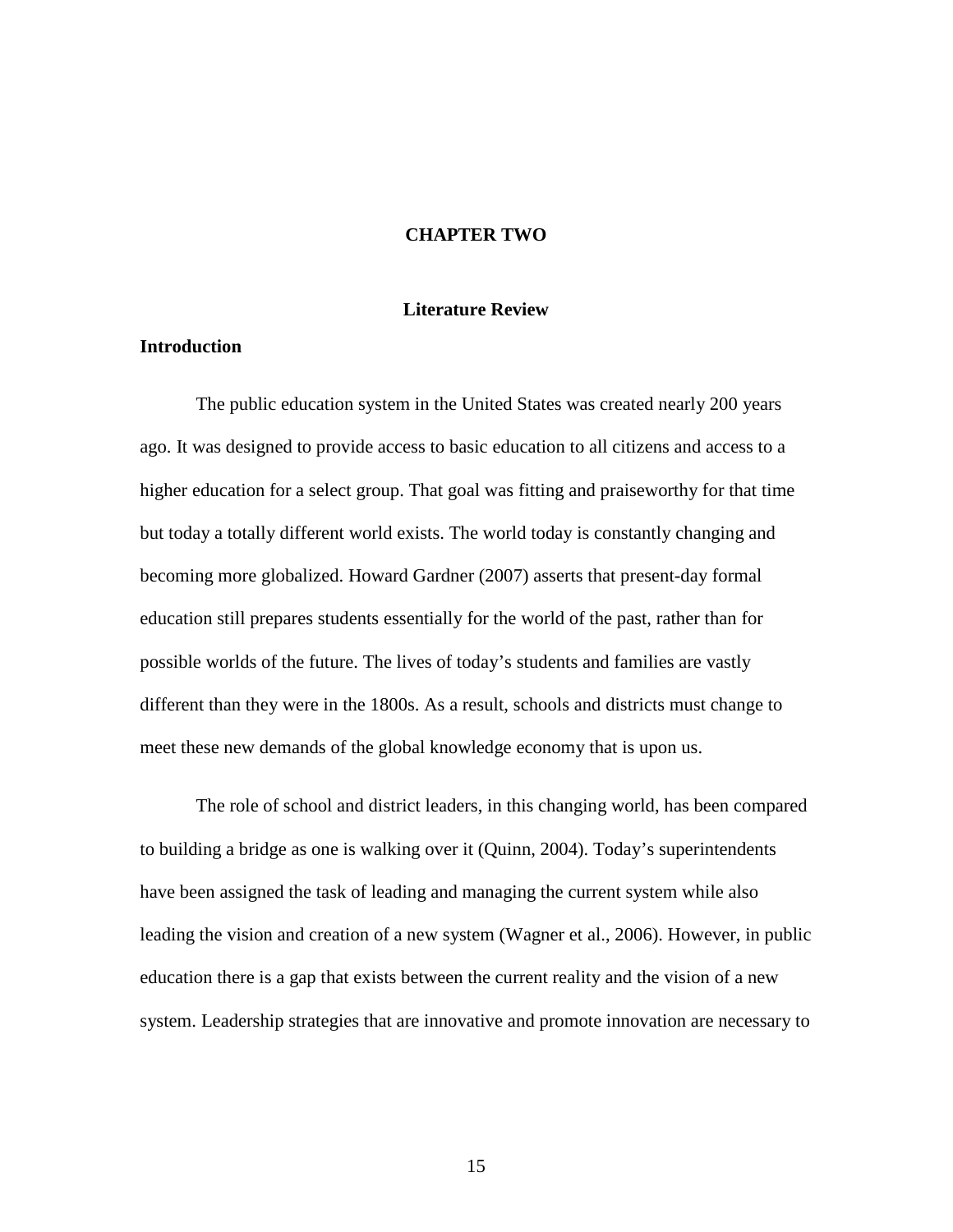challenge the status-quo and to create a new system to educate our students and prepare them for the global economy they will live and work in.

The purpose of this study is to examine the perceptions of South Carolina public school superintendents regarding individual and organizational attitudes toward innovation. Specifically, the relationship in perceptions of public school superintendents regarding individual and organizational attitudes toward innovation and innovation behaviors associated with organizational variables and demographic factors. The review of literature is divided into the following subtopics: school reform, organizational change, organizational capacity, leadership and managing change, and diffusion of innovations. Subsections under the subtopic of diffusion of innovation concerning individual innovativeness, innovation behaviors, and research on diffusion of innovations are also included.

#### **School Reform**

Schools today face extraordinary difficulties in preparing students for the ever changing demands of the new globalized workplace. In an attempt to address these demands, a number of state and federal policy reforms have been implemented. These reforms have primarily focused on raising student achievement. Some rely largely on measures introduced by the *No Child Left Behind Act*. This type of reform leaves schools searching for the solutions themselves. Other reforms have involved curriculum adjustments, increased use of information technology or changes in the way schools are managed or structured, including charter schools and high school redesign. To date, the evidence indicates that none of these initiatives have had a significant effect.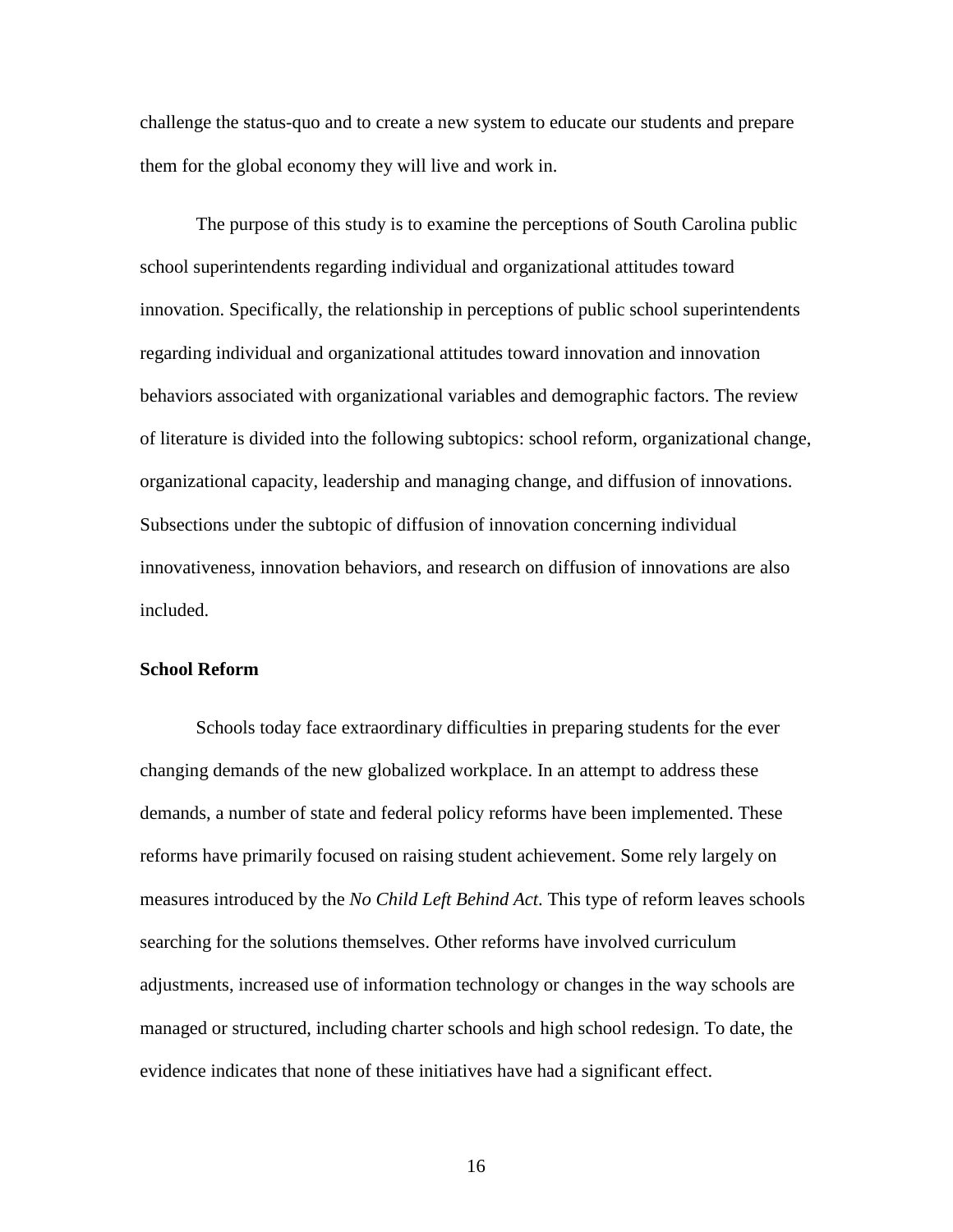During the pre-1950s', progressive period of education reform, intellectuals cultivated ideas about how school might look and be different (Elmore, 1995). In the late 1950s and into the 1960s, the U.S. federal government supported major curriculum reforms and organizational innovations, such as open plan schools, flexible scheduling, team teaching, and more (Fullan, 2001). The post-war baby boom of the 1950s occurred and the K-12 enrollment skyrocketed from 25 to 36 million and the job of building schools and hiring teachers became the primary task (Finn, 2008). During this period, two major events would dramatically affect public education; the Supreme Court's Brown decision on segregation and the launch of Sputnik. The repercussions of these two events would forever change the function of government in local education. Ramifications of the lost space race included an invigorated emphasis of education in math and the sciences. This included the National Defense Act of 1958, which committed federal funds, rules, and restrictions to strengthening education in these areas.

In 1958 the need to pursue excellence through the development of human capital was emphasized with the release of the Rockerfeller Brothers Fund report, *The Pursuit of Excellence* (Finn, 2008). In 1959, James B. Conant criticized the American education system in *The American High School Today*. Conant asserted the need for more extensive creation of comprehensive high schools with a variety of tracks for different types of students, with an emphasis on keeping students out of the adult world and labor market (Finn, 2008). The inequities in education highlighted in the 1960s and made more disturbing by the civil rights movement gave rise to simultaneous concerns for academic excellence and equity for the socially and ethnically disadvantaged (Fullan, 1993). These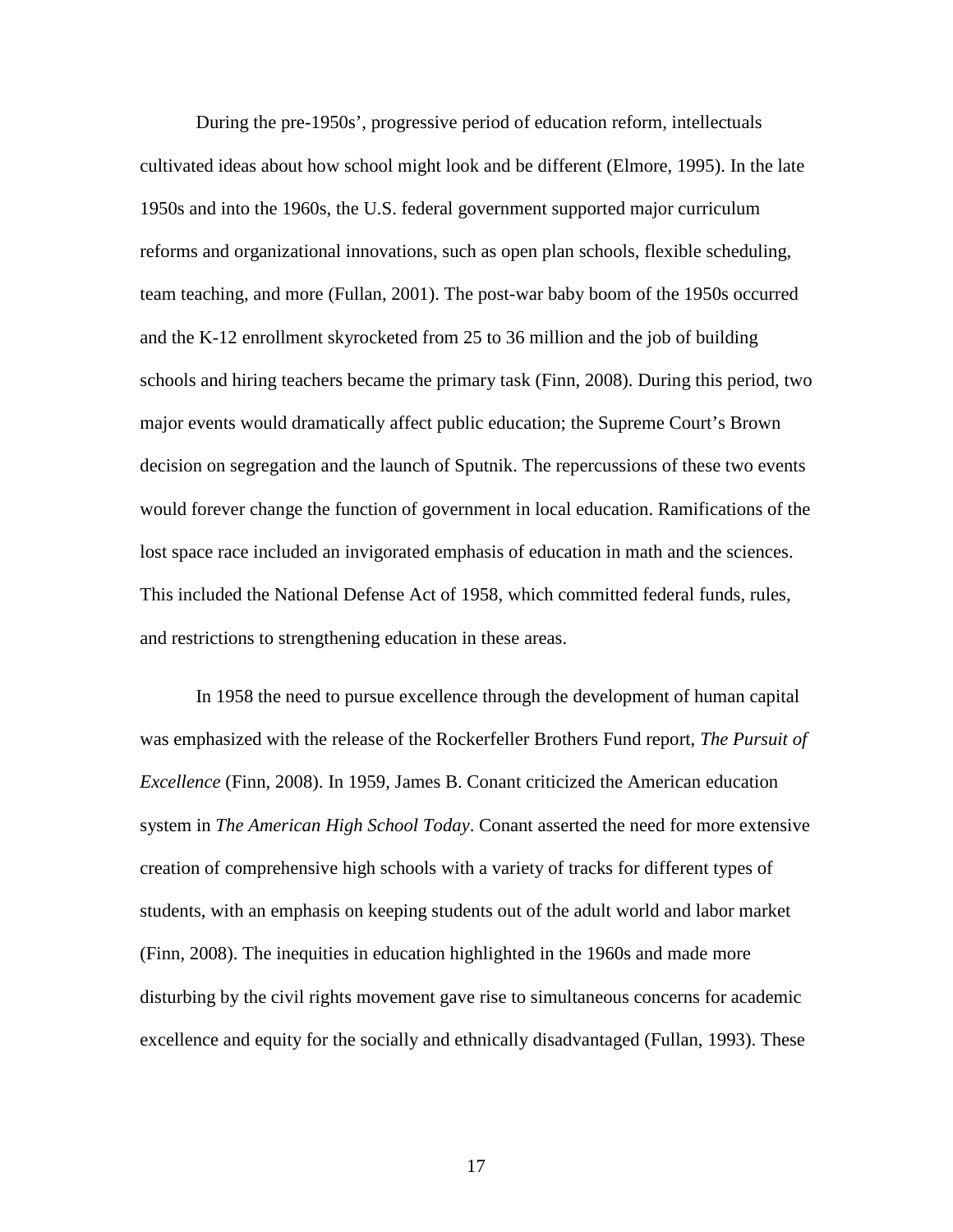concerns were underscored by the passage of the Elementary and Secondary Act of 1965, which channeled resources to education and emphasized equal access.

By the 1970s, the evidence indicated that scarcely any real change had occurred through previous attempts at educational reform. During the 1970's, the earlier attempts of innovation in public school education came under scrutiny for a lack of implementation on a national level. Fullan (1993) contended that most of the 1970's was a decade of recognized failure. He stated that the economy was stagnant, there was a surplus of teachers, and from an innovation perspective, the focus was on unsuccessful implementation. The pressure and motivations to reform continued into the 1980s and 1990s.

In *The Superintendent as CEO*, Hoyle, Bjork, Collier, and Glass (2005) described the education reform movement that began in the 1980s as occurring in three consecutive waves. The first wave, roughly 1982 to 1986, was initiated by the report *A Nation at Risk* and focused on increased accountability. This new emphasis on accountability shifted policymaking to the state level of government, restricting local control. The second wave, approximately 1986 to 1989, was a reiteration of the need to improve student performance for all children and articulated the need to strengthen teacher professionalism (Hoyle et al., 2005). The third wave, from 1989 to 2003, stressed a more comprehensive focus that centered on the welfare and learning of all children. Hoyle et al. (2005) mentions three prominent federal reform initiatives that were put into service during this period, America 2000: An Education Strategy (U.S. Department of Education, 1991), Goals 2000: Educate America Act (1994), and more recently the No Child Left Behind Act (NCLB, 2002). Considered in association, they highlight the significance of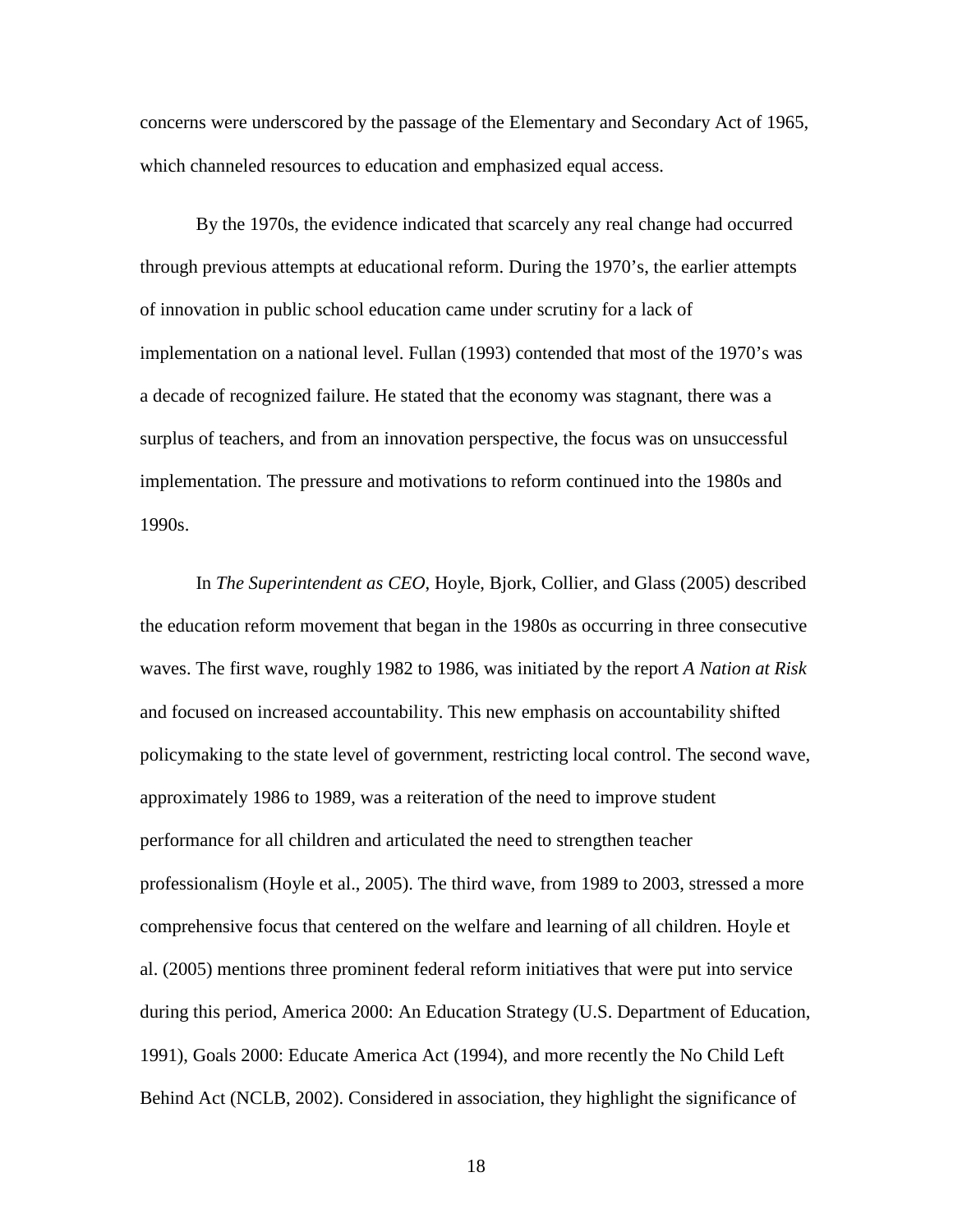redesigning teaching to enhance learning, especially for at risk children. The increasing and ongoing waves of reform call for new and innovative elements of leadership and yet scarcely any attention has been given to superintendent leadership throughout these waves of change.

The National Commission on Excellence in Education led by Secretary of Education Terrell Bell produced *A Nation at Risk* in 1983. With the release of this document the federal government propelled itself into the national education spotlight. *A Nation at Risk* report indicated that the federal government has the fundamental responsibility to identify the national interest in education. The report also warned that the educational fundamentals of our society are being worn down by a rising tide of mediocrity that endangers the very future as a nation and as a people. The report emphasized both the need for higher standards and improved content. It suggests that the way to improve American education is by establishing high academic standards for students' achievement and measuring progress towards achievement through the use of standardized tests.

The United States Department of Labor's Secretary's Commission on Achieving Necessary Skills (SCANS) specified the skills and competencies that every person needs in today's school and workplaces in 1991. The commission stressed the importance of these skills and competencies in order for the United States to preserve a competitive economy. SCANS emphasized that high-performance workers needed to show comprehensive command of the following three fundamental skills: basic skills, thinking skills, and personal qualities. Based on these skills, workers and students needed to be able to exhibit the following competencies: resources, interpersonal skills, information,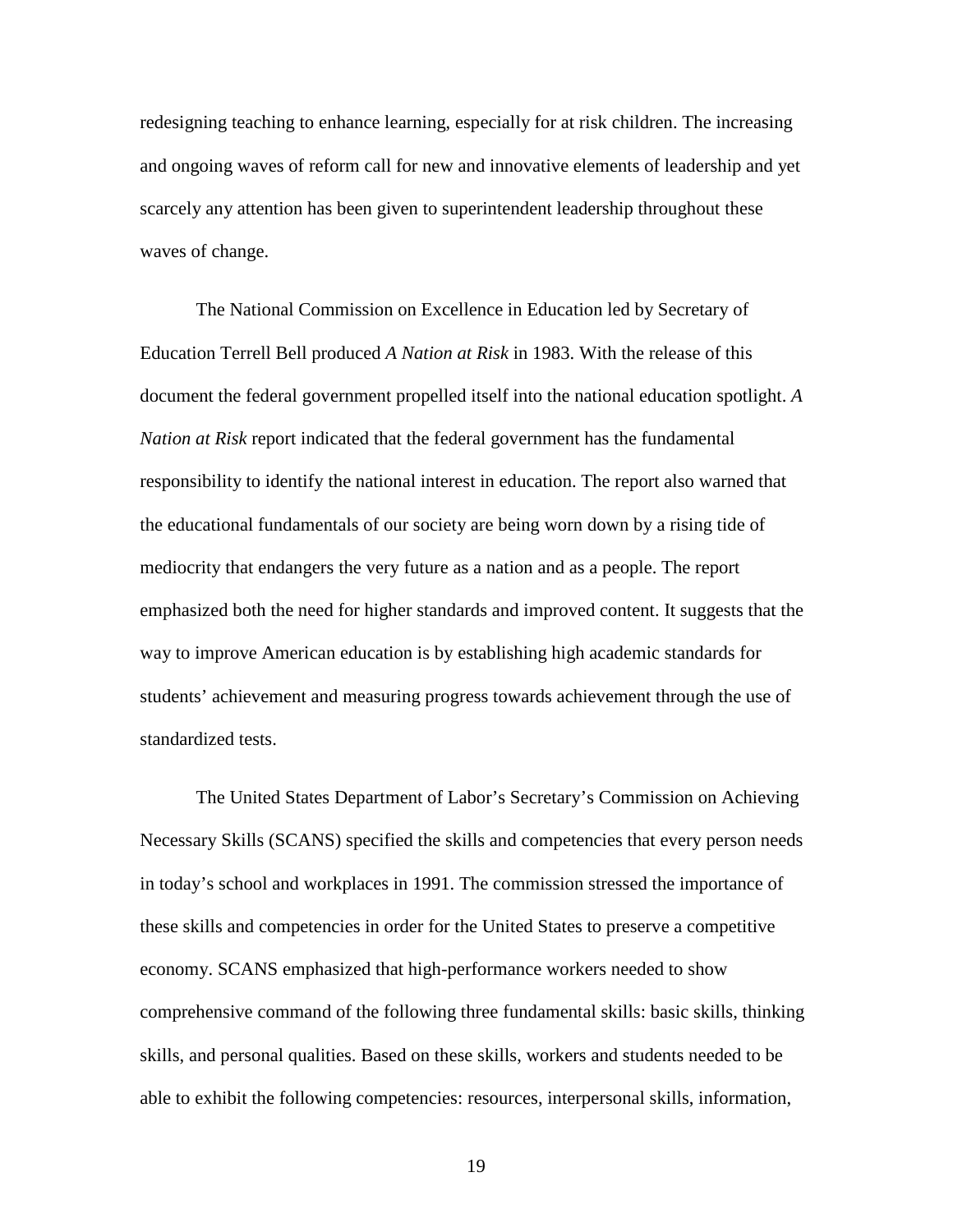systems, and technology. The report instructed schools to integrate these competencies into school curricula from kindergarten to twelfth grade as well as into workplaces.

During the 1990s, the federal government and the state governments worked together to issue two documents focused on addressing weaknesses in public schools by focusing on national targets that would be attained by the end of the decade. In *America 2000* (1991) the National Governors Association and President George H. W. Busch combined to issue a set of six educational goals. These goals included all children in America starting school ready to learn, the high school graduation rate increasing to at least 90%, American students leaving grades four, eight, and twelve having demonstrated competencies in challenging subject matter including English, mathematics, science, history, and geography, United States students becoming first in the world in science and math achievement, every adult American becoming literate and possessing the knowledge and skills necessary to compete in a global economy, and every school in America becoming free of drugs and violence and offering a disciplined environment conducive to learning (p.19). In the second document, *Goals 2000* (Educate America Act, 1994), the nation's governors partnered with President William J. Clinton to add two more goals to the original list of six. The additional goals were increasing parental involvement in education and creating and implementing programs for improving the professional education of teachers.

The push for education reform by the federal government continued with the *No Child Left Behind Act of 2001* (2002). *No Child Left Behind* required all states to institute annual reading and mathematics tests for all students in grades 3-8 and 11. Tests must be administered to at least 95% of all students enrolled in a given grade level. This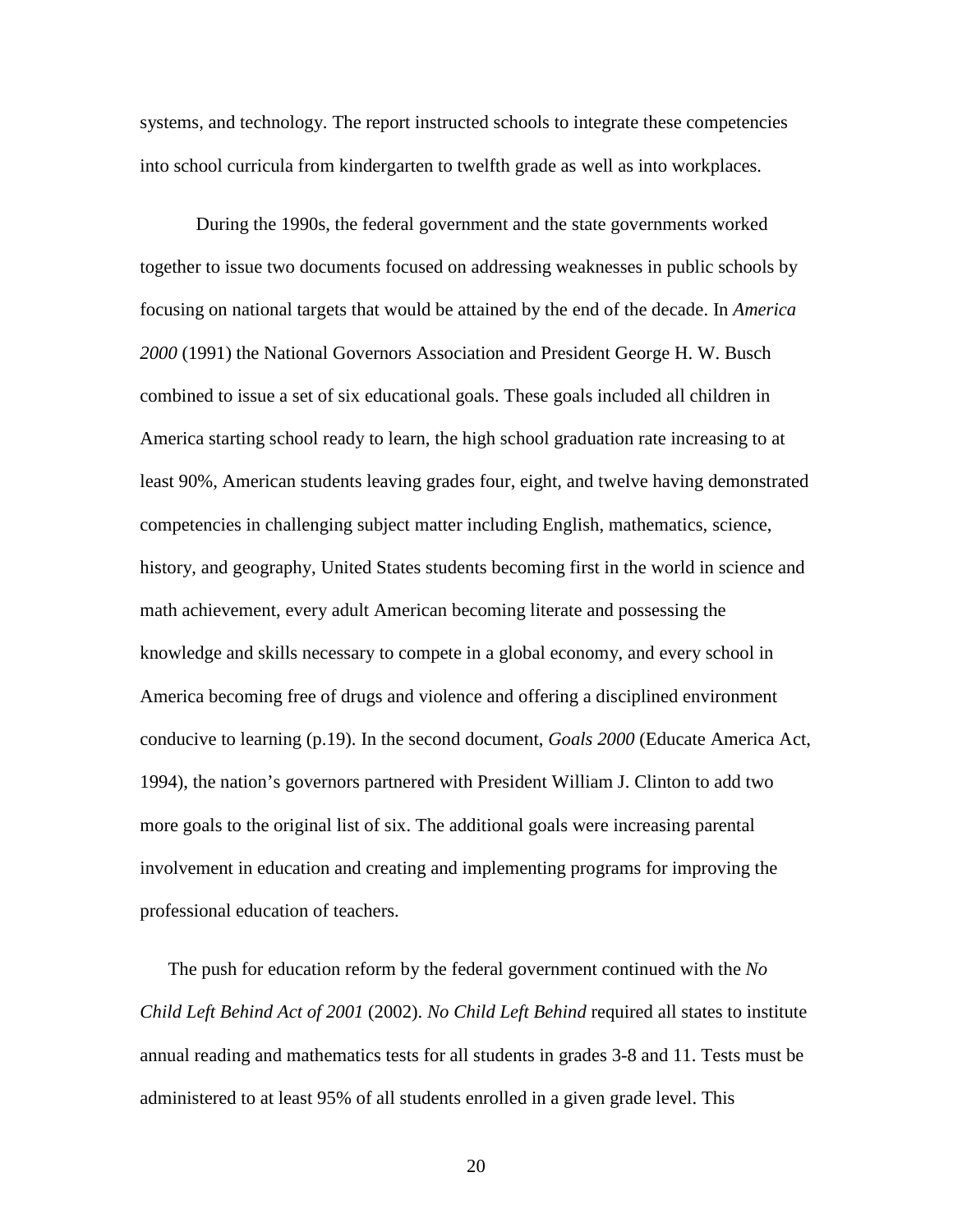legislation also mandates that every school and district in the country must demonstrate adequate yearly progress each school year and that every child must obtain proficiency in every test by 2013-2014. Schools and districts set adequate yearly progress targets annually on their way to 100% proficiency. If a school or district fails to meet the targets for two consecutive years, they are categorized as in need of improvement. In addition to these mandates, the law requires that every classroom in the country must have a highly qualified teacher.

In June 2010, South Carolina became the sixteenth state to become a member of the Partnership for  $21<sup>st</sup>$  Century Skills State Leadership Initiative. The national initiative encourages the teaching and learning of  $21<sup>st</sup>$  century skills. Twenty-first century skills have been identified by business leaders as those skills necessary for young people to live and work in today's highly competitive, global economy. They include skills such as critical thinking, problem solving, communication, leadership, and technology literacy. In becoming a Partnership State, South Carolina made the commitment to provide the leadership and services required to ensure a system of public education in which all students will become educated, responsible and productive citizens.

South Carolina also joined the Common Core State Standards Initiative (CCSS) in 2010. The State Board of Education and the Education Oversight Committee (EOC) approved the use of the Common Core State Standards as South Carolina's Academic Standards for K-12 English language arts and mathematics. The CCSS Initiative is a voluntary, state-led initiative to develop common standards in K–12 English language arts and Mathematics. The initiative is led by the Council of Chief State School Officers (CCSSO) and the National Governors' Association Center for Best Practices (NGA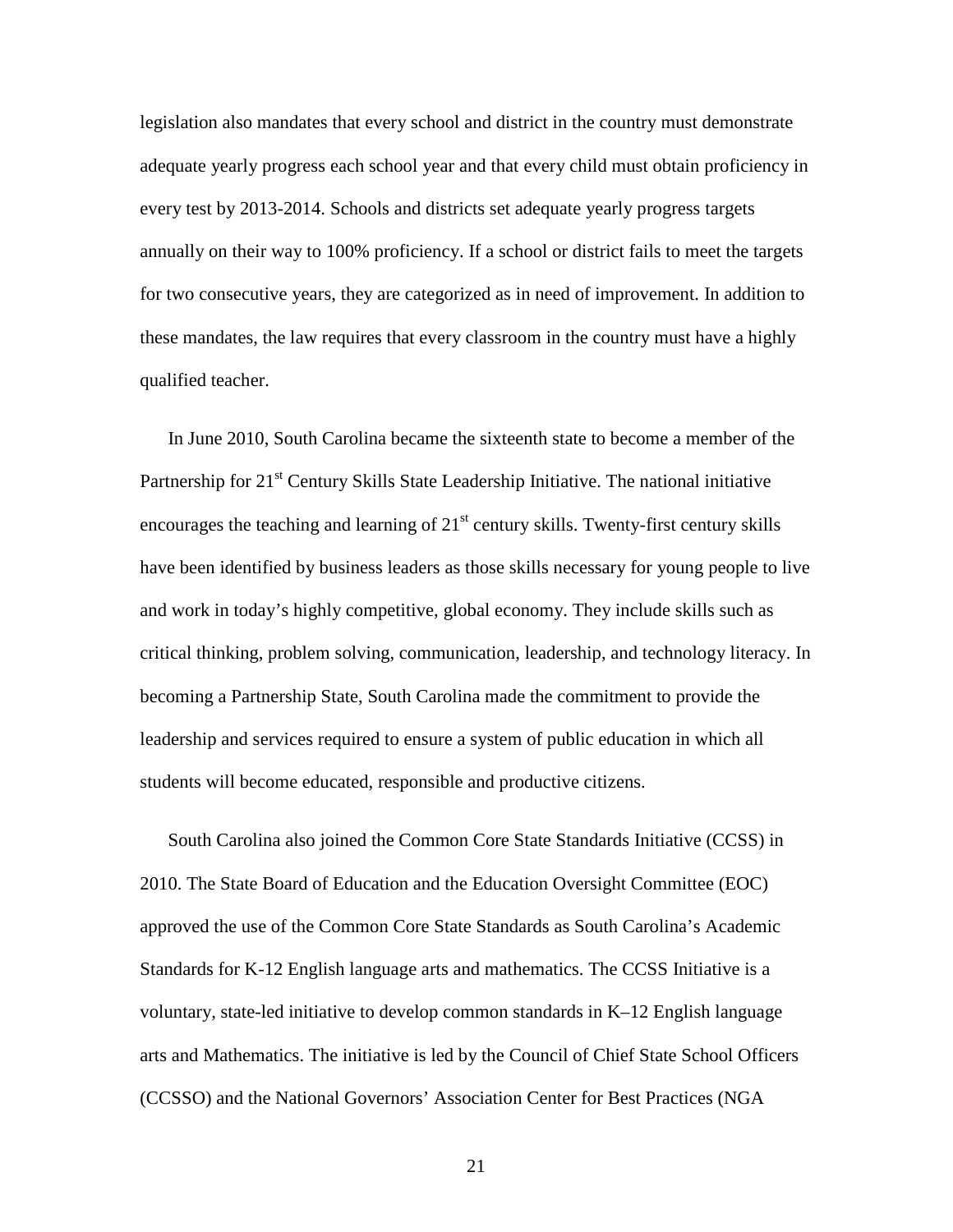Center). The initiative focuses primarily on Math and ELA standards, includes rigorous content and a focus on the application of knowledge as a true measure of understanding. The guiding principles were to create fewer, higher, and clearer standards that draw upon the best practices and standards of leading states and countries and prepare students for college and career. In addition, the principles are research and evidence based and include an emphasis on knowledge and skills.

To date, mandated school reform initiatives have been unsuccessful at improving schools and increasing the organizational capacity that is required to support innovation. Seymour Sarason (1990) asserts that the history of reform is brimming with examples of interventions that either failed or had unfavorable effects, declaring that the road to hell is paved with good intentions. The United States is decades into the reform movement; however, more than 1.1 million high school seniors failed to graduate in 2009, according to a study conducted by the Editorial Projects in Education (EPE) Research Center. This information is featured in the *Diplomas Count 2012: Trailing Behind, Moving Forward,* a report which provides a comprehensive review of high school graduation rates for every U.S. state and district.

Christopher Swanson, Director of the EPE Research Center argues that the nation and several states face difficult challenges in graduating students from high school. These challenges disproportionately affect poor, minority, and urban students. With the graduation rate rising less than one percentage point annually in recent years, there is still much work to do (Diploma Count 2012). This is just one of the numerous indicators that attempts to reform have mostly been unsuccessful. Fullan (2007) asserts that widely spread experiments are now emerging in many places as policymakers realize that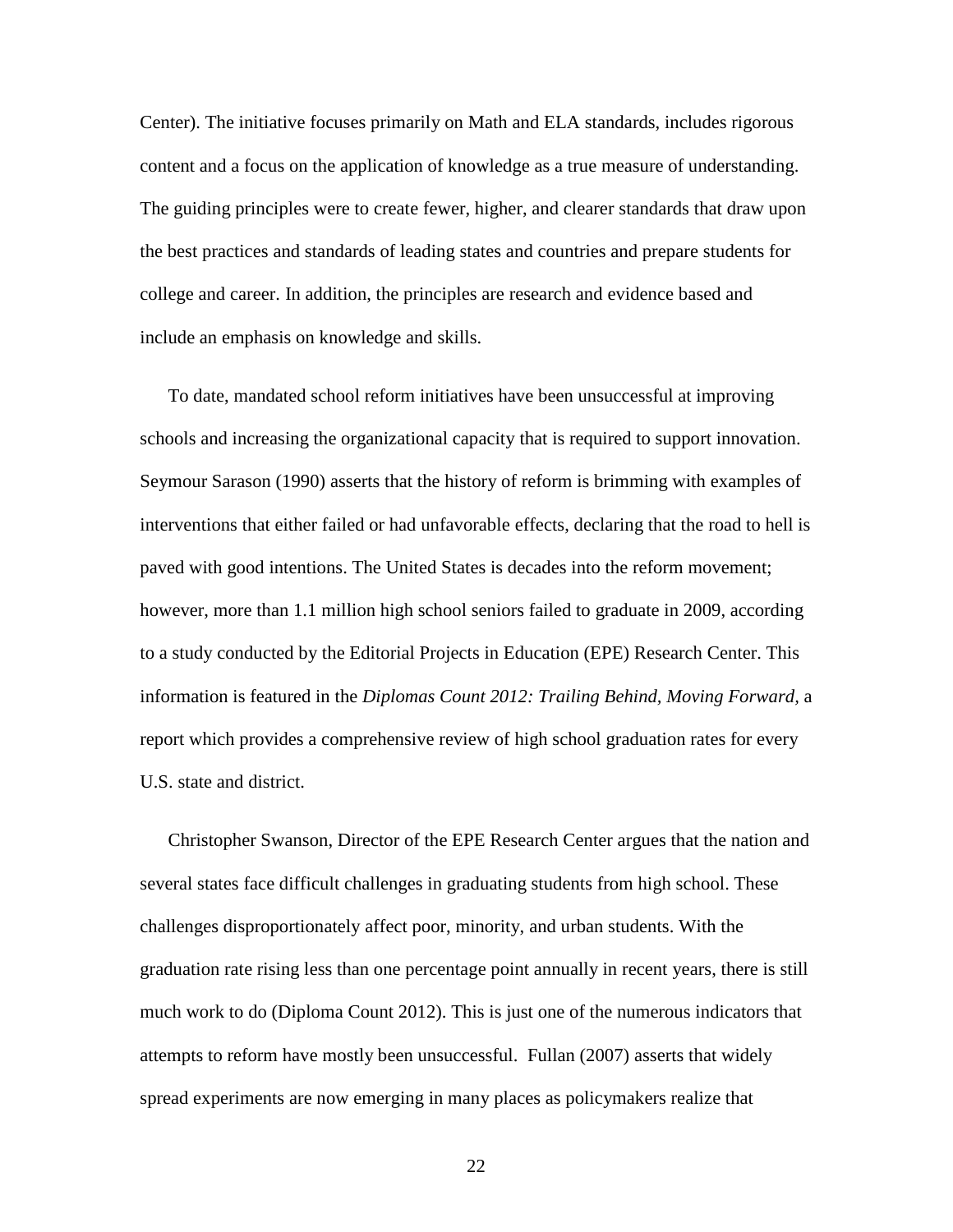virtually all strategies over the past decades have failed to achieve needed innovations. Integrated high stake accountability practices have failed to produce ownership as has reorganized site-based management. Fullan (2007) suggests that the government must go beyond standards and accountability and concentrate on capacity building linked to results, which engages all levels of the system.

Clay Christensen et al. (2008), in *Disrupting Class,* insist that people can and should believe that transformation of the public school system is possible, as a theory of disruptive innovation reveals that in fact the public school system has demonstrated some improvement over time, however, it has not been able to keep pace with the changing definition of excellence, shifting landscapes and globalization. In *Leading the Revolution*, Hamel (2002) addresses this kind of incremental progression as an industrial age accomplishment and in our age of transformation he suggests discontinuous innovation as the only answer. Christensen et al. (2008) contend that by making school fundamentally stimulating and assisting our children to maximize their individual potential through disruptive innovation, our highest hopes for our schools can be realized. Reform, reorganization, remodeling or re-anything, for that matter, has not and will not be sufficient for the task. Innovation and transformation are the solution to realizing our high hopes for the schools of the future.

#### **Organizational Change**

One of the most basic realities of life is that change happens. It isn't good, it isn't bad, it just is and always will be (McDermott & Sexton, 2004). The Greek philosopher Heraclitus is famous for his assertion that change is ever-present in the universe. He is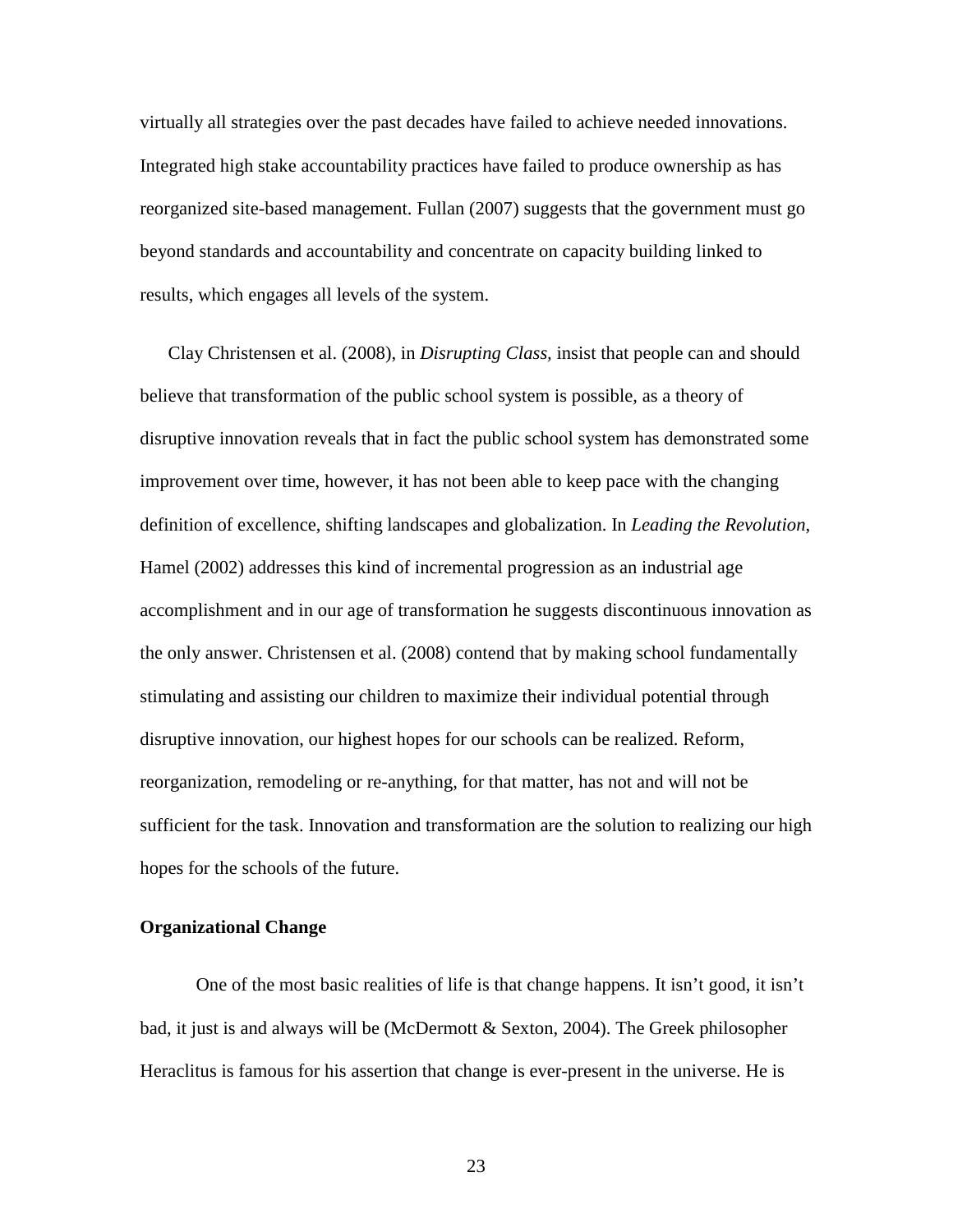best known for his concept of panta rhei—No man ever steps into the same river twice (DeBrabandere, 2005). If an organization is not in tune with this concept, it will wither and die. There are a variety of ways that change can be described; planned, unplanned, incremental or radical, proactive or reactive, and recurrent. Change is typically concerned with smaller adjustments or modifications to things that already exist. John Adair (2007) asserts that all innovations are considered changes but not all changes are innovations.

 Restructuring, reengineering, or reinventing are all change in the first order; they do not indicate innovation. Kanter (1997) contends that concepts such as reinvention, reengineering and restructuring are ultimately high-cost means to move an organization in a different direction, even when they only yield short-term gains. Reengineering, reinventing, reform, or re-"anything" would be classified as a first-order change and not an innovation (Kanter, 1997). Van de Ven and Poole (2004) asserted that change and innovation may well fit into the category of fundamentally disputed notions for which no generally agreed upon definitions can be acquired. Despite not having generally agreed upon definitions, reform is not innovation. Adair (2007) declares that to innovate is not to reform; reform addresses improvement through the modification of existing programs and processes while innovation does so by introducing entirely new methods and practices. Far too often, reform or change efforts are designed to address problems in the past rather than innovative efforts to cultivate assets and organizational performance focused on the future (Kanter, 1997).

 Organizational change is often influenced by external demands, but can also be set in motion by the internal needs of an organization (Johansson & Heide, 2008). In most instances, the stimulus for change is likely to be a combination of external and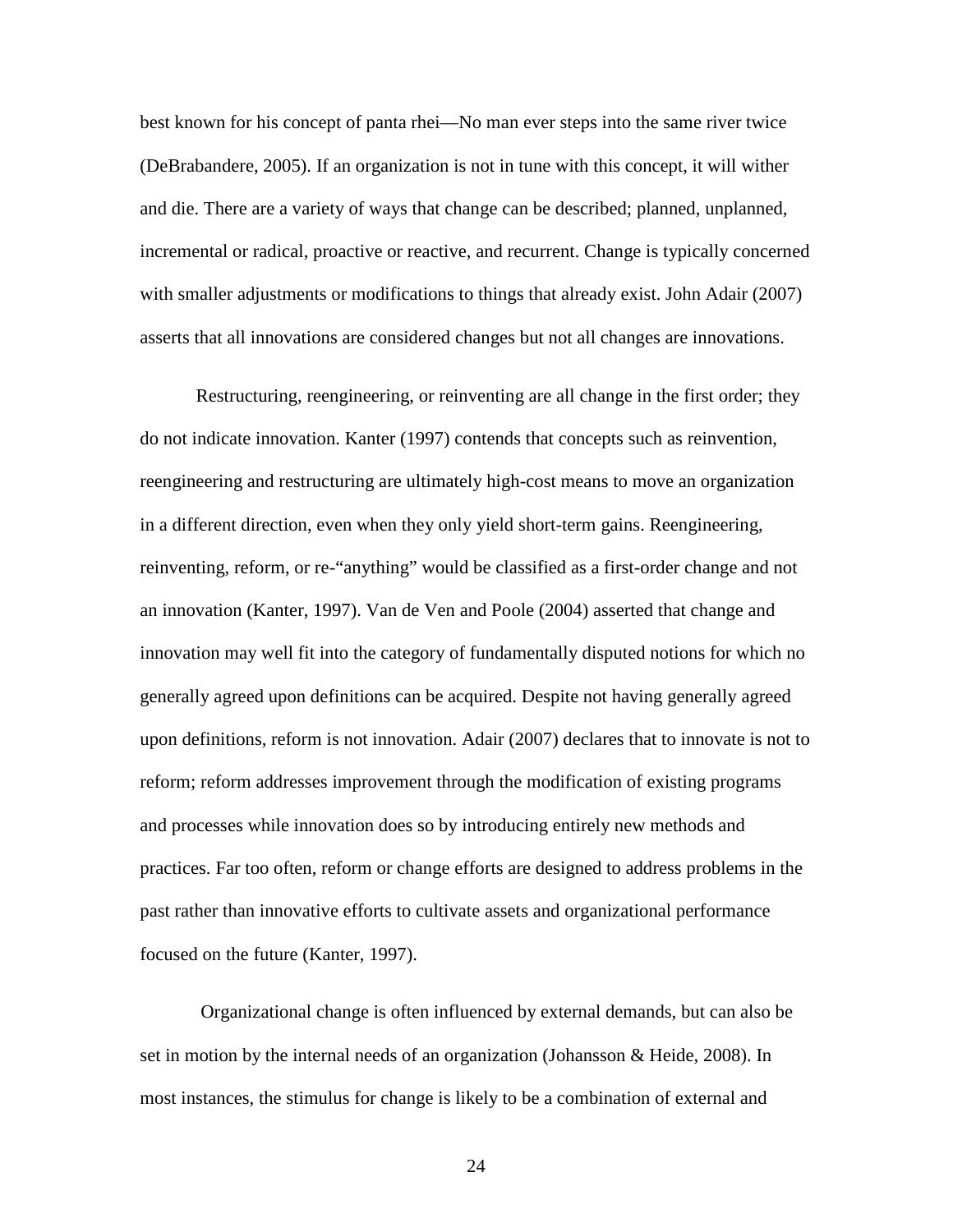internal pressures attempting to adjust the way work is done and the expected outcomes (Vakola & Nikolaou, 2005). Commonly, organizational change is considered a macrolevel process, focusing on the entire organization as the object in need of reform (Elias, 2009). This perspective disregards the vital role that change agents and change recipients play in the implementation of effective organizational change (Ford, Ford, & D'Amelio, 2008).

Organizational change theory offers useful foundational information for managers in the public and private sector engaging in the change process (Andrews, Cameron,  $\&$ Harris, 2008). Regrettably, the change process has proven to be more problematic for the public than the private sector (Doyle, Claydon, & Buchanen, 2000). The problems associated with the change process in the public sector can be attributed to the climate of public policy, which has a tendency to rely on top-down management involving threats for failure, inflexible timelines, limited planning, and failure to consider the logistical and legal pressures that will influence the change process (Doyle et al., 2000).

Organizational change usually falls into two wide-ranging categories. The first is transformational change, which is particularly disruptive in its tactics of challenging the paradigm and mind-sets of those working within an organization (Gilley, Gilley, & McMillan, 2009). Transformational change has the potential to lead to enhanced competitiveness and differentiation of service within a marketplace, when executed well (Gilley et al., 2009). The second type of change is developmental change. Organizations that take part in developmental change have a tendency to frequently modify current practices through timely evaluation of internal and external pressures (Gilley et al., 2009). Change of this nature is much less disruptive and tends to result in higher levels of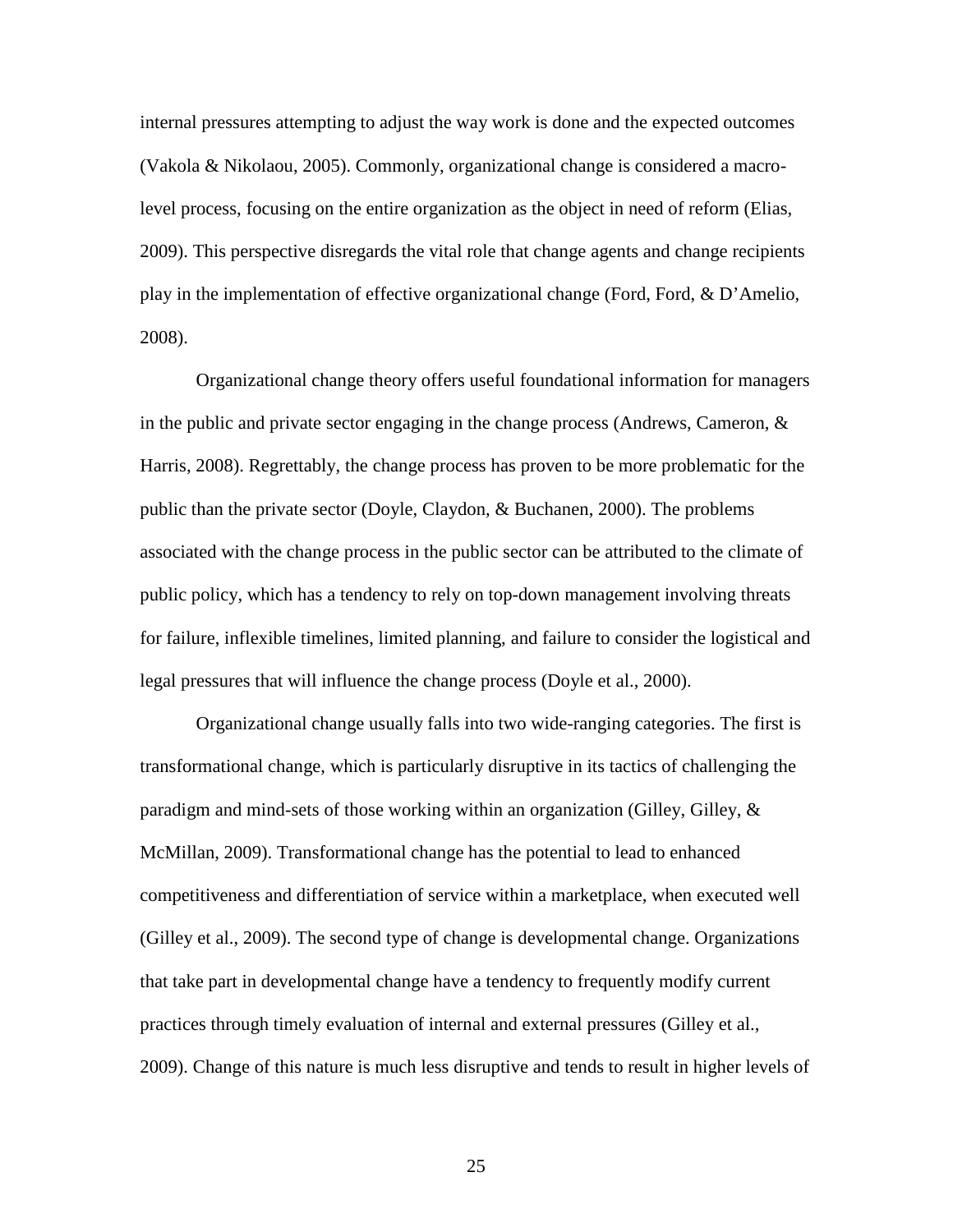intrinsic motivation, growth, and development in individuals as well as in the organization (Gilley & Maycunich, 2000).

Researchers continually emphasize that leadership practice significantly impacts the success or failure of organizational change (Battilana, Gilmartin, Sengul, Pache, & Alexander, 2010; Fernandez & Rainey, 2006; Ford et al., 2008; Gilley et al., 2009; Johansson & Heide, 2008). Battilana et al. (2010) asserts that the execution of planned organizational change has three elements; they are communicating the imperative for change, organizing others in support, and evaluating implementation. These fundamental categories offer a basis for examining how leader performance impacts the change process.

To communicate the necessity for change requires leaders to generate a sense of urgency, motivation, and readiness. In order to inspire confidence in future possibilities, the communication must be frequent and enthusiastic (Gilley et al., 2009). Organizing others in support of change helps to cultivate collaboration, which has been shown to improve the probability of organizational change success (Sims, 2002). Involving all stakeholders in the creation of the change plan tends to increase commitment and creativity as a result of individuals having a vested interest in the process (Gilley et al. 2009).

In many cases, leaders fail to evaluate change implementation as a part of the organizational change process (Andrews et al., 2008). This oversight likely has an effect on the rapid departure from reform efforts that, at first glance, appear to have failed. Instead of giving up on the change effort after undesirable outcomes, leaders should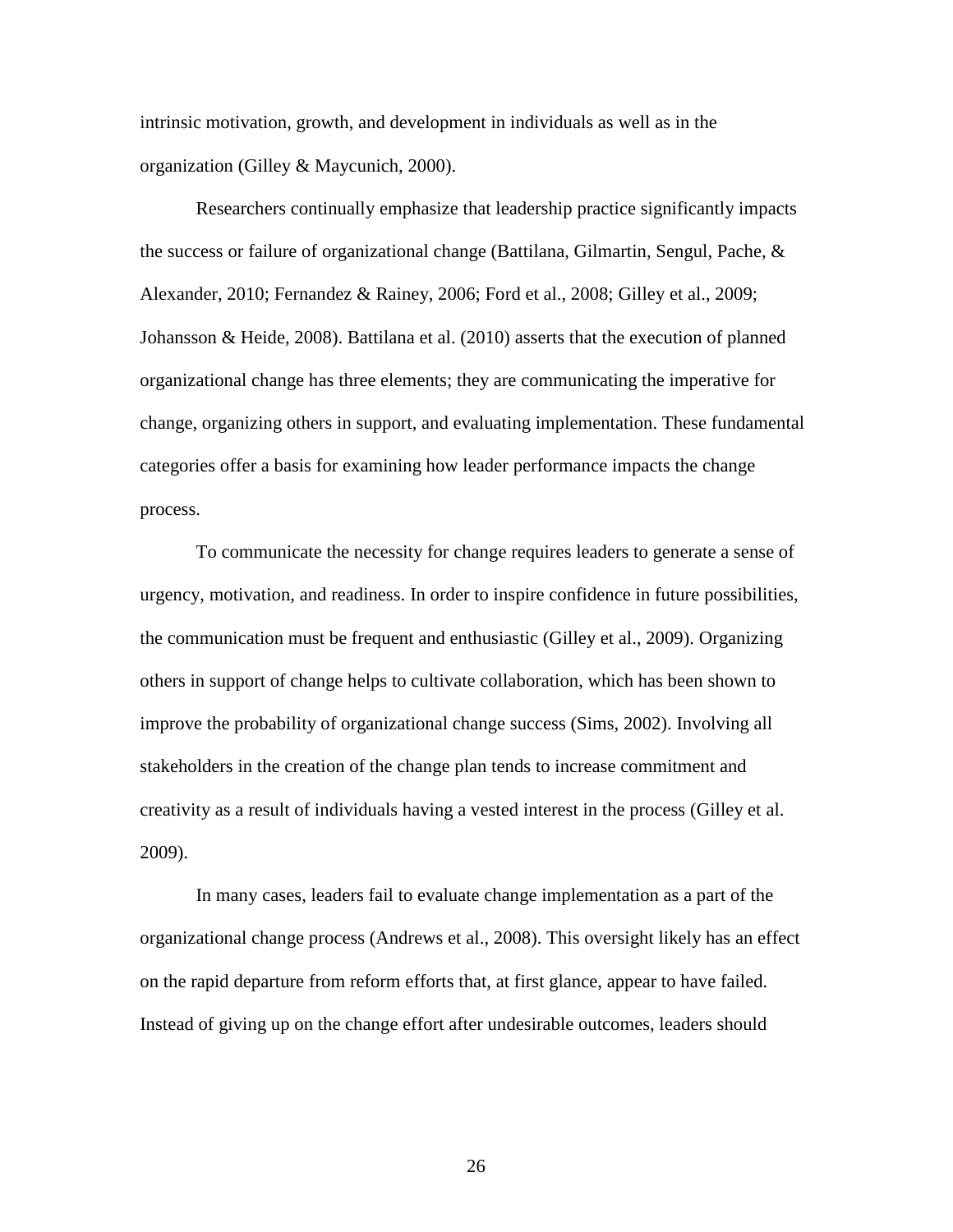function as advocates for reflection and adjustment, attributes that serve to stimulate the process (Andrews et al., 2008).

There are many challenges that exist for leaders in working with reform agents to cultivate the change process. Leaders must grapple with employee attitudes and employee commitment to change (Elias, 2009). When employees have favorable attitudes towards the change process, they tend to behave in focused, determined, and purposeful ways that support success. However, when employees do not possess this level of commitment or resist the change process, little is achieved and change remains insignificant (Elias, 2009).

Resistance to change cannot always be attributed to issues related to the employees. In many cases, the resistance can actually result from a failure on the part of leadership to effectively initiate and support change (Ford et al., 2008). Theoretically, this resistance can candidly offer an important perspective that can be used to provide valuable feedback. This feedback could improve the implementation and commitment of employees when confronted in meaningful and collaborative ways by leaders (Ford et al., 2008).

The world is ever changing and the rate at which change is occurring is not likely to slow down. If anything, globalized competition in most areas will probably cause the rate of change to speed up over the next few decades. Typically, conventional organizations have not operated well in this rapidly changing environment. Their structure, systems, practices, and culture have often been more of a strain on change than a catalyst (Senge et al., 2000). To date, major reform initiatives have helped many organizations acclimate to these rapidly changing conditions. However, in far too many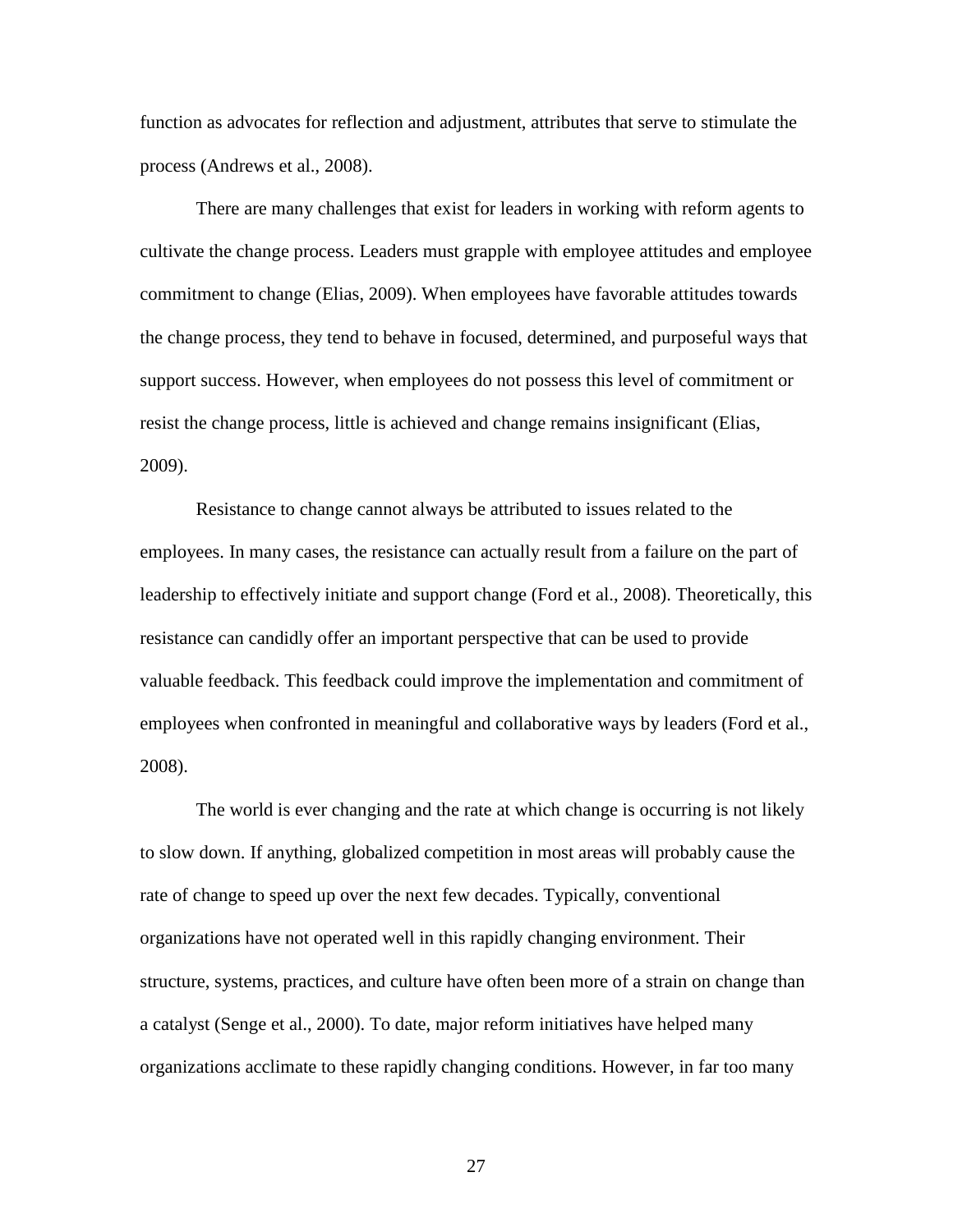situations, the improvements have been unsatisfactory. Kotter (1996) noted that some of the most common errors that have caused much of the disappointment are allowing too much complacency, failing to create a sufficiently powerful guiding coalition, underestimating the power of vision, permitting obstacles to block the new vision, failing to create short-term wins, and neglecting to anchor changes firmly in the corporate culture (p. 16). Neither of these errors would be detrimental in a slower-moving and less competitive world. However, moving gradually and deliberate is no longer the norm.

Making any of the errors common to reform efforts can have severe consequences in interfering with the new initiatives, generating unnecessary resistance, discouraging employees, and sometimes completely quashing needed change (Kotter, 1996). Any of these errors could cause an organization to be unsuccessful at achieving the desired results. However, these errors are not inevitable. Kotter (1996) asserted that the answer lies in understanding why organizations resist needed change, what exactly is the process that can overcome the destructive indifference and, most of all, how the leadership that is needed to guide that process in an encouraging way means more than good management.

 In the book *Good to Great*, Jim Collins (2001) examined various companies to uncover the extraordinary characteristics that cause companies to go from good to great. Over a five year period, he analyzed 28 companies. Collins (2001) determined that these companies had a particular kind of leader, they selected team members carefully, they had a vision, they are skilled in more than a one area, discipline was very important, they utilized technology to accelerate them to greatness, and radical transformation programs did not foster greatness (pp. 12-14). He presented the research to allow us to believe that the right type of leadership, philosophy, and performance can achieve greatness. Collins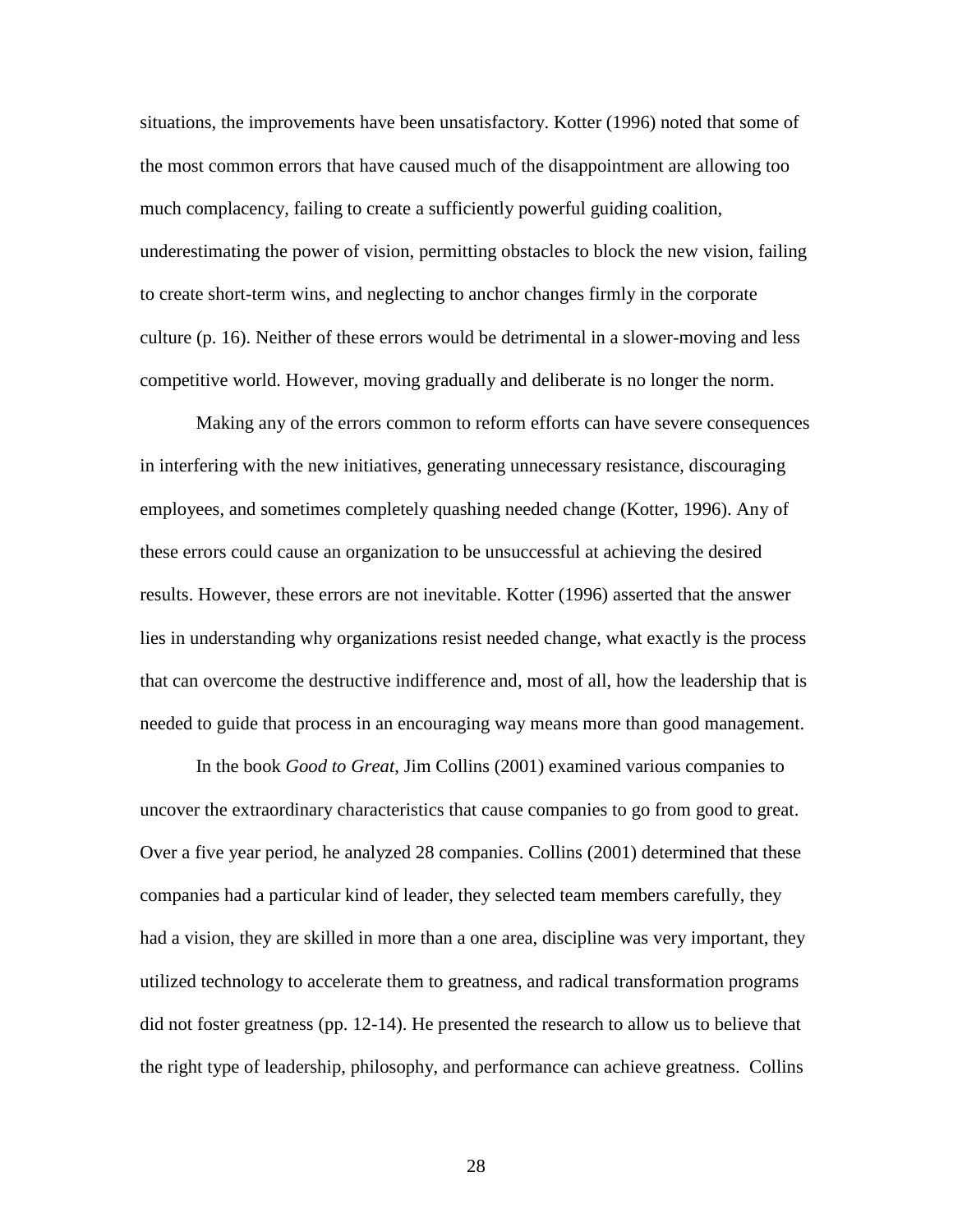(2001) stated, "Good is the enemy of great. And that is one of the key reasons why we have so little that become great. We don't have great schools principally because we have good schools…Few people attain great lives, in large part because it is just so easy to settle for a good life" (p. 1).

### **Organizational Capacity**

 Capacity building can be defined as an action-based and powerful policy or strategy that increases the collective efficacy of a group to improve student learning through new knowledge, enhanced resources, and greater motivation on the part of people working individually and together (Fullan, 2006). The emphasis on capacity building at the early stages is consistent with the information that exists about how people change. In order to acquire new attitudes and higher expectations people must be exposed to new experiences that lead them to different beliefs (Fullan, 2006). Fullan (2008) expressed that capacity building involves competencies, resources, and motivation. Individuals and groups are high in capacity if they possess and continue to develop knowledge and skills, if they attract and use resources wisely, and if they are committed to putting in the energy to get important things done collectively and continuously.

Superintendents must commit to building capacity within their districts and schools if student achievement and school reform is to be successful (Rorrer et al., 2008). Left without support from the district office, isolated pockets of successful schools will continue and student achievement reform as a whole will fail (Togneri & Anderson, 2003). If schools had the capacity to improve on their own then wide scale reform would be unnecessary (Elmore, 2002). Consequently, school districts must take steps to identify needs and to facilitate growth in professional practice.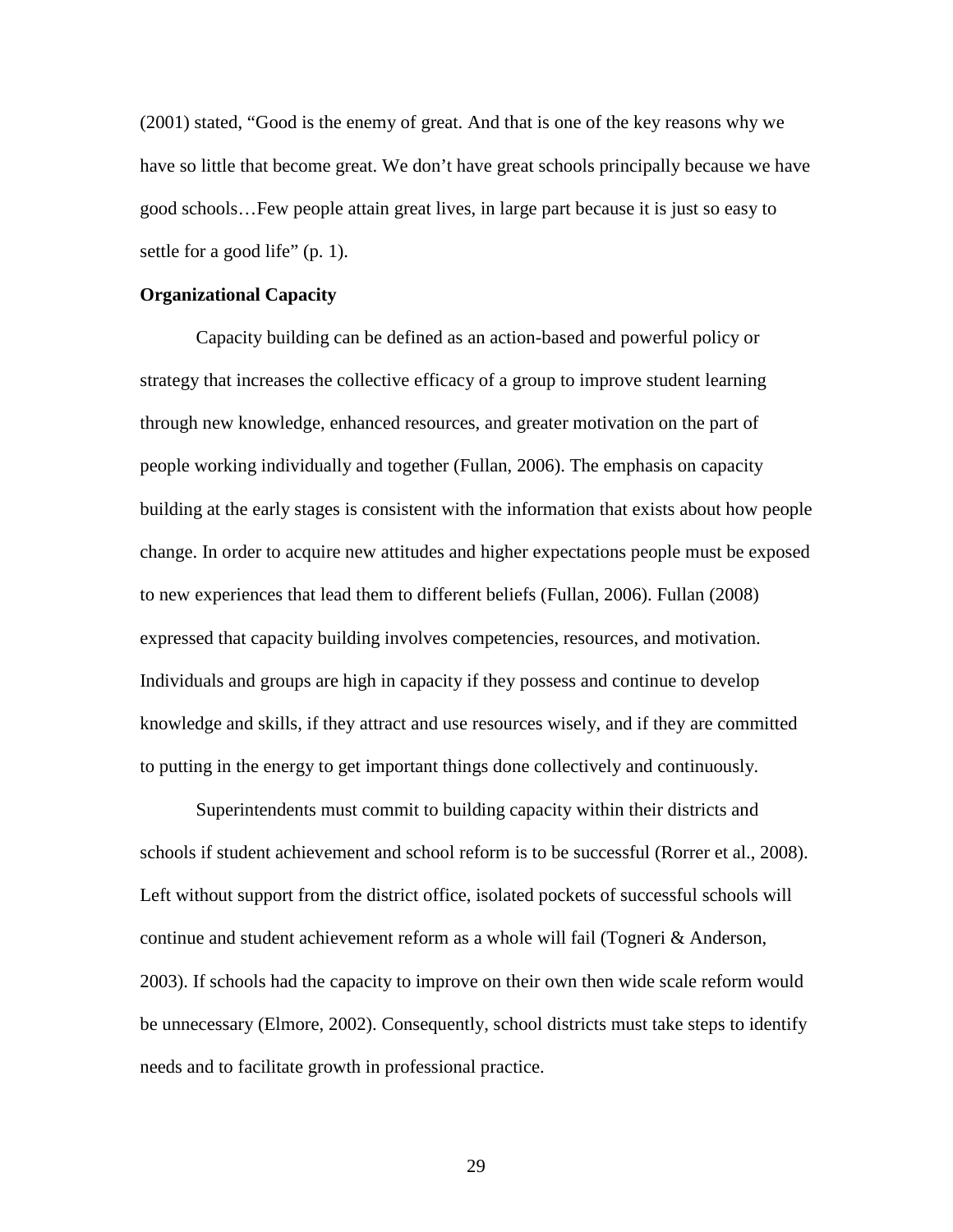Building organizational capacity is an ongoing process and should be at the center of an organization's mission. Fullan (2007) asserted that capacity building is a system of guiding and directing people's work, which is carried out in a highly collaborative professional learning environment. The system's policies need to be aligned to reduce distractions and coordinate resources for continuous improvement. In most cases, this proves to be extremely difficult, but failure to do it means that a system will continue to have small scale successes that even in the best cases have little likelihood of lasting (p. 57).

 The methodology or the design associated with organizational capacity is never the central issue. The issue involves changing the behavior of people. All change solutions also face the too-tight, too-loose dilemma. The solution to motivating people is to establish the right blend of tightness and looseness (Fullan, 2008). Hersey, Blanchard, and Johnson (2008) contended that the study of motivation and behavior requires a search for answers to questions about human nature. Organizations must recognize the importance of the human element in any change effort. Every person has a unique combination of needs, all of which are competing. No two people have exactly the same combination. One person may be driven by achievement while another may be influenced by the need for security. Leaders must know their people to understand what motivates them. Hersey, Blanchard and Johnson (2008) promoted the study of the behavioral sciences to increase a leader's ability to understand, predict, and control people individually and in groups.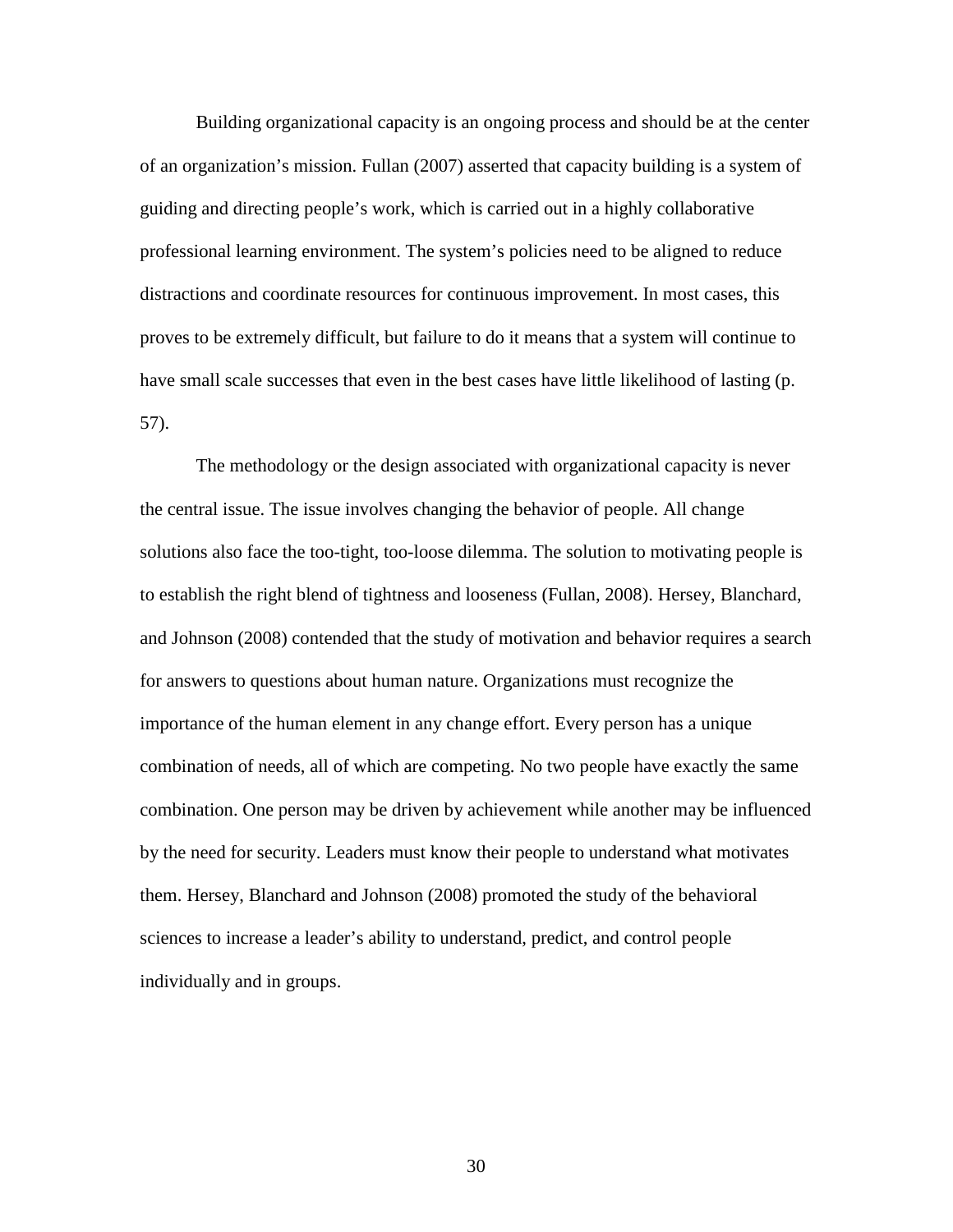#### **Leadership and Managing Change**

When it comes to innovating, leadership matters. Innovation takes place and flourishes in an environment where people have a sense of belonging to an organization with high-quality leadership (Bennett  $&$  Tibbitts, 1986). Leaders who are advocates for innovation promotes, encourages, urges, supports, and guides the innovation in their organizations. These leaders take responsibility for facilitating the collaboration that is required inside and outside of the organization for innovation to be successful. These caretakers of innovation recognize the skills and resources of collaborators, both internal and external, and work to create the desirable atmosphere at the right time for the best possible results. In *The Tipping Point: How Little Things Can Make a Big Difference*, Gladwell (2000) describes three roles that leaders of innovation should be able to function as to be successful: *mavens* have deep knowledge and are passionate about sharing, *salesmen* influence others to take action, and *connectors* have strong relationships across many functions and fields with many people.

The most effective leaders will be people who use their influences to achieve the desired results (Hersey, Blanchard, and Johnson, 2008). Leadership, change, implementation, and results will be the operational terms used in today's new globalized world. These terms will become the principal influences on an organization's environment, significantly affecting the leadership of effective organizations (Hersey, Blanchard, and Johnson, 2008).

Research has been conducted to examine whether or not there are gender differences in leadership. Until recently, leadership positions have predominantly been held by men and men were consequently stereotyped to be more effective leaders.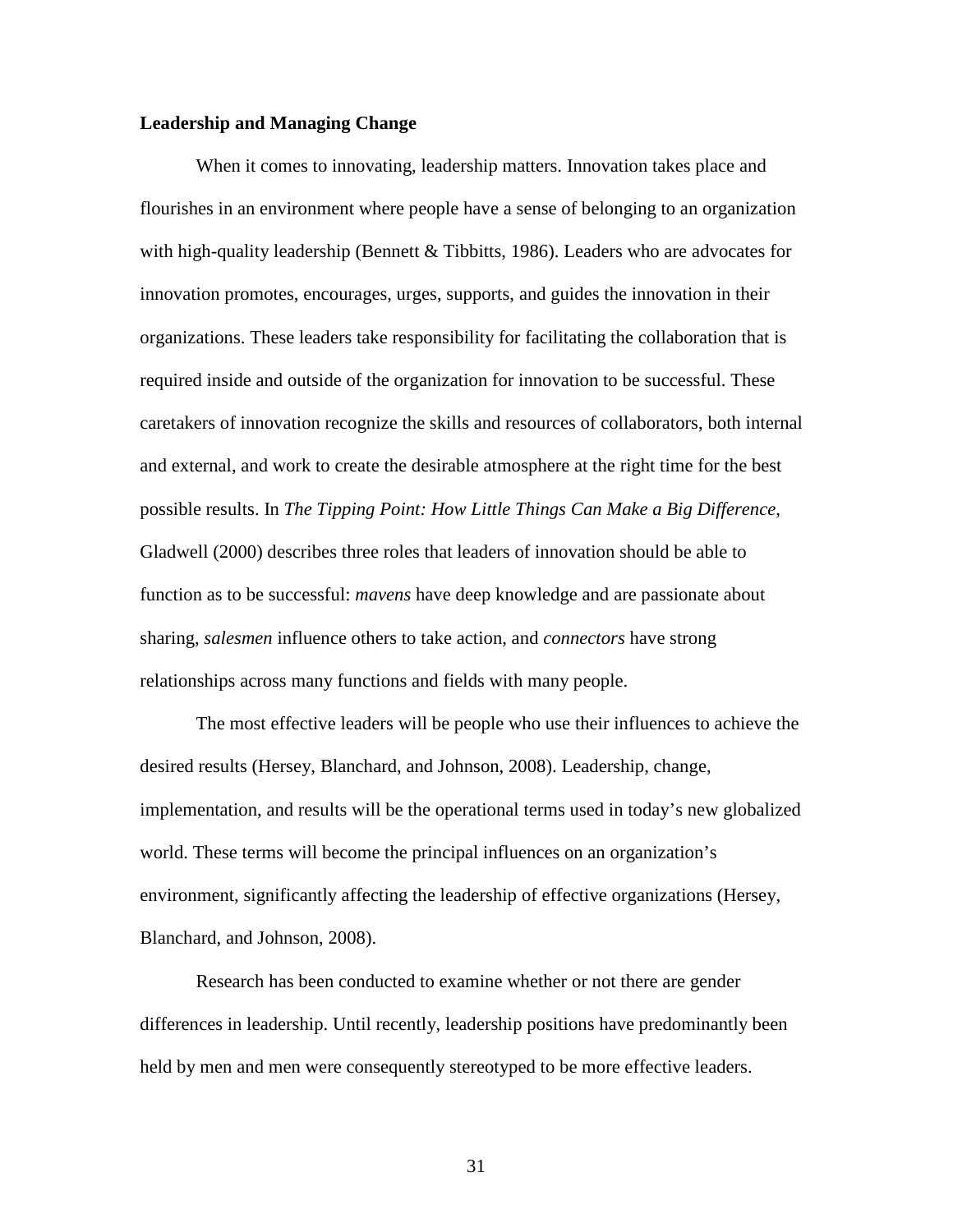Globally, women experience particular challenges when aspiring for leadership positions and assuming leadership roles. These specific challenges are double burden, confidence, and a disadvantage from perceptions and stereotypes (Patel & Buiting, 2013). In general, men are described as more confident than women, especially regarding financial decisions. Women's lower confidence, especially regarding financial matters, is also reflected in the fact that businesswomen generally report lower levels of profitability (Patel & Buiting, 2013).

Leadership is centered around social interactions between leaders and their peers, supervisors, and subordinates. These interactions are, by nature, influenced by intrapsychic processes, including gender-role orientation and the attitudes and values related to these roles (Merchant, 2012). One of the principal components that influence leadership style is the social interaction or relationships between a leader and his or her followers. These interactions are where men and women differ greatly in their leadership approaches. Primarily, women, by nature of their communication style, value workplace relationships more than men. This suggests that female leaders may foster closer bonds with their followers than male leaders. Conversely, men's status and power-oriented communication style projects a more controlling authoritative leadership approach (Merchant, 2012).

Leaders must become aware of each situation and be able to use the leadership style appropriate to that situation. Hersey, Blanchard, and Johnson (2008) assert that the pace of technical, social, economic, and potential change has quickened in the past few decades. This accelerated pace has made it an exceptionally exciting period for understanding and practicing leadership. There is a growing awareness that the success of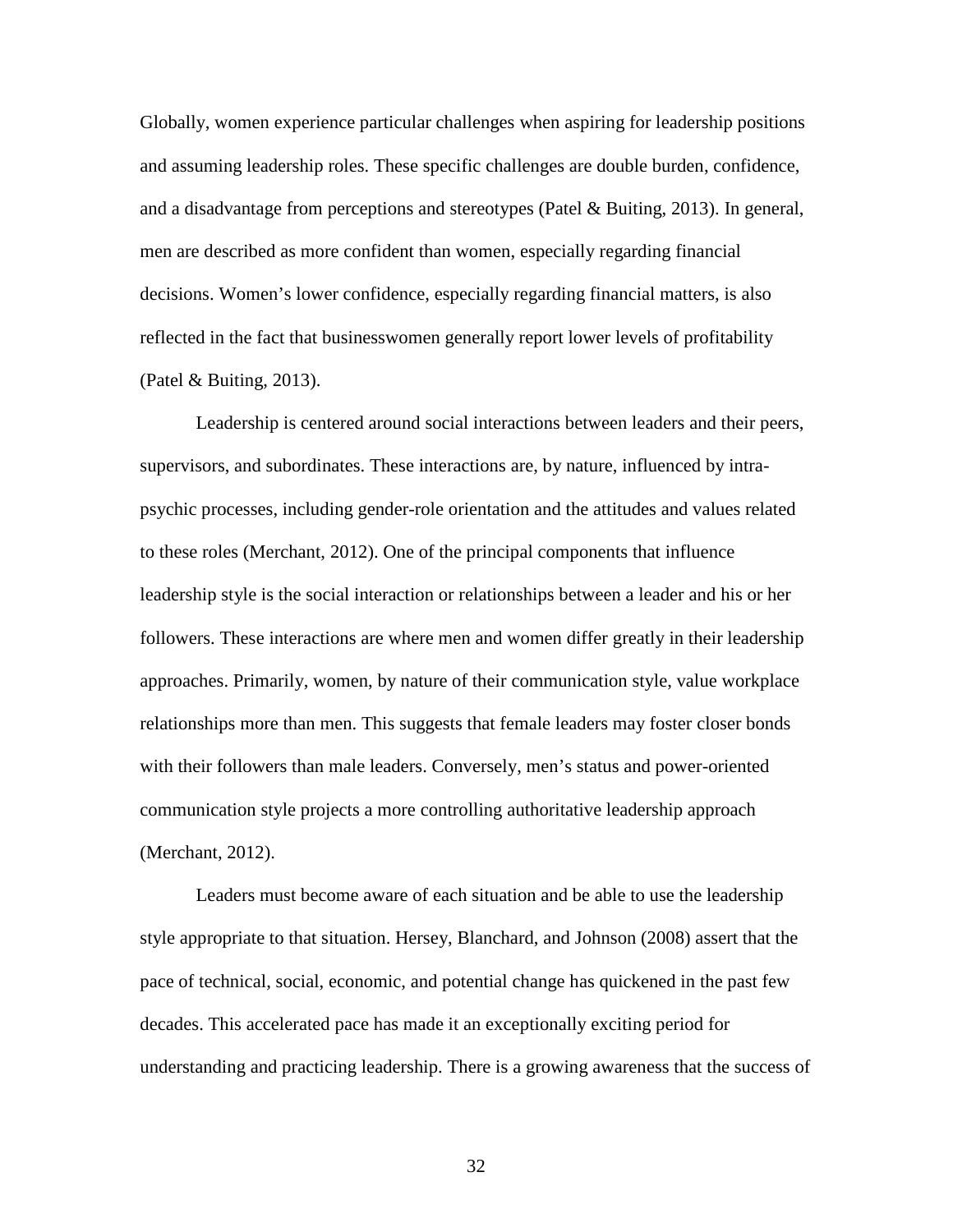our organizations directly dependent upon the ability to effectively lead people (Hersey, Blanchard, and Johnson, 2008).

Virtually all the extreme, extensive, and insistent problems we face in our lives can be solved. These problems can be solved because they do not call for solutions that encroach upon the laws of nature; they only require leaders to behave differently (Patterson, Grenny, Maxfield, McMillian, and Switzler, 2008). The findings made by most influence experts are that a great deal of influence comes from leaders focusing on just a few essential behaviors. Even the most widespread problems will often yield changes if a few high leverage behaviors are at work. Individuals will make an effort to change behavior if they believe it will be beneficial and they can do what is required. It is vital that the individuals experience the benefits of the proposed behavior for themselves (Patterson, Grenny, Maxfield, McMillian, and Switzler, 2008).

Even the U.S. armed services, institutions that most would say are mulish and firmly immersed in hierarchy and established past practice, have begun to see the need for innovative leadership. An August 2005 report states, "The change in mindset required is adoption of the 'culture of innovation'… [and] soldiers and leaders who demonstrate agility (adaptability, innovation and learning)" (Gehler, 2005, p. 5).

 Fullan (2001), in *Leading in a Culture of Change,* explained that two things have become apparent that aid in the study of effective leadership. The knowledge base has broadened and many more successful models of transformations, in both business and education, are available. Institutions are beginning to understand that new ideas, knowledge creation, and sharing are critical in responding to a changing society. Fullan (2001) pinpointed five elements that leaders should take into account in order to lead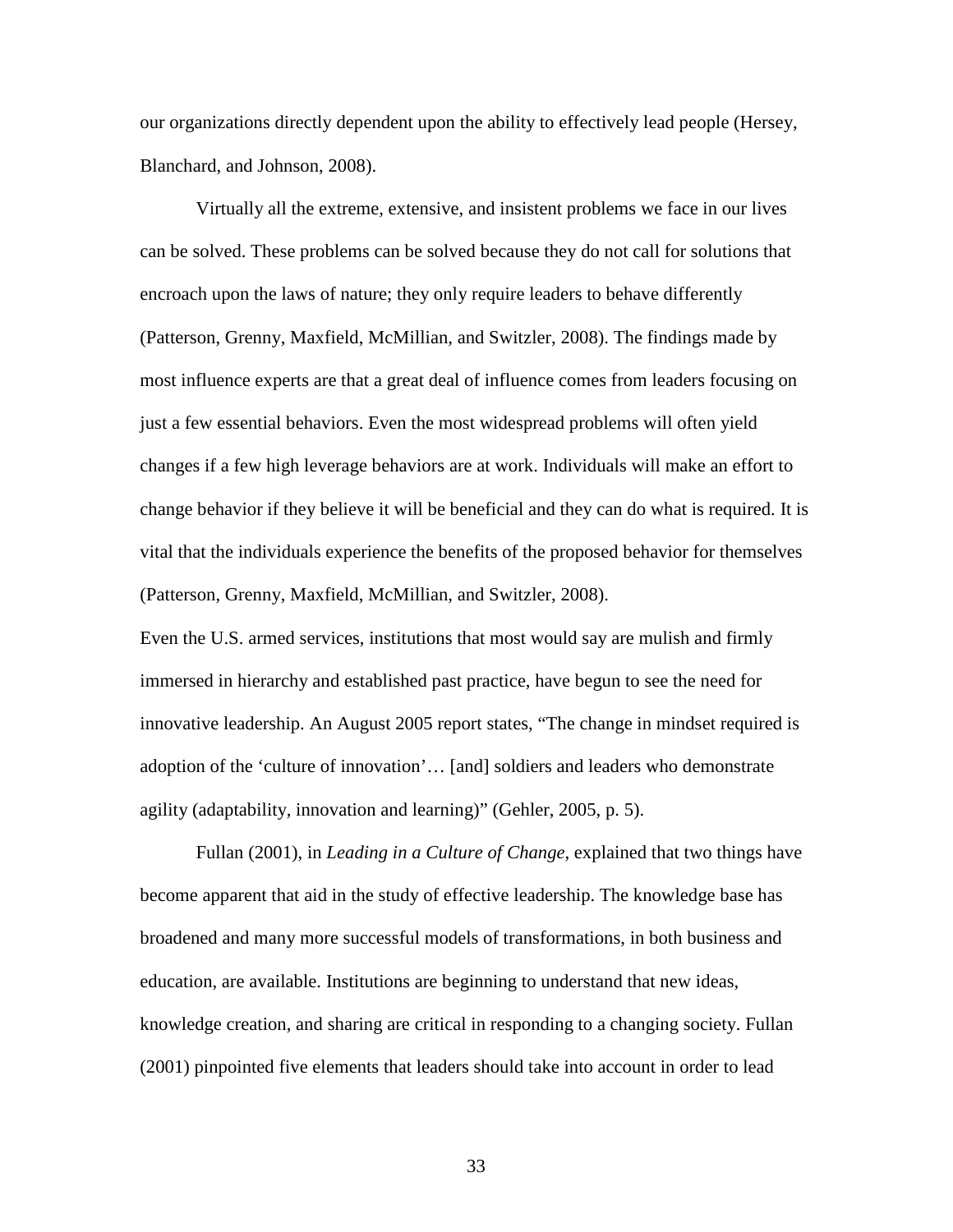successful change initiatives: moral purpose, understanding change, developing relationships, knowledge building, and coherence building. "Clearly these are exciting times---there is a lot going on. Not the least of these developments is the new realization that leadership is the key to large scale improvement yet must be radically different than it has been" (p. xii).

 Marzano, Waters, and McNulty (2005) conducted a factor analysis to determine why innovations are unsuccessful. They concluded that the leadership supporting an innovation must be consistent. If leadership practices do not correspond with the type of change required, the innovation will almost certainly fail. Some innovations require changes that are gradual and delicate; others require changes that are radical and dramatic. First order change occurs in stages. It involves adjustments within the existing structure, no new learning is required, and is considered non-transformational. It is usually thought of as the most apparent next step to take in a school or district. Second order change occurs in an abrupt fashion. It involves a new way of seeing things, requires new learning, and necessitates transformation to do something significantly or fundamentally different from what has been done before (Marzano, Waters, and McNulty, 2005).

 The common response is to address all problems as though they were first-order change issues. People tend to consider new problems from the perspective of their experiences, as issues that can be solved using their previous repertoire of solutions. This tendency is explained in terms of "mental maps" (Marzano, Waters, and McNulty, 2005). Individuals and organizations have mental maps regarding how to act in situations. When faced with a new situation, they consult one or more of their mental maps. From a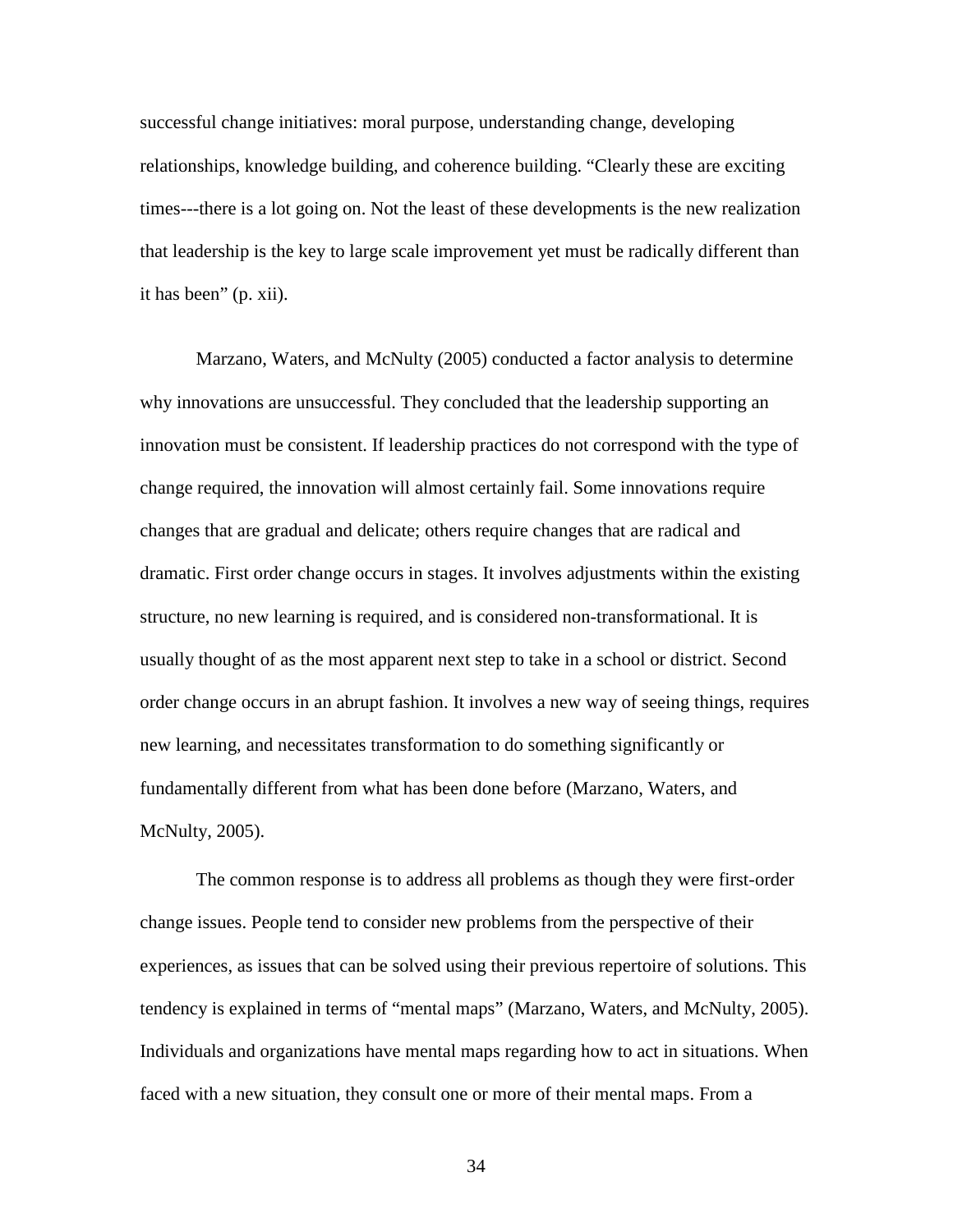reactive-responsive predisposition, this concept is very appealing because with this concept, individuals and organizations would hypothetically be prepared to respond appropriately to any situation. However, using this concept would prepare an individual or organization for situations that are familiar and predictable at best. Regrettably, answers to most chronic modern-day problems require a second-order perspective (Marzano, Waters, and McNulty, 2005).

Conversely, undertaking a second-order change is never a simple task. Secondorder change is so complex that it should not be proposed without extensive research and it should not be attempted apprehensively (Fullan, 2001). There are seven priorities that leaders should have when engaging in second-order change initiatives. These priorities include being knowledgeable about how the innovation will affect curricular, instructional, and assessment practices, being the driving force behind the new innovation, being knowledgeable about the research and theory regarding the innovation, challenging the status quo and being willing to move forward on the innovation without a guarantee of success, continually monitoring the impact of the innovation, being both directive and non-directive relative to the innovation as the situation warrants, and operating in a manner consistent with his or her ideals and beliefs relative to the innovation (Marzano, Waters, and McNulty (2005).

 Marzano, Waters, and McNulty (2005) also concluded that some of the leadership responsibilities that they identified are negatively affected by second-order change. These responsibilities are culture, communication, order, and input. Second-order change has the greatest negative affect on culture. The leader must work to create a sense of unity and teamwork as well as watch for any destabilization of the culture as a result of the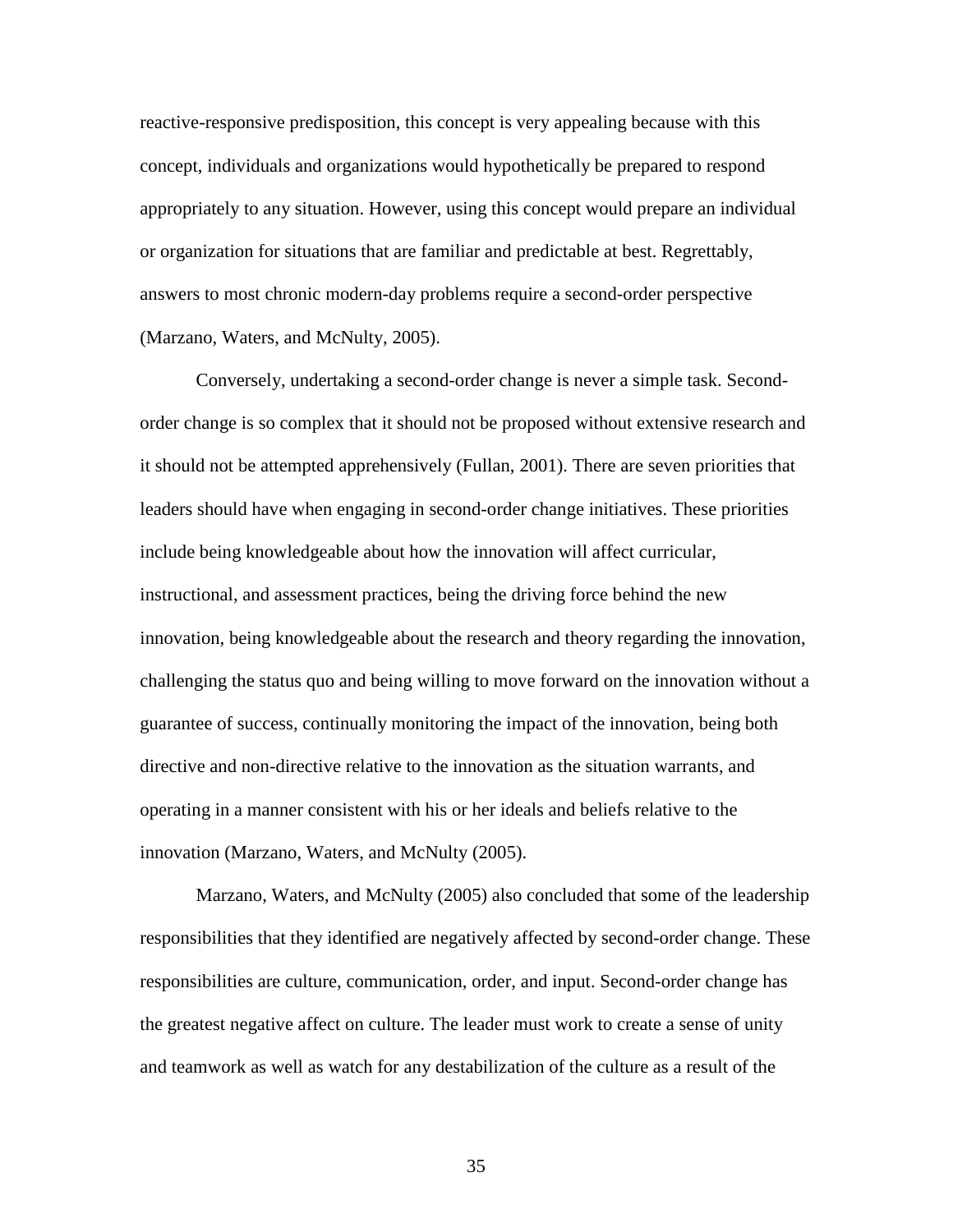innovation. Communication can also destabilize as a result of the innovation. To prevent this, leaders must keep clear lines of communication open both to and from those affected by the innovation. Second-order change initiatives can also cause a deterioration of order. Leaders need to establish procedures and routines to offer a sense of structure and consistency to maintain order during the second-order change. New innovations affect the level of input experienced by all. The leader must strive to include all those involved as much as possible to create a sense of inclusion during the implementation the new innovation.

 The solution to creating and maintaining a successful twenty-first century organization is effective leadership (Kotter, 1996). Having a good executive in charge is sufficient to be successful in a slow-moving, isolated environment. However, in today's fast paced globalized atmosphere, teamwork is extremely important and invaluable in virtually every situation. In an environment of constant change, no one person, even the most knowledgeable and talented will not have enough time or expertise to properly grasp all the rapidly shifting competitor, customer and technological information involved (Kotter, 1996). The shortage of a sufficient amount of leaders has an extremely negative affect on the vision, communication and confidence-building that is central to any transformation effort.

 In the current political climate of accountability and educational reform, superintendents not only strive to follow their district's vision and increase student achievement but they must also negotiate the politics of the position in order to maintain their employment. Unsuccessful attempts to navigate the political rapids cause rapid turnover in many cases. The leadership provided by superintendents has less impact when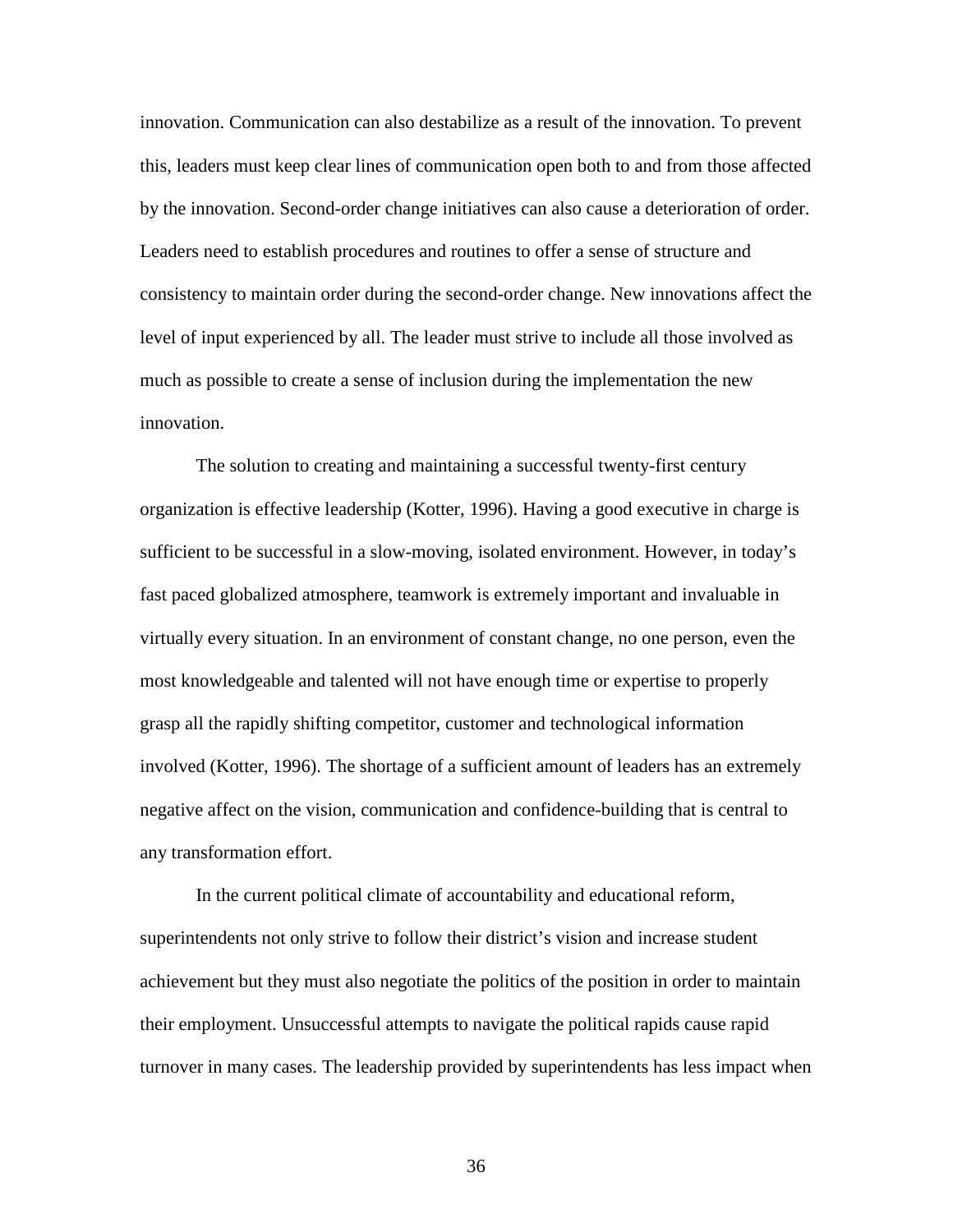there is rapid turnover in the superintendent's office (Pascopella, 2011). Superintendent turnover creates an insecure atmosphere that lacks consistency in instructional initiatives and overall supervision. In the majority of instances, even three years in the superintendency is inadequate to guide any successful transformation effort (Pascopella, 2011).

Collected works by such authors as Howard Gardner, Jennifer James, James Canton, and Daniel Pinks all address issues related to the future, future trends, future thinking, and skills and competencies necessary to be successful in the changing world. In *Five Minds for the Future,* Gardner (2007) indicates that to flourish in the world to come people will need to develop disciplined, synthesizing, creating, respectful, and ethical minds. Daniel Pinks (2005) supposes that those who desire to prosper in the emerging new world will need to acquire six essential aptitudes: design, story, symphony, empathy, play, and meaning. In her work, James (1996) speaks of eight essential skills to think future tense: perspective, pattern recognition, cultural knowledge, flexibility, vision, energy, intelligence, and global values. James believes these create the principal foundation to seeing, comprehending, and adapting to change and that they are critical for anyone in leadership positions. In *Extreme Future*, Canton (2007) connects the future of America to people's ability to pay proper attention to education, immigration, the environment, security, leadership, and other significant objectives.

## **Diffusion of Innovations**

 Innovation is the concept of establishing new paradigms through solutions that meet new requirements and includes implementation of new standards. The term may refer to both radical and incremental changes to products, processes or services. Adair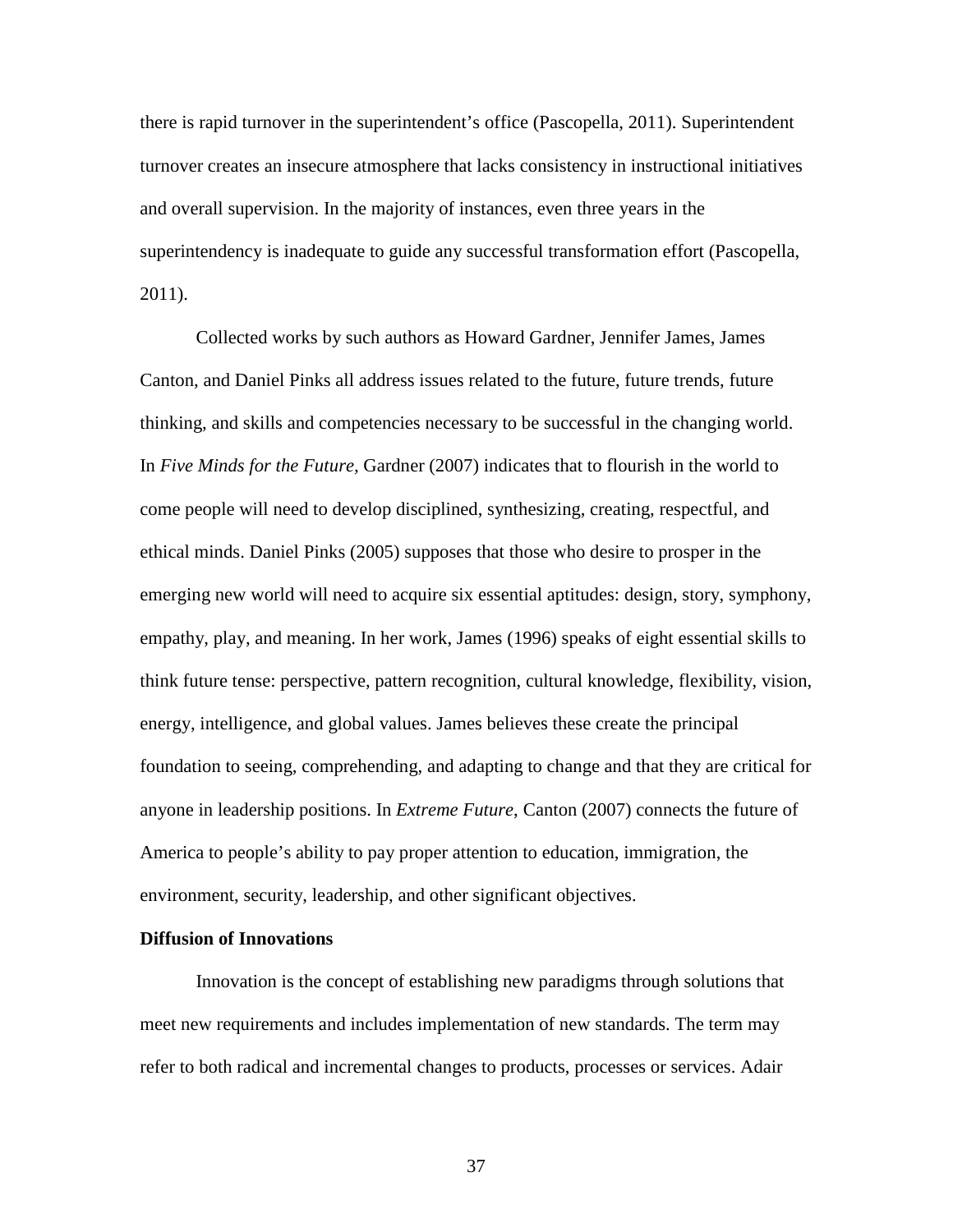(2007) asserts that creation, invention, and discovery focus on the conception of the idea; innovation covers the whole process whereby the new idea is cultivated into practical use. O'Hare (1988) broadly described innovation as new ways of generating customer approval. McDermott and Sexton (2004) consider innovation to be the value-added function of a creative idea. Further insight into innovation suggests that innovation is a positive term and is usually taken on faith as being hopeful until after the fact of implementation (Kanter, 1991).

 There are several prominent characteristics that are associated with innovation. Innovation indicates change to the organization, is a total process, is systematic, comes in different types and categories, does not acknowledge impossible, challenges the status quo, is not imitation, carries an degree of risk, and is a human process engineered by humans (Bennett and Tibbitts, 1986). Management expert Peter Drucker believes that being able to put an innovation into practice is one of the greatest leadership challenges; he further contends that innovation is revolution that gives rise to a new dimension of performance (Hesselbein et al., 2002). Transforming an organization is inherently innovative. According to Duffy (2004), transforming an organization requires seven vital elements: triggered by disruptions (discontinuities), is systemic and revolutionary, requires a new organization paradigm, is driven by senior and line managers, requires innovation and learning, requires reshaping of the organization's culture, and requires courageous, passionate and visionary leaders.

 The history of innovation has shown that, in many cases, it takes far too long for proven concepts and programs to become a part of practice. One of the best examples of this concept was the recognition that, although citrus juice was shown effective in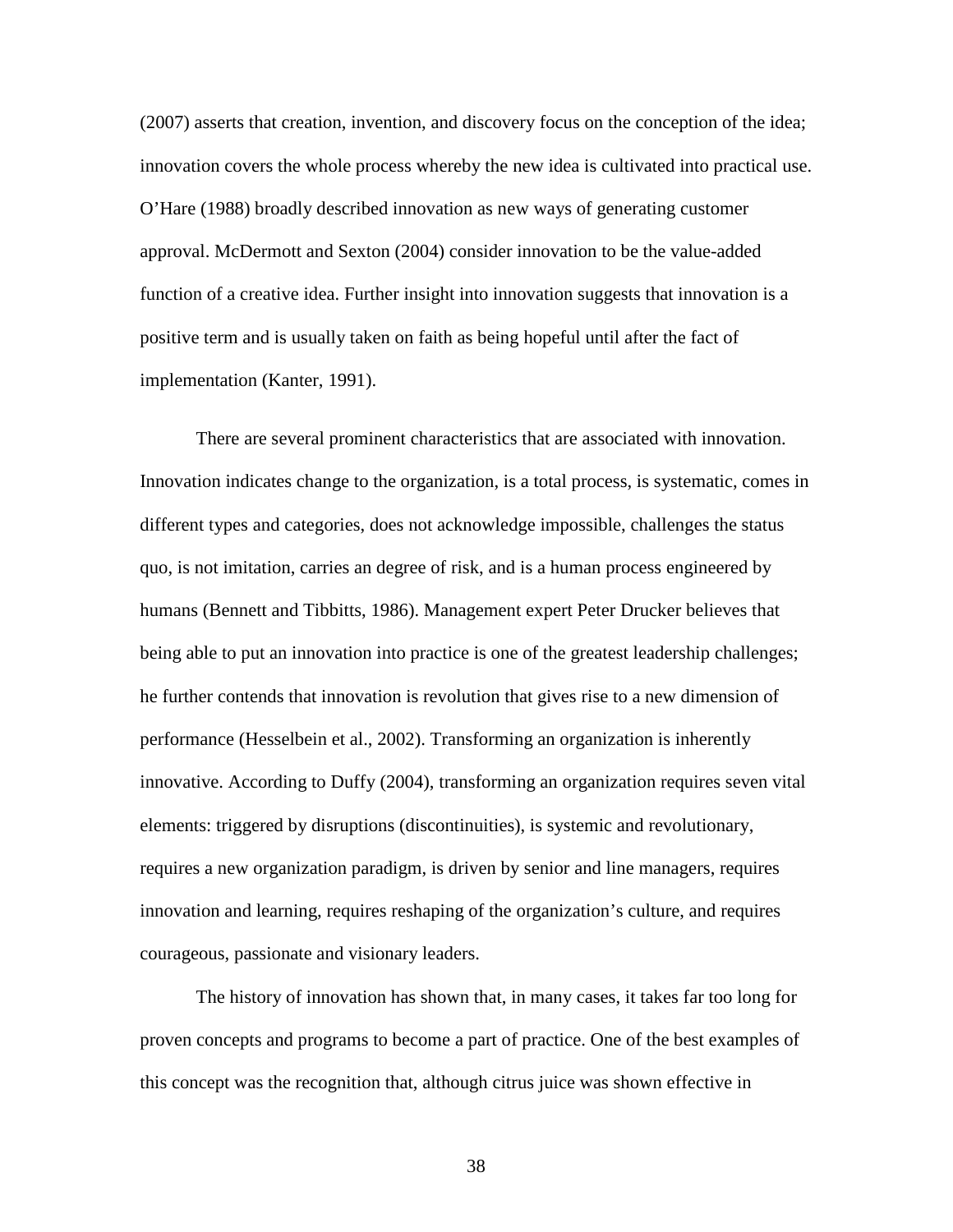preventing scurvy in 1601, the British merchant navy did not begin using citrus juice as a part of sailors' shipboard diets until 1795, nearly two hundred years later (Oldenburg & Glanz, 2008). The process of adopting new innovations has been studied for over 30 years. One of the most established adoption models is rationalized by Everett Rogers in his book *Diffusion of Innovations* (2003). According to Sahin (2006), Rogers' diffusion of innovations theory is the most suitable for scrutinizing the adoption of technology and innovations in educational environments. Rogers initially published his theory of diffusion of innovation in 1962. He has subsequently updated and changed his theory several times and has published the most recent edition  $(5<sup>th</sup>$  edition) in 2003.

Diffusion is the process by which an innovation is conveyed through particular channels over time among members of a social system. The primary factors in the diffusion of new concepts are the innovation, a communication channel, time, and members of the system (Rogers, 2003). An innovation is a concept, practice, or object perceived as new by an individual or other unit of adoption. The rate of adoption is determined by the characteristics of an innovation. The characteristics associated with innovations are relative advantage, compatibility, complexity, trialability, and observability. A communication channel is the means by which messages get from one individual to another (Rogers, 2003). The innovation-decision process, innovativeness, and the innovation's rate of adoption are all factors of the diffusion process associated with time. Innovativeness is the extent to which an individual or other unit of adoption is comparatively earlier in adopting new ideas than other members. A social system is a group of interrelated units that are engaged in cooperative problem solving to achieve a common goal (Rogers, 2003).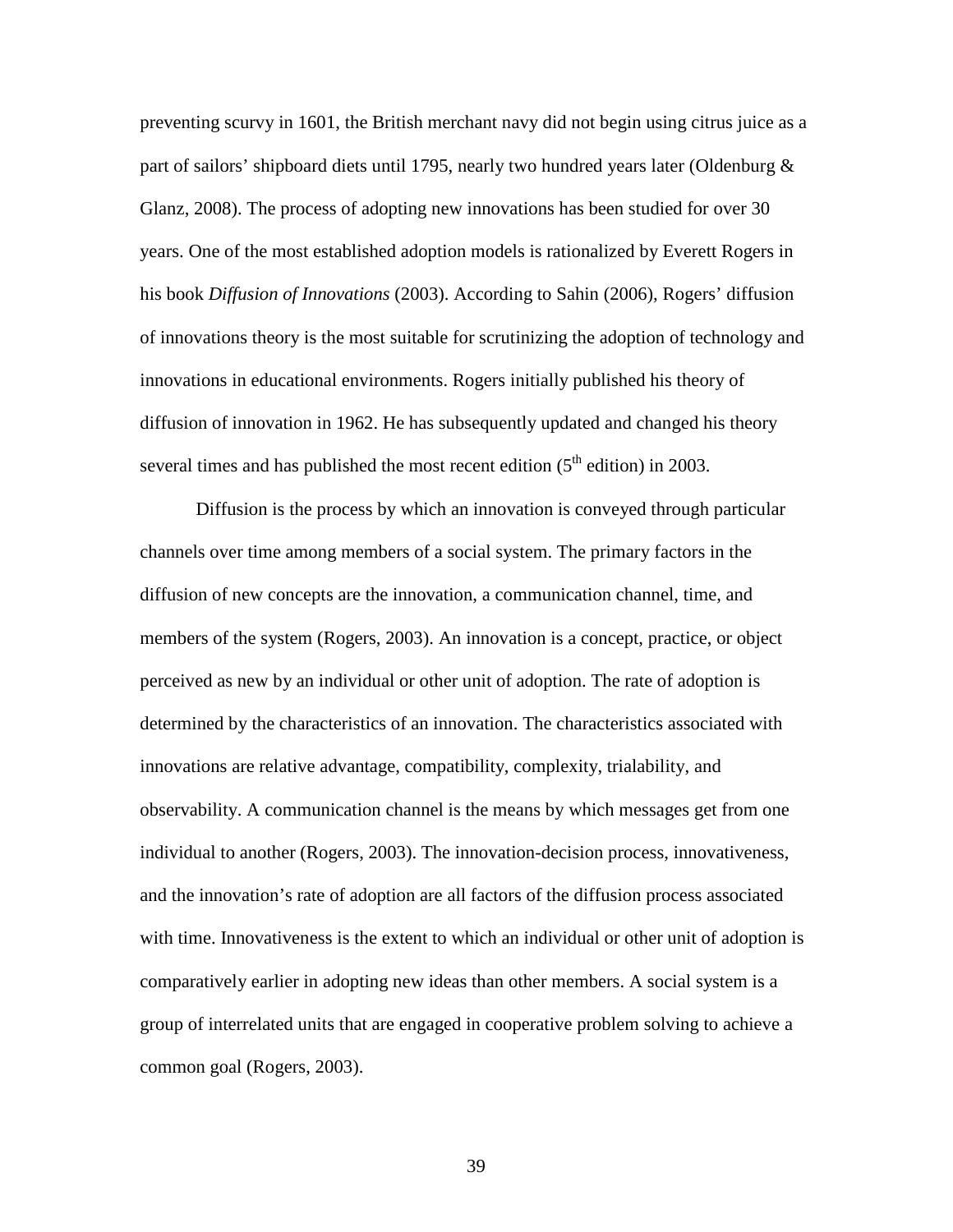The number of education diffusion studies has increased over time, beginning with 23 in 1961 and 359 in 1994. Since that time, the number of educational diffusion publications has slowed (Rogers, 2003). A number of different types of diffusion analysis have been identified. These include the earliness of knowing about an innovation by members of a social system, the rate of adoption of different innovations in a social system, the innovativeness of members of a social system (individuals or organizations), opinion leadership in diffusing innovations, diffusion networks, the rate of adoption of innovations in different social systems, communication channel use, and the consequences of an innovation (Rogers, 2003).

To a large extent, the most popular diffusion research topic has been to study variables related to individual and organizational innovativeness. Approximately twothirds of all the empirical generalizations disseminated in diffusion publications examine innovativeness (Rogers, 2003). Because schools as organizations are involved in the adoption of educational innovations, education research practice can, theoretically, make valuable contributions to diffusion research. The majority of teachers and administrators are engaged in collaborative and/or authority innovation decisions. Schools are organizations and so organizational constructs are unsurprisingly involved in educational adoption decisions (Rogers, 2003).

## *Individual Innovativeness*

 An innovation within a social system is almost never adopted by all individuals at the same time (Rogers, 2003). This makes it extremely important to categorize each individual adopter in a system in terms of his or her time of adoption. Adopter categories are used as the classification systems for members of a system on the basis of their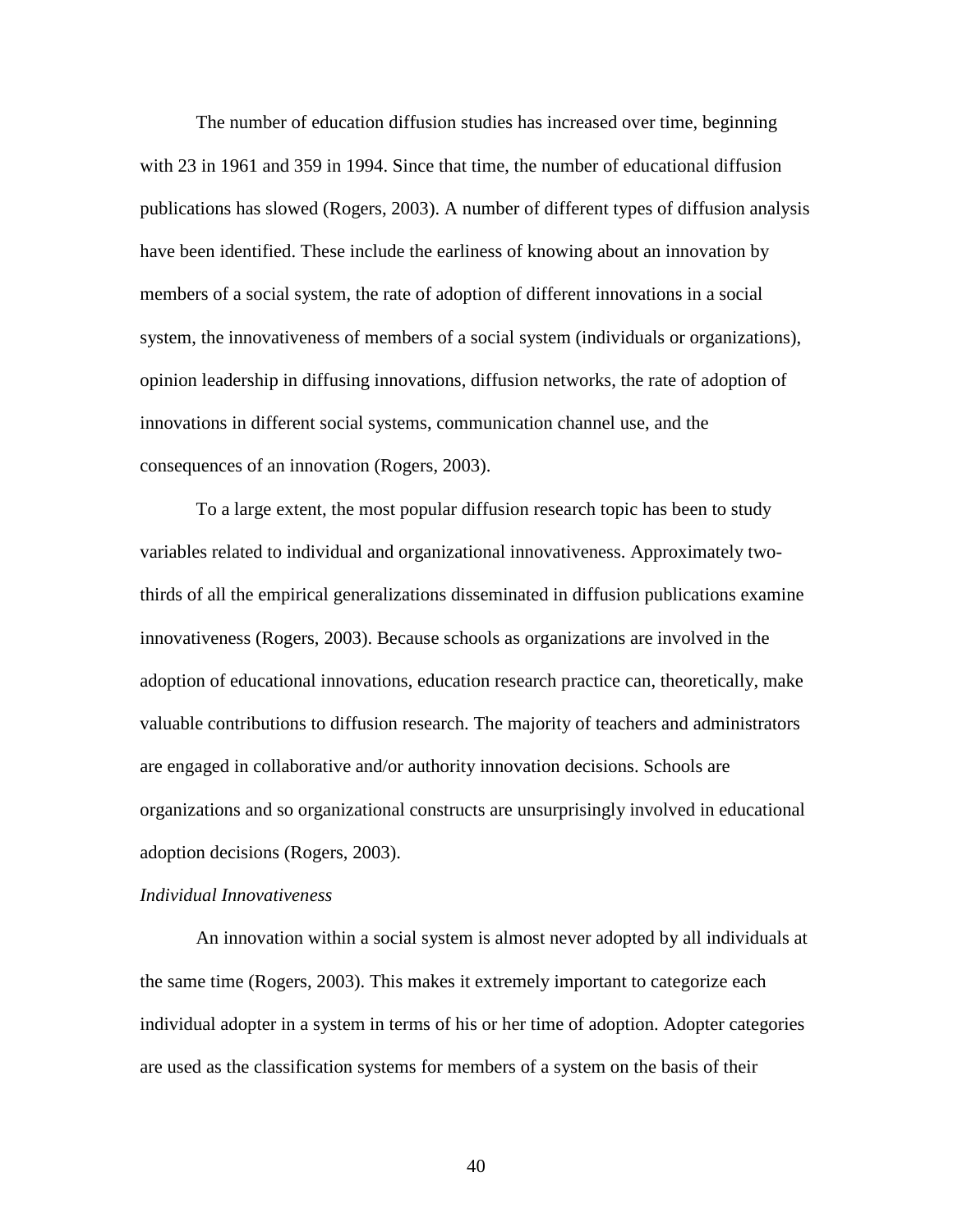innovativeness. Each adopter category is made up of individuals with a comparable degree of innovativeness (Rogers, 2003). More is known about innovativeness than about any other concept in diffusion research. Increased innovativeness is a key objective of numerous change agencies and it has become the primary dependent variable in diffusion research. Innovativeness is the explicit, fundamental behavior change in the diffusion process.

 The theory of individual innovativeness is based upon which individuals adopts the innovation and when. A bell shaped curve is frequently used to illustrate the percentage of individuals that adopt an innovation.



Source: Everett Rogers (Musicm of mechanism model)

*Adopter Categorization on the Basis of Innovativeness (Source: Diffusion of Innovations, fifth edition by Everett M. Rogers. Copyright (c) 2003 by The Free Press. Reprinted with permission of the Free Press: A Division of Simon & Schuster.)* 



The first group of adopters is innovators (2.5%); innovators are the risk-takers and trailblazers who lead the way. The second group is known as the early adopters (13.5%); early adopters embrace the innovation early and help spread the word about the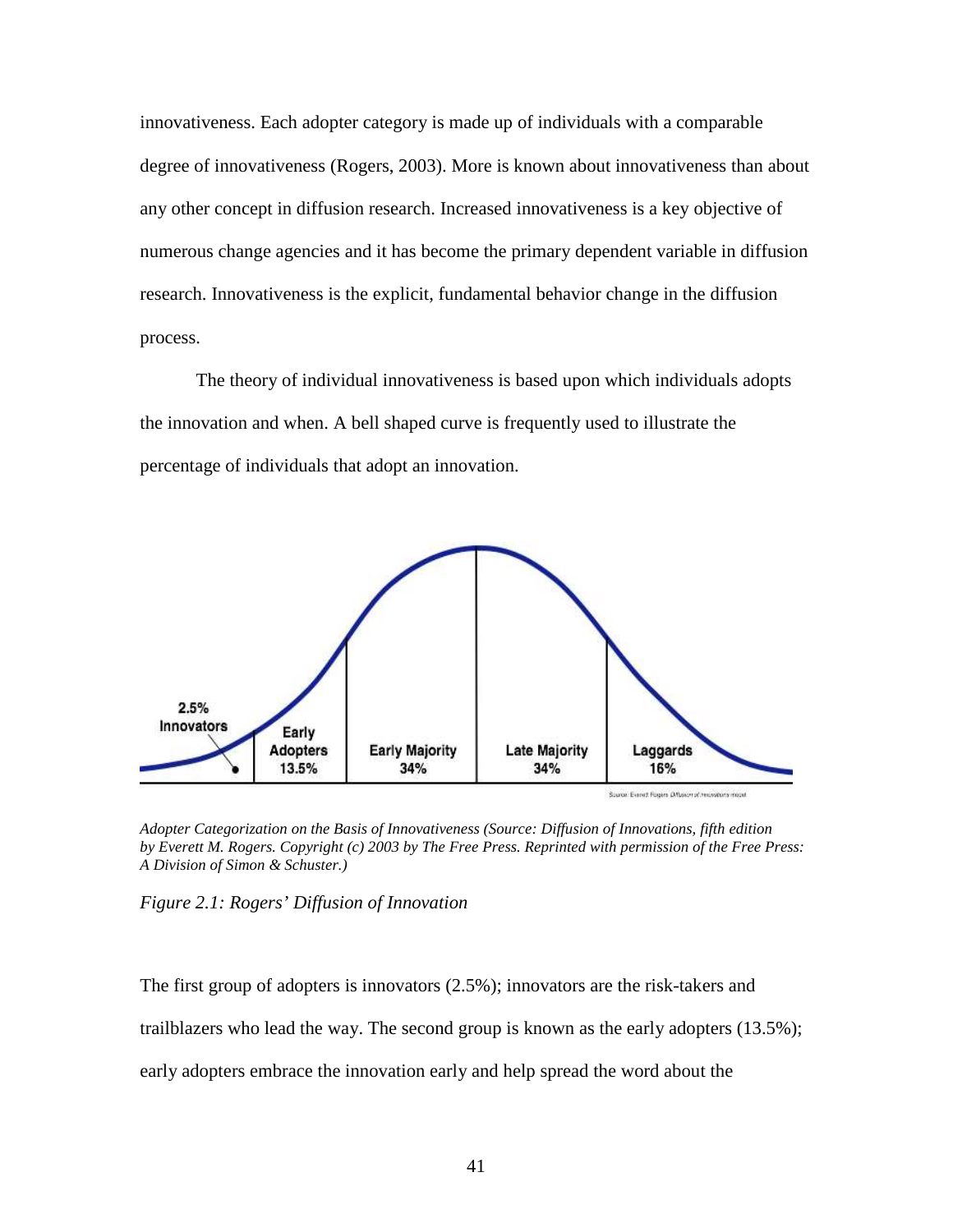innovation to others. The third group is the early majority (34%); the early majority adopts new ideas just before the average member of a system and are influenced by the innovators and early adopters. The next group of adopters is the late majority (34%); the late majority approach innovation with a skeptical and guarded manner and do not adopt until most others in their system have done so. The final group is the laggards (16%); laggards tend to be suspicious of innovations and change agents and resist adopting until absolutely necessary. In many cases, they never adopt the innovation (Rogers, 2003).

 Earlier research has shown several important differences that exist between earlier and later adopters of innovations. Comparatively, there appears to be no significant difference in age between earlier and later adopters in a social system; however, they have more years of formal education, are more likely literate, have a higher degree of upward social mobility, and larger-sized units, such as farms, companies, schools, and so on. Earlier adopters have a generally higher socioeconomic status than do later adopters (Rogers, 2003).

Rogers (2003) also found that adopter categories are different in their communication behaviors. Earlier adopter categories tend to have more social participation, are typically more connected to the interpersonal networks of their system, have more contacts with change agents, have greater exposure to interpersonal communication channels, engage in more active information seeking, have a more profound knowledge of innovations, and a higher degree of opinion leadership than do later adopters.

*Organizational Innovativeness*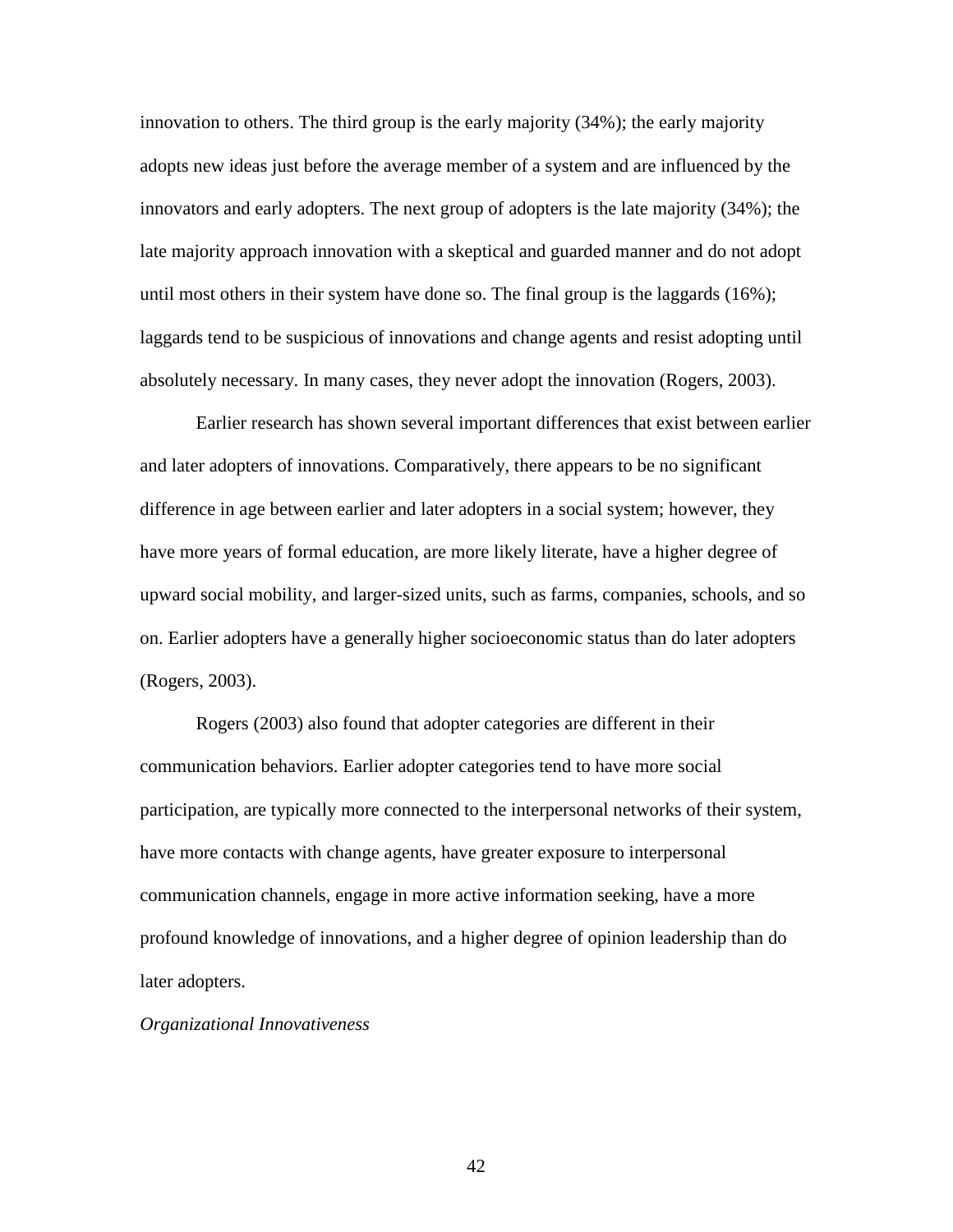Research related to the diffusion of innovation began with the analysis of individual decision makers, primarily farmers. The research was later broadened to include teachers; however, the early studies did not take into consideration that teachers function as a part of a school organization (Rogers, 2003). Organizations are made up of alliances of individuals who work together to achieve common goals. They also have an established hierarchy of leadership and a specified division of labor. Considering the fundamentally stable nature of an organization it would seem that the adoption of an innovation would be uncommon. However, innovation takes place on a regular basis in most organizations (Rogers, 2003). In organizations such as schools, farms, companies, and health care settings the effective application of an innovation may involve the initiation of particular programs or services, changes in policies or regulations, and changes in the roles and functions of specific personnel (Glanz, Rimer, & Viswanath, 2008).

 A great deal of emphasis on the diffusion of innovations had been placed on studying individuals. However, organizations adopt numerous innovations on a regular basis. The characteristics of more or less innovative organizations are identified using diffusion studies of organizational innovativeness (Rogers, 2003). For instance, largersized organizations have typically been found to be more innovative. Several independent variables such as individual leader characteristics, internal organization structural characteristics, and external characteristics of organizations have been found to be linked to organizational innovativeness.

These organizational studies provide a fundamental understanding of the landscape of the innovative process and human behavior as organizations change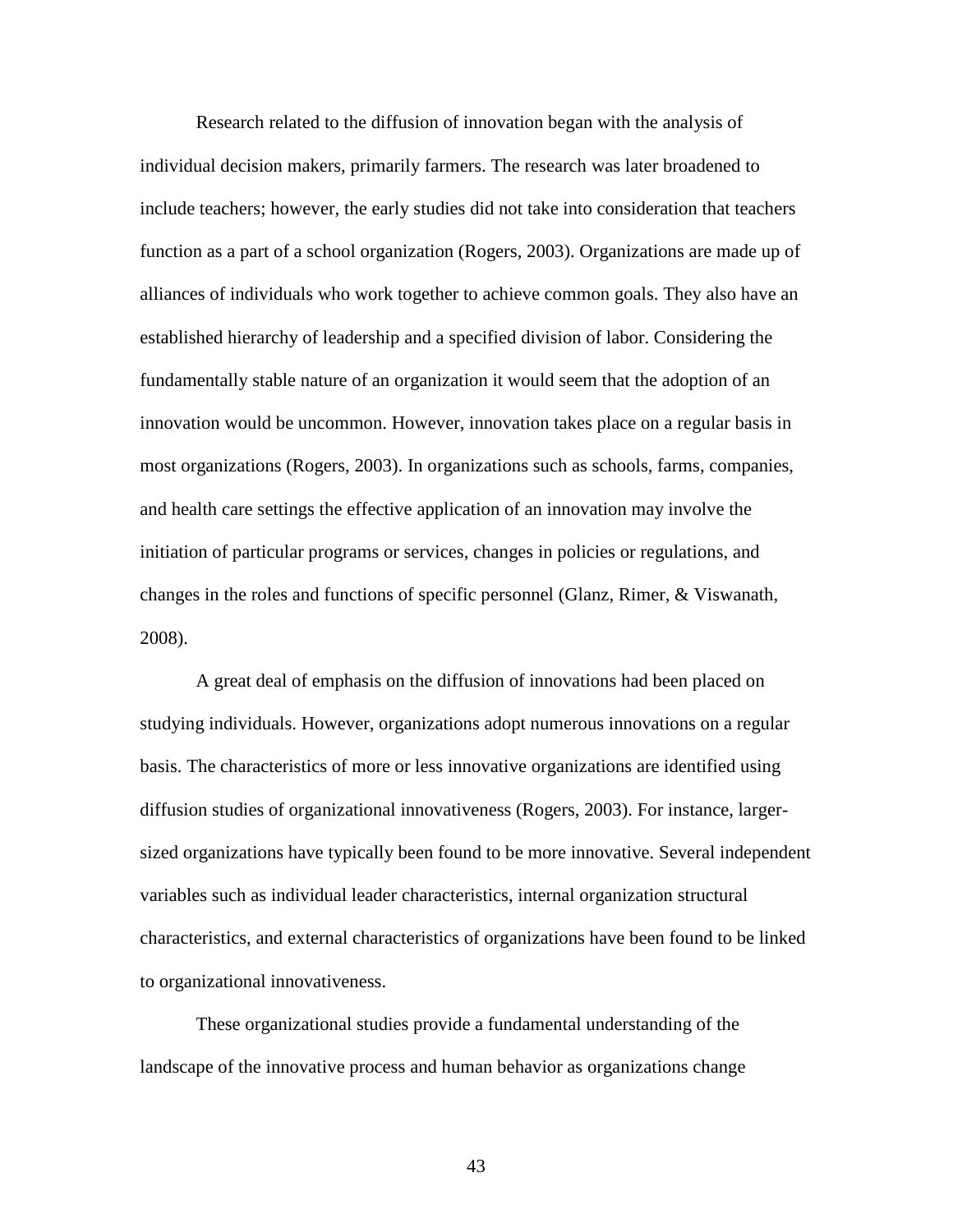(Rogers, 2003). However, organizational innovativeness studies have one weakness that should be mentioned; these studies are subject to the accuracy of the data provided by the organization. Given that data are customarily provided by the chief executive officer there is no way to determine if the data characterize the entire organization (Rogers, 2003). Despite this issue, much useful knowledge has been acquired from the organizational innovativeness studies, and a number of contemporary studies are still being carried out today (Rogers, 2003).

#### *Innovation Behaviors*

 Organizations adopt some innovations quickly and proceed to comprehensive implementation while other innovations take a considerably longer to time to adopt and never arrive at comprehensive implementation. Many diffusion research studies have examined adopters of innovations but far fewer studies have been devoted to exploring how particular organizational behaviors affect the rate of adoption. This research approach can be useful in predicting organizational responses to innovations. These responses can then be adapted and customized to help increase the rate of adoption (Rogers, 2003).

 Critical to the diffusion of innovations model is the concept of the perceived attributes or innovation behaviors. Rogers's theory of perceived attributes (innovation behaviors) described the relationship between five perceived attributes of an innovation—relative advantage, compatibility, trialability, observability, and complexity—and the adoption and implementation of innovations in various organizations, fields, and socioeconomic classes (Rogers, 2003). The theory is based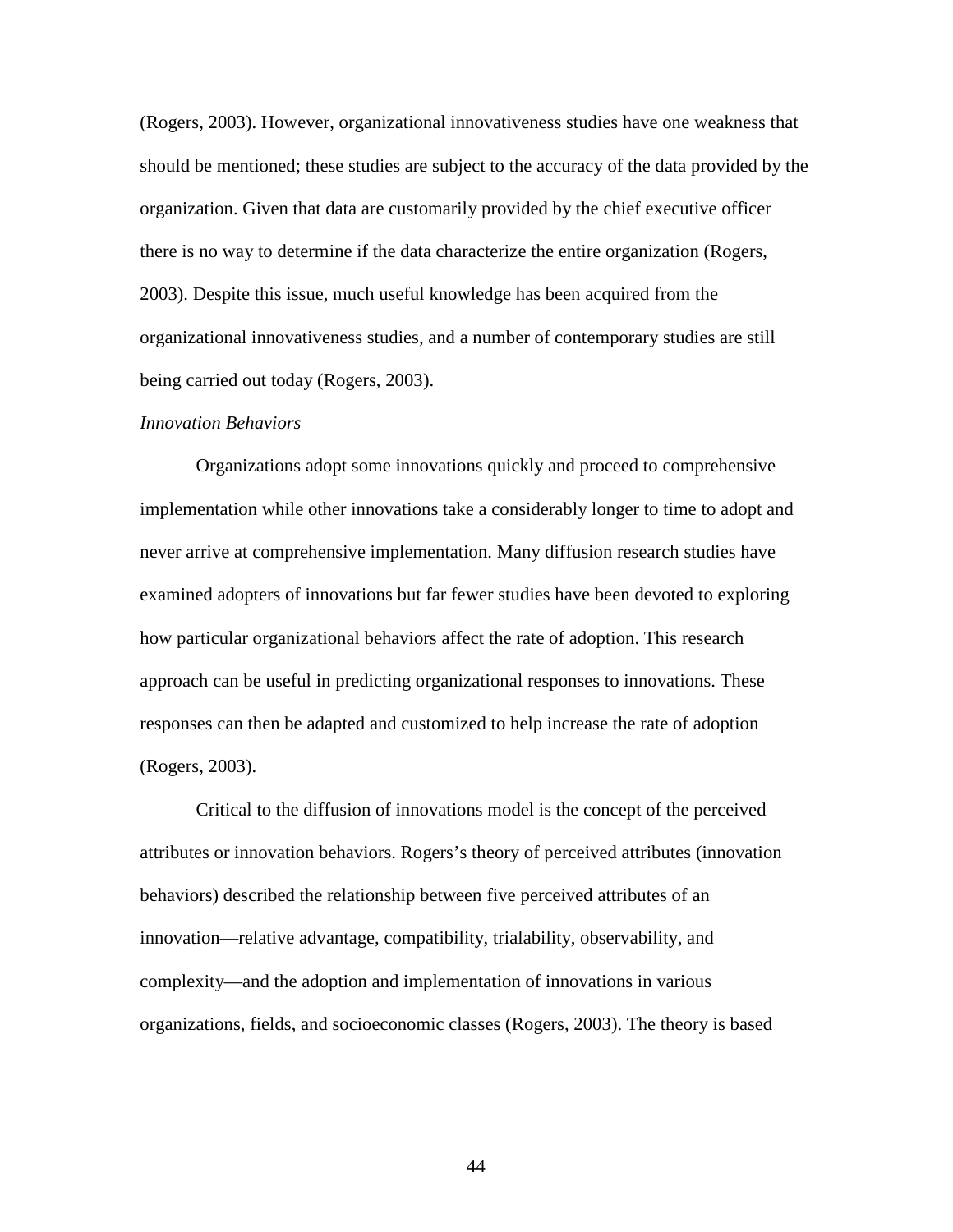upon the concept that individuals or organizations will adopt an innovation if they perceive that the innovation exhibits the five attributes.

 At the outset, the innovation must demonstrate some relative advantage over an existing innovation or the status quo. Relative advantage is the degree to which an innovation is perceived as better than the concept it take the place of. The degree of relative advantage may be assessed in economic terms, but social prestige, convenience, and satisfaction are also significant elements to be taken into consideration. The objective advantage of an innovation does not matter a great deal. What does matter is whether an individual perceives the innovation to be beneficial. The more profound the perceived relative advantage of an innovation, the more swift its rate of adoption will be (Rogers, 2003).

It is essential that the innovation be compatible with existing values and practices. Compatibility is the degree to which an innovation is perceived as being on a par with the existing values, past experiences, and needs of potential adopters. A concept that is incompatible with the values and norms of a social system will not be adopted as swiftly as an innovation that is compatible. The adoption of an incompatible innovation generally requires the previous adoption of a new value system, which is a comparatively sluggish process (Rogers, 2003).

To increase the likelihood of adoption, the innovation cannot be too complex. Complexity is the degree to which an innovation is perceived as difficult to understand and apply. A number of innovations are readily understood by most members of a social system; others are more complex and will be adopted more slowly. New concepts that are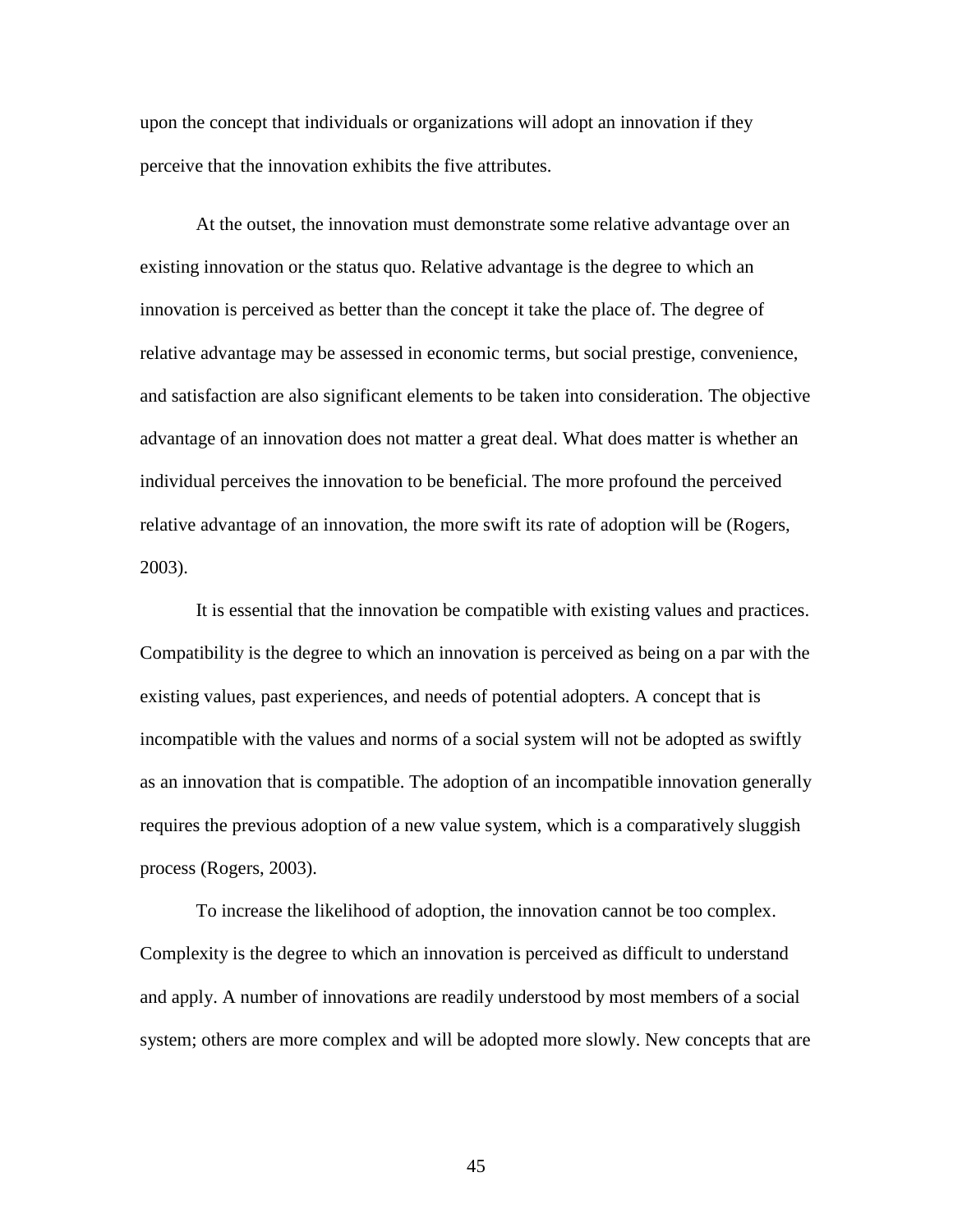easier to understand are adopted more swiftly than innovations that call for the adopter to acquire new skills and understandings (Rogers, 2003).

For an innovation to stand a serious chance at adoption, it must have trialability. Trialability is the degree to which an innovation may be experimented with on a limited basis. Innovative concepts that can be tested on the installment plan will generally be adopted more swiftly than innovations that are not divisible. An innovation that is trialable conveys less uncertainty to the individual who is considering it for adoption, who can learn by doing (Rogers, 2003).

Additionally, the innovation must produce observable results. Observability is the degree to which the results of an innovation are apparent to others. The easier it is for individuals to see the results of an innovation, the more they tend to adopt it. Such visibility encourages peer discussion of a new idea, as friends and neighbors of an adopter frequently request innovation-evaluation information about it (Rogers, 2003). *Research on Diffusion of Innovations* 

French sociologist Gabriel Tarde is credited with conducting the first diffusion research as early as 1903. Tarde attempted to discover an explanation as to why some innovations are adopted and disseminated, while others are disregarded. He introduced the original S-shaped diffusion curve. The S-shaped curve conceived by Tarde remains of current importance because the majority of innovations have an S-shaped rate of adoption (Rogers, 1983). The variance in the rate of adoption lies in the slope of the "S". A number of new innovations diffuse swiftly generating a steep S-curve; other innovations have a slower rate of adoption, generating a more gradual slope of the S-curve (Rogers, 1983).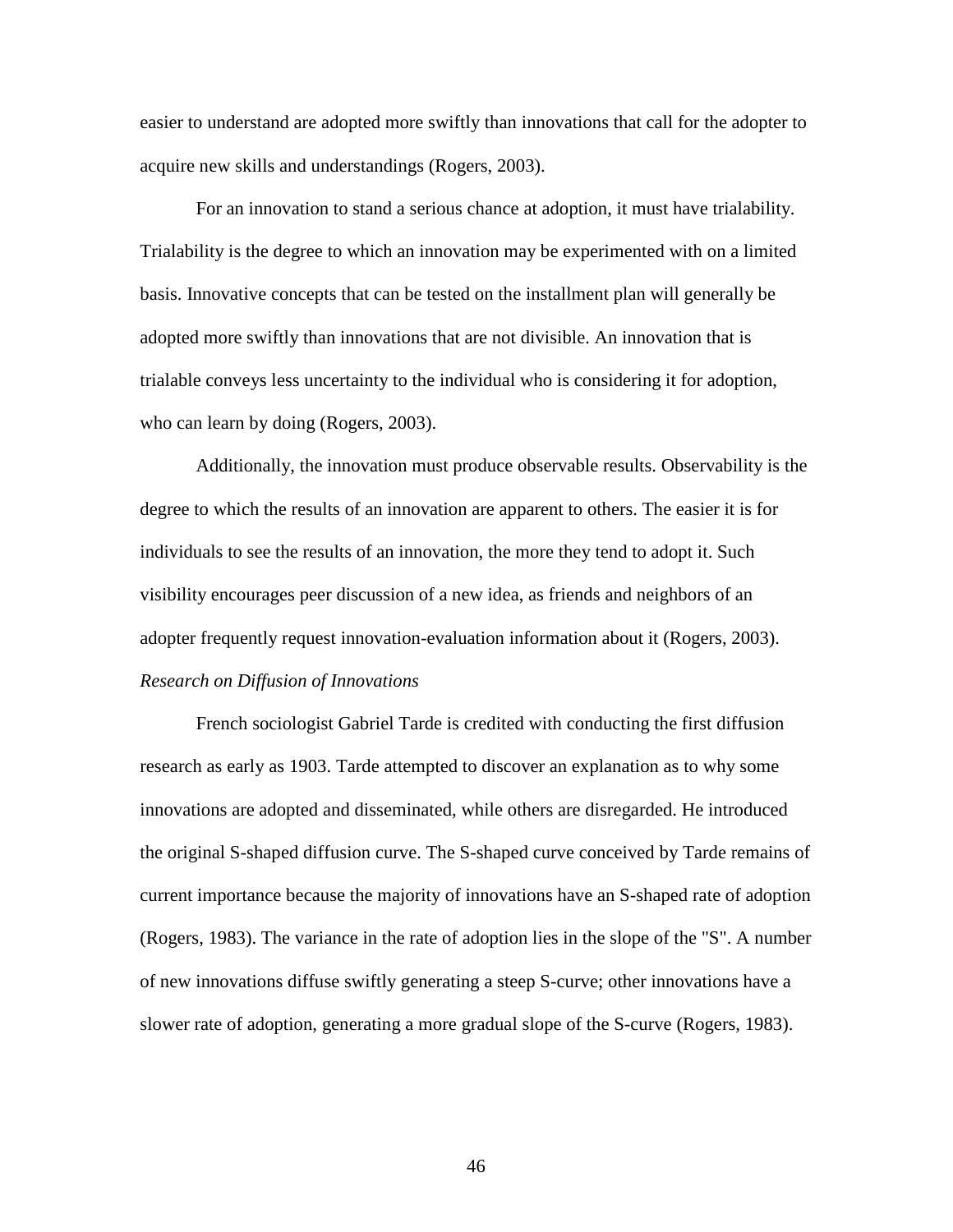Several decades later, Ryan and Gross (1943) published their influential study which described the diffusion of hybrid seed corn among a group of Iowa farmers. At the time of the study, U.S. farms were gradually being converted into business enterprises rather than family subsistence units. As corporations began to change agriculture into an industry, concerns with higher productivity, efficiency, competiveness, and agricultural innovations became a part of the business. Ryan and Gross sought to study the process in which innovations in agriculture were adopted. They discovered that diffusion was a social process through which subjective assessments of an innovation disseminated from earlier to later adopters rather than one of logical, economic decision making (Valente, 2010). The study incorporated each of the four key elements of diffusion: an innovation, communication channels, time, and a social system (Rogers, 2003).

Ryan and Gross (1943) also documented that the rate of adoption among those researched followed an S-curve when plotted on a cumulative basis over time. This reinforced the work of Tarde that was reported 40 years previously, and rekindled the interest in diffusion theory. In addition, Ryan and Gross (1943) classified the Iowa farmers into five adopter categories. These categories included: innovators, early adopters, early majority, late majority and laggards. Ryan and Gross (1943) determined that those famers most likely to adopt were more cosmopolite and belonged to a higher socioeconomic status than members of the other categories.

Paul Lazarsfeld and his colleagues introduced the two-step flow of communication hypothesis in 1944. The study focused on the 1940 presidential election, investigating one small city in Ohio. They discovered that the media had far less direct impact than expected, but that conversations among local residents about the election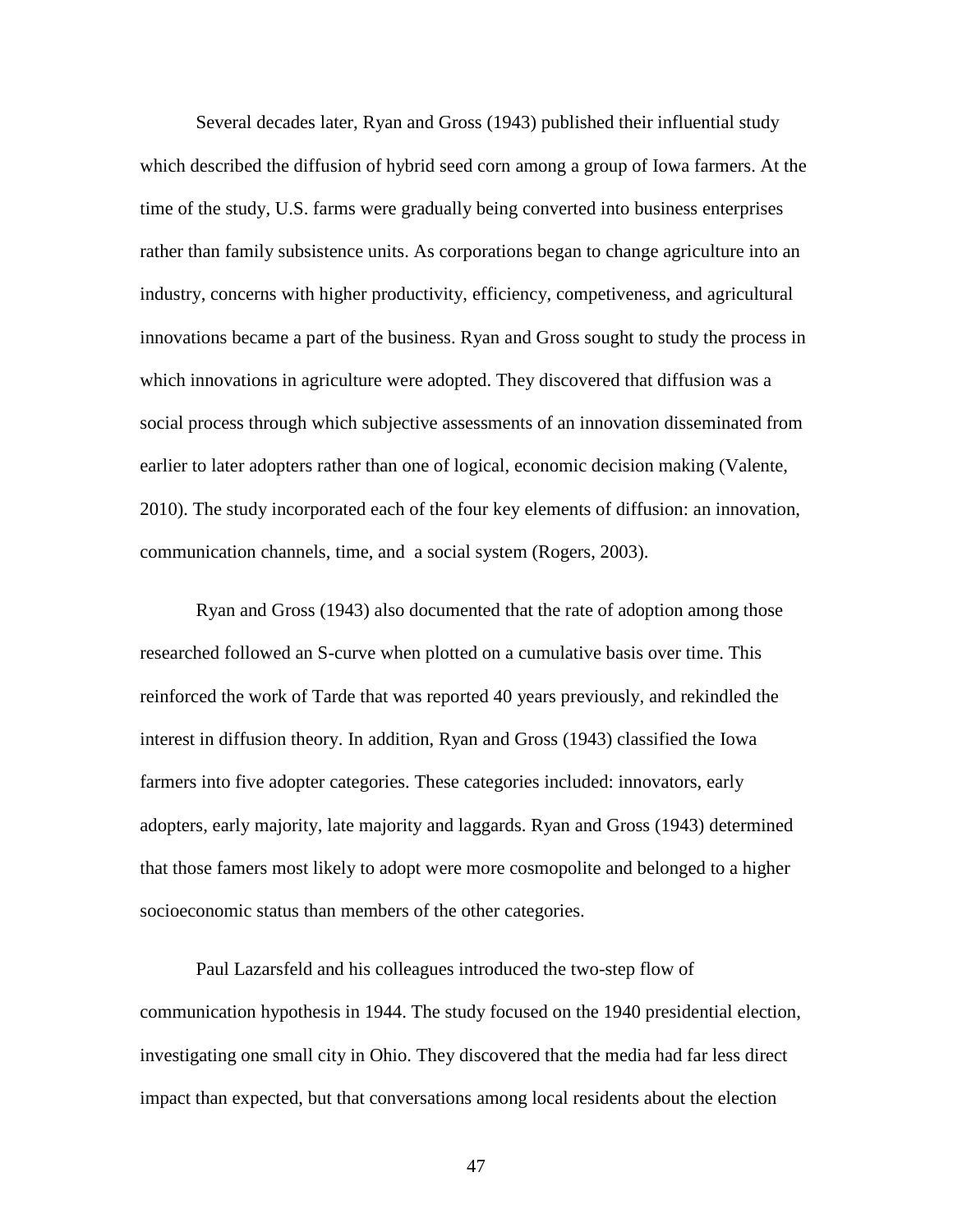were the greatest source of influence (Lazarsfeld, Berelson, & Gaudet, 1944). It was apparent that much of the information had originated in radio broadcasts or newspaper stories, but it had been received, interpreted, and shared through a network of local opinion leaders. These observations led to the development of the two-step communication model which contradicted the emerging notion that media had significant direct impact on individual thinking and behaviors (McQuail, 2005).

Katz and Lazarsfeld (1955) introduced the theoretical framework of concepts and ideas for understanding the influence of the media that was profoundly different from earlier thinking about the media. The emphasis of their framework was the notion of a two-step flow of communication that was initially discovered by Lazarsfeld and his colleagues in 1944 (Katz & Lazarsfeld, 1955). Contradictory to earlier beliefs that assumed a direct flow of information and influence from the media to mass audiences, the two-step flow concept proposed a transfer of information and ideas from the media to opinion leaders and from them to other people in their social network. In short, Katz and Lazarsfeld (1955) theorized that mass media communications influence people's knowledge, attitudes, and behaviors through the stimulation of interpersonal communication about the messages' content among friends and colleagues who make up their social networks.

Coleman et al. (1957) pioneered a landmark study on the diffusion of Tetracycline, which at the time was a newly introduced antibiotic. The study focused on the role of social networks in the diffusion of the antibiotic in four medical communities in the American Midwest during the mid-1950s. It is often credited with documenting innovation diffusion as a social process in which adoption is driven by social contagion (Rogers, 2003).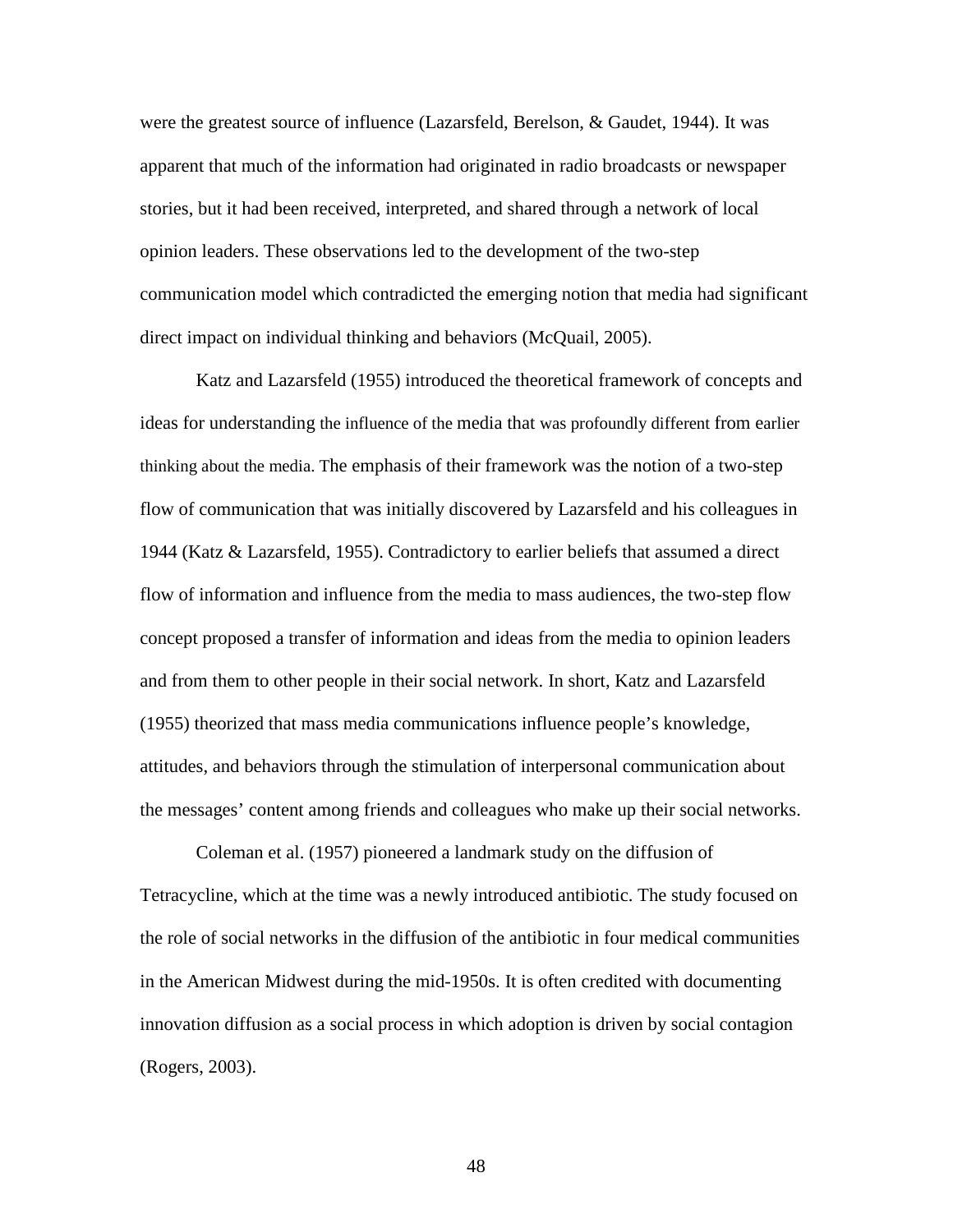The results of the study suggested that the percentage of adoption of Tetracycline followed the S-curve, but the rate of Tetracycline adoption was faster than the rate of other innovations adoption. The researchers also noticed that doctors who were more cosmopolite were likely to adopt the new drug. One of the most significant findings was that doctors who had more interpersonal networks adopted the new drug more quickly than those that did not (Rogers, 2003).

Richard O. Carlson (1965) contributed a significant educational diffusion study examining the spread of modern math among school administrators. He analyzed the role of opinion leaders in diffusion networks, variables related to innovativeness, perceived characteristics of innovation and their rate of adoption, and the consequences of innovation. The study was most notable because of the insight that it offered into the diffusion networks through which modern math spread from school to school (Rogers, 2003).

He found that the initial adopters were too innovative to function as an appropriate role model. Most superintendents waited to adopt until the opinion leaders supported the innovation. Carlson's emphasis on interpersonal networks in diffusion represented a shift forward from Ryan and Gross' hybrid seed corn study, which did not seek to measure social relationships (Rogers, 2003).

 Everett Rogers (1962) proposed that diffusion is a process by which an innovation is communicated through certain channels over time among the members of a social system. Rogers (1962) asserts that there are four main elements, working in conjunction with one another, which influence the spread of a new idea: the innovation, communication channels, time, and a social system. Rogers (1962) also identified five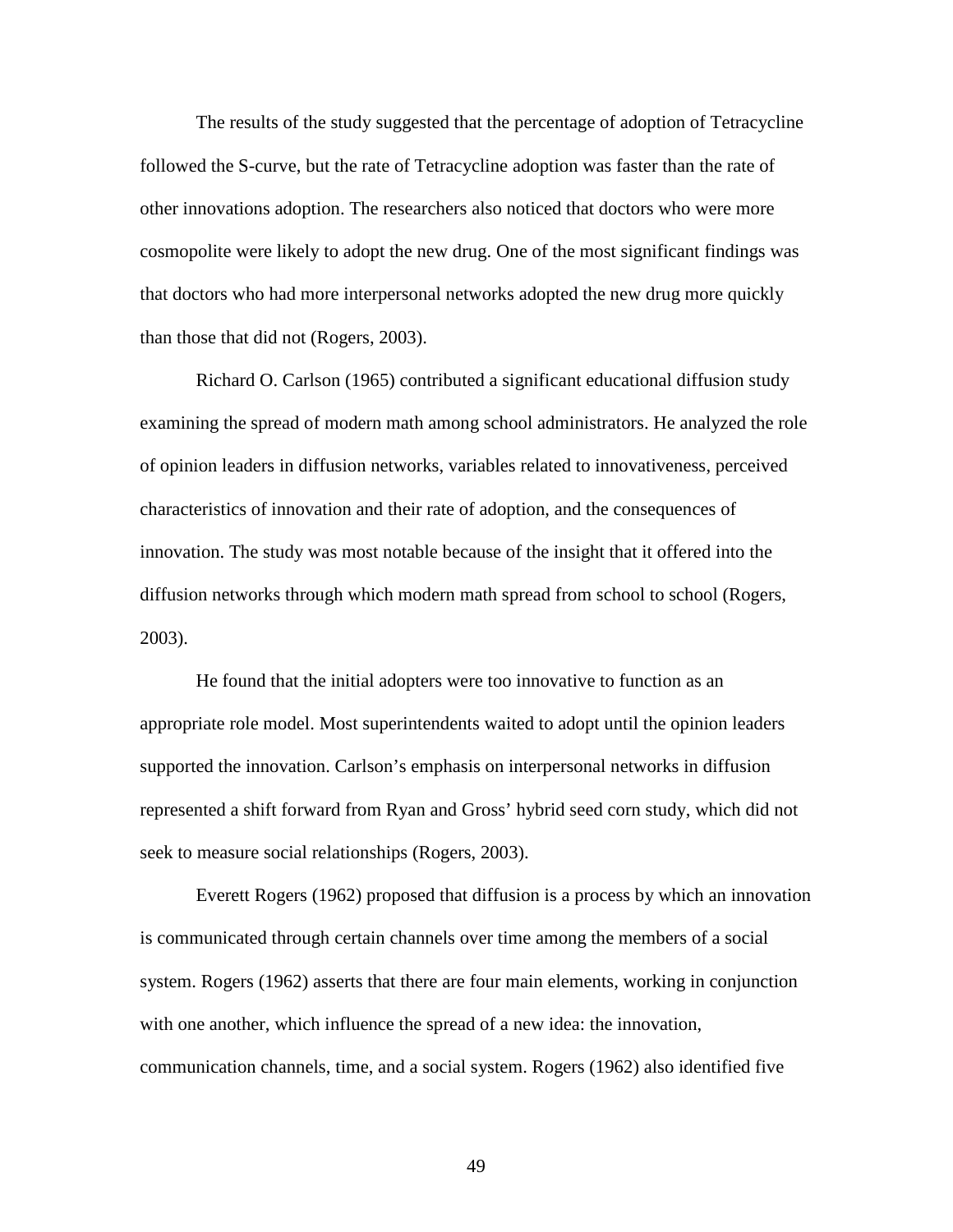categories of adopters: innovators, early adopters, early majority, late majority, and laggards. Rogers (1962) contends that the diffusion of innovations manifests itself in different ways in various cultures and fields and is highly subjective to the type of adopters and innovation-decision process.

Holloway (1977) was one of the first to do research on the attributes of innovation in education settings. He examined the perception of secondary school personnel, parents, and students on a collaborative program between Syracuse University and several New York secondary schools. The findings supported Rogers' categories of five attributes. In another related study (Holloway, 1977) with 100 high school principals, he found similar results. Likert-type scale items, which measured his respondents' perceptions of new educational ideas to derive the attributes, were factor-analyzed. The factor analysis established general support for the existing framework, although the distinction between relative advantage and compatibility lacked a clear differentiation and the statusconferring aspects of educational innovations emerged as a sixth dimension for predicting rate of adoption. (Holloway, 1977).

## *Studies Based on Rogers' Theory*

Lowery (1994) completed a study to examine how collaboration could be successfully incorporated as an instructional strategy in a class of adult learners. He found that Rogers' diffusion of innovation model can be especially useful in understanding how to better promote an instructional innovation like that of collaboration. He offered a checklist of questions based upon the diffusion theory to prompt thought and discussion among students and teachers on how to promote the instructional innovations that they want to try.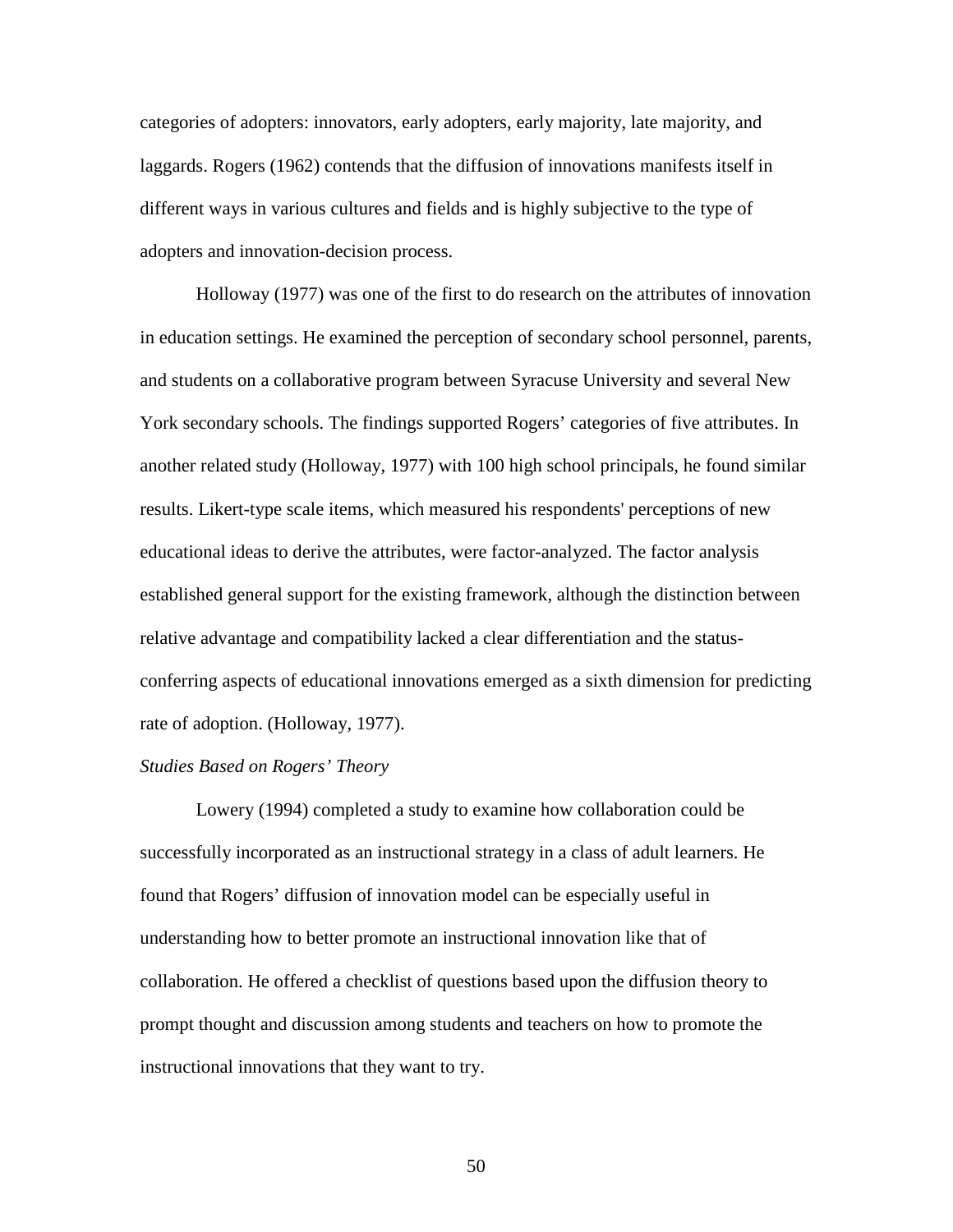Rogers' diffusion theory was used by Jacobsen (1998) to study the adoption patterns and characteristics of faculty who incorporate computer technology for teaching and learning in higher education. Both qualitative and quantitative methods were used to analyze the characteristics of early adopters and the difference between early adopters and mainstream faculty. The factors chosen to be investigated were patterns of computer use, computer expertise, generalized selfefficacy, participant information, teaching and learning changes, motivators to integrate technology for teaching and learning, impediments to integrating technology for teaching and learning, learning about technology, methods for using and integrating technology in teaching and learning, and evaluating the outcomes of using technology for teaching and learning.

Medlin (2001) used Rogers' diffusion of innovations theory to investigate the factors that might influence a faculty member's desire and decision to adopt new electronic technologies in classroom instruction. The findings were organized into three groups: social, organizational, and personal motivational factors. As social factors, friends, mentors, peer support, and students were recognized as being important predictors that may guide a faculty member's decision to adopt electronic technologies in the classroom. Organizational factors, including physical resource support and mandates from the university, also were statistically significant in projecting the faculty members' use of electronic technologies in the classroom. Personal interest in instructional technology, in the enrichment of teaching, and in boosting student learning were mentioned as three personal motivational variables that might affect faculty members' decision to adopt instructional technologies.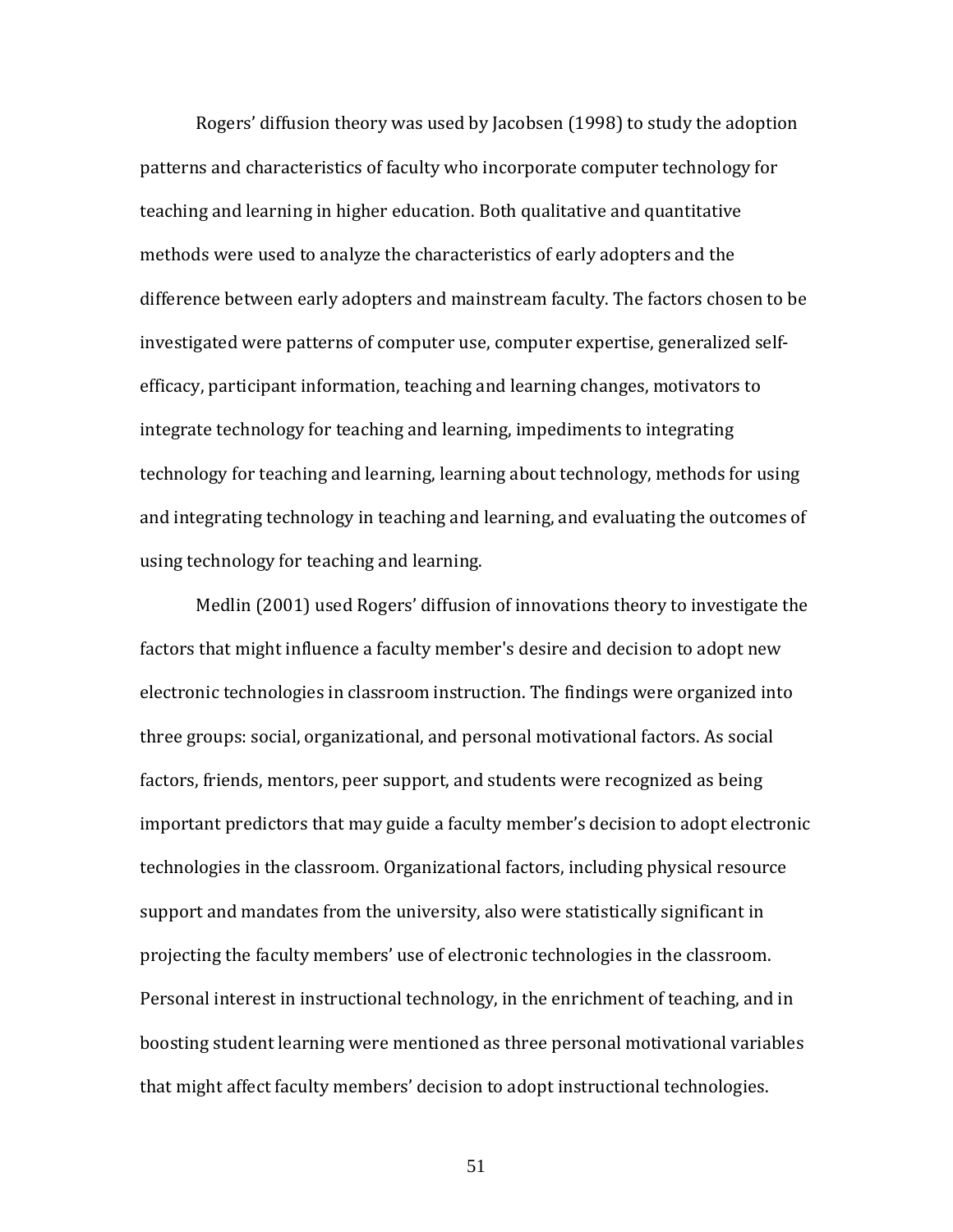However, Medlin did not discover a significant difference between the self-identified adopter behavior categories based on Rogers' theory in terms of social, organizational, and personal motivational factors.

Rogers' diffusion of innovations theory was used by Less (2003) to examine faculty adoption of computer technology for instruction in the North Carolina Community College System in a quantitative research study. The faculty members were classified based on Rogers' five categories of innovation adoption and compared on demographic variables of age, gender, race/ethnicity, teaching experience, and highest degree attained. A significant relationship emerged between Rogers' adopter categories and their years of teaching experience and highest degree attained; however, the results did not indicate a noteworthy difference between faculty adopter categories and age, gender, and race/ethnicity. Less also categorized the faculty as users in any of Rogers' five categories and non-users of computer technology in instruction. No significant difference was found between users and non-users in demographic characteristics of age, gender, race/ethnicity, teaching experience and highest degree attained (Less, 2003).

Smith (2004) determined that Rogers' diffusion of innovation theory has been one of the most robust and powerful models promoted for more than four decades. He was examining models for social change. Smith (2004) contended that the five key principles of Rogers' diffusion theory have continually demonstrated dependability and should be part of any such attempted social change. The focus of Smith's work was to improve breastfeeding behaviors. Smith declared that the implementation stages specified by Rogers perfectly mirrored what happened during the breastfeeding promotion program.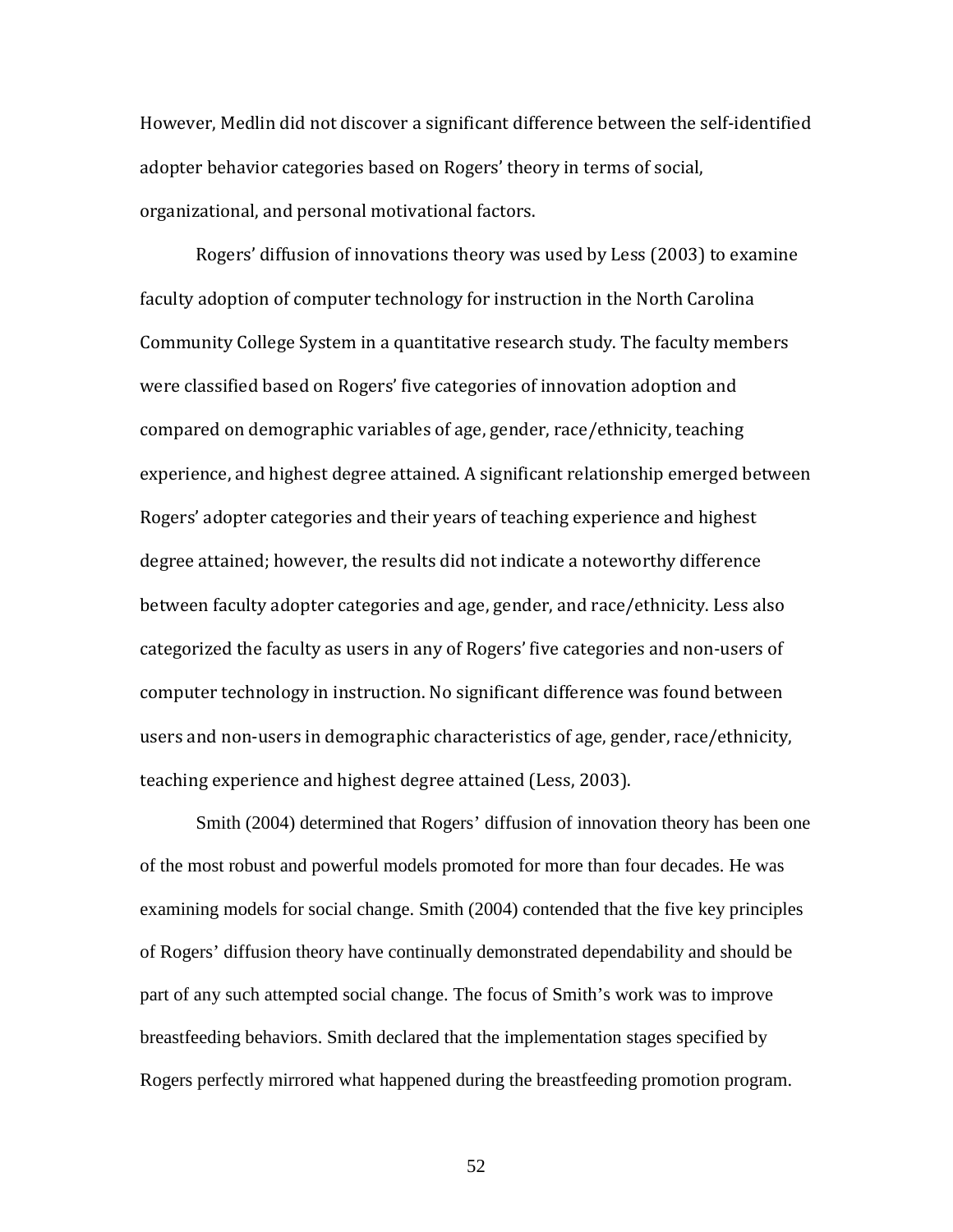A component of Rogers' theory of diffusion of innovations was used by Berger (2005) in a study examining adult literacy instructors' perceptions of the consequences of adopting the internet into their classrooms. The study provides information about the types of consequences they observed and their perceptions about the desirability, predictability, and directness of those consequences. Twenty instructors from six states were asked how they utilized the internet, what consequences they observed, and how they felt about those consequences. 60 changes were reported and of those, 56 were deemed desirable. They included students were empowered, the classroom become more collaborative, and instructors saw a change in their role to more of a facilitator. The most significant discovery was that while many of the consequences were desirable, less than half were anticipated (Berger, 2005).

#### **Summary**

 Attempts to understand educational change have profited of late from the volume and diversity of researchers, policy makers, and practitioners who are working together to stimulate significant improvement in public schools. As a result, the wellspring of information related to change is becoming more substantial and available. Answers can be found in individuals, particularly in their interaction with others, to equip themselves with the knowledge of the change process, to take part in self-examining action, and to compare what they know against the information that is available in the literature on change. The most common behaviors required to bring about successful educational change have been identified as capacity building, learning in context, sustainability, and system leaders in action.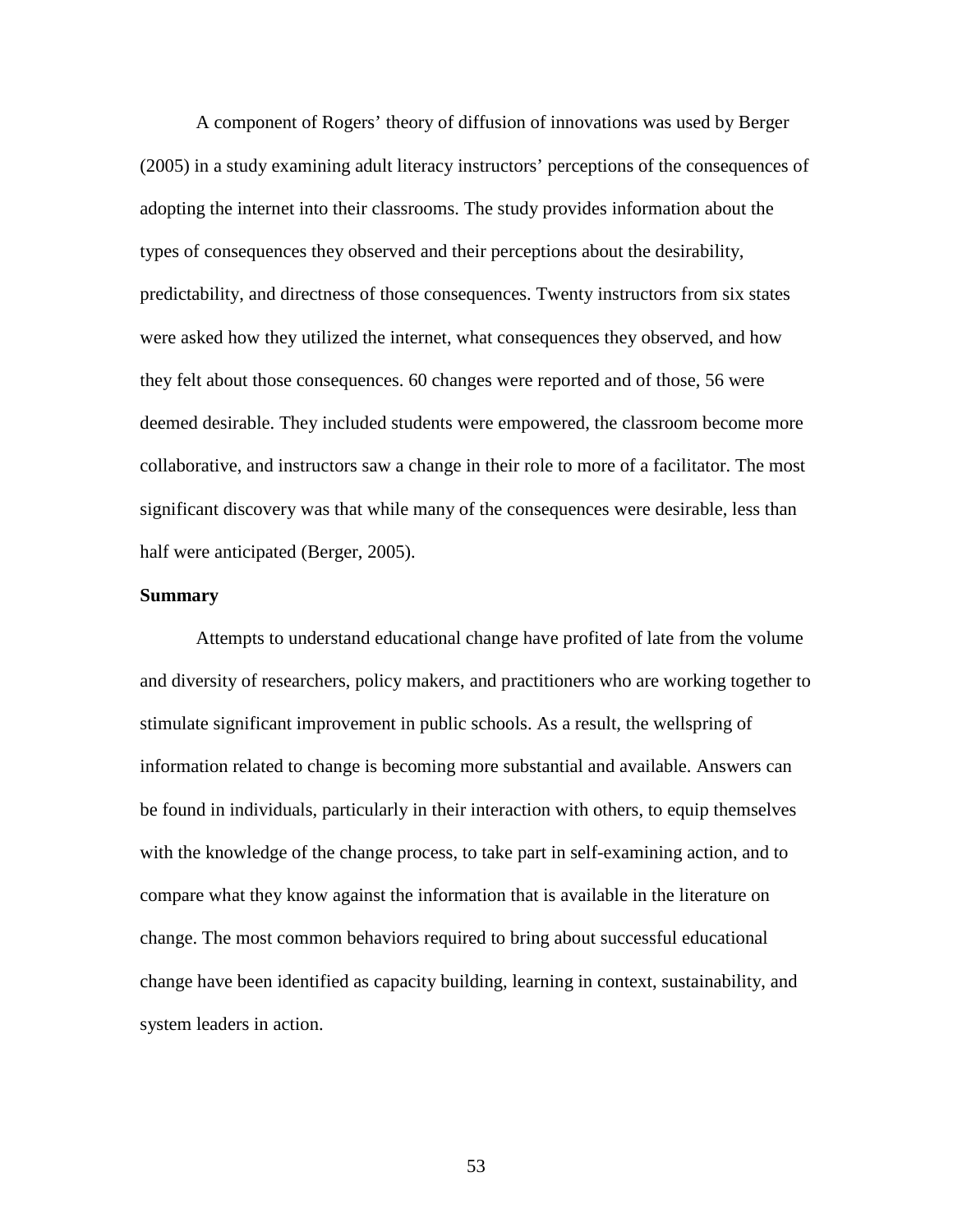Changing the system requires the participation and commitment of leaders at all levels of the organization. Educational change is significant because it operates to strengthen a set of highly regarded principles and does so by bringing the best information to bear on issues that are critical to the success of the education system. An educational change effort works because when it motivates multitudes of change agents to find meaning in collaborative action to improve human kind (Fullan, 2007).

The leadership and direction that Superintendents provide is critical to districts undertaking innovation and reform efforts in a time of accountability for student achievement outcomes. The notion is that all students will be successful and that district offices are accountable for supporting student achievement (Sherman, 2008). Superintendents encounter numerous hurdles in the pursuit of student achievement reform and innovation (Fuller et al., 2003). However, superintendents can exercise the combined capability of the district's leadership to overcome the many obstacles that they and their districts face (Togneri & Anderson, 2003).

The call to build capacity in the areas of knowledge, resources, and motivation to produce viable educational change initiatives is becoming more essential. This can basically be described as capacity building with an emphasis on results (Fullan, 2007). To address these issues, more information is needed on the superintendent's specific leadership characteristics as well as the organizational characteristics and the attributes of the innovation implicated. The factors and principles identified by the literature are used in this study and the research builds on this understanding.

 Chapter 2 contained a review of relevant literature and research related to school reform, organizational change, organizational capacity, managing change, and diffusion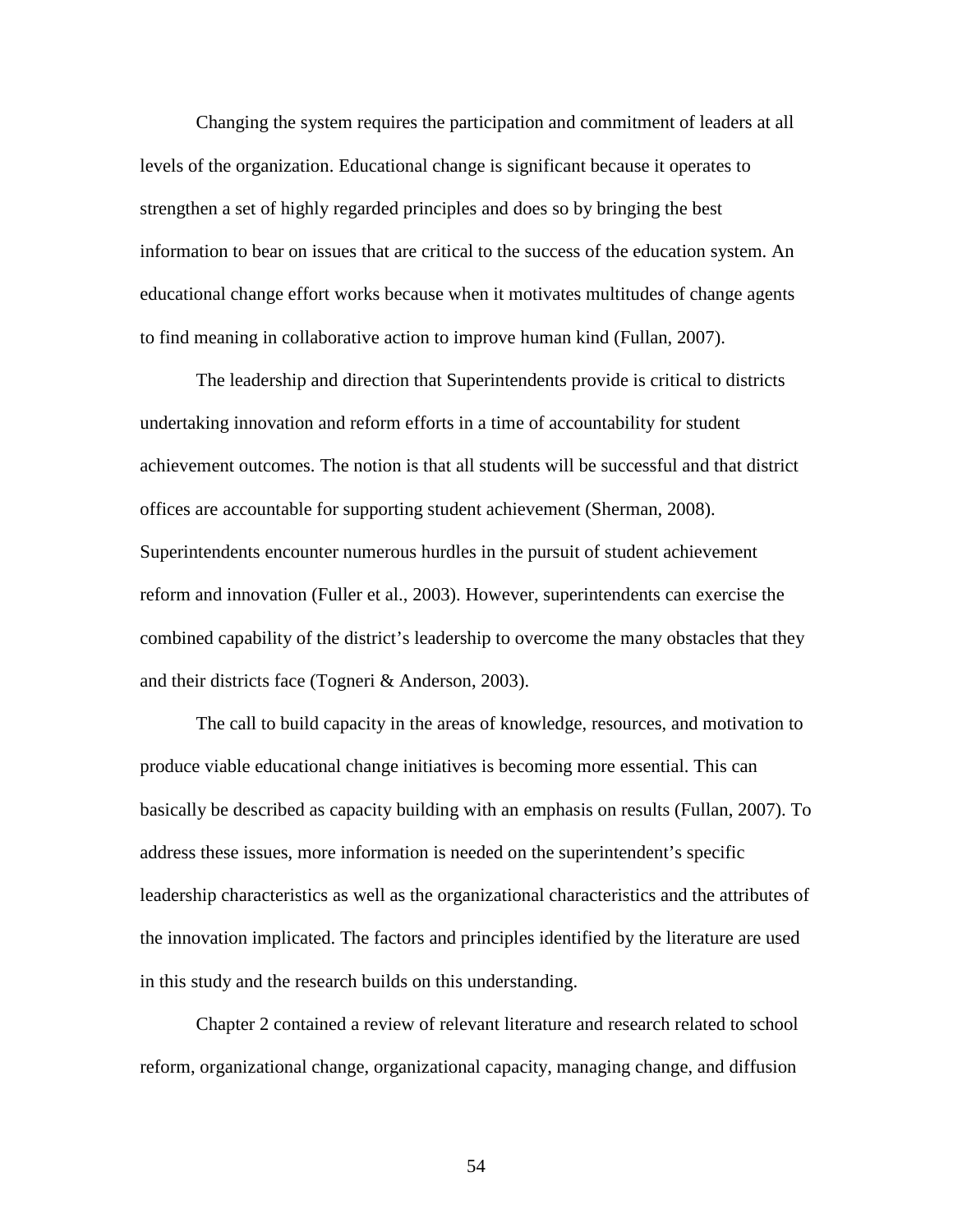of innovations. Chapter 3 outlines the methodology that was utilized to obtain information for analysis. The analysis of the data is presented in Chapter 4, with Chapter 5 devoted to a summary of the study and findings, conclusions from the study, a discussion, and recommendations for further study.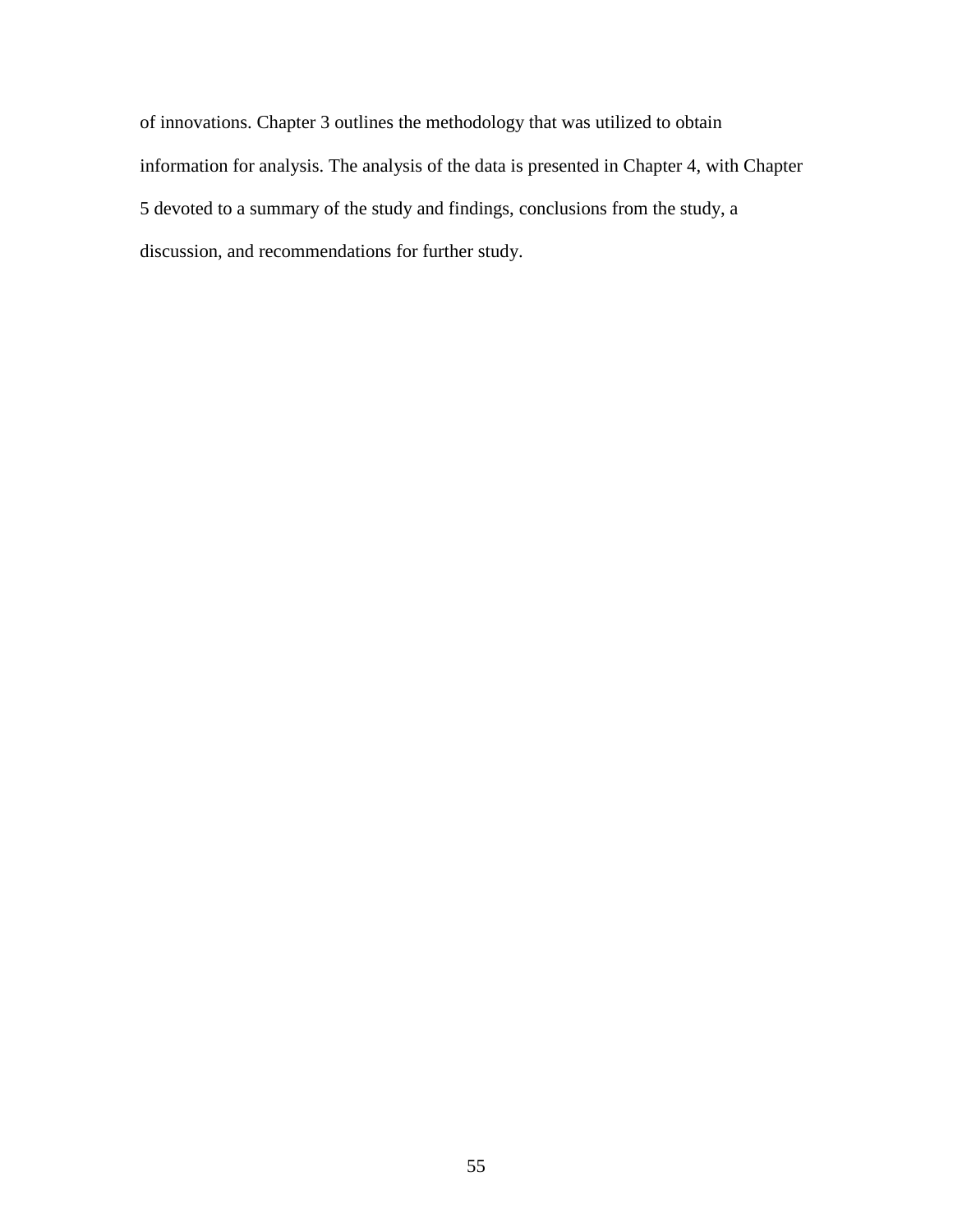## **CHAPTER THREE**

#### **Methodology**

## **Introduction**

This chapter outlines the methodology and procedures that was used to conduct research relating to the perceptions of South Carolina public school superintendents regarding individual and organizational attitudes toward innovation. This chapter includes: research questions, research design, population and sample, instrumentation, data collection procedures, data analysis procedures, and reliability and validity.

The purpose of this study was to examine the perceptions of South Carolina public school superintendents regarding individual and organizational attitudes toward innovation. Specific characteristics of South Carolina public school superintendents and public school districts, including enrollment, poverty level, school report card grades, age, gender, and years of experience, were analyzed to determine individual superintendents' and their school districts' orientations toward innovation.

## **Research Questions**

The following questions guided the study:

1. What are the perceptions of South Carolina public school superintendents regarding individual attitudes toward innovation and organizational attitudes toward innovation?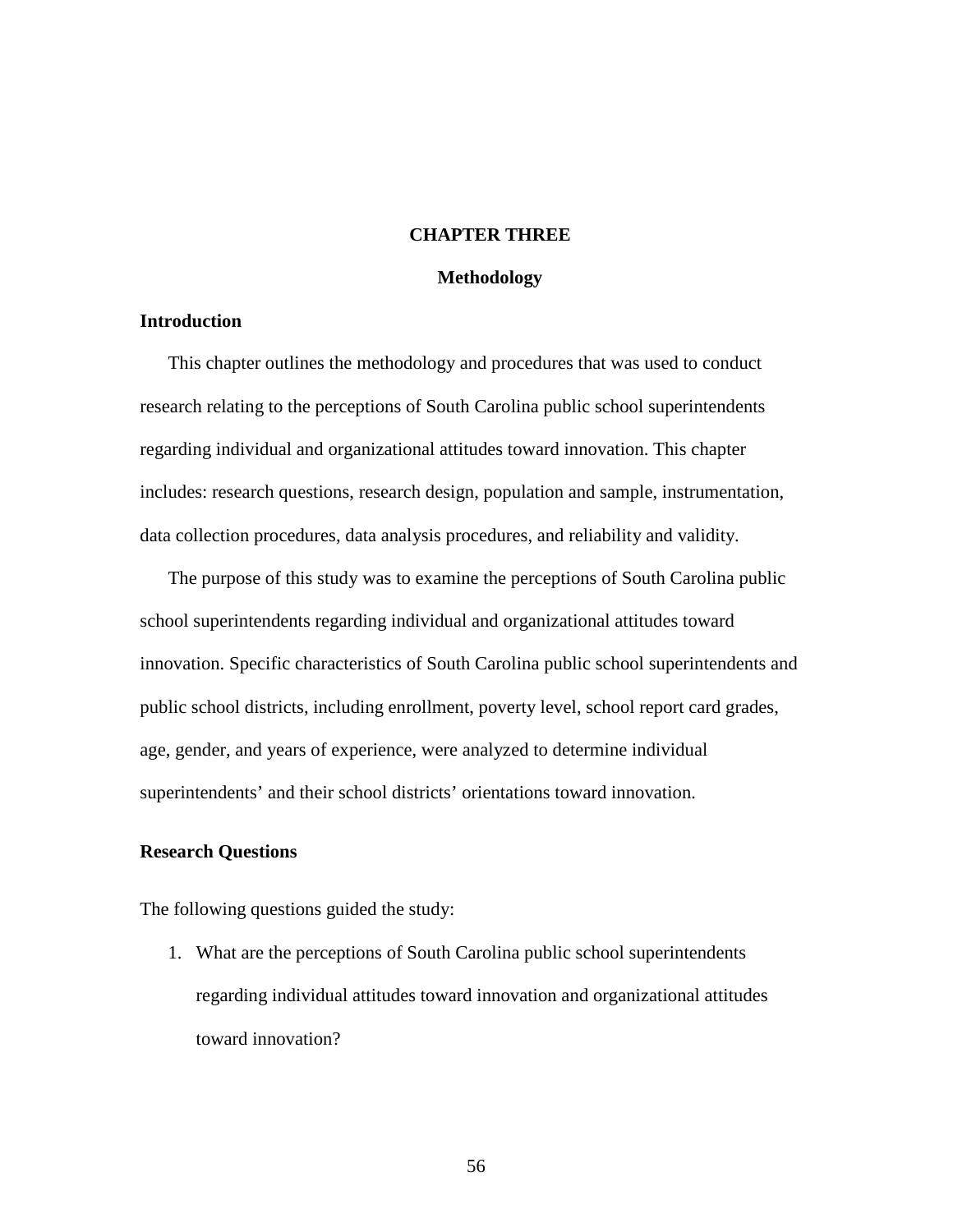- 2. Is there a relationship between Individual attitudes toward innovation and organizational attitudes toward innovation?
- 3. Are differences in perceptions of South Carolina school district superintendents regarding innovations related to organizational variables including district enrollment, financial resources and ESEA grade?
- 4. Are differences in perceptions of South Carolina school district superintendents regarding innovation related to demographic factors including age, sex, and experience?

# **Research Design**

A quantitative, non-experimental design was chosen for this study. Quantitative data was collected from practicing South Carolina public school superintendents through the use of a survey.

## **Population and Sample**

Each of the 83 public school superintendents currently serving public school districts in South Carolina were the population considered in this study. The data and superintendent contact information for this inquiry was collected from the 2013 South Carolina Association of School Administrators (SCASA) superintendent list. The total number of public school district superintendents participating in this study is 43. Additionally, public domain information from the 2012 South Carolina Department of Education District Data files for all public school districts in South Carolina was examined.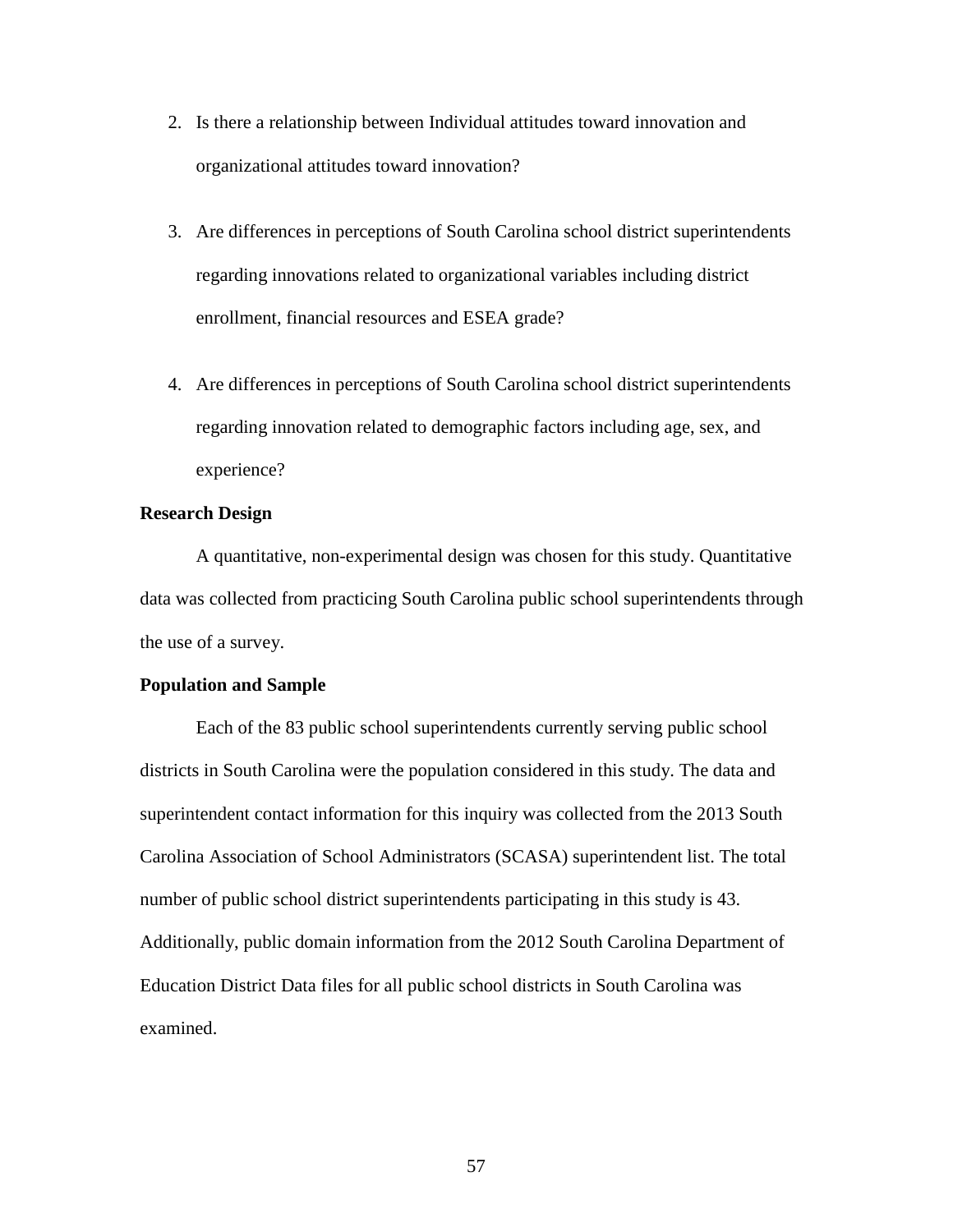## **Instrumentation**

 A survey instrument was used to acquire data for this study. The survey was based on James C. McCroskey's (2006) *Communication Research Measures: Individual Innovativeness and Organizational Innovativeness.* These are measures that have been developed by researchers who are, or at one time were, faculty members or graduate students at West Virginia University. They were developed for use by researchers and may be used for research or instructional purposes. The remainder of the survey related to individual superintendent demographics was supplemented by the researcher.

The Individual Innovativeness (II) instrument was first introduced by Hurt, Joseph, and Cook (1977). The scale is a measurement tool that determines the categories of innovativeness individuals belong to and identifies their level of innovativeness on the basis of self-reports (Hurt, Joseph & Cook, 1977). Based on the scores found out through the scale, individuals are found to fall into five different categories in terms of innovativeness: *Innovators, Early Adopters, Early Majority, Late Majority* and *Laggards.*  Initially, the items of the scale were scored to define the creative and inventive individual through 53 items of seven-point Likert-type items as "*Strongly Agree*" and "*Strongly Disagree*". Later, the items of the scale were reduced to 20 and reorganized to the form of five-point Likert-type as a result of improvement studies. The internal reliability coefficient of the whole scale was found 0.89 and the split-half reliability coefficient was found 0.92 (Hurt, Joseph & Cook, 1977).

 The Organizational Innovativeness (OI) instrument was first introduced by Hurt and Teigen (1977). They developed a direct measure of perceived organizational innovativeness that would permit the researcher to determine from employees their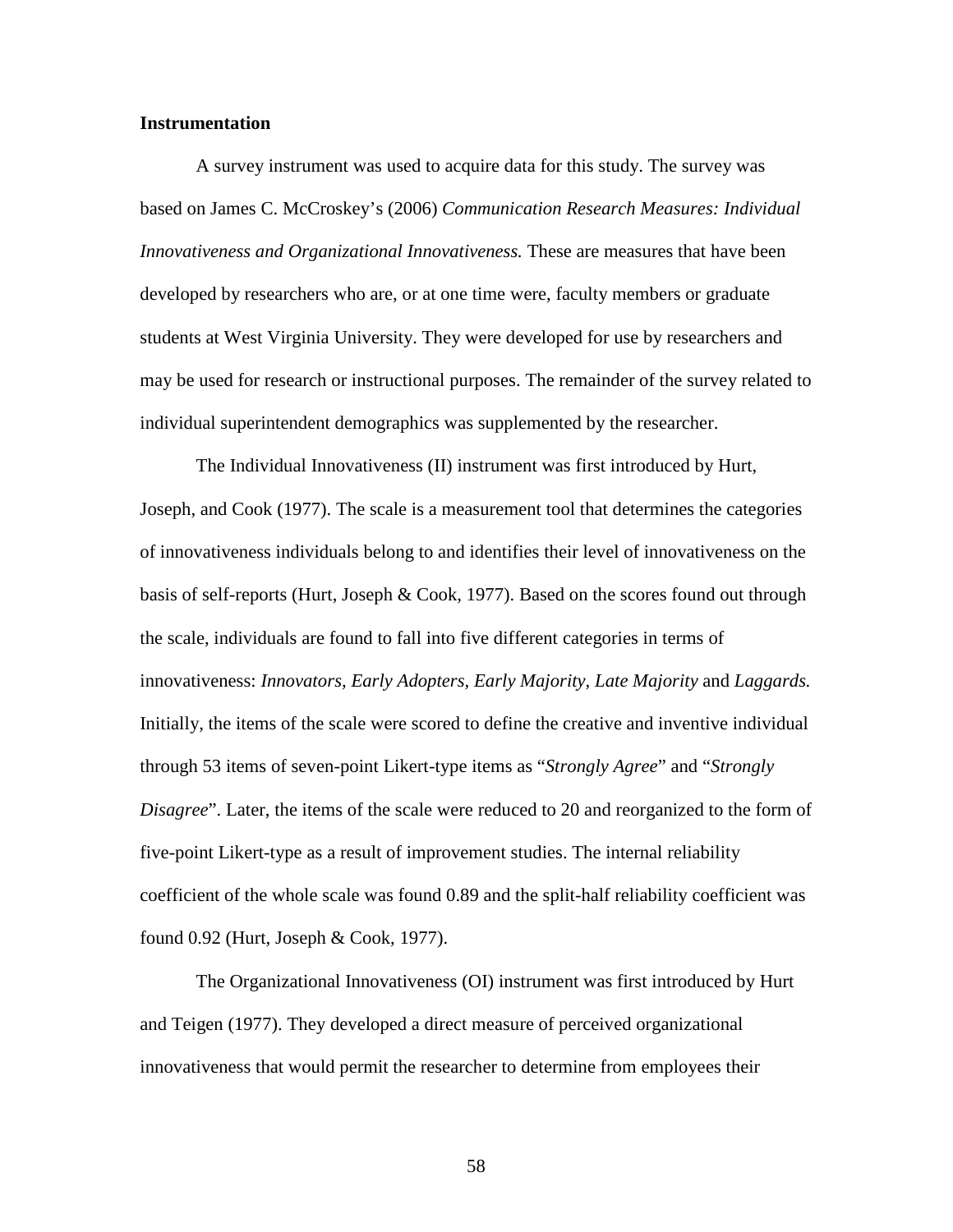perceptions of their organizations' willingness to change. Hurt and Teigen (1977) used teachers and administrators in the development of their instrument. After rigorous testing, the resulting scale 25 items worded negatively and positively using a 7-point Likert-type scale. Later, the items of the scale were reorganized to the form of five-point Likert-type as a result of improvement studies. They reported that the measure when used produced a range of 25 to 160 with higher score indicating a higher perceived organizational innovativeness. The maximum range was 25 to 175. The original normative group produced a mean score of 98 with a standard deviation of 28. The split-half reliability of the instrument was reported as .96 (Hurt and Teigen, 1977).

The survey was divided into three sections. Section one, questions 1-5, contained items related to demographic information about the public school district superintendents completing the survey. The superintendents were asked to complete statements regarding age, gender, and years of experience. Section two, questions 6-25, contained items related to public school district superintendents' perceptions of individual innovativeness. Section three, questions 26-50, contained items related to public school district superintendents' perceptions of organizational innovativeness.

Public school superintendents were asked to specify their level of agreement with each of the survey items in section two and three based on a five-point Likert scale. The scale included the options of "*Strongly Agree"* equaling five points, "*Agree"* equaling four points, "*Neutral"* equaling three points, "*Disagree"* equaling two points, and "*Strongly Disagree"* equaling one point. Based on the responses from questions 6-25 an Individual Innovativeness Score and adopter category was determined for each responding public school district superintendent. Based on responses from questions 26-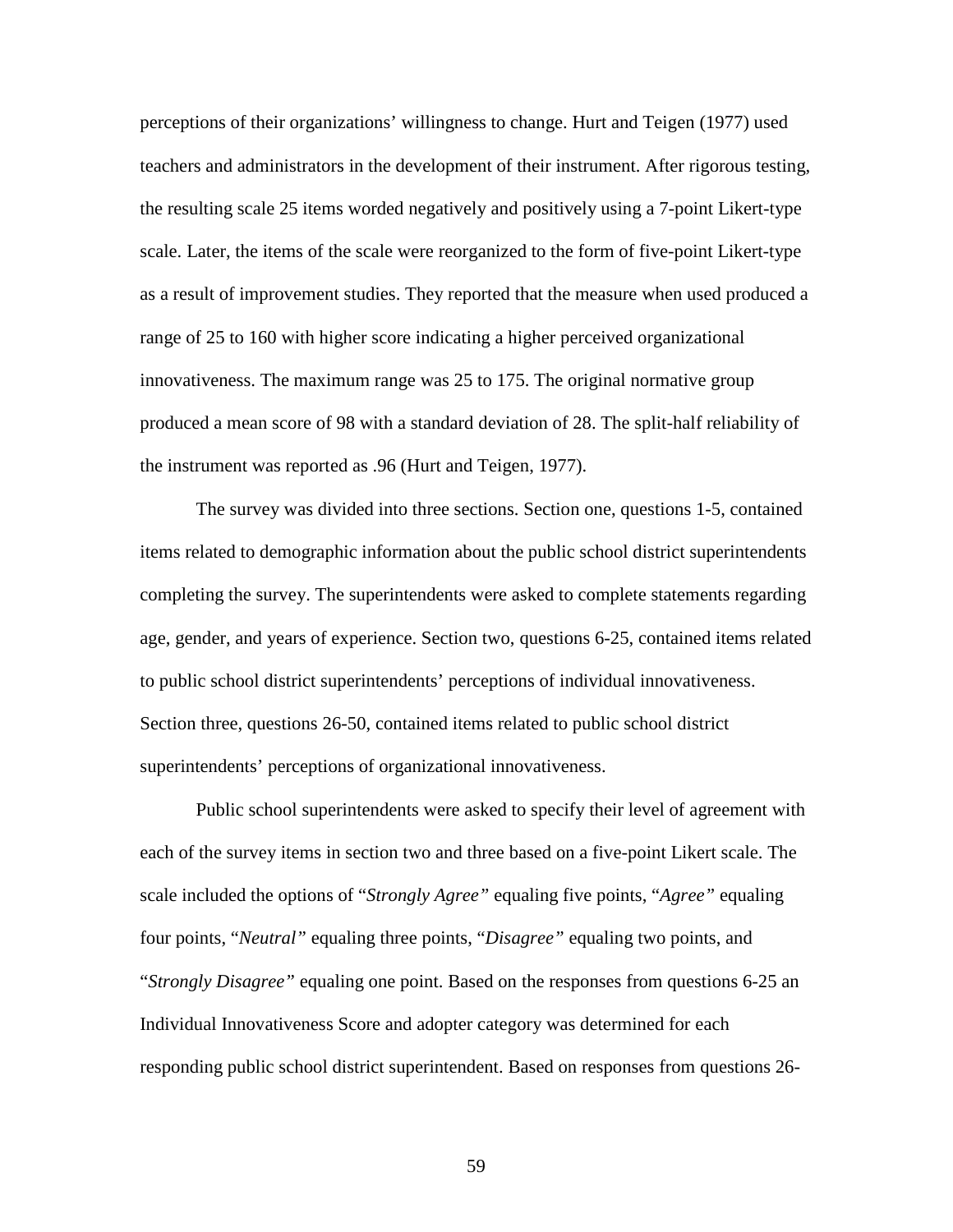50 and Organizational Innovativeness Score and adopter category was determined for the district of each responding public school district superintendent.

## **Data Collection**

 Approval for data collection was obtained from the University of South Carolina Institutional Review Board (Appendix C). Data for the study was collected through a survey of all the public school district superintendents in South Carolina. Using the Survey Monkey online software, each superintendent received an email explaining the purpose of the study and to solicit their participation (Appendix A). The email document was comprised of a request for participation in the study and assurances of participant confidentiality. Instructions for completing the survey were also included. Completing the consent form by typing their name served as an electronic signature. After completing the consent form, superintendents were taken directly to the II and OI survey (Appendix B). The superintendents were given two weeks to respond after which time a follow-up email was sent to non-respondents as a reminder. When responses are received, the data was downloaded from Survey Monkey for analysis.

 For research questions 1and 2, data was collected using sections two and three of the II and OI survey. For research question 3, data was collected using sections two and three of the II and OI survey as well as 2012 South Carolina District Data files and the 2013 Elementary and Secondary Education (ESEA) Wavier data. District enrollment was determined using the 2012 Report Card Performance file. The poverty levels of each district were determined using the School Report Card Poverty Index file. For research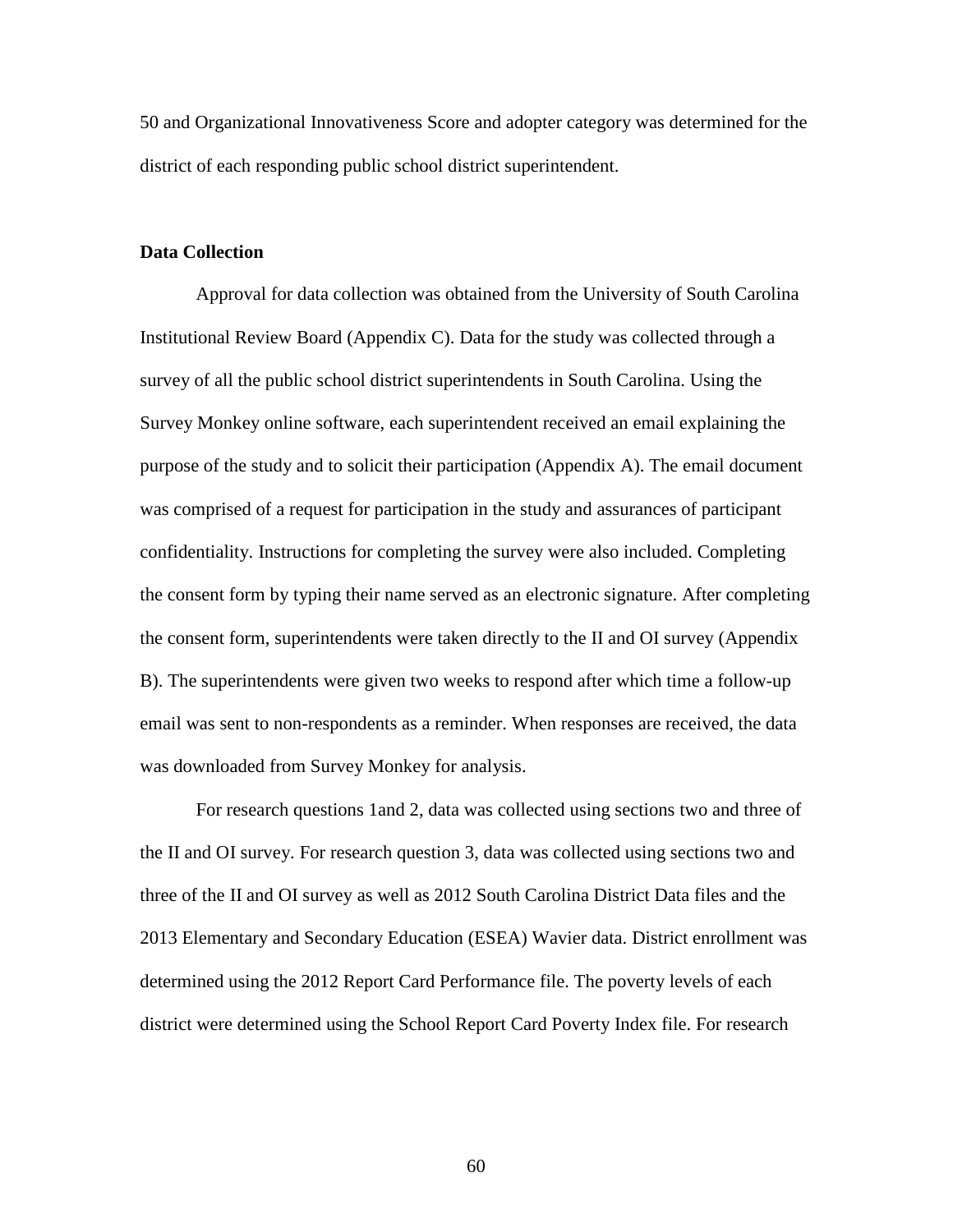question 4, data was gathered using all three sections of the II and OI survey in

conjunction with the 2012 SCASA Superintendent List.

Table 3.1 provides information on variables, the type of data, and the statistics for

analysis for each research question.

Table 3.1

*Variable Matrix* 

| <b>Questions</b>            | <b>Variables</b> | <b>Source of Data</b> | <b>Statistics</b>  |
|-----------------------------|------------------|-----------------------|--------------------|
| What are the perceptions    | Independent      | Individual and        | <b>Mean Scores</b> |
| of South Carolina public    | South Carolina   | Organizational        |                    |
| school superintendents      | Superintendents  | <b>Innovativeness</b> |                    |
| regarding individual        |                  | survey.               |                    |
| attitudes toward            | <b>Dependent</b> |                       | Standard           |
| innovation and              | Individual and   |                       | Deviations         |
| organizational attitudes    | Organizational   |                       |                    |
| toward innovation?          | Innovativeness   |                       |                    |
|                             | survey scores    |                       |                    |
| Is there a relationship     | Independent      | Individual and        | Pearson            |
| between                     | Individual       | Organizational        | product-           |
| Individual attitudes toward | Innovation       | <b>Innovativeness</b> | moment             |
| innovation and              |                  | survey.               | correlation        |
| organizational attitudes    | <b>Dependent</b> |                       | coefficient        |
| toward innovation?          | Organizational   |                       | (Pearson's r)      |
|                             | Innovation       |                       |                    |
|                             |                  |                       |                    |
| Are differences in          | Independent      | Individual and        | Analysis of        |
| perceptions of South        | Organizational   | Organizational        | Variance           |
| Carolina school district    | data             | Innovativeness        | (ANOVA)            |
| superintendents regarding   |                  | survey.               |                    |
| innovations related to      | <b>Dependent</b> |                       |                    |
| organizational variables    | Perceptions of   | South Carolina        | Unpaired t-        |
| including district          | Superintendents  | <b>School Report</b>  | tests              |
| enrollment, financial       |                  | Card and ESEA         |                    |
| resources and ESEA          |                  | Waiver data.          |                    |
| grade?                      |                  |                       |                    |
|                             |                  |                       |                    |
|                             |                  |                       |                    |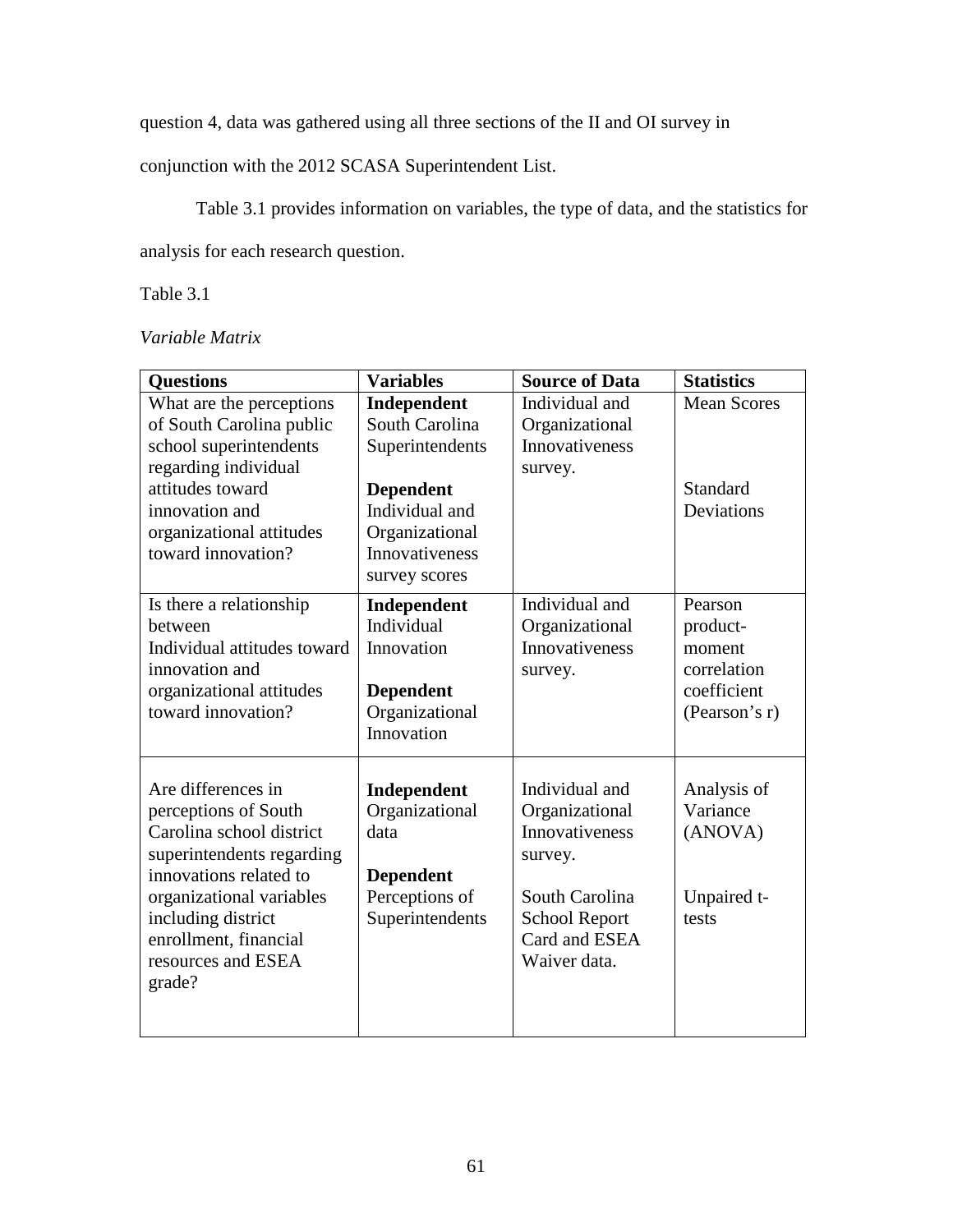Table 3.1 continued

| Are differences in | Independent      | Individual and        |                  |
|--------------------|------------------|-----------------------|------------------|
| perceptions of     | Demographic data | Organizational        |                  |
| South Carolina     |                  | Innovativeness        |                  |
| school district    | <b>Dependent</b> | survey.               | Unpaired t-tests |
| superintendents    | Perceptions of   |                       |                  |
| regarding          | Superintendents  | <b>SCASA District</b> |                  |
| innovation related |                  | Superintendent List   |                  |
| to demographic     |                  |                       |                  |
| factors including  |                  |                       |                  |
| age, sex, and      |                  |                       |                  |
| experience?        |                  |                       |                  |
|                    |                  |                       |                  |
|                    |                  |                       |                  |

**Purpose of the Study.** This study examines superintendents' perceptions regarding individual and organizational attitudes towards innovation.

# **Data Analysis**

Research Question 1: *What are the perceptions of South Carolina public school superintendents regarding individual attitudes toward innovation and organizational attitudes toward innovation?*

 Survey items 6-50 were calculated based on the responses from South Carolina public school superintendents. Items 6-25 of the survey provided information on their perception of individual innovativeness. Items 26-50 of the survey provided information on their perception of organizational innovativeness for their school district. Descriptive statistics were used to summarize the data. Means were calculated to determine the central tendency and standard deviations were calculated to determine the dispersion of the data. The responses to the survey instrument were analyzed using MS Excel and SPSS version-19 statistical software. The .05 level of significance was used for all statistical analyses.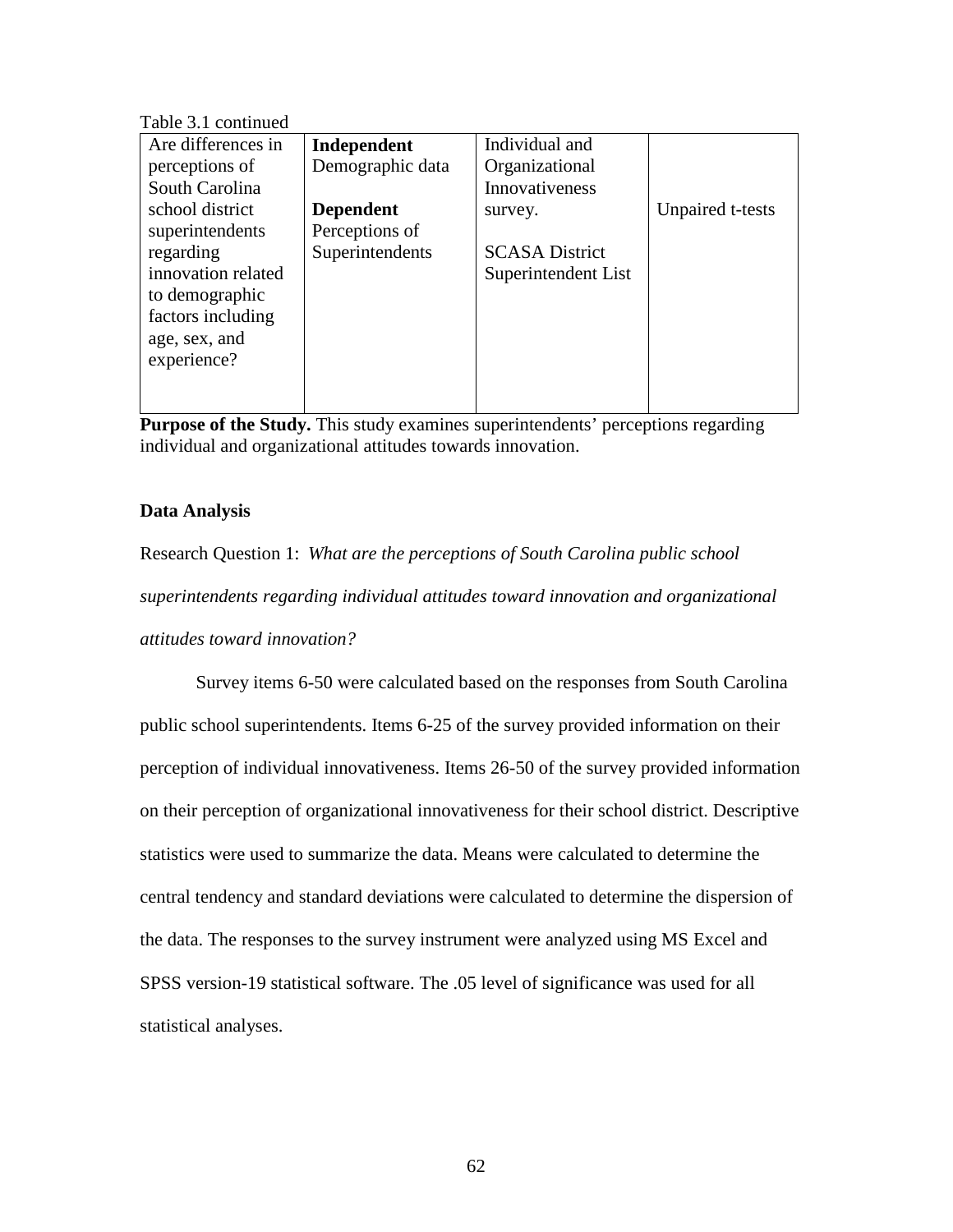Research Question 2: *Is there a relationship between Individual attitudes toward innovation and organizational attitudes toward innovation?* 

 Composite mean scores and standard deviations for the superintendents' perception of individual and organizational innovativeness were calculated for each respondent. A separate Pearson product-moment correlation coefficient (Pearson's r) for individual innovativeness and organizational innovativeness was also calculated to determine if a relationship exists between individual attitudes toward innovation and organizational attitudes toward innovation.

Research Question 3: *Are differences in perceptions of South Carolina school district superintendents regarding innovations related to organizational variables including district enrollment, poverty levels and ESEA grade?*

One way analyses of variance (ANOVAs) were computed to determine if there are differences in the perceptions of South Carolina public school superintendents regarding individual and organizational innovativeness related to district enrollment and poverty level. ANOVAs were used to test for differences because both enrollment and poverty level were divided into three groups. An unpaired t test was computed to determine if there were differences based on ESEA grades. A t test was used to test for difference because ESEA grades were divided into only two groups.

Research Question 4: *Are differences in perceptions of South Carolina school district superintendents regarding innovation related to demographic factors including age, sex, and experience?*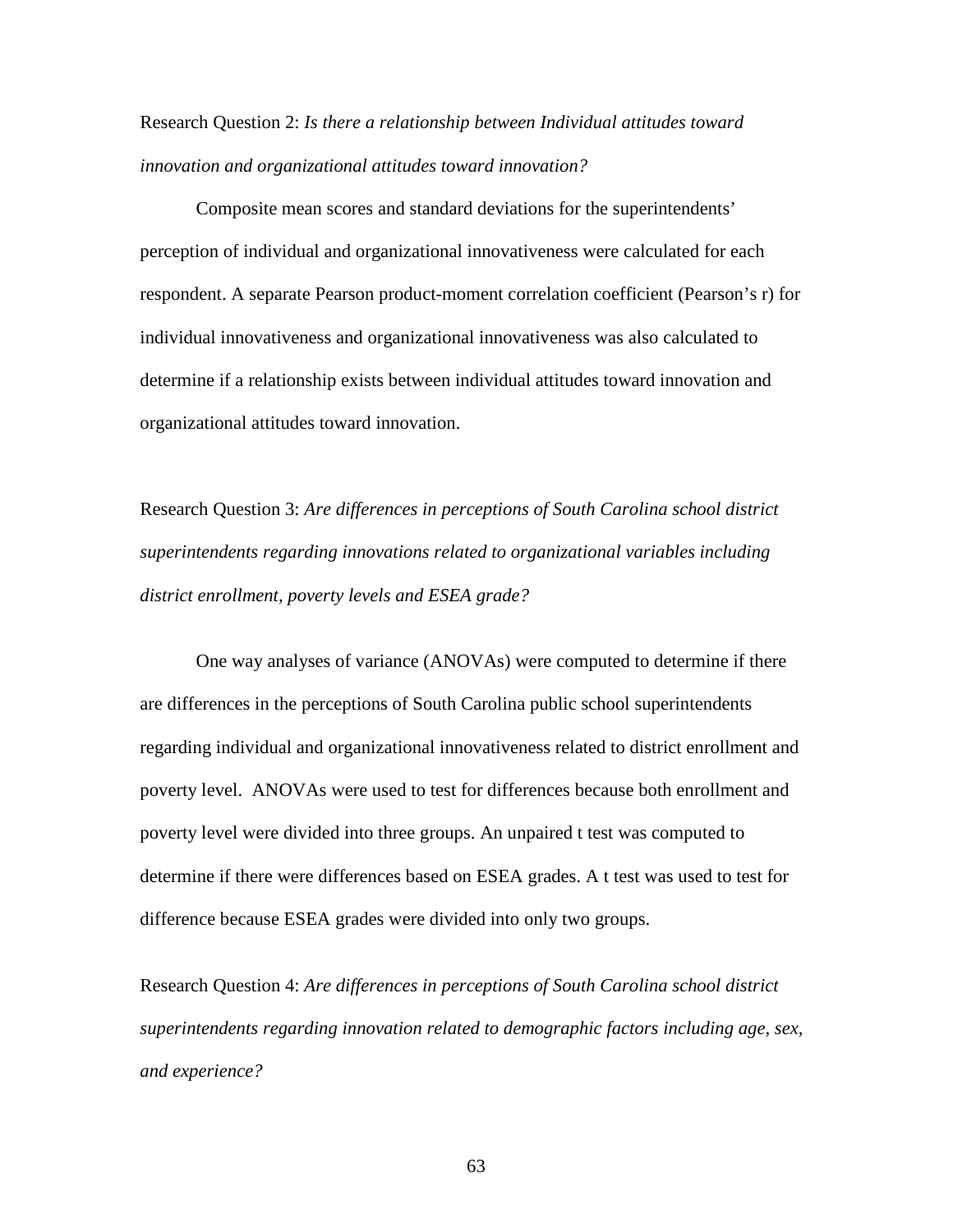Unpaired t tests were computed to determine if there are differences in the perceptions of South Carolina public school superintendents regarding individual and organizational innovativeness related to age, sex, and experience. T tests were used to test for differences because age, sex, and years of experience were all divided into two groups.

## **Validity of Data Collection**

 The 2012 South Carolina District Data and Poverty Index files were used to gather demographic data. An online survey was sent to all South Carolina public school district superintendents to determine their self-reported perceptions regarding individual and organizational innovativeness.

 The responses given by the public school superintendents to items 6-25 were used to determine an II score and adopter category. Scoring was calculated using a three step process. In step one the scores for items 9, 11, 12, 15, 18, 20, 22, and 25 were added. In step two the scores for items 6, 7, 8, 10, 13, 14, 16, 17, 19, 21, 23, and 24 were added. In step 3 the following formula:  $(II = 42 + total score for Step 2 - total score for Step 1) was$ completed to determine final score and category. Scores above 80 are classified as Innovators. Scores between 69 and 80 are classified as Early Adopters. Scores between 57 and 68 are classified as Early Majority. Scores between 46 and 56 are classified as Late Majority. Scores below 46 are classified as Laggards/Traditionalists. In general people who score above 68 and considered highly innovative, and people who score below 64 are considered low in innovativeness (Hurt, Joseph, & Cook, C. D., 1977).

64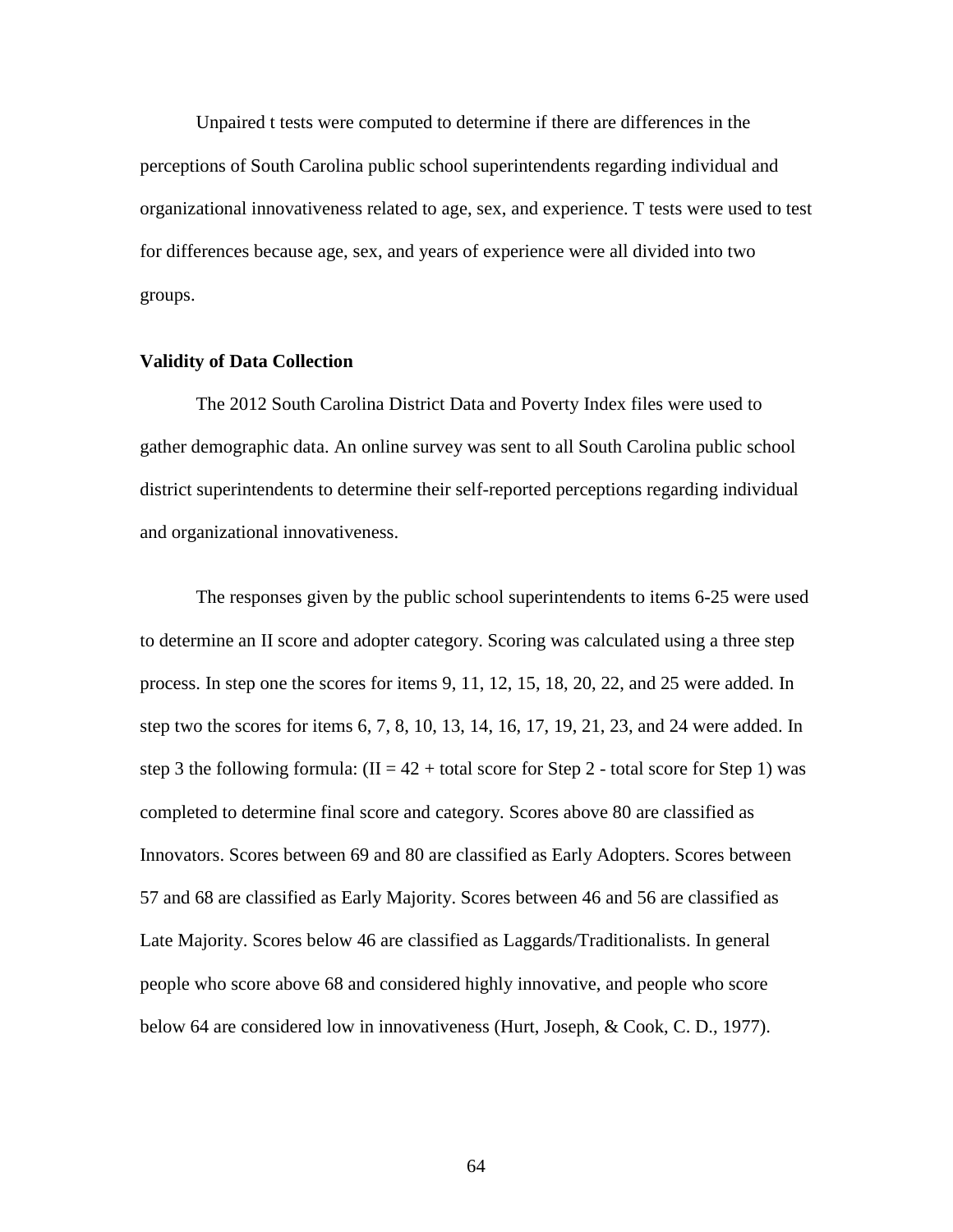The responses given by the public school superintendents to items 26-50 were used to determine an OI score and adopter category. In step one the scores for the following items: 26, 28, 31, 33, 37, 39, 40, 42, 43, 47, and 48 were added. In step two the scores for the following items: 27, 29, 30, 32, 34, 35, 36, 38, 41, 44, 45, 46, 49, and 50 were added. In step three the following formula:  $(OI = 66 + total$  from Step 2 - total from step 1) was completed to determine the final OI score and category. Scores above 110 indicate the organization are classified as innovative. Scores between 91 and 110 indicated the organization as an early adopter. Scores between 71 and 90 indicated the organization was in the early majority. Scores between 50 and 70 indicated the organization was in the late majority. Scores below 50 indicated the organization was classified as a laggard or traditional. Generally, organizations which score above 90 are high in innovativeness. Those scoring below 50 are low in innovativeness. Those scoring between 50 and 90 are moderate in innovativeness (Hurt & Teigen, 1977).

Tukey's Honestly Significant Difference (HSD) post-hoc test followed all ANOVAs (Research Question 3) to determine which groups differ significantly from others. Tukey's HSD is used to clarify which groups among the sample in specific have significant differences and tests all pairwise differences while controlling the probability of making one or more Type I errors. The .05 level of significance was used for all statistical analyses utilized in this study.

#### **Summary**

 This chapter reviewed the research methodology utilized for this study. A description of the research design, procedures for participant selection, instrumentation,

65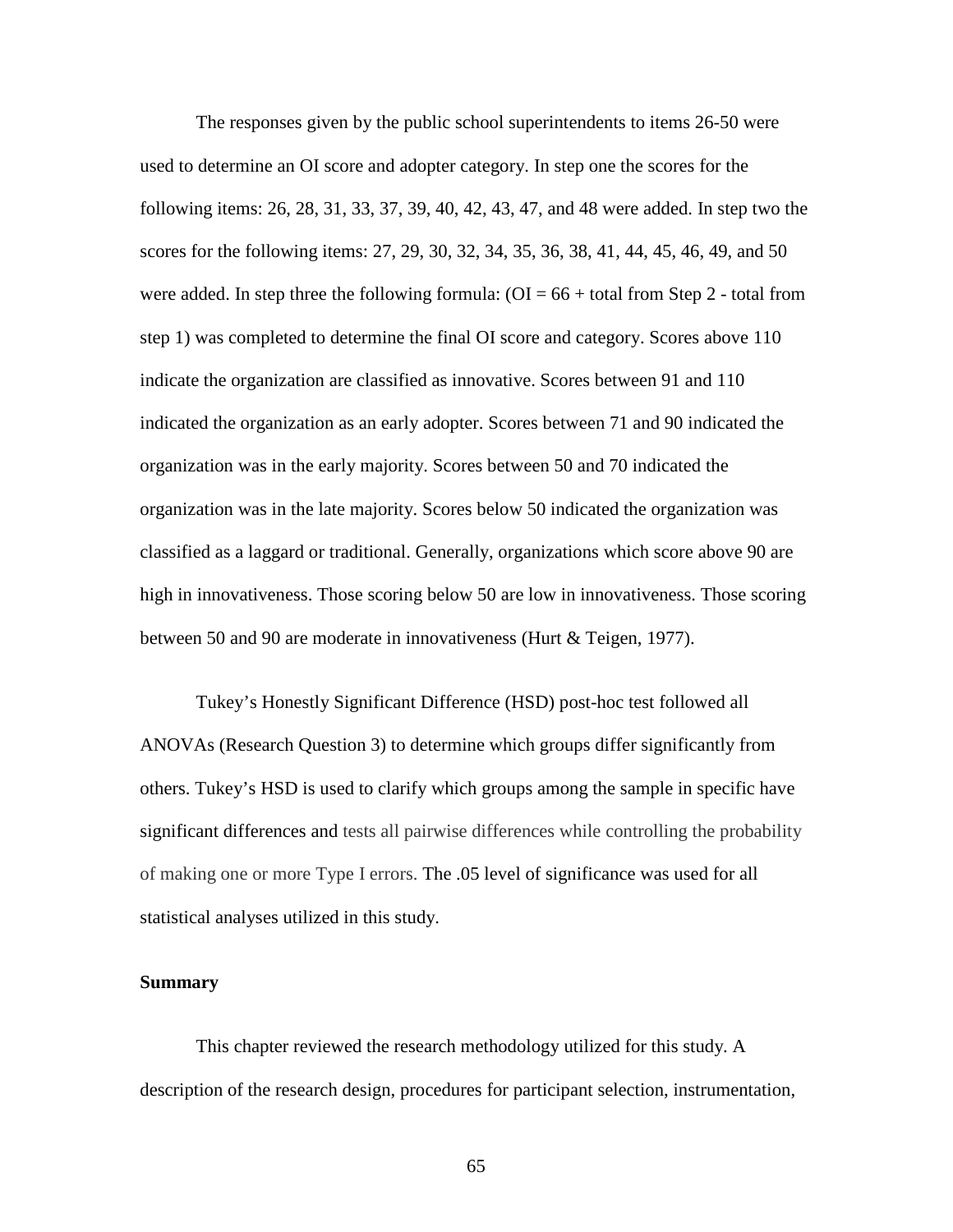data collection and data analysis procedures were described. The following chapter will present the findings of the data analysis and the related statistical tables.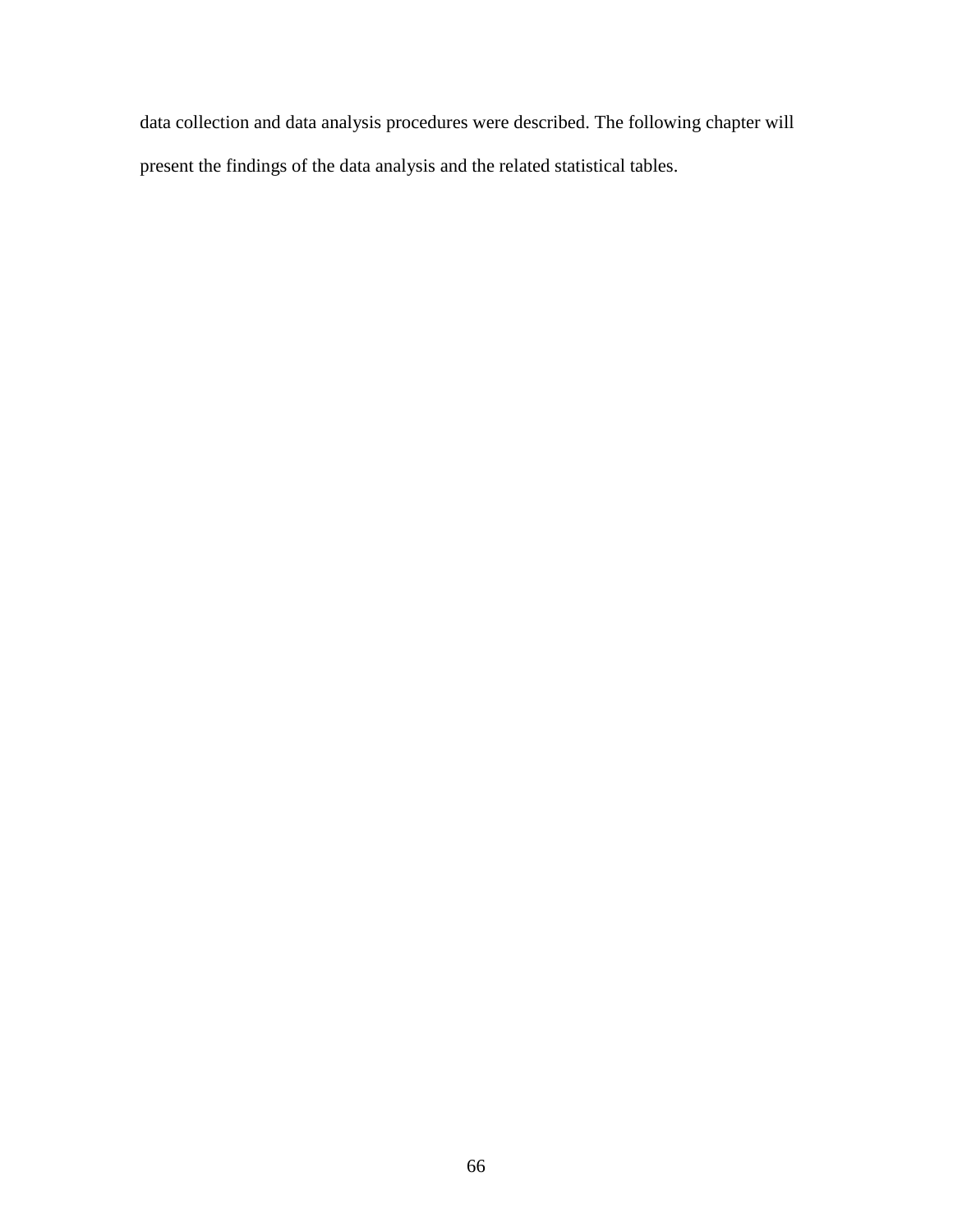## **CHAPTER FOUR**

## **Results**

This chapter summarizes the information obtained from the survey instrument and data analyses related to the perceptions of South Carolina public school superintendents regarding individual and organizational attitudes toward innovation. Included in this chapter are the purpose of the study and research questions, a description of the survey instrument response rate, a description of the respondents' demographic information, and the description and analyses of the data for each research question. Data related to each research question are presented in tables throughout the chapter and are accompanied by narratives describing significant findings.

The purpose of this study was to examine the perceptions of South Carolina public school superintendents regarding individual and organizational attitudes toward innovation. Specific characteristics of South Carolina public school superintendents and public school districts were analyzed by characteristics of individual and organizational innovativeness. The characteristics of individual and organizational innovativeness were compared to determine individual superintendents' and their school districts' orientations toward innovation.

## **Research Questions**

The following questions guided the study: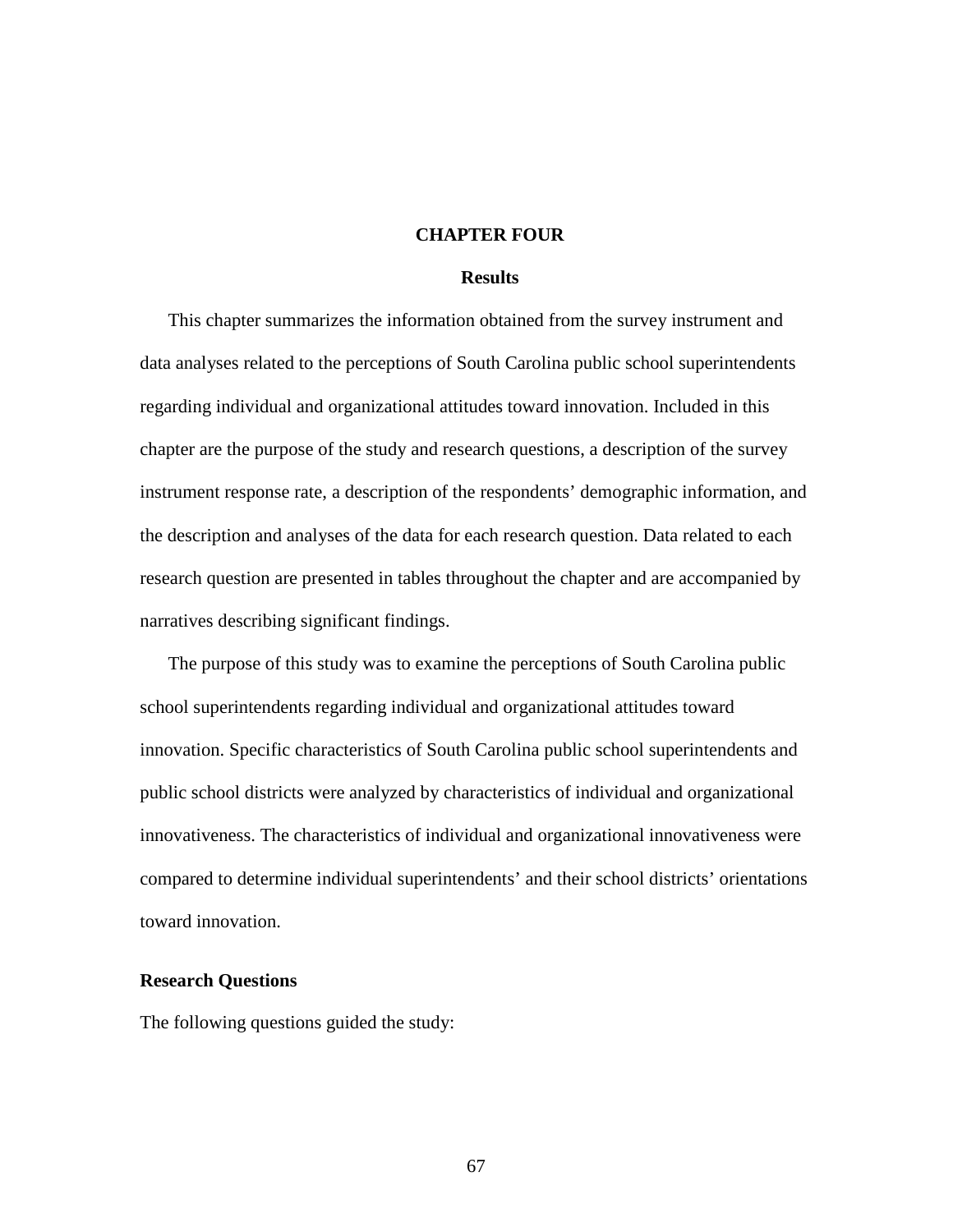- 1. What are the perceptions of South Carolina public school superintendents regarding individual attitudes toward innovation and organizational attitudes toward innovation?
- 2. Is there a relationship between Individual attitudes toward innovation and organizational attitudes toward innovation?
- 3. Are differences in perceptions of South Carolina school district superintendents regarding innovations related to organizational variables including district enrollment, financial resources and ESEA grade?
- 4. Are differences in perceptions of South Carolina school district superintendents regarding innovation related to demographic factors including age, sex, and experience?

## **Survey Instrument Response Rate**

Each of the 84 public school district superintendents in South Carolina were emailed a survey and asked to respond to their individual innovativeness and their district's organizational innovativeness. This included the South Carolina Public Charter School District and the Palmetto Unified School District (Department of Juvenile Justice). The superintendents were given two weeks to respond after which time a followup email was sent to non-respondents as a reminder. A total of 43 (51.1%) of the public school district superintendents in South Carolina completed the survey.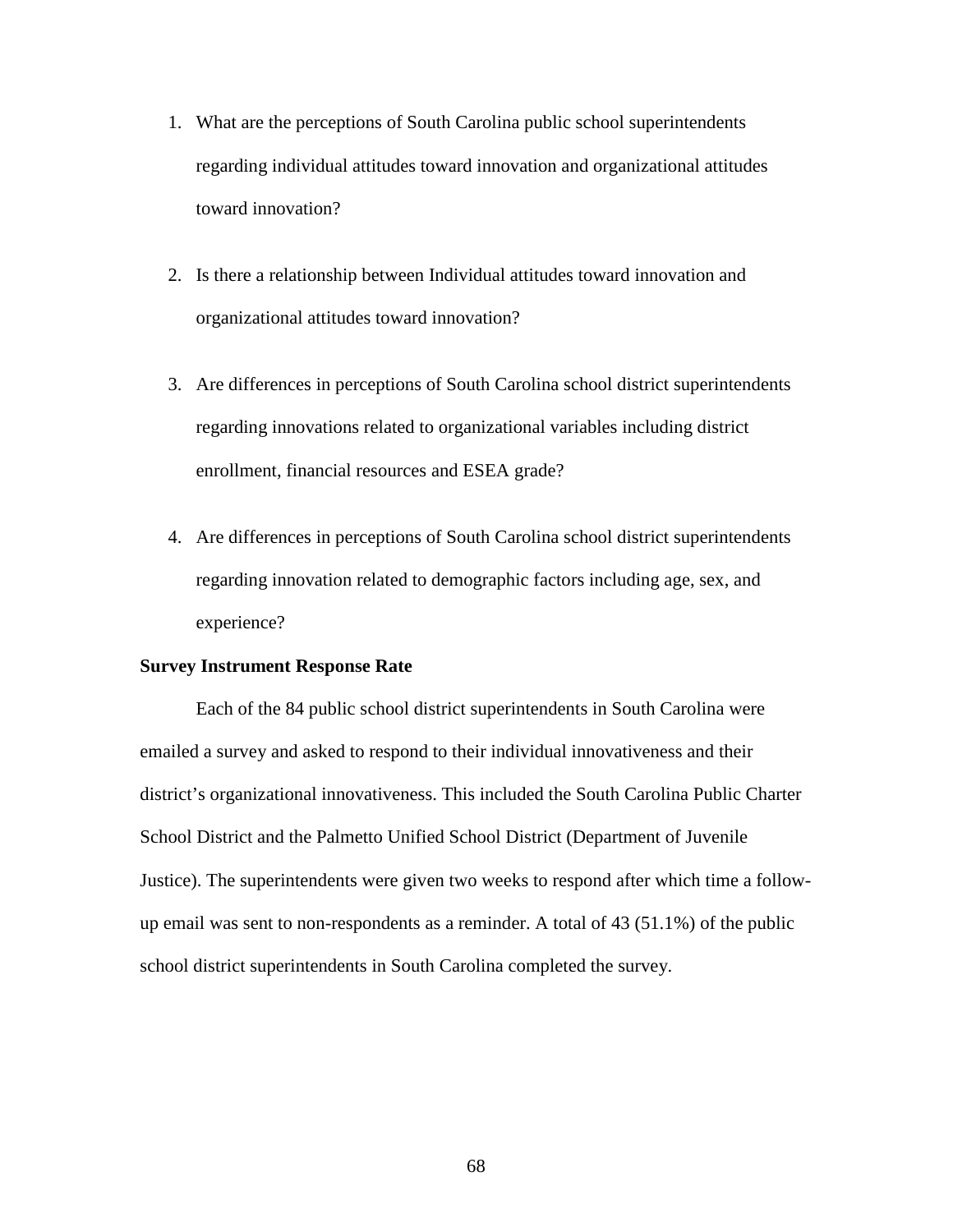### **Perceptions of Individual and Organizational Innovativeness**

Research question one examined the perceptions of South Carolina public school superintendents regarding individual attitudes toward innovation and organizational attitudes toward innovation. Responses to survey items 6-25 examined individual innovativeness. Responses to items 26-50 examined organizational innovativeness. Mean scores and standard deviations were calculated for each of the survey items. Additionally, adopter category scores were calculated individually for respondents related to their perceptions of individual and organizational innovativeness.

# *Individual Innovativeness*

Mean scores were calculated individually for respondents based on their responses to items 6-25 on the survey instrument related to their perceptions of individual innovativeness. South Carolina public school superintendents were more supportive of the statements that "I seek new ways to do things" ( $M = 4.48$ ), "I am receptive to new ideas" ( $M = 4.44$ ), and "I enjoy trying new ideas" ( $M = 4.37$ ). South Carolina public school superintendents were less supportive of the statements that "I am aware that I am usually one of the last people in my group to accept something new" ( $M = 1.79$ ), "I tend to feel that the old way of living and doing things is the best way" ( $M = 1.83$ ), and "I must see other people using new innovations before I will consider them"  $(M = 1.97)$ . Descriptive statistics reflecting South Carolina public school superintendents' perceptions of individual innovativeness are summarized in Table 4.1.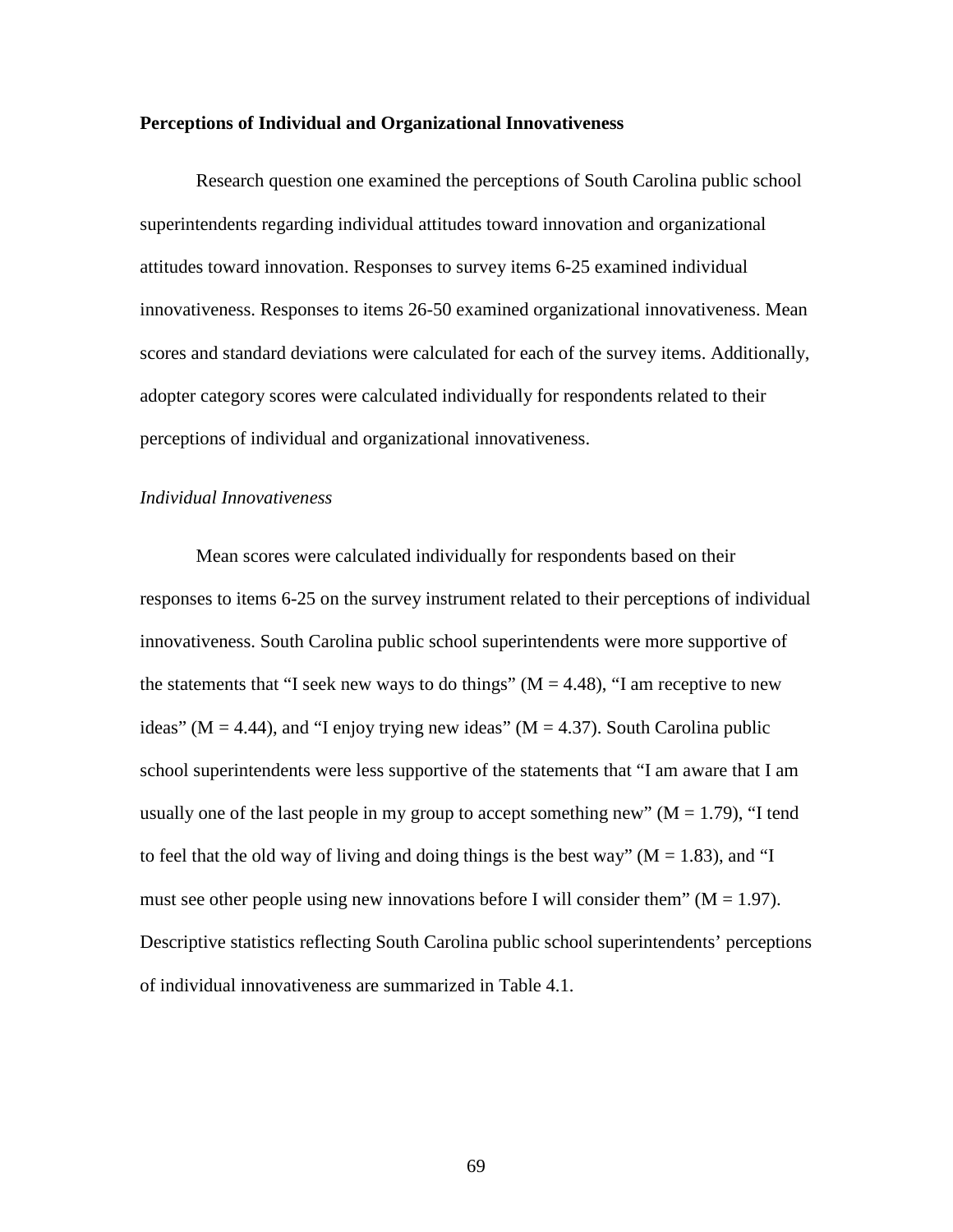# Table 4.1

## *Perceptions of Individual Innovativeness*

|                                                                                                   | M    | <b>SD</b> |
|---------------------------------------------------------------------------------------------------|------|-----------|
| I seek new ways to do things.                                                                     | 4.48 | 0.592     |
| I am receptive to new ideas.                                                                      | 4.44 | 0.502     |
| I enjoy trying new ideas.                                                                         | 4.37 | 0.578     |
| I must see other people using<br>new innovations before I will<br>consider them.                  | 1.97 | 0.706     |
| I tend to feel that the old way<br>of living and doing things is<br>the best way.                 | 1.83 | 0.652     |
| I am aware that I am usually<br>one of the last people in my<br>group to accept something<br>new. | 1.79 | 0.638     |

Adopter category scores were calculated individually for respondents based on their responses to items 6-25 on the survey instrument related to their perceptions of individual innovativeness. Step 1: add the scores for items 4, 6, 7, 10, 13, 15, 17, and 20. Step 2: add the scores for items 1, 2, 3, 5, 8, 9, 11, 12, 14, 16, 18, and 19. Step 3: complete the following formula:  $II = 42 + total$  score for Step 2 - total score for Step 1. Scores above 80 are classified as Innovators. Scores between 69 and 80 are classified as Early Adopters. Scores between 57 and 68 are classified as Early Majority. Scores between 46 and 56 are classified as Late Majority.

Scores below 46 are classified as Laggards/Traditionalists. In general people who score above 68 and considered highly innovative, and people who score below 64 are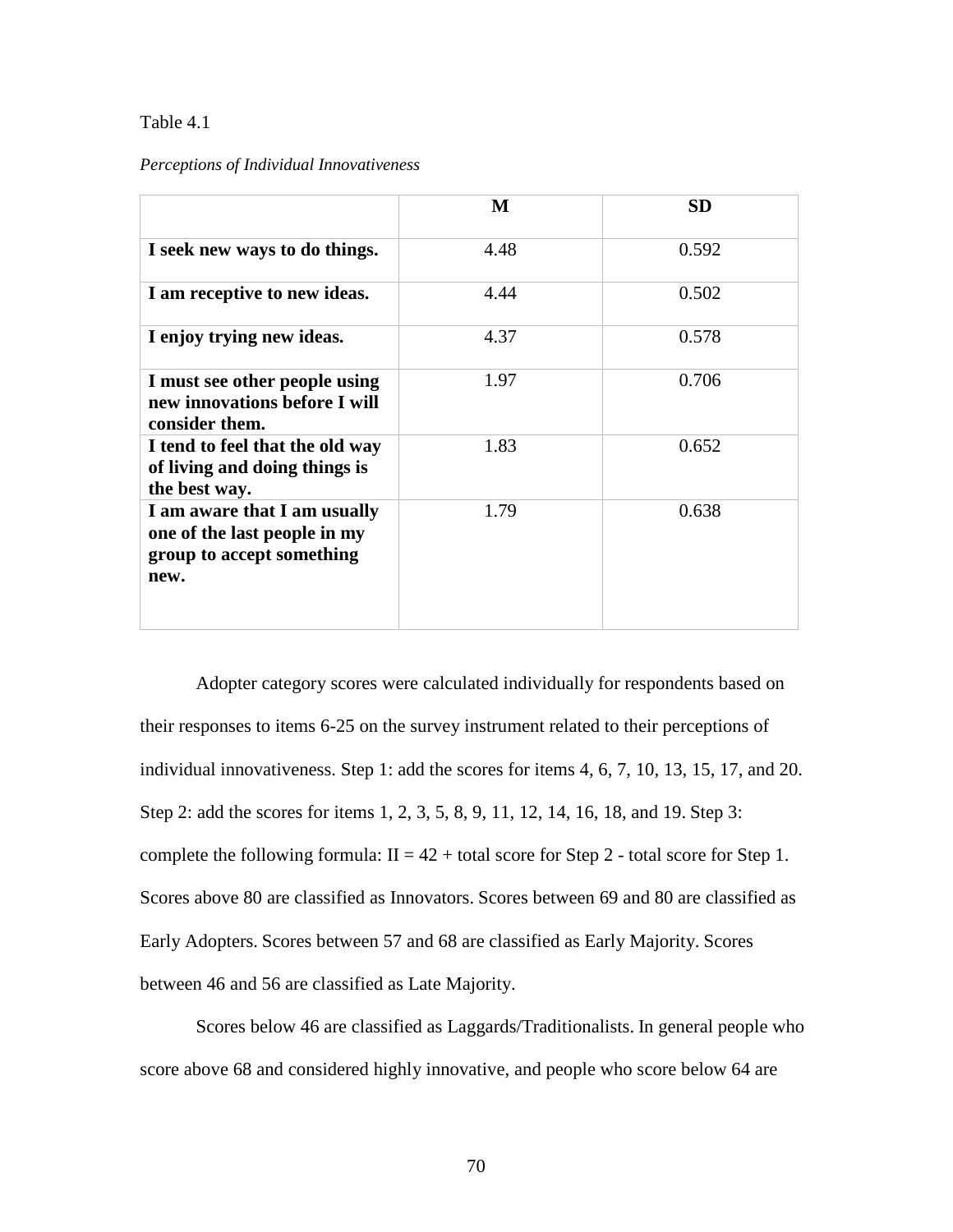considered low in innovativeness. Based on responses to the individual innovativeness portion of the survey instrument by South Carolina public school superintendents, 30.23% were classified as Innovators, 44.18% were classified as Early Adopters, and 25.58% were classified as Early Majority. Frequency and percentages reflecting South Carolina public school superintendents' individual innovativeness classifications are summarized in Table 4.2.

# Table 4.2

|  |  |  | South Carolina Public School Superintendents Individual Innovativeness Adopter Categories |  |
|--|--|--|-------------------------------------------------------------------------------------------|--|
|  |  |  |                                                                                           |  |

|                       | N  | $\frac{6}{9}$ |
|-----------------------|----|---------------|
| <b>Innovators</b>     | 13 | 30.23         |
| <b>Early Adopters</b> | 19 | 44.18         |
| <b>Early Majority</b> | 11 | 25.58         |

## *Organizational Innovativeness*

Mean scores were calculated individually for respondents based on their responses to items 26-50 on the survey instrument related to their perceptions of organizational innovativeness. South Carolina public school superintendents were more supportive of the statements that "My organization is willing and ready to accept outside help when necessary" ( $M = 4.13$ ), "My organization maintains good communication between supervisors and employees"  $(M = 4.0)$ , and "My organization seeks out new ways to do things" ( $M = 3.90$ ). South Carolina public school superintendents were less supportive of the statements that "My organization never satisfactorily explains to employees the reasons for procedural changes"  $(M = 1.93)$ , "My organization rarely involves employees in the decision making process"  $(M = 2.0)$ , and "My organization is

71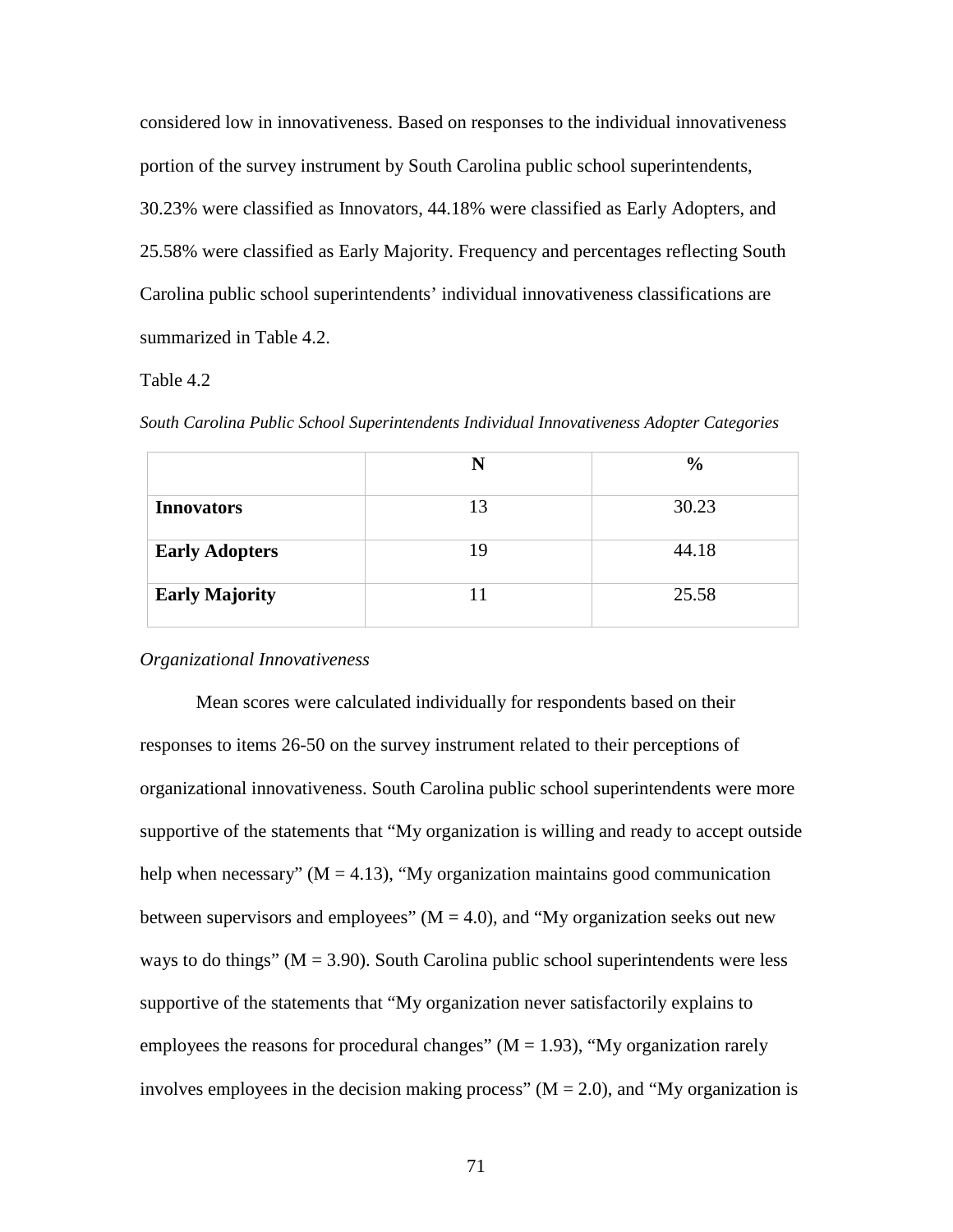usually one of the last of its kind to change to a new method of operation" ( $M = 2.06$ ).

Descriptive statistics reflecting South Carolina public school superintendents' perceptions

of organizational innovativeness are summarized in Table 4.3.

Table 4.3

|  | Perceptions of Organizational Innovativeness |
|--|----------------------------------------------|
|  |                                              |

|                                                                                                   | M    | <b>SD</b> |
|---------------------------------------------------------------------------------------------------|------|-----------|
| My organization is willing and ready to accept<br>outside help when necessary.                    | 4.13 | 0.675     |
| My organization maintains good<br>communication between supervisors and<br>employees.             | 4.00 | 0.872     |
| My organization seeks out new ways to do<br>things.                                               | 3.90 | 0.647     |
| My organization is usually one of the last of its<br>kind to change to a new method of operation. | 2.06 | 0.798     |
| My organization rarely involves employees in<br>the decision making process.                      | 2.00 | 0.872     |
| My organization never satisfactorily explains to<br>employees the reasons for procedural changes. | 1.93 | 0.668     |

Adopter category scores were calculated individually for respondents based on their responses to items 26-50 on the survey instrument related to their perceptions of organizational innovativeness. Step 1: Add the scores for the following items: 1, 3, 6, 8, 12, 14, 15, 17, 18, 22, and 23. Step 2: Add the scores for the following items: 2, 4, 5, 7, 9, 10, 11, 13, 16, 19, 20, 21, 24, and 25. Step 3: Complete the following formula: OI = 66 + total from Step 2 - total from step 1. Scores can range between 25 and 125. Scores above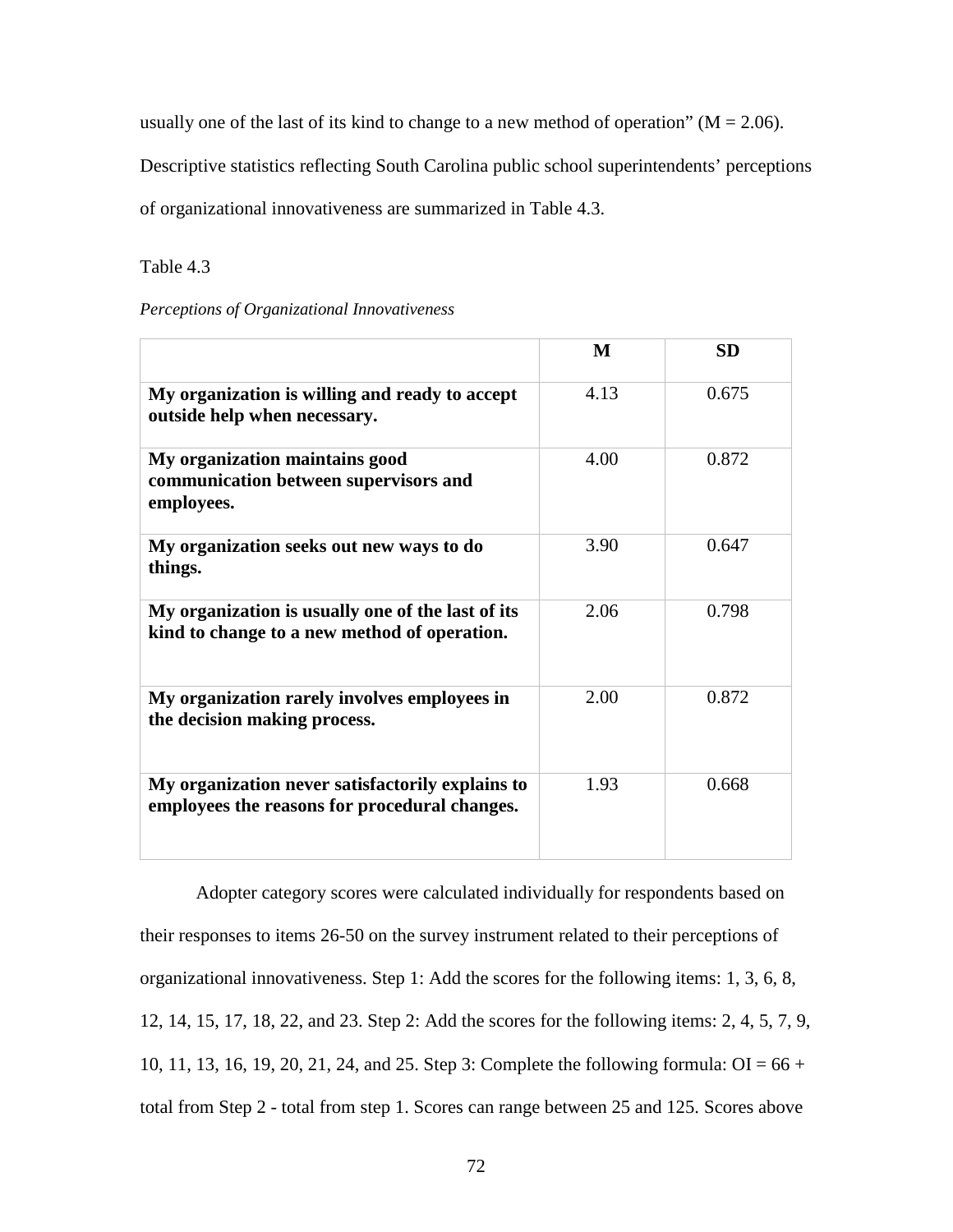110 indicate the organization can be classified as Innovative. Scores between 91 and 110 indicate the organization is an Early Adopter. Scores between 71 and 90 indicate the organization is in the Early Majority. Scores between 50 and 70 indicate the organization is in the Late Majority.

Scores below 50 indicate the organization can be classified as a Laggard/Traditional. Generally, Organizations which score above 90 are high in innovativeness. Those scoring below 50 are low in innovativeness. Those scoring between 50 and 90 are moderate in innovativeness. Based on responses to the organizational innovativeness portion of the survey instrument by South Carolina public school superintendents, 2.32% of districts were classified as Innovative, 67.44% were classified as Early Adopters, and 18.60% were classified as Early Majority, and 11.62% were classified as late majority. Frequency and percentages reflecting South Carolina public school superintendents' organizational innovativeness classifications are summarized in Table 4.4.

### Table 4.4

|                       | N  | $\frac{0}{0}$ |
|-----------------------|----|---------------|
| <b>Innovative</b>     |    | 2.32          |
| <b>Early Adopter</b>  | 29 | 67.44         |
| <b>Early Majority</b> | 8  | 18.60         |
| <b>Late Majority</b>  |    | 11.62         |

| Organizational Innovativeness Adopter Categories |  |  |
|--------------------------------------------------|--|--|
|--------------------------------------------------|--|--|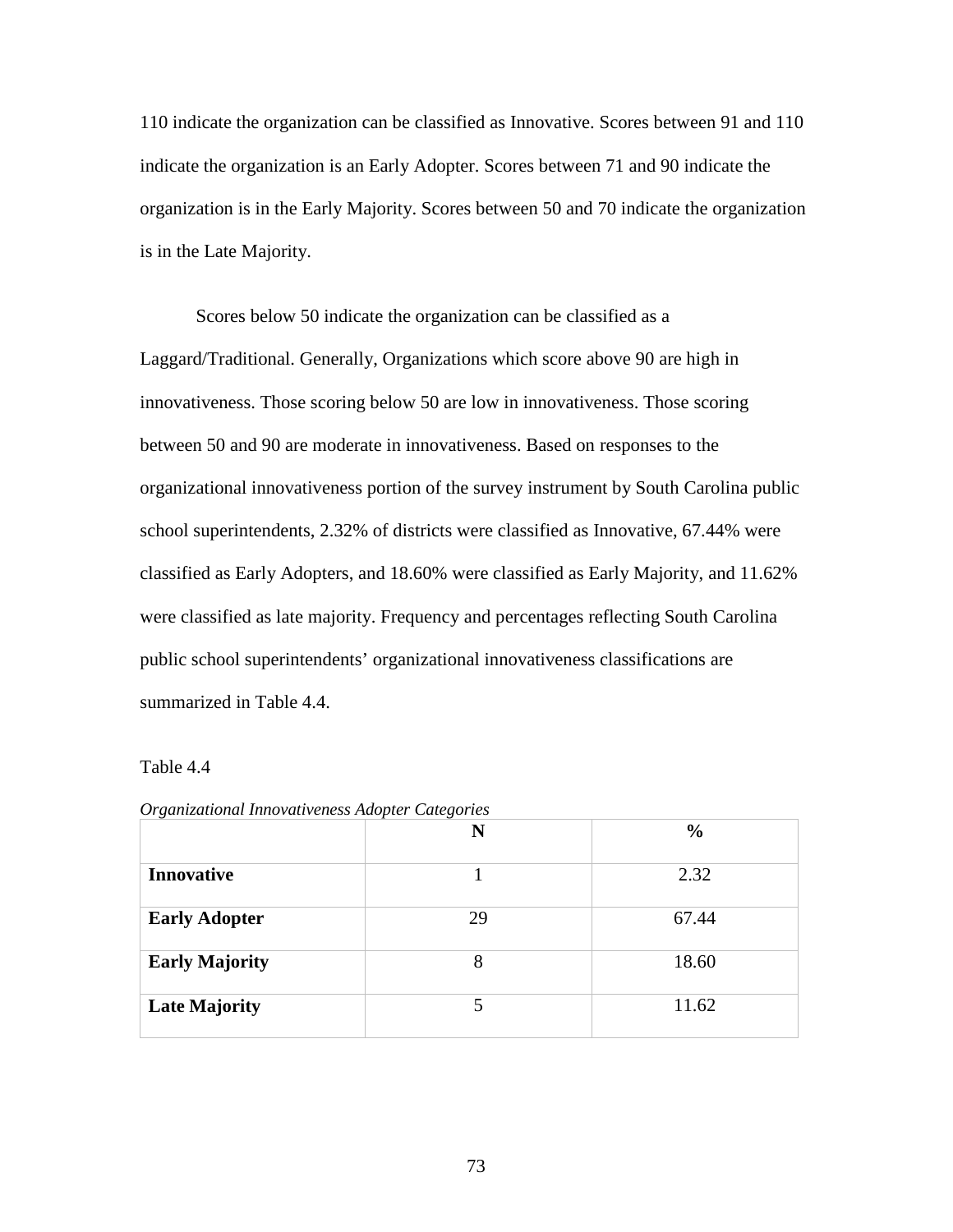#### **Relationship Between Perceptions of Individual and Organizational Innovativeness**

 Research question two examined the relationship between South Carolina public school superintendents' perceptions of individual innovativeness and organizational innovativeness. The composite mean scores and standard deviations for respondents' perceptions of individual and organizational innovativeness were calculated. A Pearson product-moment correlation coefficient (r) was calculated as well as the proportion of variance accounted for using the coefficient of determination  $(r^2)$ . The results of the Pearson product-moment correlation coefficient  $(r) = 0.288$  and the coefficient of determination ( $r^2$ ) = 0.083. The r value of .288 indicates a weak positive correlation between South Carolina public school superintendents' perceptions of individual and organizational innovativeness. The results of this analysis are summarized in table 4.5.

Table 4.5

|                                      | M    | <b>SD</b> | r     |       |
|--------------------------------------|------|-----------|-------|-------|
| <b>Individual Innovativeness</b>     | 3.34 | 0.206     |       |       |
|                                      |      |           | 0.288 | 0.083 |
| <b>Organizational Innovativeness</b> | 3.12 | 0.194     |       |       |

*Relationship Between Perceptions of Individual and Organizational Innovativeness* 

# **Perceptions of Innovativeness related to District Variables**

Research question three examined the differences in perceptions of South Carolina public school superintendents regarding individual and organizational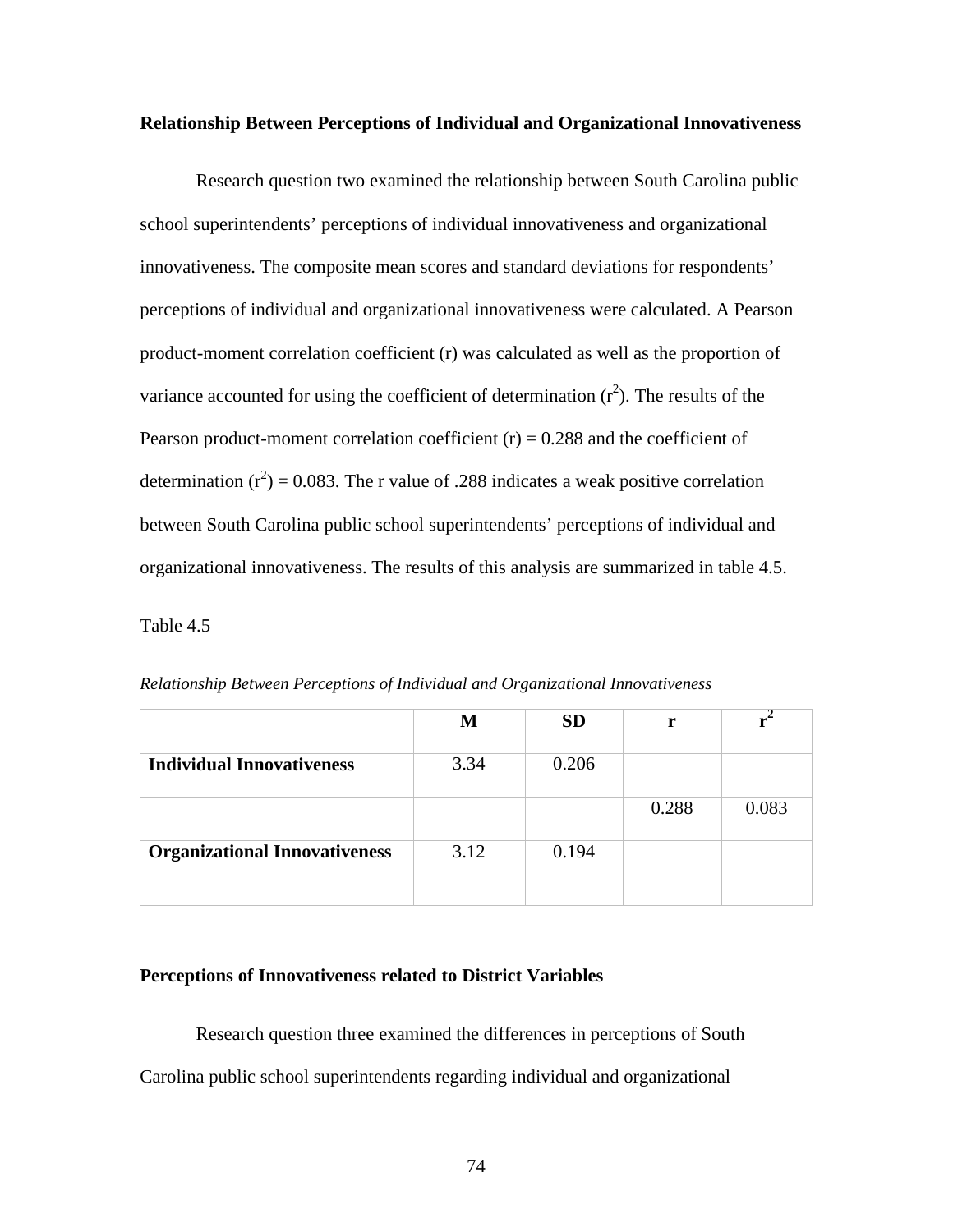innovativeness related to organizational variables including district enrollment, district poverty level, and Elementary and Secondary Education Act Federal Accountability Rating System (ESEA) grade. The data for enrollment, poverty level, and ESEA grade were collected from the South Carolina Department of education. Frequencies and percentages were calculated for each variable.

# *District Enrollment*

 The 2012 district enrollment data, the latest numbers released, were used. The information was collected from the 2012 South Carolina Department of Education School Report Card data files. Twenty (46.51%) of the respondents' districts had 5000 or less students, twelve (27.90%) of the districts had between 5001-10,000 students, and 11 (25.58%) of the respondents' districts had more than 10,000 students in 2012. Frequency and percentages reflecting South Carolina public school district 2012 student enrollment are summarized in Table 4.6.

## Table 4.6

|  | 2012 District Enrollment |  |
|--|--------------------------|--|
|--|--------------------------|--|

| <b>Enrollment</b> | N  | $\frac{6}{9}$ |
|-------------------|----|---------------|
| $0 - 5000$        | 20 | 46.51         |
| $5001 - 10,000$   | 12 | 27.90         |
| More than 10,000  | 11 | 25.58         |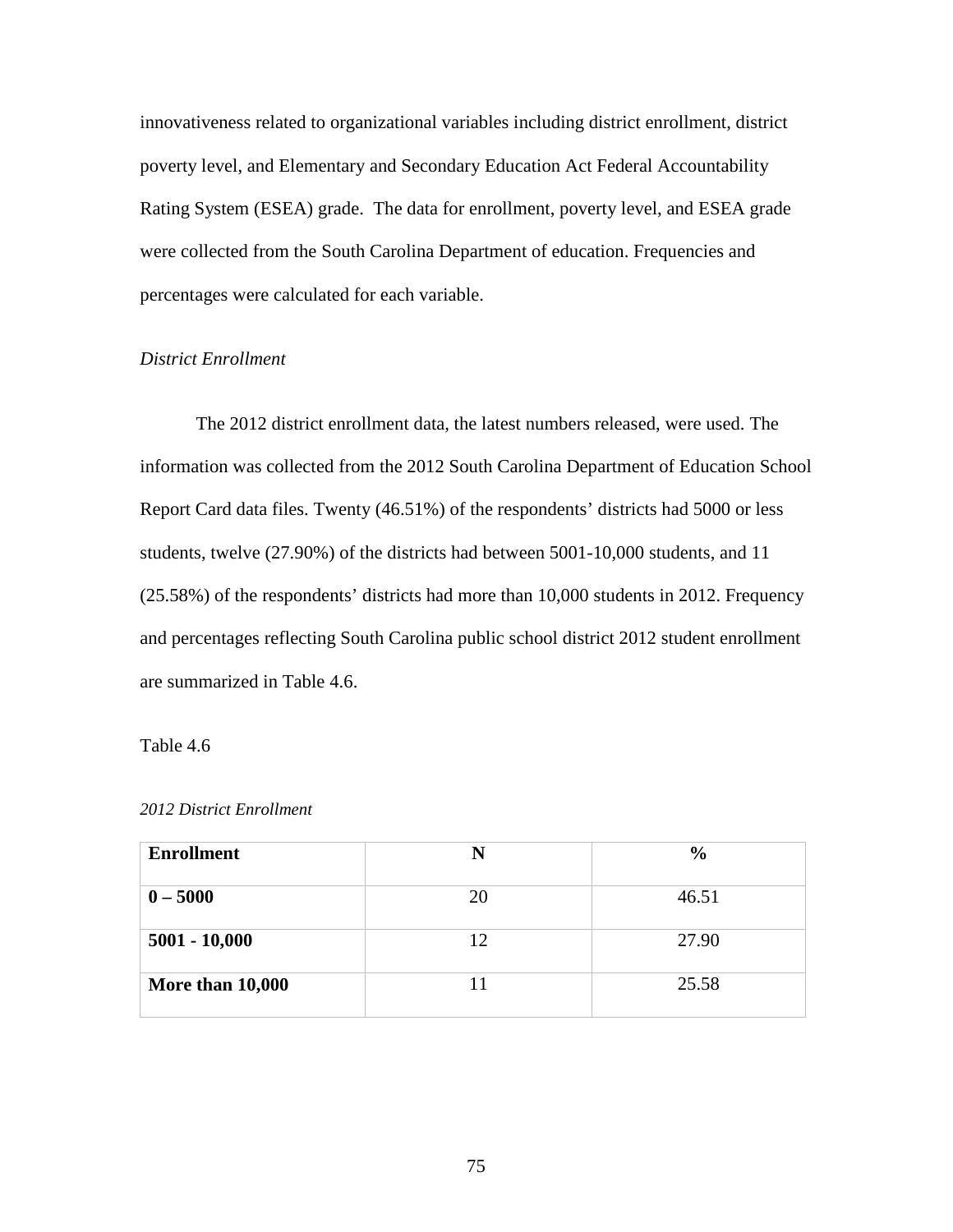The composite mean scores reflecting South Carolina public school superintendents' perceptions of individual and organizational innovativeness were calculated. The 2012 district enrollment was divided into three categories: (a) 0-5000 students, (b) 5001-10,000 students, and (c) more than 10,000 students based on frequencies and percentages. A one-way analysis of variance (ANOVA) was calculated for individual and organizational innovativeness to determine whether a significant relationship exists between innovativeness and school enrollment.

 The results of the one way analysis of variance (ANOVA) for individual innovativeness indicated that differences in mean scores did not differ significantly based on enrollment,  $F(2, 40) = .429$ ,  $p = .654$ . The results of the analysis indicated that the mean score for districts with 0-5000 students ( $M = 3.32$ ) was not significantly different than districts with 5001-10,000 students ( $M = 3.39$ ) and districts with more than 10,000 students ( $M = 3.35$ ). The results of this analysis are summarized in Table 4.7.

 Tukey's Honestly Significant Difference (HSD) post-hoc test was conducted to determine significant differences between groups related to individual innovativeness. The results of this analysis indicated that there was no significant difference in mean score between districts with 0-5000 students and districts with  $5001-10,000$  students (t = .092), there was no significant difference in mean score between districts with 5001- 10,000 students and districts with more than 10,000 students ( $t = .046$ ), and there was no significant difference between districts with 0-5000 students and districts with more than 10,000 students ( $t = .038$ ). The results of this analysis are summarized in Table 4.7.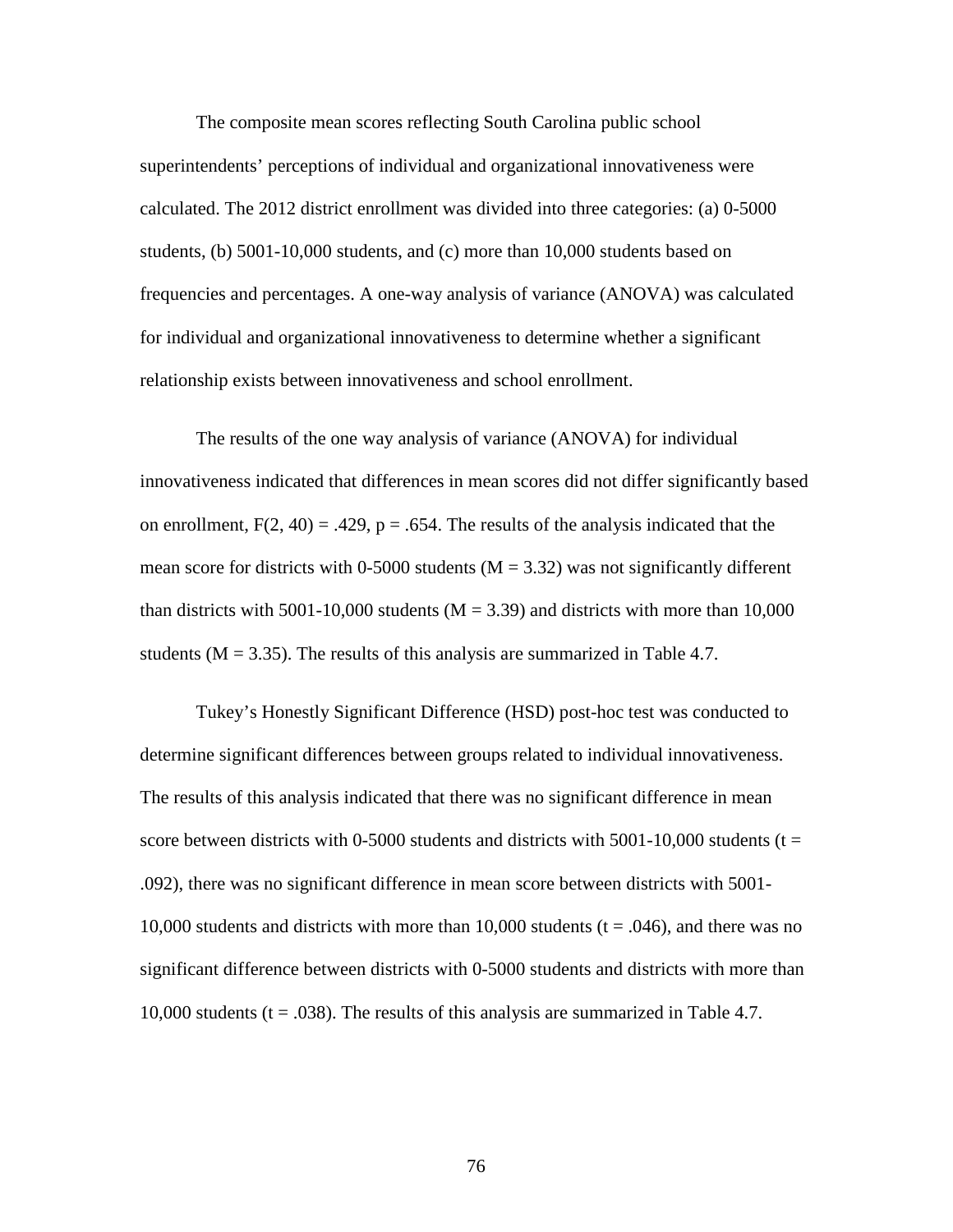The results of the one way analysis of variance (ANOVA) for organizational innovativeness indicated that differences in mean scores did differ significantly based on enrollment,  $F(2, 40) = 4.183$ ,  $p = .022$ . The results of the analysis indicated that the mean score for districts with 0-5000 students ( $M = 3.06$ ) was significantly different than districts with 5001-10,000 students ( $M = 3.25$ ) and districts with more than 10,000 students ( $M = 3.13$ ).

Tukey's Honestly Significant Difference (HSD) post-hoc test was conducted to determine significant differences between groups related to organizational innovativeness. The results of this analysis indicated that there was no significant difference in mean score between districts with 0-5000 students and districts with 5001- 10,000 students ( $t = .286$ ), there was no significant difference in mean score between districts with 5001-10,000 students and districts with more than 10,000 students ( $t =$ .158), and there was no significant difference between districts with 0-5000 students and districts with more than 10,000 students  $(t = .103)$ . The results of this analysis are summarized in Table 4.7.

# Table 4.7

|                                  | $(0-5000)$ | $(5001-10,000)$ | (10,000<)  |      |      |
|----------------------------------|------------|-----------------|------------|------|------|
|                                  | $N = 20$   | $N = 12$        | $N = 11$   | F    | p    |
| <b>Individual Innovativeness</b> | 3.32       | 3.39            | 3.35       | .429 | .654 |
|                                  | Group 1-2  | Group 2-3       | Group 1-3  |      |      |
|                                  |            |                 |            |      |      |
| <b>HSD Post-Hoc Test (II)</b>    | $t = .096$ | $t = .046$      | $t = .048$ |      |      |

*Enrollment and Superintendents' Perceptions of Innovation*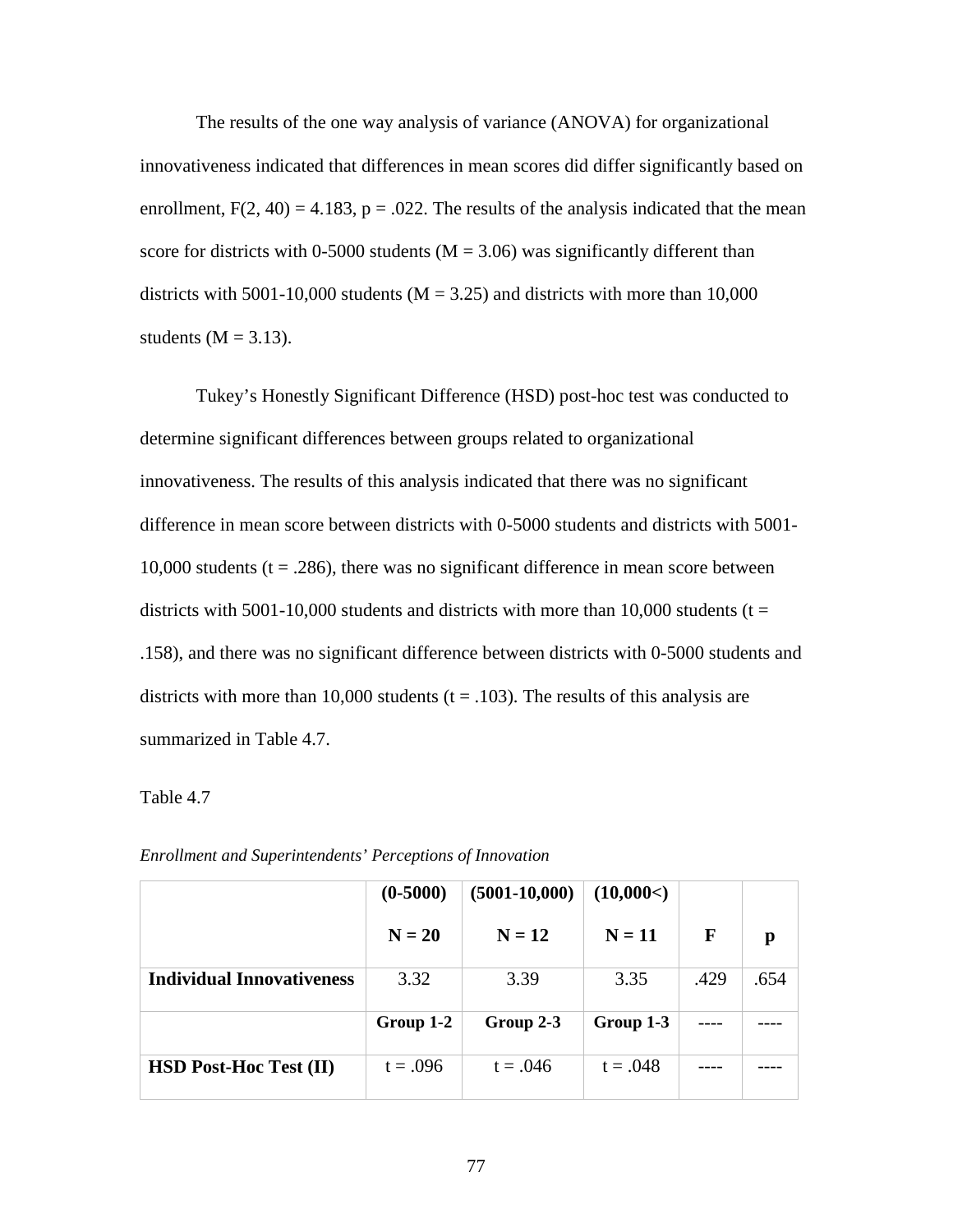# Table 4.7 continued

| Organizational        | 3.06      | 3.25      | 3.13      | 4.183 | .022 |
|-----------------------|-----------|-----------|-----------|-------|------|
| <b>Innovativeness</b> |           |           |           |       |      |
|                       |           |           |           |       |      |
|                       | Group 1-2 | Group 2-3 | Group 1-3 |       |      |

# *District Poverty Level*

The 2012-2013 district poverty level data were used. The information was collected from the 2013 South Carolina Department of Education School ESEA Flexibility Waiver. Three (6.97%) of the respondents' districts had poverty levels between 0-15.9%, twenty-six (60.46%) of the districts had poverty levels between 16- 30.9%, and fourteen (32.55%) of the respondents' districts had poverty levels between 31-45% in 2012-2013. Frequency and percentages reflecting South Carolina public school district 2012-2013 poverty levels are summarized in Table 4.8.

Table 4.8

| Poverty Level (%) | N  | $\frac{6}{6}$ |
|-------------------|----|---------------|
| $0 - 15.9$        | 2  | 6.97          |
| $16 - 30.9$       | 26 | 60.46         |
| $31 - 45$         | 14 | 32.55         |

*2012-2013 District Poverty Levels*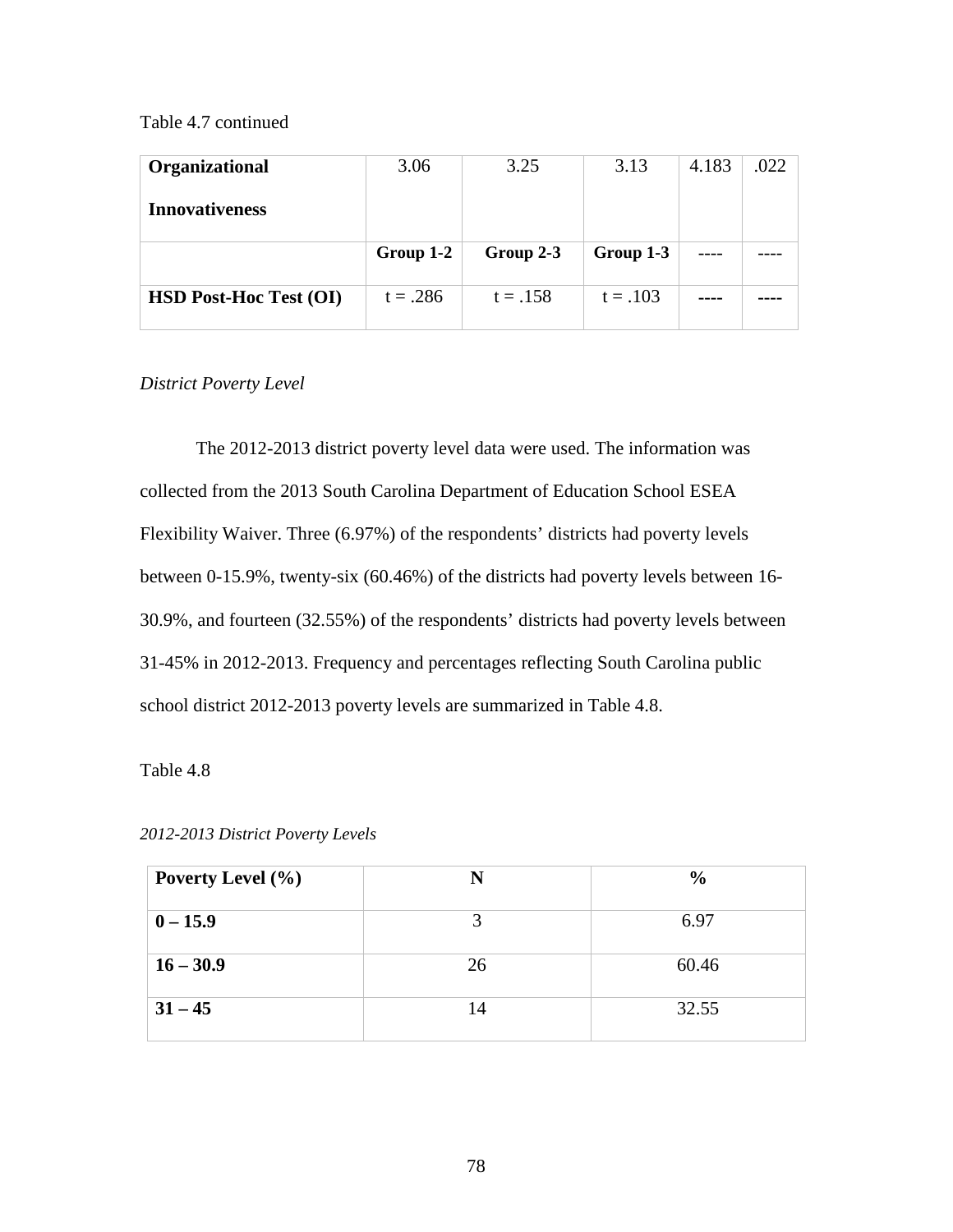The composite mean scores reflecting South Carolina public school superintendents' perceptions of individual and organizational innovativeness were calculated. The 2012-2013 district poverty levels were divided into three categories: (a) 0-15.9%, (b) 16-30.9%, and (c) 31-45% based on frequencies and percentages. A oneway analysis of variance (ANOVA) was calculated for individual and organizational innovativeness to determine whether a significant relationship exists between innovativeness and district poverty level.

The results of the one way analysis of variance (ANOVA) for individual innovativeness indicated that differences in mean scores did not differ significantly based on poverty level,  $F(2, 40) = 7.663$ ,  $p = .992$ . The results of the analysis indicated that the mean score for districts with poverty levels between 0-15.9% ( $M = 3.33$ ) was not significantly different than districts with poverty levels between 16-30.9% ( $M = 3.34$ ) and districts with poverty levels between 31-45% ( $M = 3.35$ ). The results of this analysis are summarized in Table 4.9.

Tukey's Honestly Significant Difference (HSD) post-hoc test was conducted to determine significant differences between groups related to individual innovativeness and poverty level. The results of this analysis indicated that there was no significant difference in mean score between districts with poverty levels between 0-15.9% and districts with poverty levels between 16-30.9% ( $t = .008$ ), there was not significant difference between districts with poverty levels between 16-30.9% and districts with poverty levels between 31-45% ( $t = .014$ ), and there was no significant difference between districts with poverty levels between 0-15.9% and districts with poverty levels between 31-45% ( $t = .015$ ). The results of this analysis are summarized in Table 4.9.

79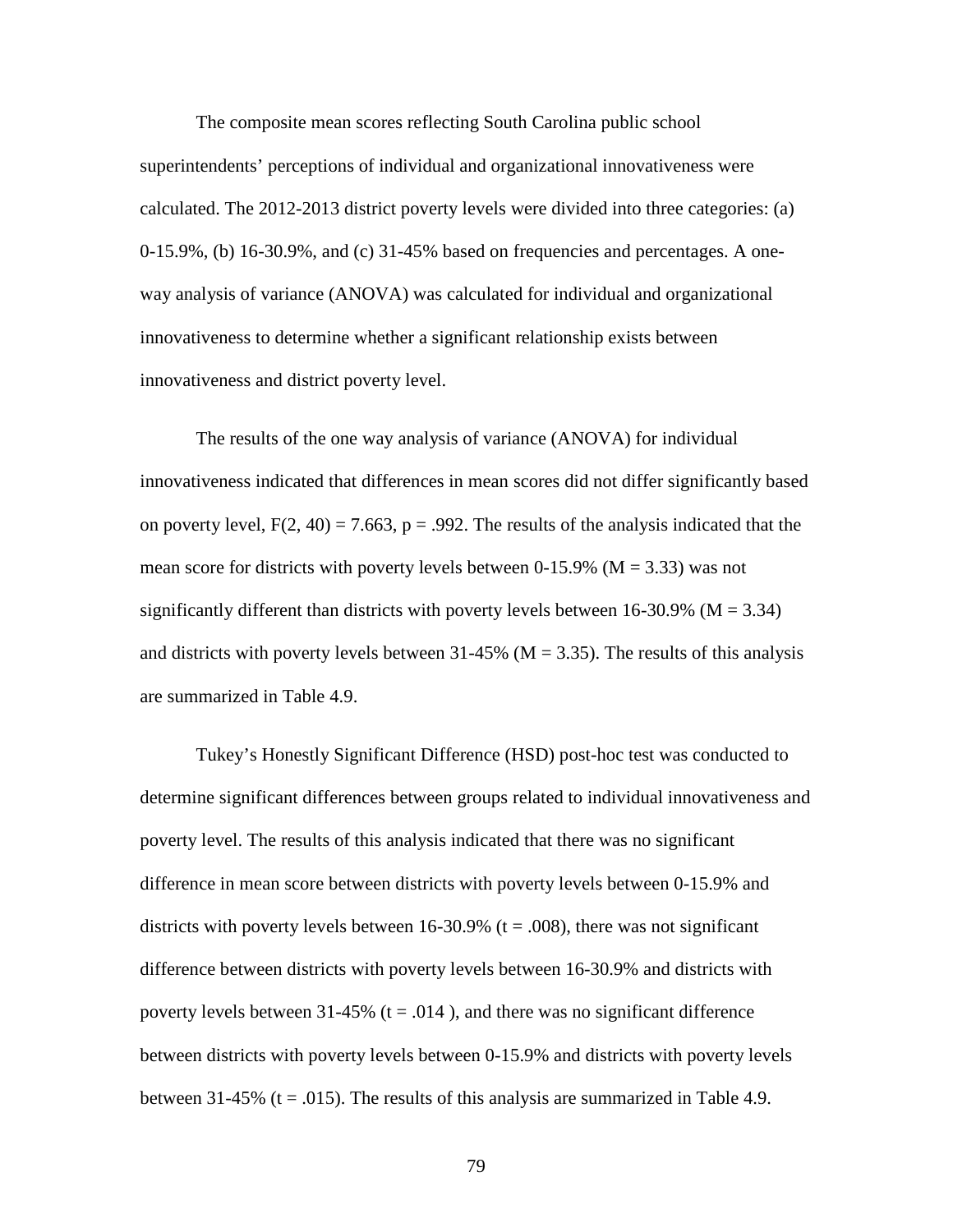The results of the one way analysis of variance (ANOVA) for organizational innovativeness indicated that differences in mean scores did not differ significantly based on poverty level,  $F(2, 40) = .232$ ,  $p = .79$ . The results of the analysis indicated that the mean score for districts with poverty levels between 0-15.9% ( $M = 3.18$ ) was not significantly different than districts with poverty levels between  $16-30.9\%$  (M = 3.13) and districts with poverty levels between 31-45% ( $M = 3.10$ ). The results of this analysis are summarized in Table 4.9.

Tukey's Honestly Significant Difference (HSD) post-hoc test was conducted to determine significant differences between groups related to organizational innovativeness and poverty level. The results of this analysis indicated that there was no significant difference in mean score between districts with poverty levels between 0-15.9% and districts with poverty levels between 16-30.9% ( $t = .044$ ), there was no significant difference between districts with poverty levels between 16-30.9% and districts with poverty levels between 31-45% ( $t = .043$ ), and there was no significant difference between districts with poverty levels between 0-15.9% and districts with poverty levels between 31-45% ( $t = .064$ ). The results of this analysis are summarized in Table 4.9.

## Table 4.9

|                       |         | $(0 - 15.9\%)$ $(16 - 30.9\%)$ $(31 - 45\%)$ |          |       |      |
|-----------------------|---------|----------------------------------------------|----------|-------|------|
|                       | $N = 3$ | $N = 26$                                     | $N = 14$ | F     | p    |
| <b>Individual</b>     | 3.33    | 3.34                                         | 3.35     | 7.663 | .992 |
| <b>Innovativeness</b> |         |                                              |          |       |      |

*Poverty Level and Superintendents' Perceptions of Innovation*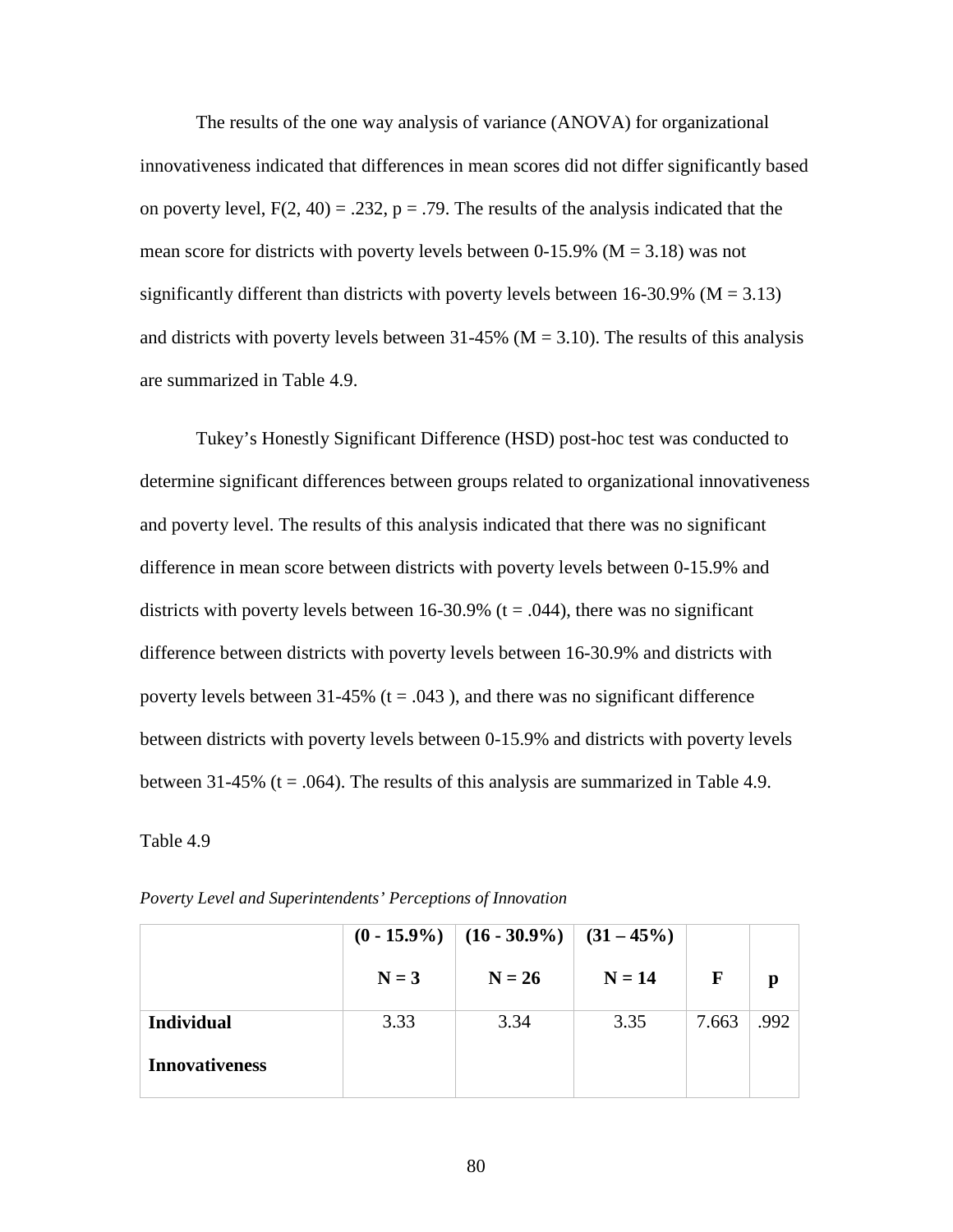Table 4.9 continued

|                          | Group 1-2  | Group 2-3  | Group 1-3  |      |     |
|--------------------------|------------|------------|------------|------|-----|
| <b>HSD Post-Hoc Test</b> | $t = .008$ | $t = .014$ | $t = .015$ |      |     |
|                          |            |            |            |      |     |
| Organizational           | 3.18       | 3.13       | 3.10       | .232 | .79 |
| <b>Innovativeness</b>    |            |            |            |      |     |
|                          | Group 1-2  | Group 2-3  | Group 1-3  |      |     |
| <b>HSD Post-Hoc Test</b> | $t = .044$ | $t = .043$ | $t = .064$ |      |     |

*ESEA Accountability System Grade* 

The 2012-2013 ESEA grade data were used. The information was collected from the 2013 South Carolina Department of Education School ESEA Flexibility Waiver. Eleven (25.58%) of the respondents' districts had ESEA grades between 0-74.9% and thirty-two (74.41%) of the districts had ESEA grades between 75-100%. Frequency and percentages reflecting South Carolina public school district 2012-2013 ESEA grades are summarized in Table 4.10.

Table 4.10

*District ESEA Grades* 

| ESEA Grade $(\% )$ |    | $\frac{6}{9}$ |
|--------------------|----|---------------|
| $ 0 - 74.9 $       |    | 25.58         |
| $ 75 - 100 $       | 32 | 74.41         |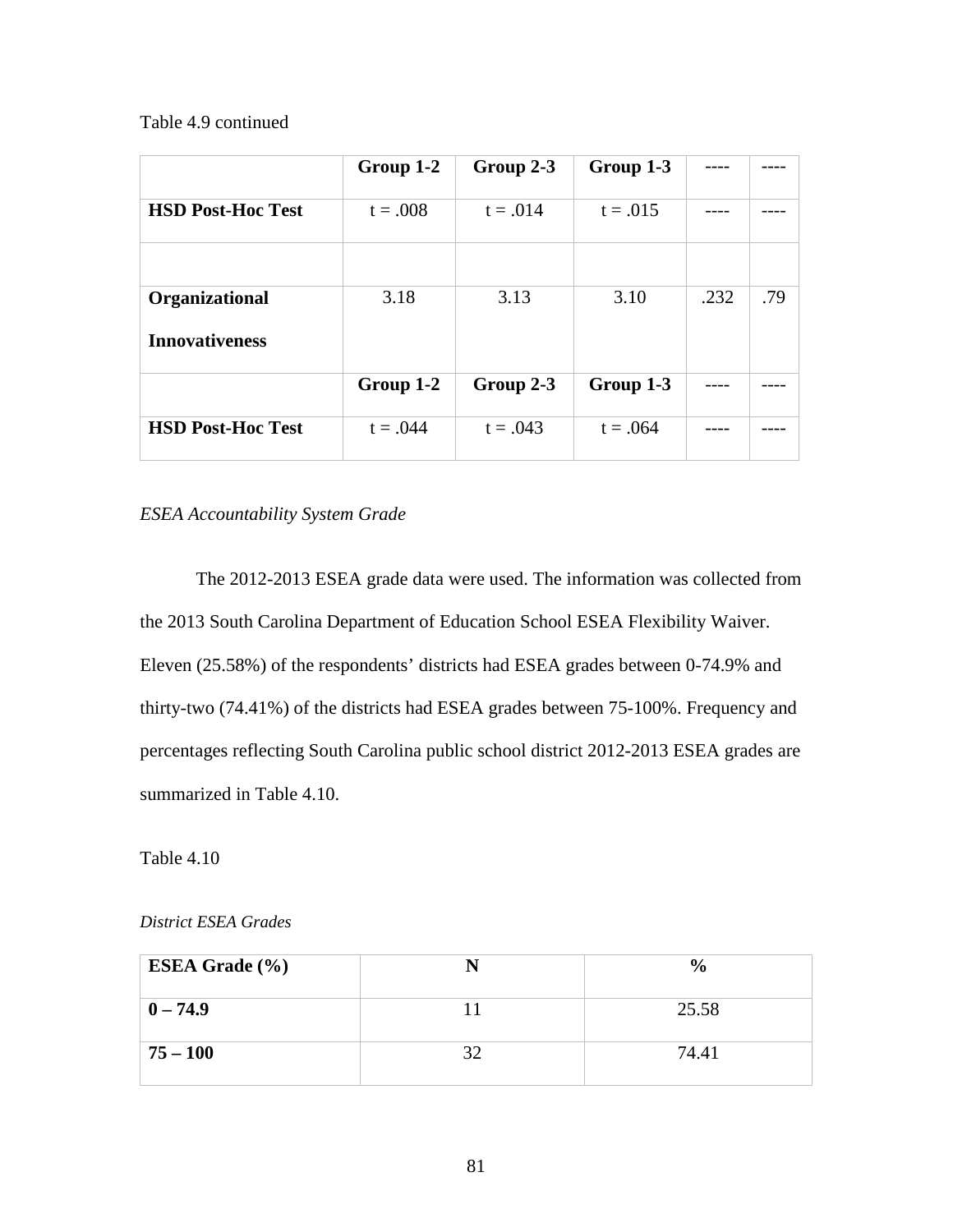The composite mean scores reflecting South Carolina public school superintendents' perceptions of individual innovativeness and organizational innovativeness regarding ESEA grades were calculated. A two-tailed, unpaired t test was conducted for individual and organizational innovativeness. No significant difference was found between South Carolina public school districts with ESEA grades between 0-74.9  $(M = 3.28)$  and districts with ESEA grades between 75-100 ( $M = 3.36$ ) regarding superintendents' perceptions of individual innovativeness, t  $(41) = 1.123$ , p = .268 (twotailed). A significant difference was found between South Carolina public school districts with ESEA grades between 0-74.9 ( $M = 3.02$ ) and districts with ESEA grades between 75-100 ( $M = 3.16$ ) regarding superintendents' perceptions of organizational innovativeness, t (41) = 2.12,  $p = .04$  (two-tailed). The results of this analysis can be found in Table 4.11.

Table 4.11

| District ESEA Grades and Perceptions of Innovation |  |  |  |  |  |
|----------------------------------------------------|--|--|--|--|--|
|----------------------------------------------------|--|--|--|--|--|

| <b>Individual Innovativeness (ESEA grades)</b>     | $\mathbf N$ | M    | t           | $\mathbf{p}$ |
|----------------------------------------------------|-------------|------|-------------|--------------|
| $0-74.9$                                           | 11          | 3.28 |             |              |
|                                                    |             |      | 1.123       | .268         |
| 75-100                                             | 32          | 3.36 |             |              |
| <b>Organizational Innovativeness (ESEA grades)</b> | N           | M    | $\mathbf t$ | $\mathbf{p}$ |
| $0-74.9$                                           | 11          | 3.02 |             |              |
|                                                    |             |      | 2.12        | .04          |
| 75-100                                             | 32          | 3.16 |             |              |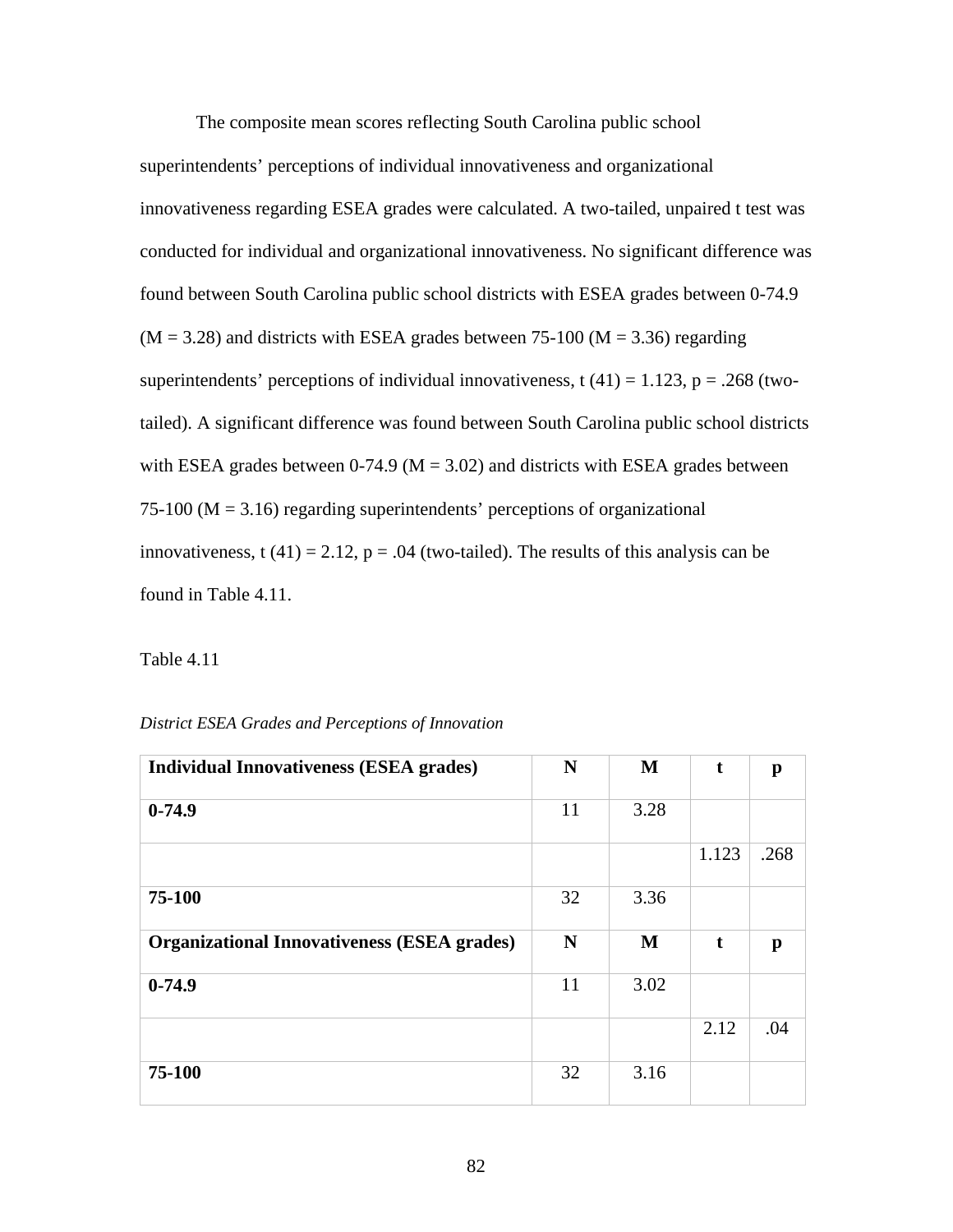# **Perceptions of Individual and Organizational Innovativeness related to Demographics**

Research question four examined the differences in perceptions of South Carolina public school superintendents regarding individual and organizational innovativeness related to demographic factors including age, sex, and years of experience. The data for age, sex, and years of experience were collected from questions 1-3 of the survey instrument. Frequencies and percentages were calculated for each variable.

### *Age*

A total of 43 respondents indicated their age on the survey instrument. The survey responses indicated that eight (18.6%) of the respondents were between the ages of 30-49 and thirty-five (81.39%) of the respondents were between the ages of 50-69. Frequency and percentages reflecting South Carolina public school district superintendents' ages are summarized in Table 4.12.

# Table 4.12

| Superintendents' Ages |  |
|-----------------------|--|
|-----------------------|--|

| Age       |    | $\frac{0}{0}$ |
|-----------|----|---------------|
| $30 - 49$ |    | 18.6          |
| $50 - 69$ | 35 | 81.39         |

The composite mean scores reflecting South Carolina public school superintendents' perceptions of individual innovativeness and organizational innovativeness related to age were calculated. A two-tailed, unpaired t test was conducted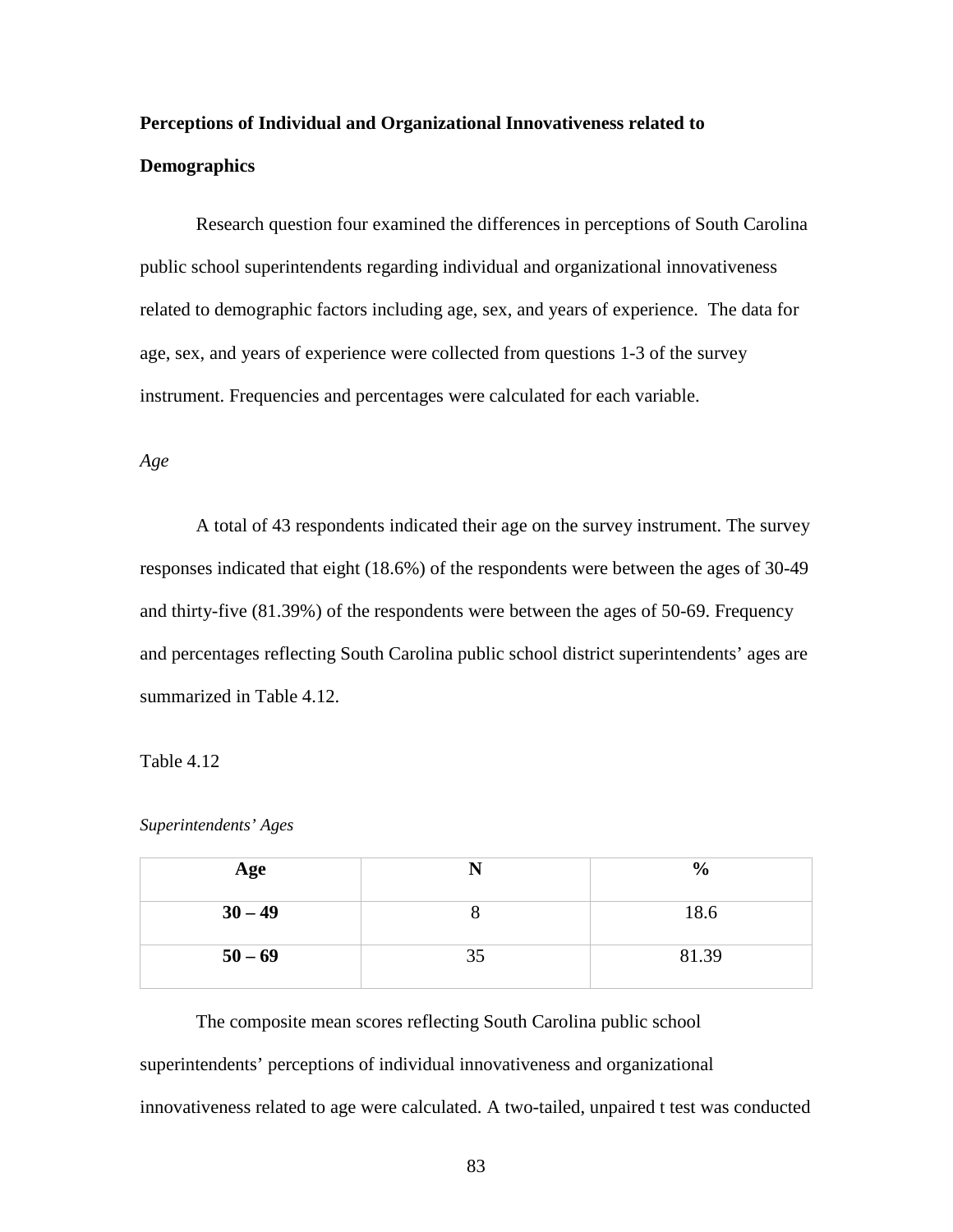for individual and organizational innovativeness. No significant difference was found between South Carolina public school district superintendents with ages between 30-49  $(M = 3.43)$  and superintendents with ages between 50-69 (M = 3.32) regarding superintendents' perceptions of individual innovativeness, t  $(41) = 1.296$ , p = .202 (twotailed). No significant difference was found between South Carolina public school district superintendents with ages between 30-49 ( $M = 3.22$ ) and superintendents with ages between 50-69 ( $M = 3.10$ ) regarding superintendents' perceptions of organizational innovativeness, t (41) = 1.501,  $p = .140$  (two-tailed). The results of this analysis can be found in Table 4.13.

Table 4.13

| <b>Individual Innovativeness (Age)</b>     | ${\bf N}$   | $\mathbf M$ | $\mathbf t$ | $\mathbf{p}$ |
|--------------------------------------------|-------------|-------------|-------------|--------------|
| 30-49                                      | 8           | 3.43        |             |              |
|                                            |             |             | 1.296       | .202         |
| 50-69                                      | 35          | 3.32        |             |              |
|                                            |             |             |             |              |
| <b>Organizational Innovativeness (Age)</b> | $\mathbf N$ | $\mathbf M$ | $\mathbf t$ | $\mathbf{p}$ |
| 30-49                                      | 8           | 3.22        |             |              |
|                                            |             |             | 1.501       | .14          |
| 50-69                                      | 35          | 3.10        |             |              |

*Superintendents' Ages and Perceptions of Innovation*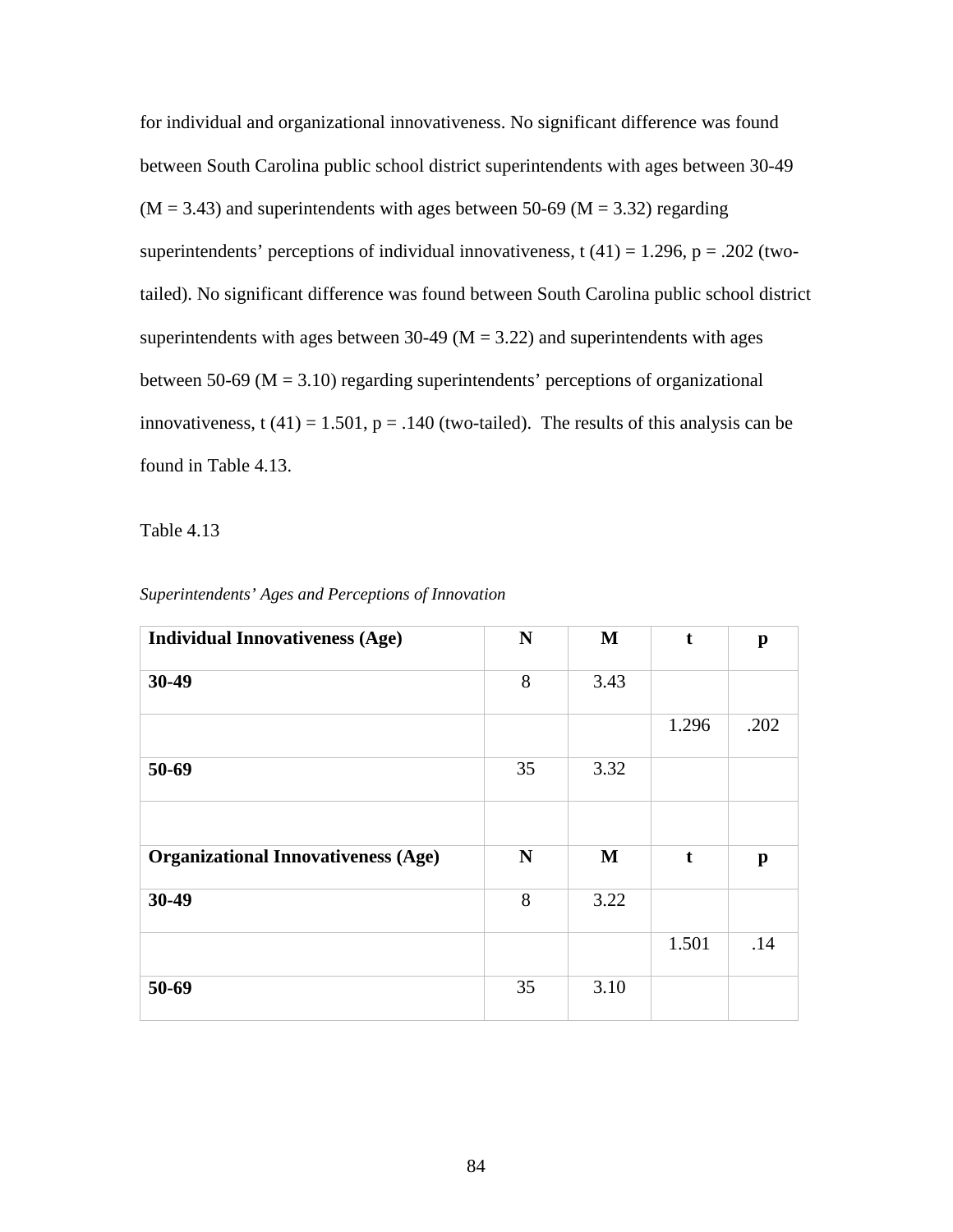# *Gender*

A total of 43 respondents indicated their gender on the survey instrument. The survey responses indicated that thirty-two (74.41%) of the respondents were male and eleven (25.58%) of the respondents were female. Frequency and percentages reflecting South Carolina public school district superintendents' gender are summarized in Table 4.14.

## Table 4.14

## *Superintendents' Gender*

| Gender      | N  | $\frac{6}{6}$ |
|-------------|----|---------------|
| <b>Male</b> | 32 | 74.41         |
| Female      |    | 25.58         |

The composite mean scores reflecting South Carolina public school superintendents' perceptions of individual innovativeness and organizational innovativeness related to gender were calculated. A two-tailed, unpaired t test was conducted for individual and organizational innovativeness. No significant difference was found between South Carolina public school district superintendents that are male ( $M =$ 3.36) and superintendents that are female  $(M = 3.29)$  regarding superintendents' perceptions of individual innovativeness,  $t(41) = 1.035$ ,  $p = .306$  (two-tailed). No significant difference was found between South Carolina public school district superintendents that are male ( $M = 3.14$ ) and superintendents that are female ( $M = 3.08$ )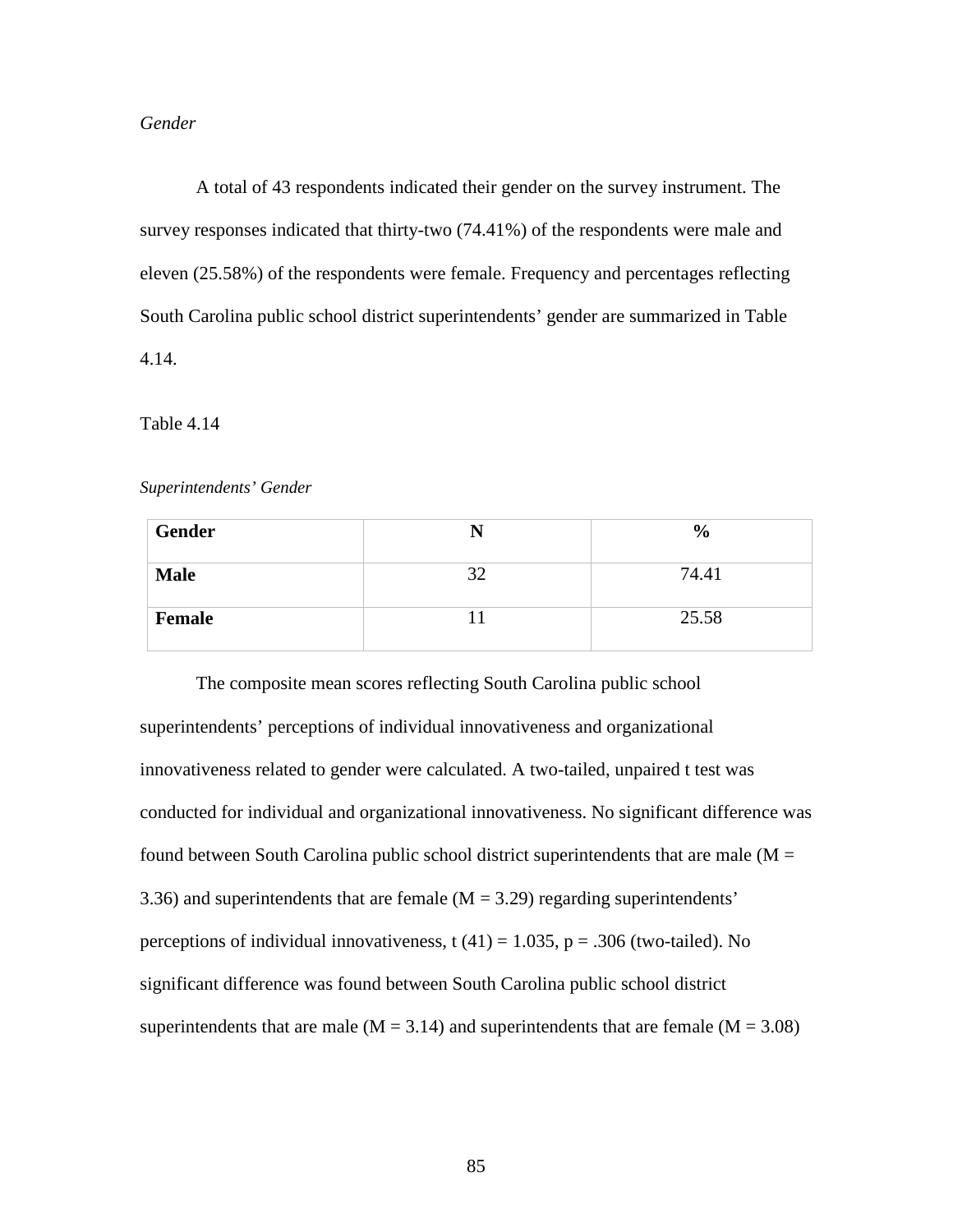regarding superintendents' perceptions of organizational innovativeness,  $t(41) = .810$ , p = .422 (two-tailed). The results of this analysis can be found in Table 4.15.

# Table 4.15

| <b>Individual Innovativeness (Gender)</b>     | N  | M    | t           | $\mathbf{p}$ |
|-----------------------------------------------|----|------|-------------|--------------|
| <b>Male</b>                                   | 32 | 3.36 |             |              |
|                                               |    |      | 1.035       | .306         |
| Female                                        | 11 | 3.29 |             |              |
|                                               |    |      |             |              |
| <b>Organizational Innovativeness (Gender)</b> | N  | M    | $\mathbf t$ | $\mathbf{p}$ |
| <b>Male</b>                                   | 32 | 3.14 |             |              |
|                                               |    |      | .810        | .422         |
| <b>Female</b>                                 | 11 | 3.08 |             |              |

*Superintendents' Gender and Perceptions of Innovation*

# *Years of Experience*

A total of 43 respondents indicated their total years of experience as a superintendent on the survey. The survey responses indicated that thirty-four (79.06%) of the respondents had between 1-6 years experience as a superintendent and nine (20.93%) of the respondents had 7 or more years experience as a superintendent. Frequency and percentages reflecting South Carolina public school district superintendents' years of experience are summarized in Table 4.16.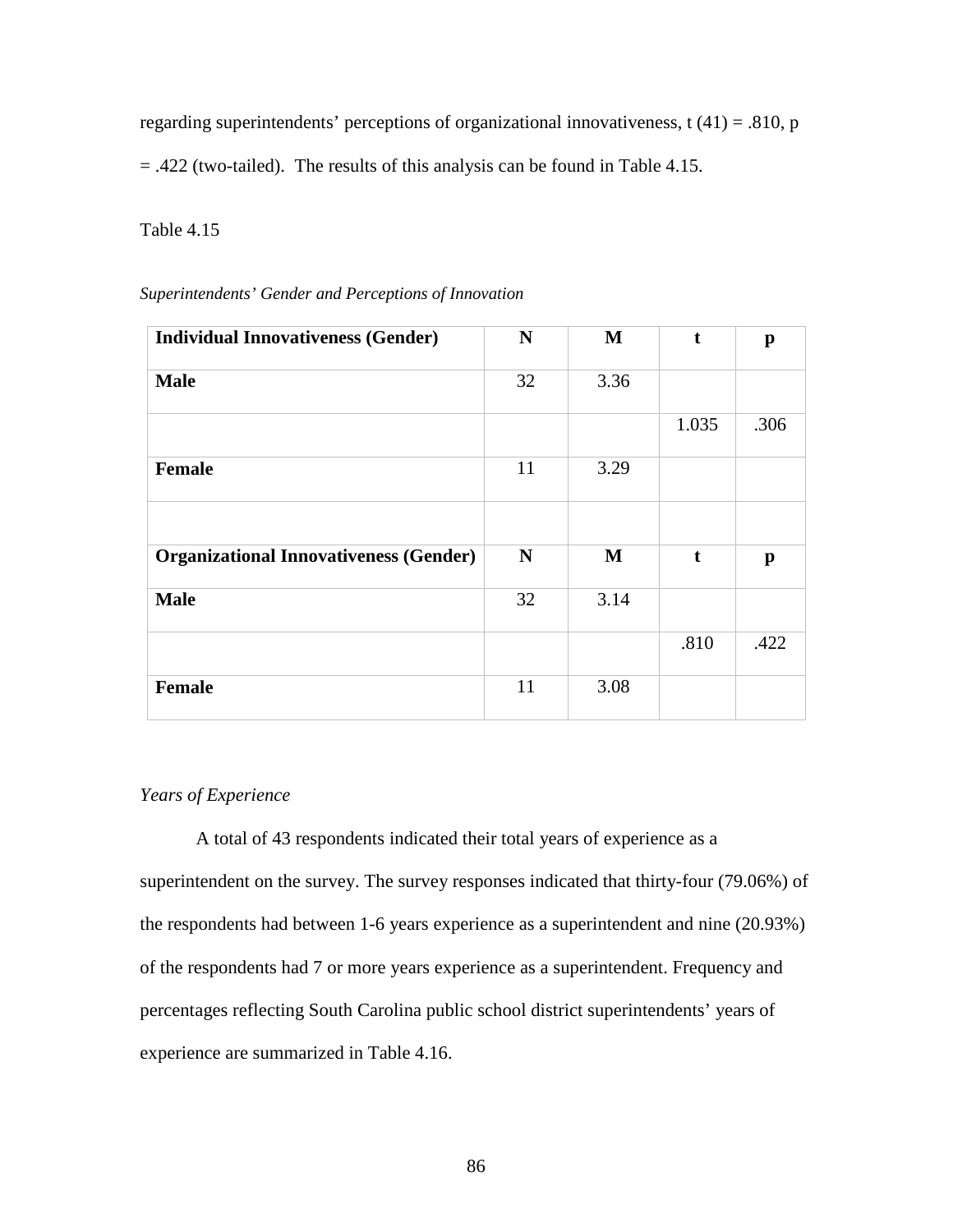#### Table 4.16

| Yrs. Exp. |    | $\frac{6}{9}$ |
|-----------|----|---------------|
| $1-6$     | 34 | 79.06         |
| 7 or more |    | 20.93         |

*Superintendents' Years of Experience* 

The composite mean scores reflecting South Carolina public school superintendents' perceptions of individual innovativeness and organizational innovativeness related to superintendents' years of experience were calculated. A twotailed, unpaired t test was conducted for individual and organizational innovativeness. No significant difference was found between South Carolina public school district superintendents with 1-6 years of experience  $(M = 3.35)$  and superintendents with 7 or more years of experience  $(M = 3.32)$  regarding superintendents' perceptions of individual innovativeness, t (41) = .302,  $p = .763$  (two-tailed). No significant difference was found between South Carolina public school district superintendents with 1-6 years of experience ( $M = 3.13$ ) and superintendents with 7 or more years of experience ( $M = 3.09$ ) regarding superintendents' perceptions of organizational innovativeness,  $t(41) = .604$ , p = .548 (two-tailed). The results of this analysis can be found in Table 4.17.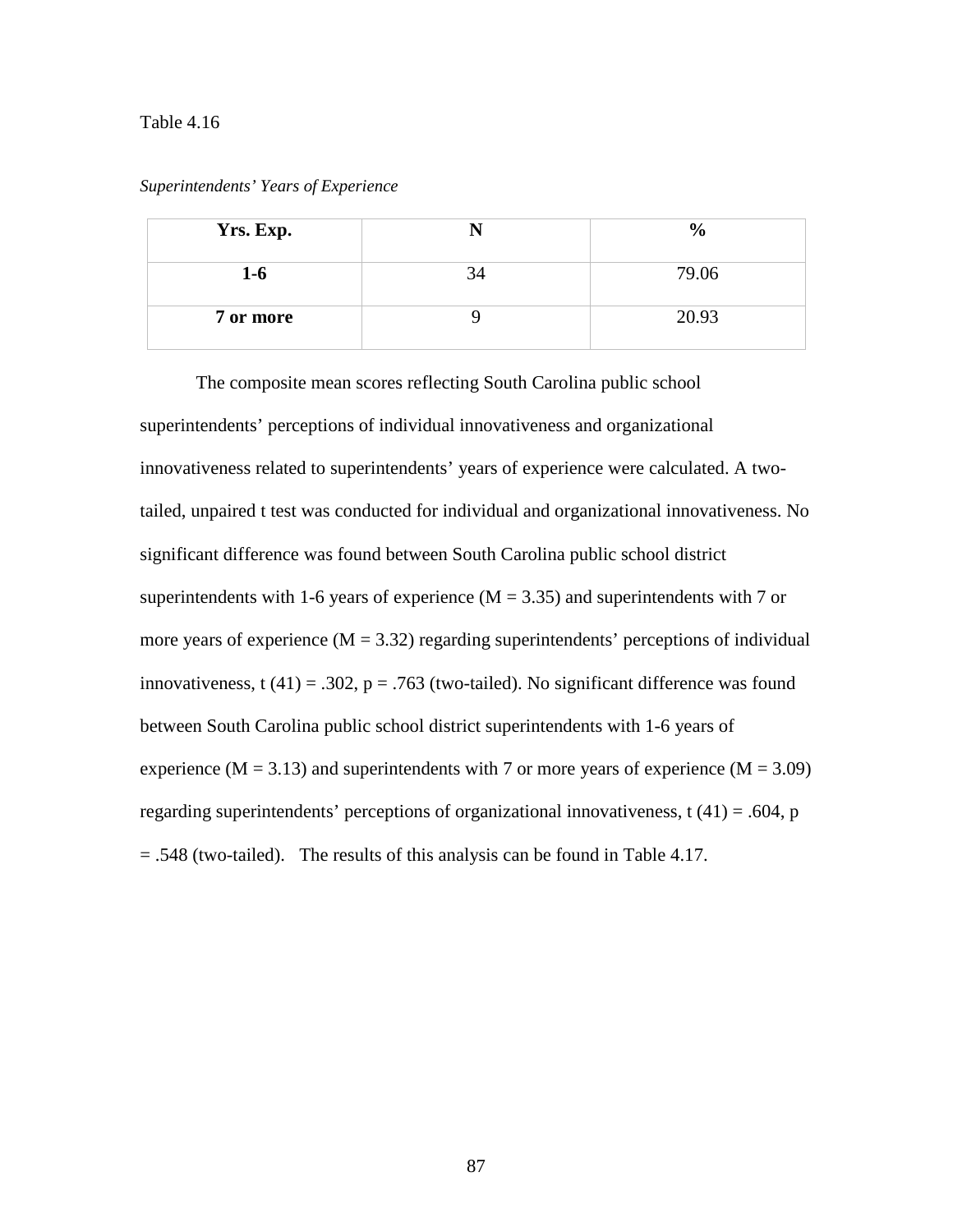# Table 4.17

| <b>Individual Innovativeness (Yrs. Exp.)</b>     | $\mathbf N$ | $\mathbf{M}$ | t    | p            |
|--------------------------------------------------|-------------|--------------|------|--------------|
| $1-6$                                            | 34          | 3.35         |      |              |
|                                                  |             |              | .302 | .763         |
| 7 or more                                        | 9           | 3.32         |      |              |
|                                                  |             |              |      |              |
| <b>Organizational Innovativeness (Yrs. Exp.)</b> | N           | $\mathbf M$  | t    | $\mathbf{p}$ |
| $1-6$                                            | 34          | 3.13         |      |              |
|                                                  |             |              | .604 | .548         |
| 7 or more                                        | 9           | 3.09         |      |              |

## *Superintendents' Ages and Perceptions of Innovation*

#### **Summary**

The data presented in this chapter examined the perceptions of South Carolina public school superintendents regarding individual and organizational attitudes toward innovation. Specific characteristics of South Carolina public school superintendents and public school districts were analyzed by characteristics of individual and organizational innovativeness. The characteristics of individual and organizational innovativeness were compared to determine individual superintendents' and their school districts' orientations toward innovation.

The primary features of the data were described using descriptive statistics including frequencies, percentages, means, and standard deviations. Conclusions from the data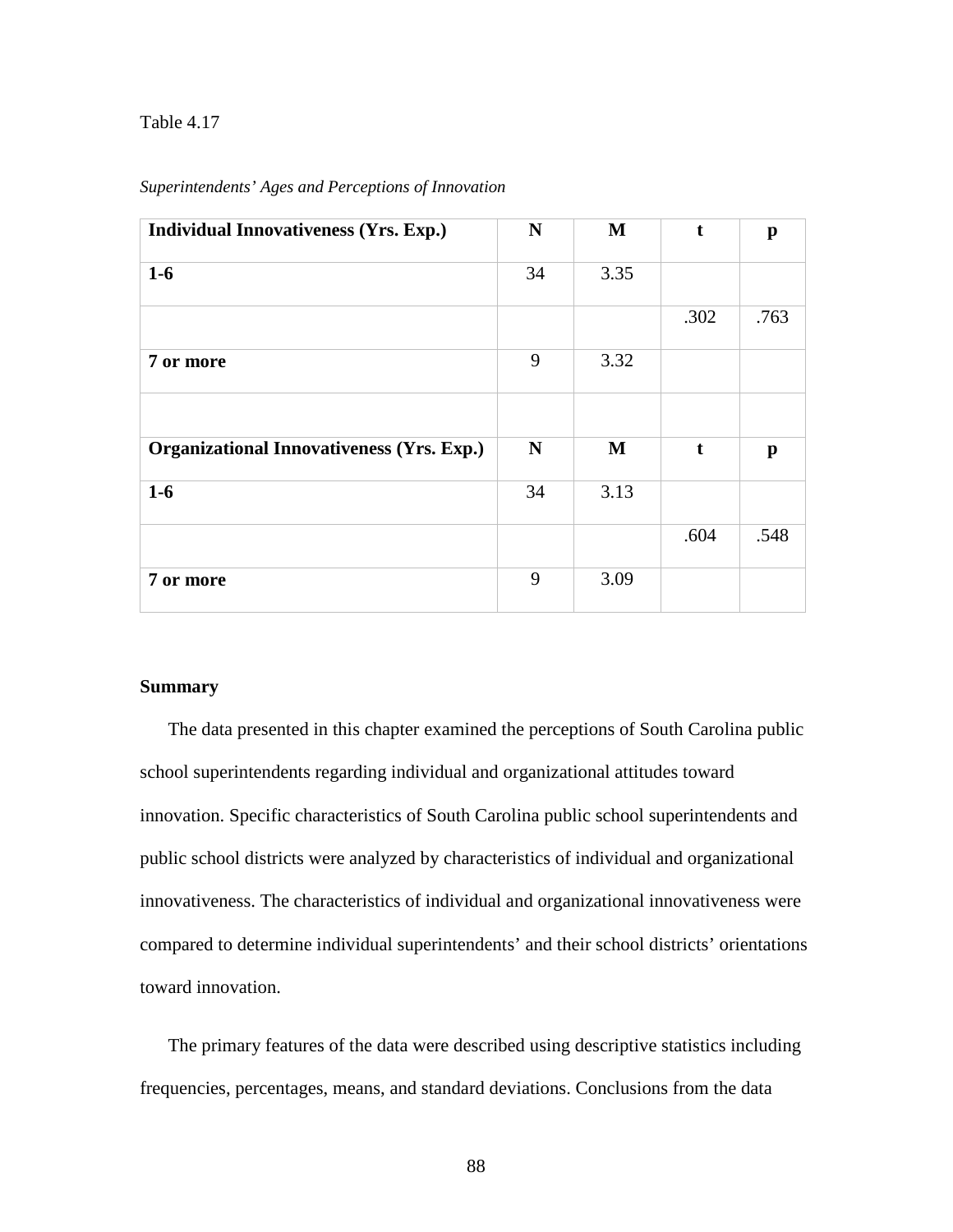were drawn using inferential statistics including t tests, analyses of variance (ANOVAs), Pearson product-moment correlation coefficient, and Tukey's Honestly Significant Difference (HSD) post-hoc tests. Data were analyzed using MS Excel and SPSS version-19 statistical software. The .05 level of significance was used for all statistical analyses. Chapter 5 will summarize the findings, and present conclusions and recommendations for future research.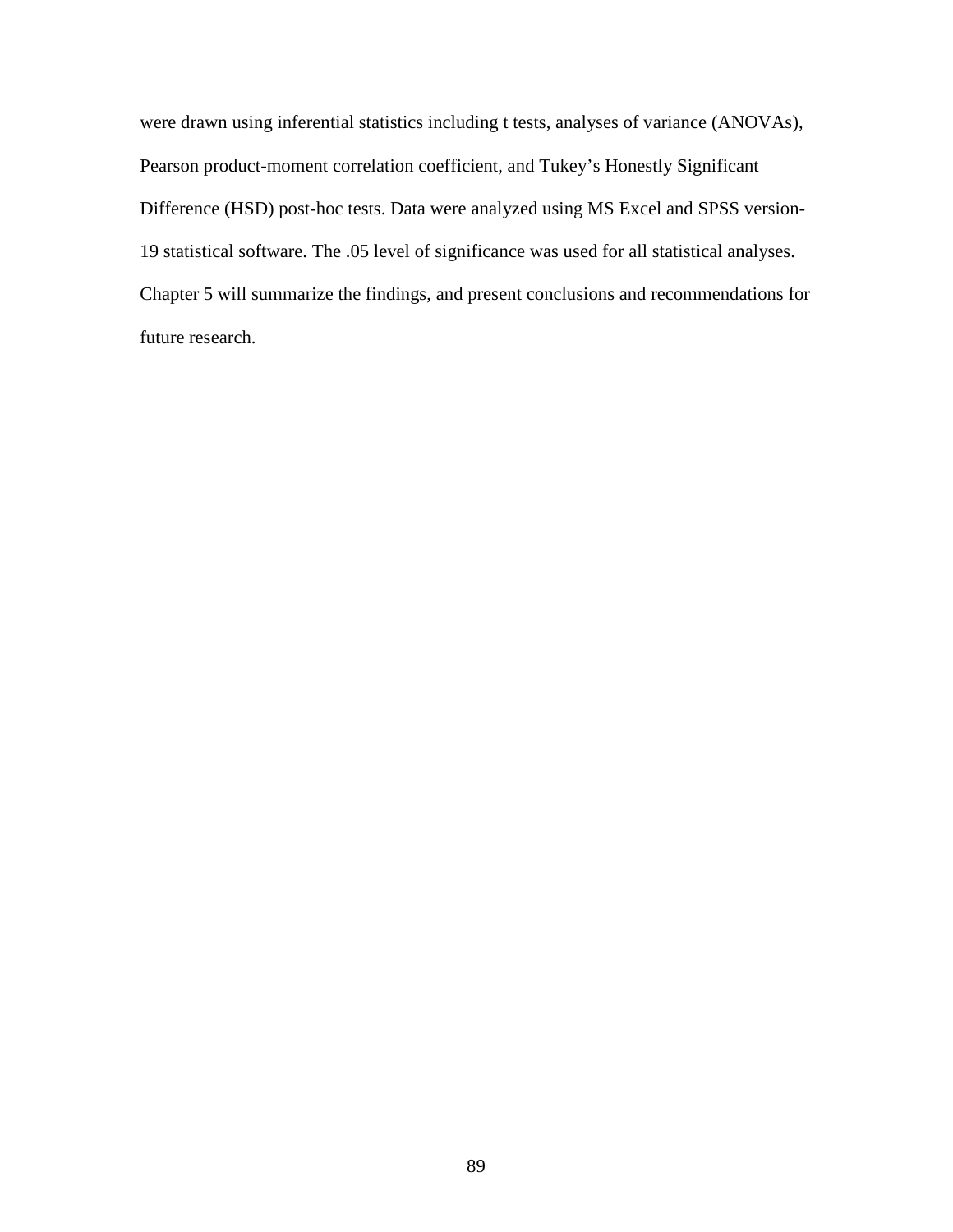# **CHAPTER FIVE**

#### **Summary, Conclusions, Discussion and Recommendations**

This chapter includes a review of the purpose statement and the research questions that guided the study, a summary of the research methodology, and an overview of significant findings. The chapter culminates with the conclusions based upon the findings and recommendations for practice and further study.

# **Purpose**

The purpose of this study is to examine the perceptions of South Carolina public school superintendents regarding individual and organizational attitudes toward innovation. Adair (2007) declares that to innovate is not to reform; reform addresses improvement through the modification of existing programs and processes while innovation does so by introducing entirely new methods and practices. Specific characteristics of South Carolina public school superintendents and public school districts, including enrollment, poverty level, school report card grades, age, gender, and years of experience, were analyzed to determine individual superintendents' and their school districts' orientations toward innovation.

The following questions guided the study: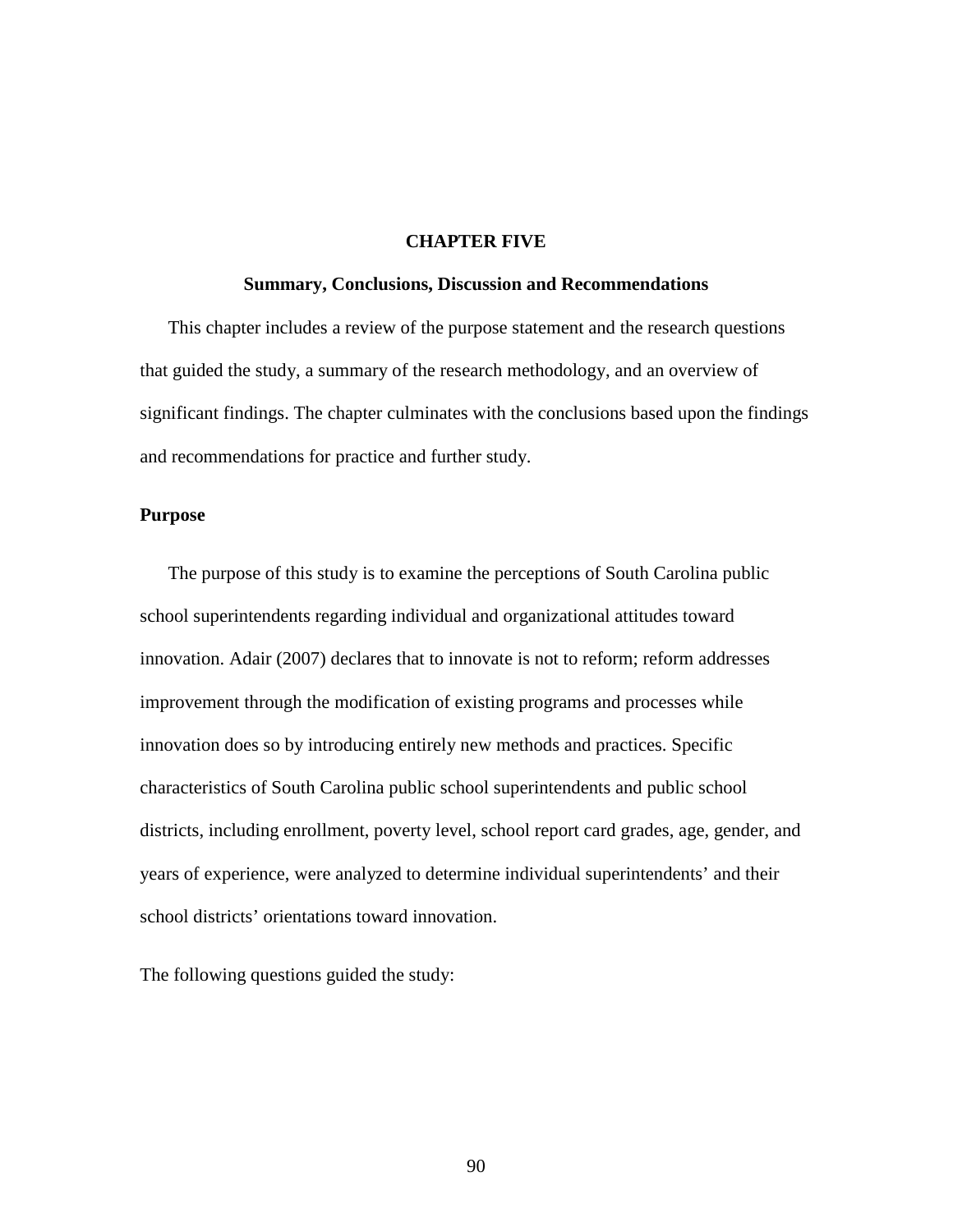- 1. What are the perceptions of South Carolina public school superintendents regarding individual attitudes toward innovation and organizational attitudes toward innovation?
- 2. Is there a relationship between Individual attitudes toward innovation and organizational attitudes toward innovation?
- 3. Are differences in perceptions of South Carolina school district superintendents regarding innovations related to organizational variables including district enrollment, financial resources and ESEA grade?
- 4. Are differences in perceptions of South Carolina school district superintendents regarding innovation related to demographic factors including age, sex, and experience?

# **Methodology**

Each of the 83 public school superintendents currently serving public school districts in South Carolina were the population considered in this study. The data for this inquiry was collected from the 2013 South Carolina Association of School Administrators (SCASA) superintendent list. The total number of public school district superintendents participating in this study is 43 (51.1%). Additionally, public domain information from the South Carolina Department of Education for all public school districts in South Carolina was examined.

A survey instrument was used to acquire data for this study (Appendix B). The survey was based on James C. McCroskey's (2006) *Communication Research Measures:* 

91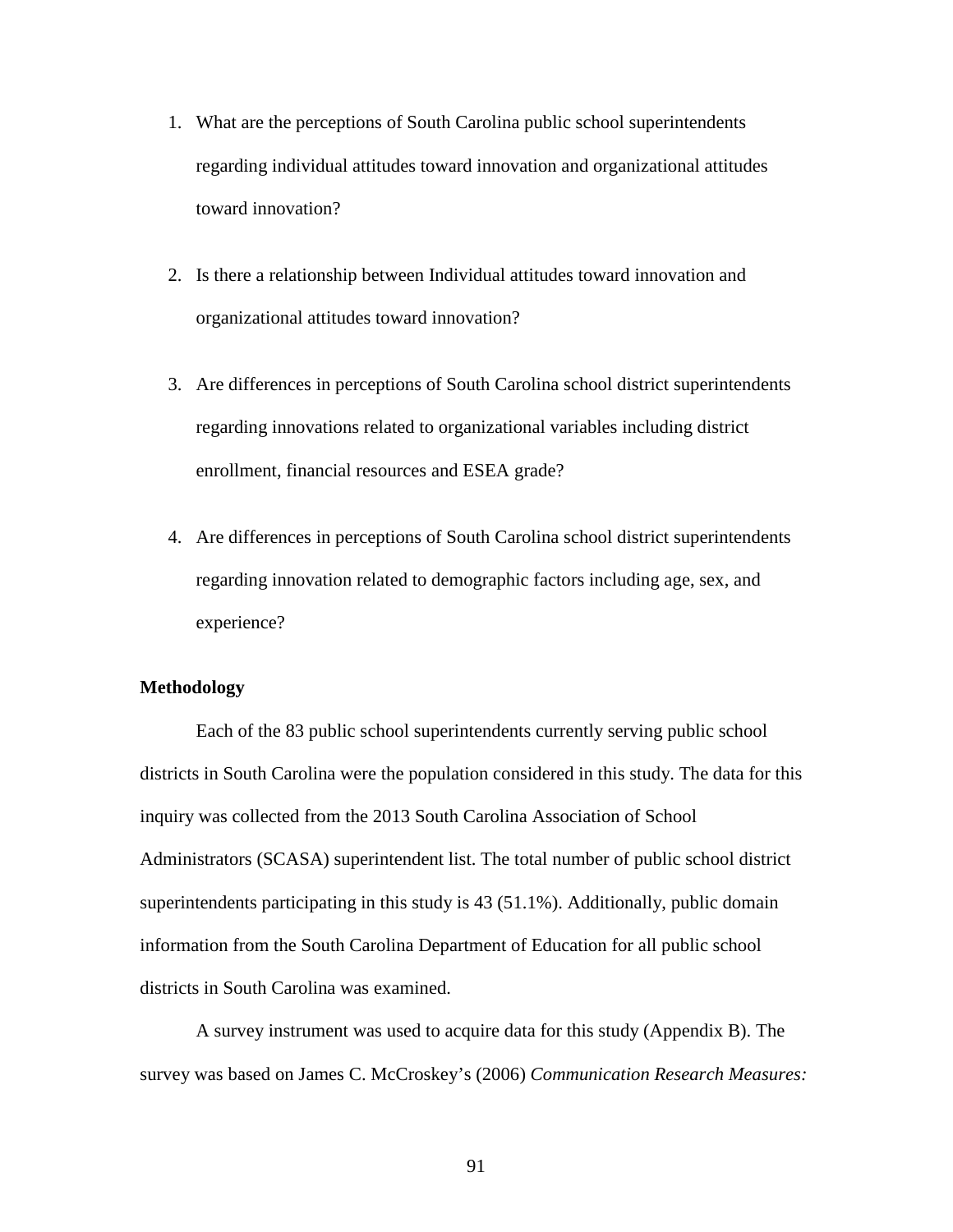*Individual Innovativeness and Organizational Innovativeness.* These are measures that have been developed by researchers who are, or at one time were, faculty members or graduate students at West Virginia University. They were developed for use by researchers and may be used for research or instructional purposes with no individualized permission. The remainder of the survey related to demographics was developed by the researcher.

The survey was divided into three sections. Section one, questions 1-5, contained items related to demographic information about the public school district superintendents completing the survey. The superintendents were asked to complete statements regarding age, gender, and years of experience. Section two, questions 6-25, contained items related to public school district superintendents' perceptions of individual innovativeness. Section three, questions 26-50, contained items related to public school district superintendents' perceptions of organizational innovativeness.

# **Summary of Findings**

Forty-three (51.1%) of South Carolina public school superintendents participated in this study by completing the survey. Additional data were collected on their districts from the South Carolina Department of Education data files. The following findings are the result of an analysis of the data collected in the study.

**Research Question 1:** What are the perceptions of South Carolina public school superintendents regarding individual attitudes toward innovation and organizational attitudes toward innovation?

92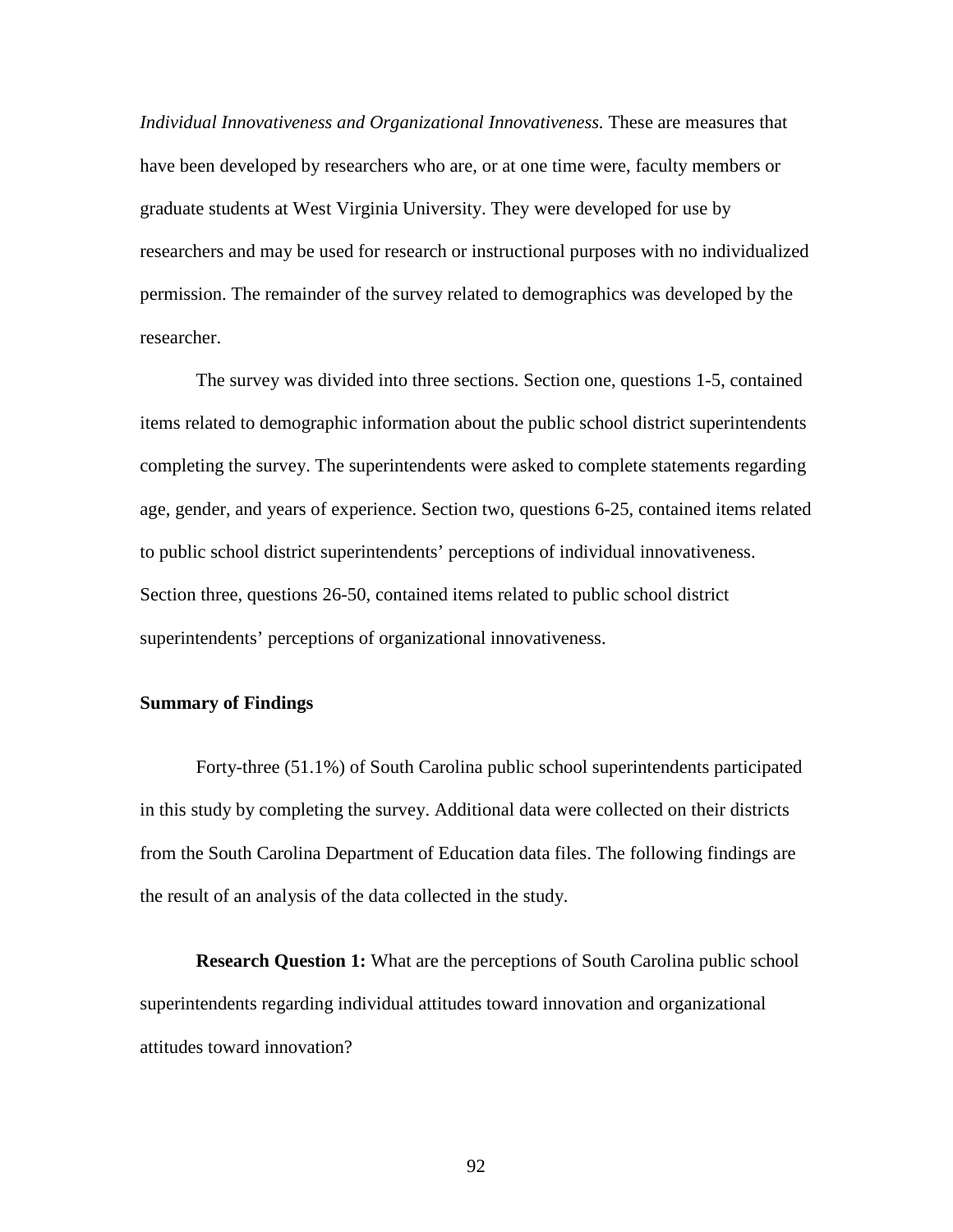## *Individual Innovativeness*

South Carolina public school superintendents were more supportive of the statements that "I seek new ways to do things"  $(M = 4.48)$ , "I am receptive to new ideas"  $(M = 4.44)$ , and "I enjoy trying new ideas"  $(M = 4.37)$ . South Carolina public school superintendents were less supportive of the statements that "I am aware that I am usually one of the last people in my group to accept something new"  $(M = 1.79)$ , "I tend to feel that the old way of living and doing things is the best way" ( $M = 1.83$ ), and "I must see other people using new innovations before I will consider them"  $(M = 1.97)$ .

Based on responses to the individual innovativeness portion of the survey instrument by South Carolina public school superintendents, 30.23% were classified as Innovators, 44.18% were classified as Early Adopters, and 25.58% were classified as Early Majority.

# *Organizational innovativeness*

South Carolina public school superintendents were more supportive of the statements that "My organization is willing and ready to accept outside help when necessary" ( $M = 4.13$ ), "My organization maintains good communication between supervisors and employees"  $(M = 4.0)$ , and "My organization seeks out new ways to do things" ( $M = 3.90$ ). South Carolina public school superintendents were less supportive of the statements that "My organization never satisfactorily explains to employees the reasons for procedural changes" ( $M = 1.93$ ), "My organization rarely involves employees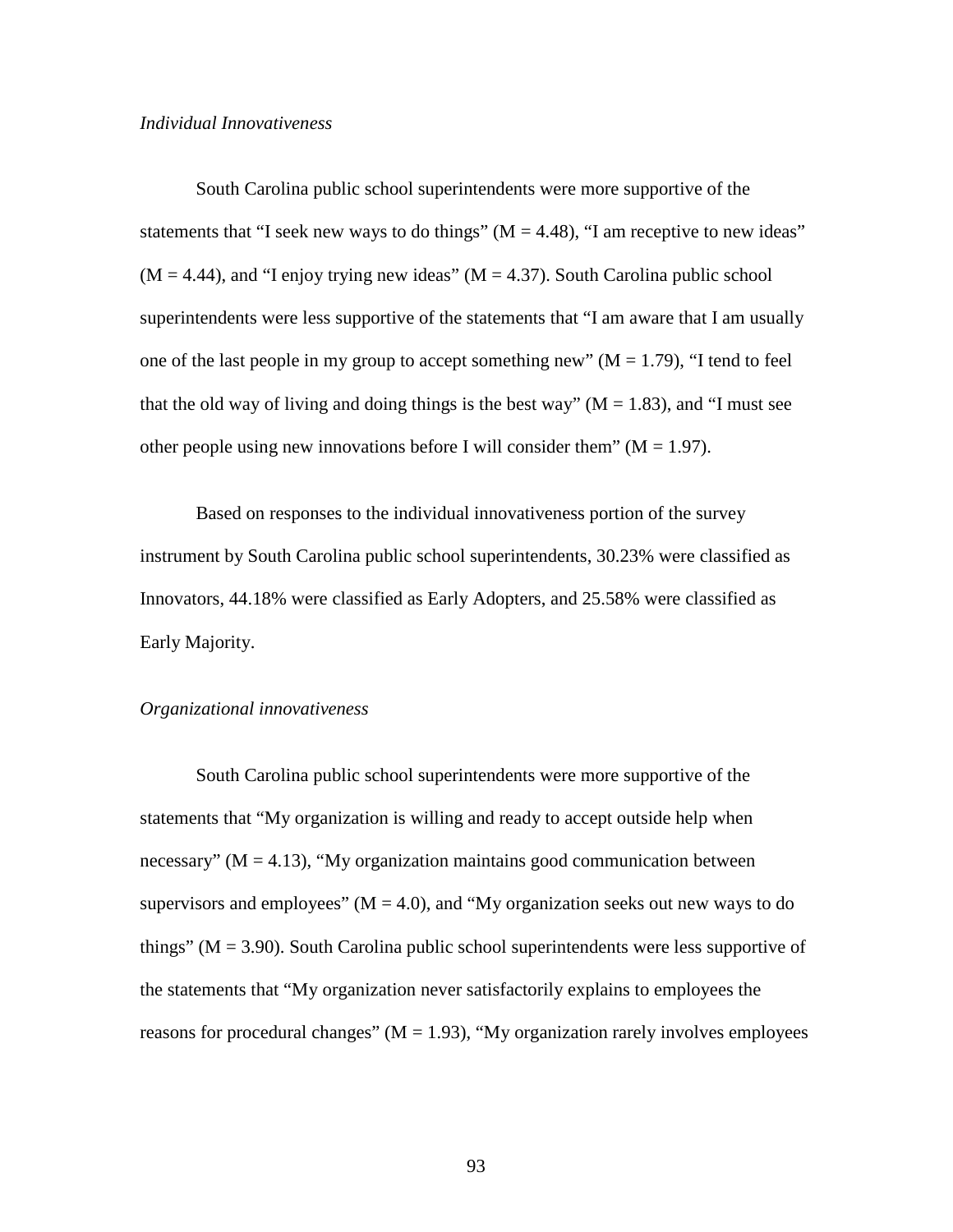in the decision making process" ( $M = 2.0$ ), and "My organization is usually one of the last of its kind to change to a new method of operation" ( $M = 2.06$ ).

Based on responses to the organizational innovativeness portion of the survey instrument by South Carolina public school superintendents, 2.32% of districts were classified as Innovative, 67.44% were classified as Early Adopters, 18.60% were classified as Early Majority, and 11.62% were classified as late majority.

**Research Question 2:** Is there a relationship between Individual attitudes toward innovation and organizational attitudes toward innovation?

The results of the Pearson product-moment correlation coefficient  $(r) = 0.288$  and the coefficient of determination  $(r^2) = 0.083$ . The r value of .288 indicates a weak positive correlation between South Carolina public school superintendents' perceptions of individual and organizational innovativeness.

**Research Question 3:** Are differences in perceptions of South Carolina school district superintendents regarding innovations related to organizational variables including district enrollment, poverty level and ESEA grade?

## *District Enrollment*

Twenty (46.51%) of the respondents' districts had 5000 or less students, twelve (27.90%) of the districts had between 5001-10,000 students, and 11 (25.58%) of the respondents' districts had more than 10,000 students in 2012.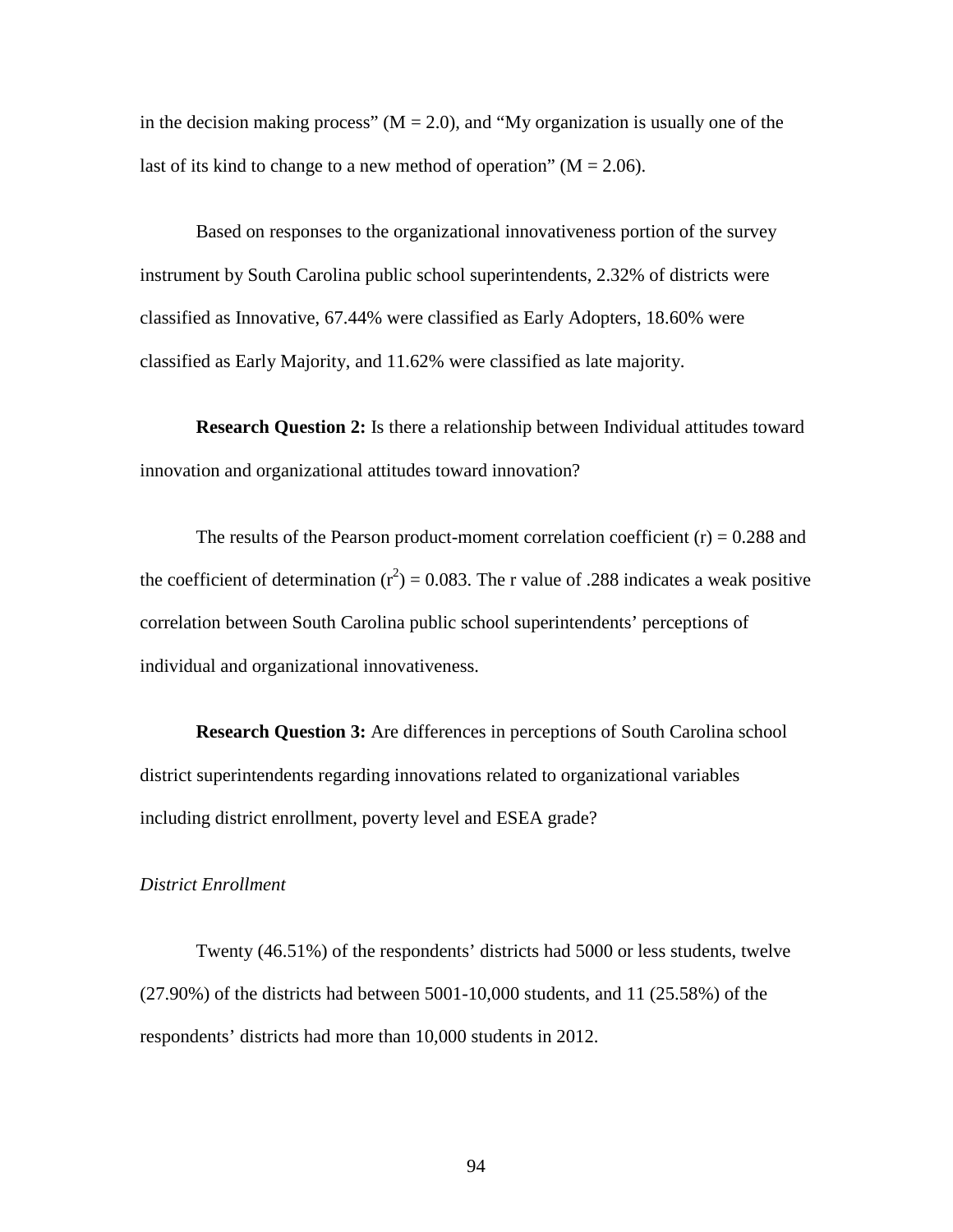The results of the one way analysis of variance (ANOVA) for individual innovativeness indicated that differences in mean scores did not differ significantly based on enrollment, F (df = 2) = .429, p = .654.

The results of Tukey's Honestly Significant Difference (HSD) post-hoc test, related to individual innovativeness, indicated that there was no significant difference in mean score between districts based on enrollment.

The results of the one way analysis of variance (ANOVA) for organizational innovativeness indicated that differences in mean scores did differ significantly based on enrollment, F (df = 2) = 4.183, p = .022.

The results of Tukey's Honestly Significant Difference (HSD) post-hoc test, related to organizational innovativeness, indicated that there was no significant difference in mean score between districts based on enrollment.

## *District Poverty Level*

Three (6.97%) of the respondents' districts had poverty levels between 0-15.9%, twenty-six (60.46%) of the districts had poverty levels between 16-30.9%, and fourteen (32.55%) of the respondents' districts had poverty levels between 31-45% in 2012-2013.

The results of the one way analysis of variance (ANOVA) for individual innovativeness indicated that differences in mean scores did not differ significantly based on poverty level, F (df = 2) = 7.663, p = .992.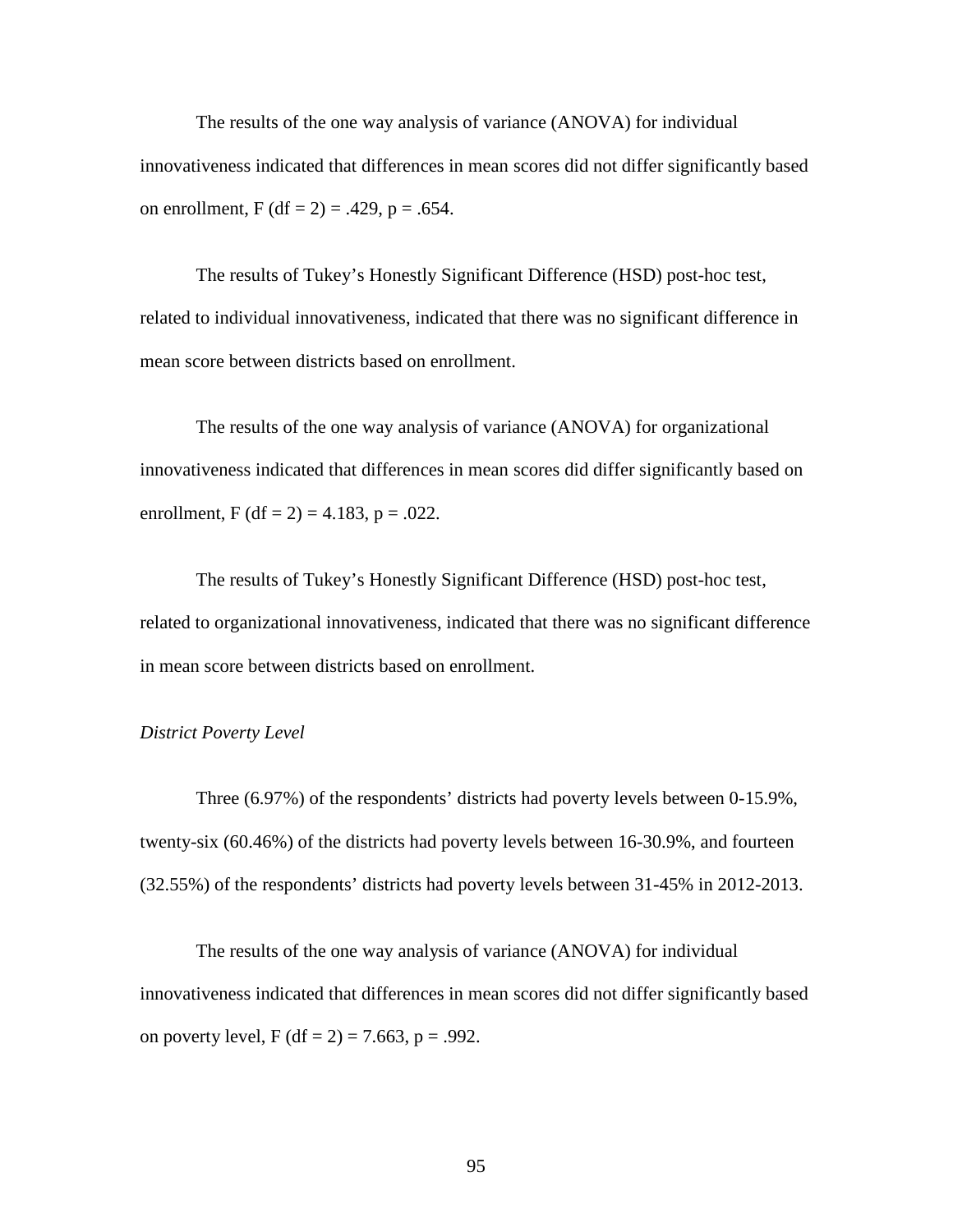The results of Tukey's Honestly Significant Difference (HSD) post-hoc test, related to individual innovativeness indicated that there was no significant difference in mean score between districts based on poverty levels.

The results of the one way analysis of variance (ANOVA) for organizational innovativeness indicated that differences in mean scores did not differ significantly based on poverty level,  $F (df = 2) = .232$ ,  $p = .79$ .

The results of Tukey's Honestly Significant Difference (HSD) post-hoc test, related to organizational innovativeness indicated that there was no significant difference in mean score between districts based on poverty levels.

#### *ESEA Accountability System Grade*

Eleven (25.58%) of the respondents' districts had ESEA grades between 0-74.9% and thirty-two (74.41%) of the districts had ESEA grades between 75-100%.

No significant difference was found between South Carolina public school districts with ESEA grades between  $0-74.9$  (M = 3.28) and districts with ESEA grades between 75-100 ( $M = 3.36$ ) regarding superintendents' perceptions of individual innovativeness, t  $(41) = 1.123$ ,  $p = .268$  (two-tailed).

A significant difference was found between South Carolina public school districts with ESEA grades between 0-74.9 ( $M = 3.02$ ) and districts with ESEA grades between  $75-100$  (M = 3.16) regarding superintendents' perceptions of organizational innovativeness, t  $(41) = 2.12$ ,  $p = .04$  (two-tailed).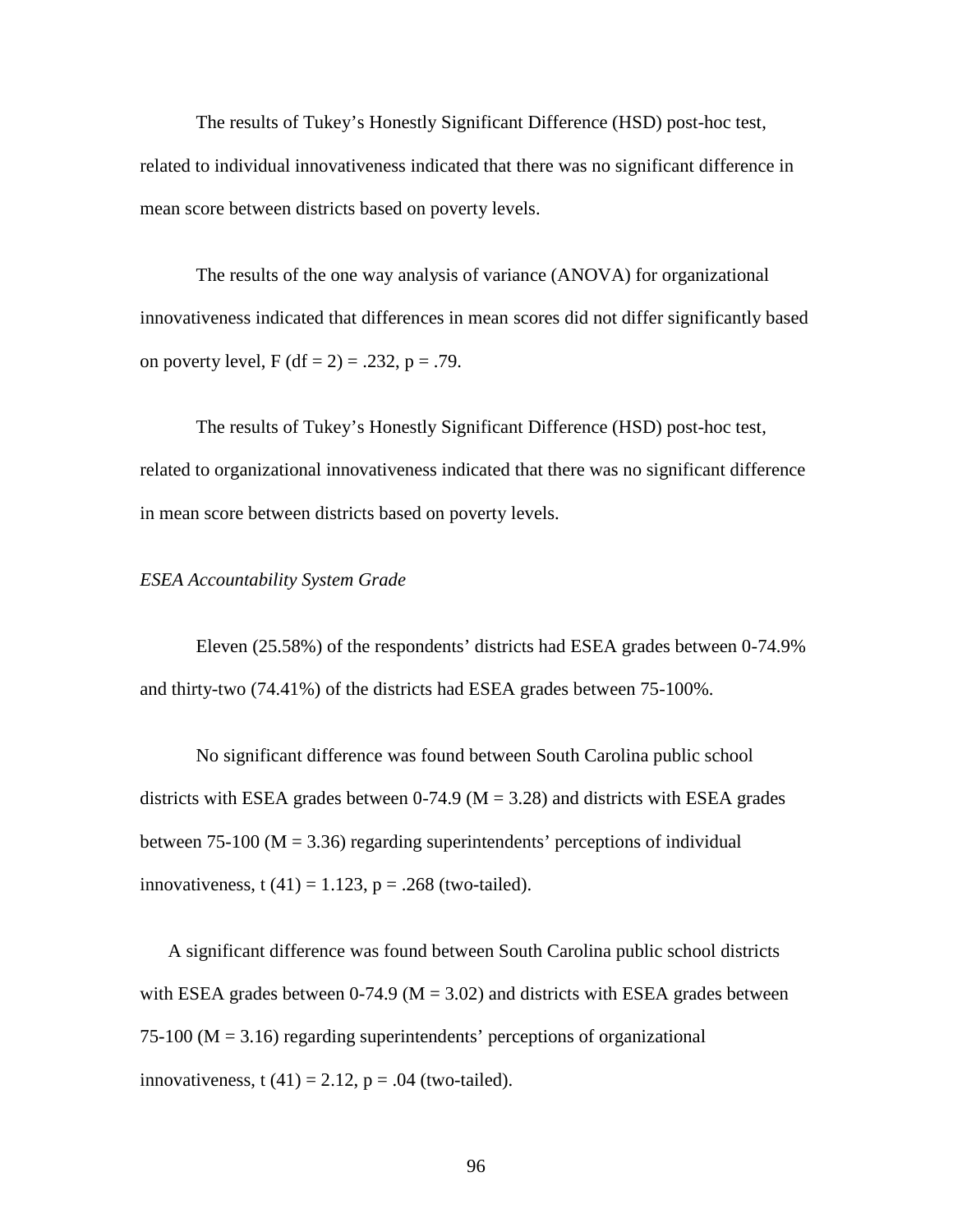**Research Question 4:** Are differences in perceptions of South Carolina school district superintendents regarding innovation related to demographic factors including age, sex, and experience?

## *Age*

The survey responses indicated that eight (18.6%) of the respondents were between the ages of 30-49 and thirty-five (81.39%) of the respondents were between the ages of 50-69.

No significant difference was found between South Carolina public school district superintendents with ages between 30-49 ( $M = 3.43$ ) and superintendents with ages between 50-69 ( $M = 3.32$ ) regarding superintendents' perceptions of individual innovativeness, t  $(41) = 1.296$ ,  $p = .202$  (two-tailed).

No significant difference was found between South Carolina public school district superintendents with ages between 30-49 ( $M = 3.22$ ) and superintendents with ages between 50-69 ( $M = 3.10$ ) regarding superintendents' perceptions of organizational innovativeness, t  $(41) = 1.501$ ,  $p = .140$  (two-tailed).

## *Gender*

The survey responses indicated that thirty-two (74.41%) of the respondents were male and eleven (25.58%) of the respondents were female.

No significant difference was found between South Carolina public school district superintendents that are male ( $M = 3.36$ ) and superintendents that are female ( $M = 3.29$ )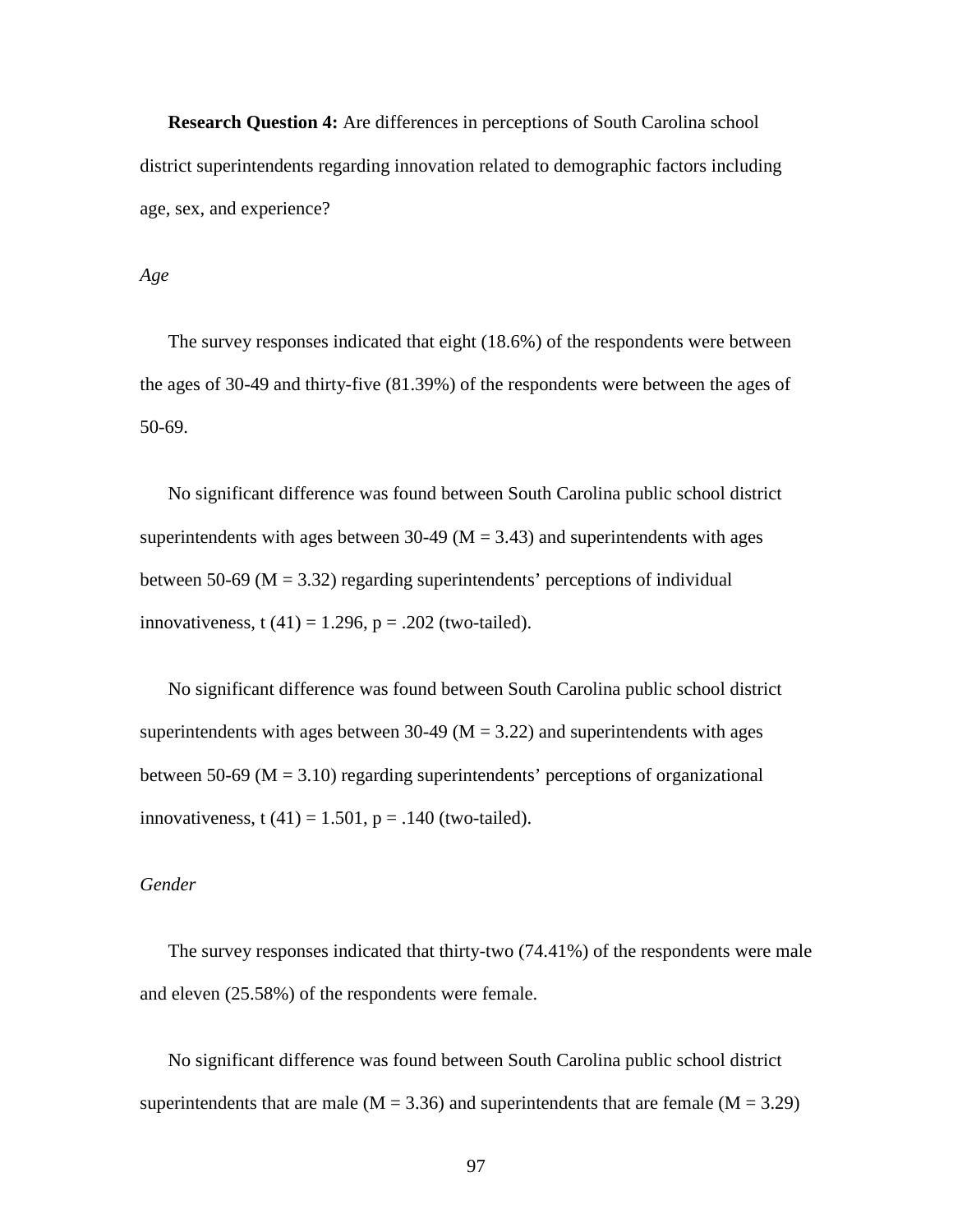regarding superintendents' perceptions of individual innovativeness, t  $(41) = 1.035$ , p = .306 (two-tailed).

No significant difference was found between South Carolina public school district superintendents that are male ( $M = 3.14$ ) and superintendents that are female ( $M = 3.08$ ) regarding superintendents' perceptions of organizational innovativeness,  $t(41) = .810$ , p  $= .422$  (two-tailed).

#### *Years of Experience*

The survey responses indicated that thirty-four (79.06%) of the respondents had between 1-6 years of experience as a superintendent and nine (20.93%) of the respondents had 7 or more years of experience as a superintendent.

No significant difference was found between South Carolina public school district superintendents with 1-6 years of experience  $(M = 3.35)$  and superintendents with 7 or more years of experience  $(M = 3.32)$  regarding superintendents' perceptions of individual innovativeness, t  $(41) = .302$ ,  $p = .763$  (two-tailed).

No significant difference was found between South Carolina public school district superintendents with 1-6 years of experience  $(M = 3.13)$  and superintendents with 7 or more years of experience  $(M = 3.09)$  regarding superintendents' perceptions of organizational innovativeness,  $t(41) = .604$ ,  $p = .548$  (two-tailed).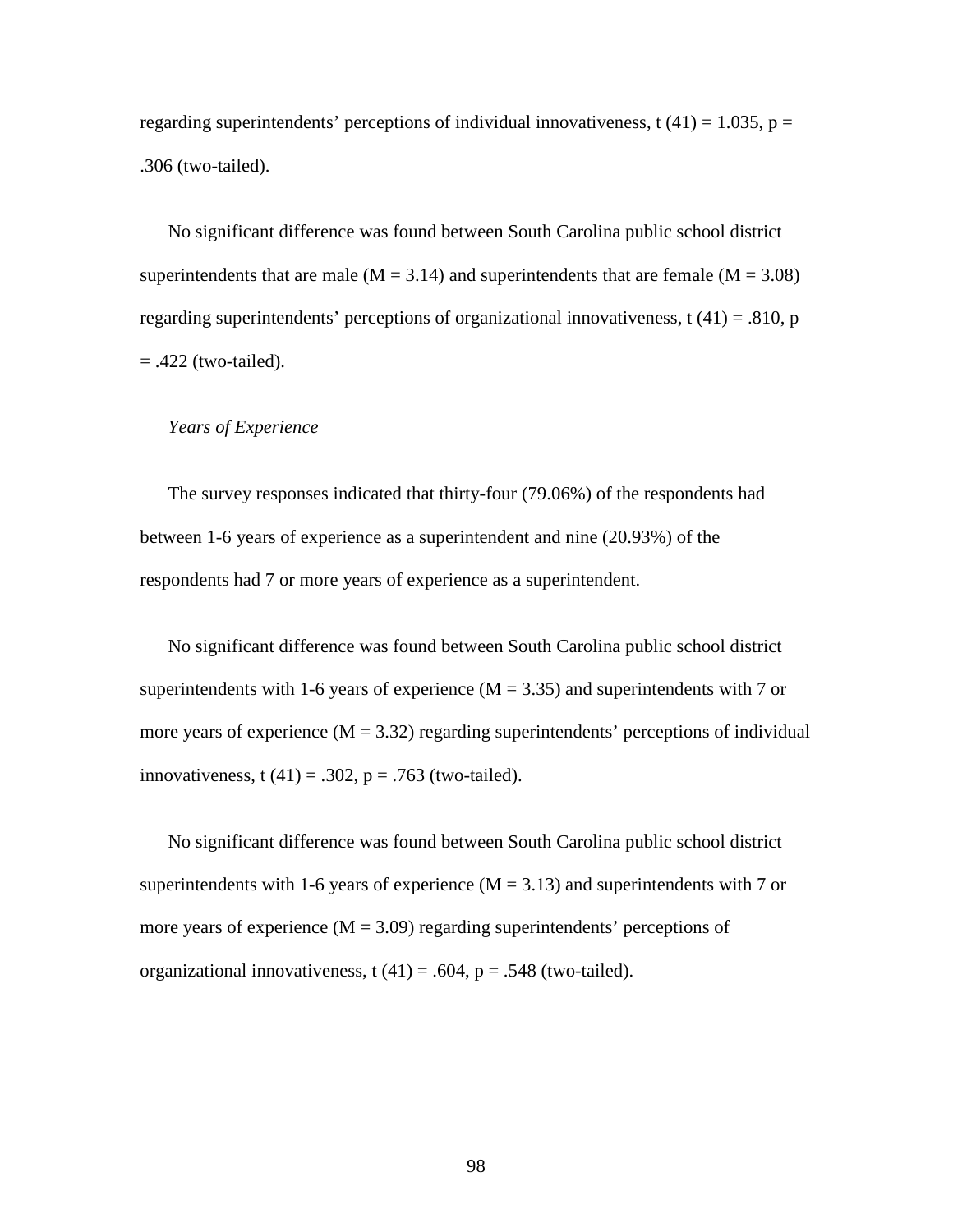#### **Conclusions**

The purpose of this study was to examine the perceptions of South Carolina public school superintendents regarding individual and organizational attitudes toward innovation. The following conclusions were drawn from the findings and results of the analysis of the data collected for this study.

The majority of South Carolina public school district superintendents perceive themselves as highly innovative on the individual innovativeness survey administered in the study. They also perceive their districts to be high in innovativeness yet they rate the districts lower on the organizational innovativeness survey than they rate themselves. The largest adopter category for South Carolina public school superintendents is "early adopters". According to Rogers (2003) this category of adopter tends to embrace the innovation early and a higher degree of opinion leadership than do later adopters. The largest adopter category for South Carolina public school districts is also "early adopters'. According to Rogers (2003) this category of adopter tends to have a high degree of opinion leadership, they are respected by other districts, and are commonly the districts to confer with before adopting a new idea.

In South Carolina, there exists a weak positive relationship between innovative public school district superintendents and innovative public school districts. This indicates that South Carolina public school superintendents view their innovative leadership as an important element in their districts' capacity to be innovative.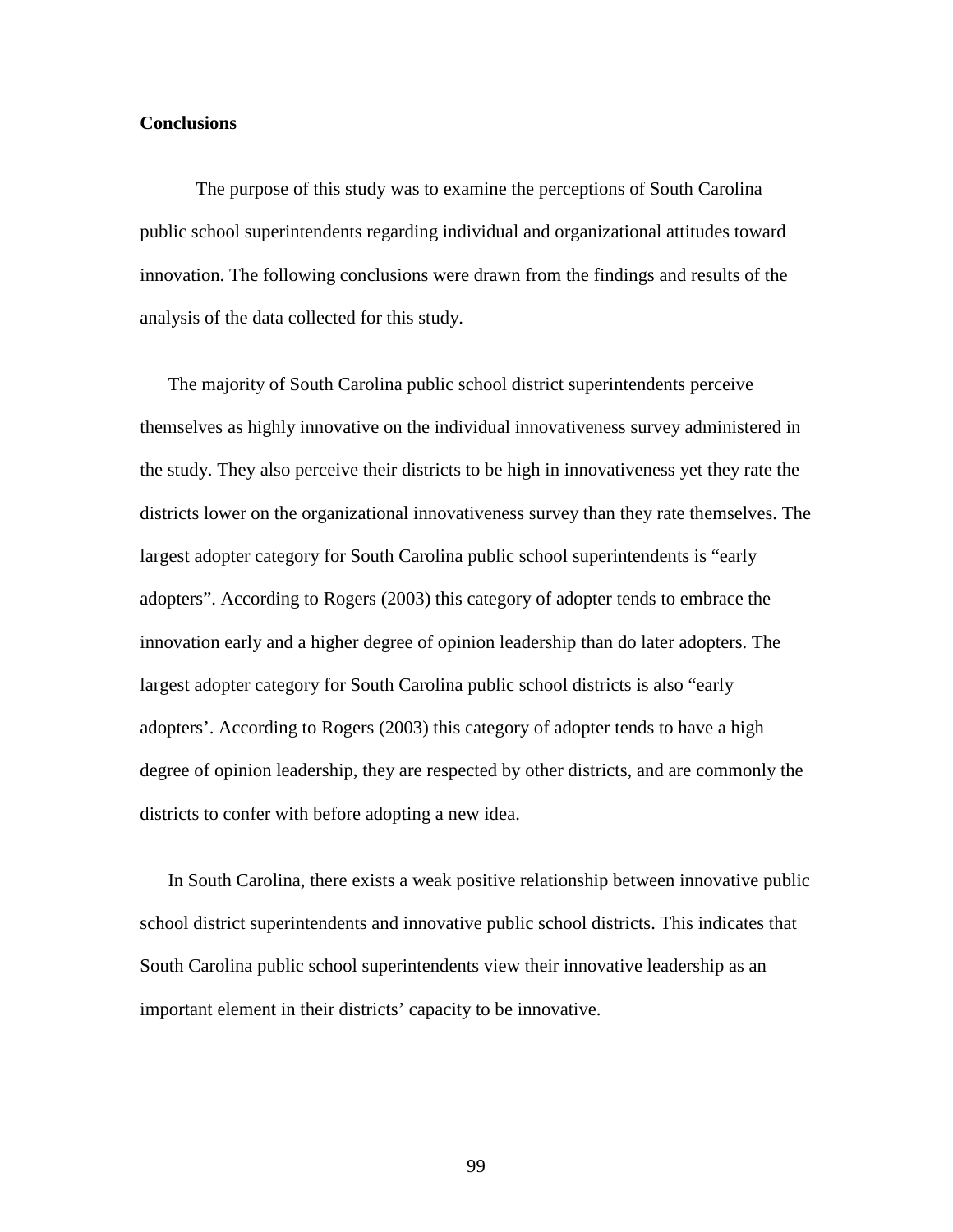In South Carolina, there exists a difference in superintendents' perceptions of organizational innovativeness based on enrollment and ESEA grades. Superintendents of larger districts and districts with higher ESEA grades rated their districts higher in organizational innovation than smaller districts and those with lower ESEA scores.

#### **Discussion**

 This study examined the perceptions of South Carolina public school superintendents regarding individual and organizational attitudes toward innovation. Specific characteristics of South Carolina public school superintendents and public school districts were analyzed by characteristics of individual and organizational innovativeness. The characteristics of individual and organizational innovativeness were compared to determine individual superintendents' and their school districts' orientations toward innovation.

 Each of the 83 public school superintendents currently serving public school districts in South Carolina were the population surveyed for this study. The superintendents were asked questions concerning their perceptions of individual and organizational innovativeness. Based on responses to the survey items, each responding superintendent and district was assigned an innovation adopter category. South Carolina public school superintendents were also asked to provide demographic data about their age, gender, and years of experience. District enrollment, poverty level, and ESEA grade data was collected for the respondents' districts from the 2012 South Carolina school report card data files and the 2013 ESEA Flexibility Waiver.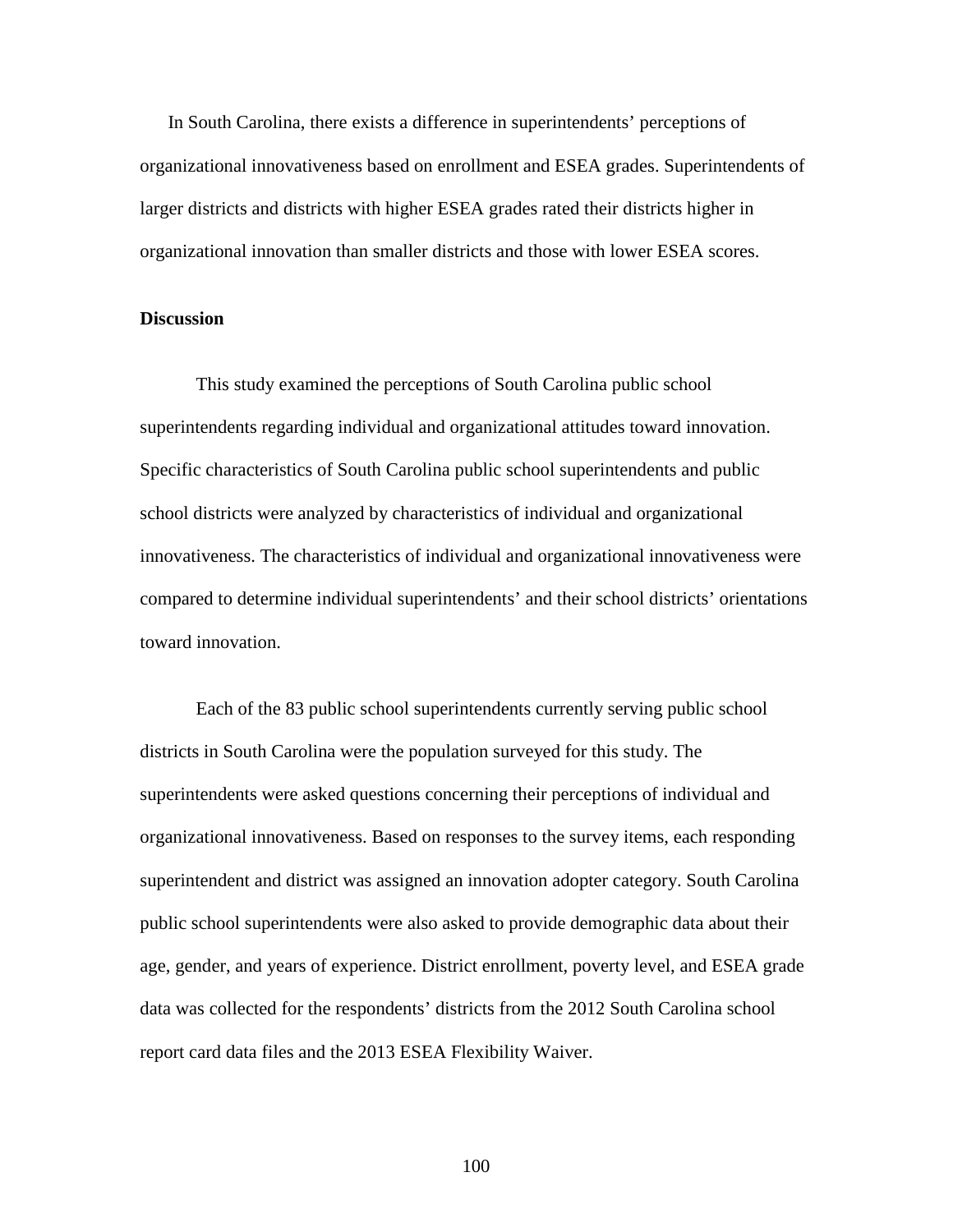This study of South Carolina public school superintendents regarding their perceptions of individual innovativeness indicated that 30.23% perceived themselves as innovators, 44.18% early adopters, and 25.58% were early majority. The percentage of innovators and early adopters are much higher than reported by Rogers (2003) for a representative population which is 2.5% innovators and 13.5% early adopters. The percentage of early majority is less than reported by Rogers (2003) as 34% for a representative population. Interestingly, no South Carolina public school superintendent perceived themselves as late majority or laggards which Rogers (2003) reports as 34% and 16%, respectively, for a representative population.

These data reveal that the majority of South Carolina public school superintendents perceive themselves as highly innovative at a rate much higher than the average population based on Rogers' diffusion theory and other statistics that are reported regarding the level of innovation that is actually being observed in South Carolina. This is evident by the absence of both late majority and laggard adopter categories among respondent superintendents. This self-inflation could be the result of expectations perceived by the superintendents. These perceived expectations would cause the superintendents to rate themselves at the level that they believe they are expected to be at despite not innovating at that level in reality. Additionally, some superintendents may honestly believe that they are far more innovative than they really are. This presents a problem for districts because if superintendents believe that they are highly innovative but really are not, they will not make the necessary adjustments in order to change.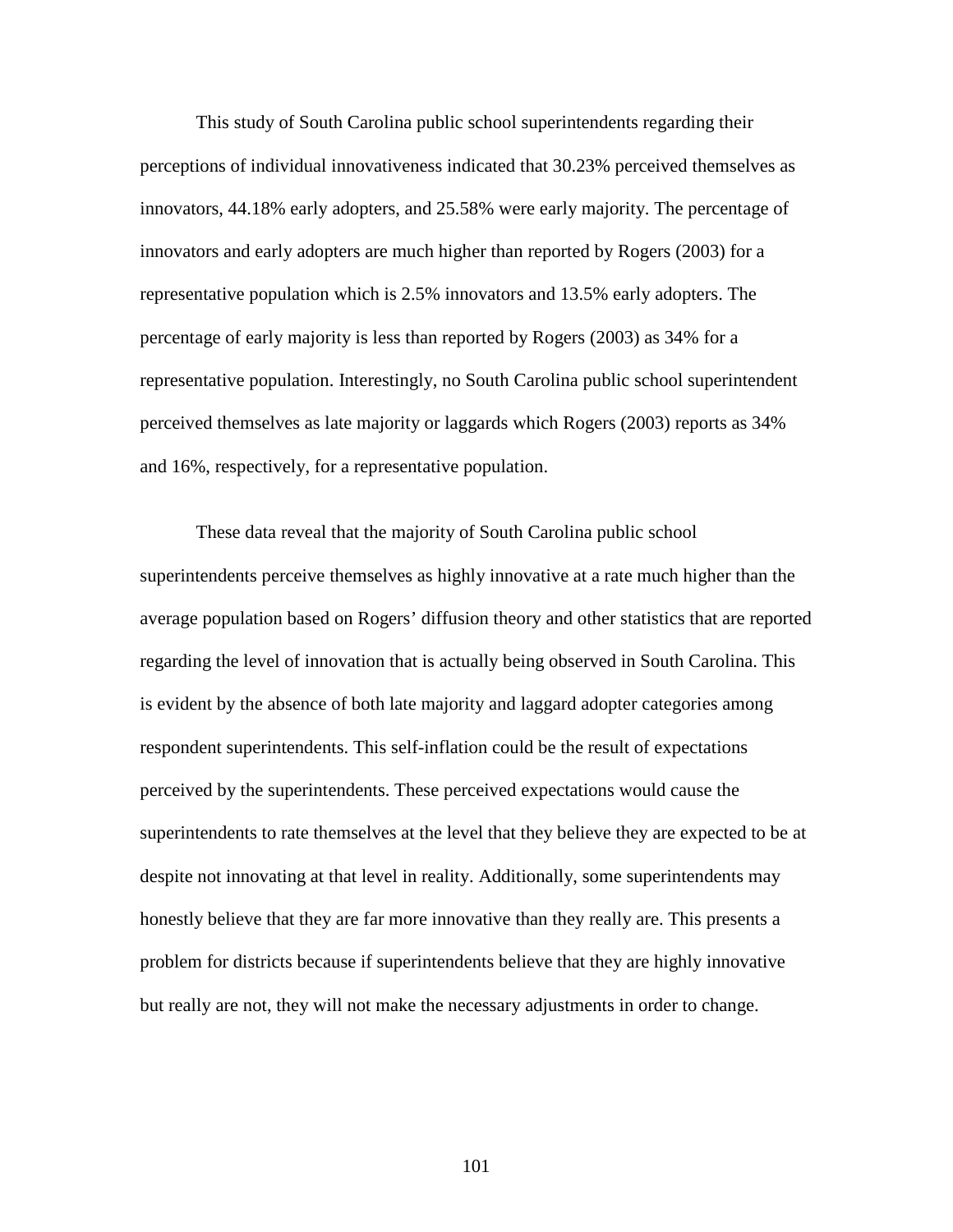This study indicated that 2.32% of South Carolina public school superintendents perceived their districts as innovative, 67.44% perceived their districts as early adopters, 18.60% early majority and 11.62% perceived their districts as late majority. The percentage of districts being reported as innovative is slightly lower than the 2.5% reported by Rogers (2003). The 67.44% of reported early adopters is much larger than the 13.5% reported by Rogers (2003) for a representative population. The percentages of reported early and late majority are both much lower than the 34% reported by Rogers (2003) for a representative population. No South Carolina public school superintendent perceived their district as being a laggard. These data reveal that the majority of South Carolina public school superintendents perceive their districts as innovative.

The results of a Pearson product-moment correlation coefficient indicated a weak positive correlation between South Carolina public school superintendents' perception of individual and organizational innovativeness. These data indicate that most South Carolina public school superintendents perceive their districts to be innovative yet rate the district lower than they rate themselves. This could be linked to internal factors at work within the districts including superintendent-board relations, the overall political climates and the lack of access to adequate resources. The data could also support the notion that superintendents find it easier to honestly rate their districts than themselves.

 However, these finding indicate that South Carolina public school superintendents view their innovative leadership as an important element in their districts' capacity to be innovative. Additionally, taking into consideration the response rate of 51.1%, the data could support the notion that only those South Carolina public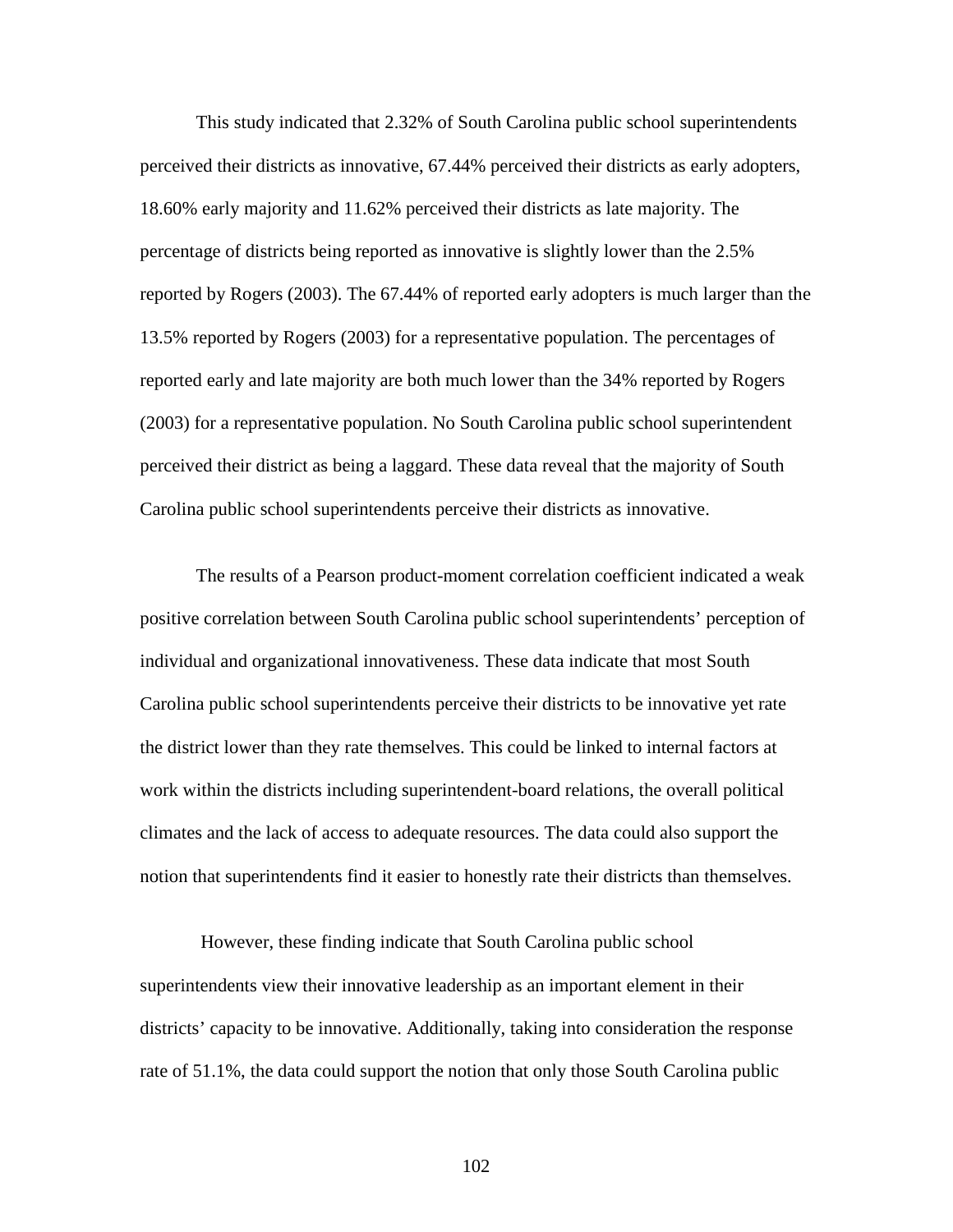school superintendents who perceived themselves and their districts favorably in regards to innovation were the ones to respond to the survey. Under this assumption, those superintendents with less than favorable perceptions of themselves and their districts were unwilling participate. This could explain the unusually high rate of individual and organizational perceptions by South Carolina public school district superintendents in this study.

 The results of a one way analysis of variance (ANOVA) for organizational innovativeness indicated that there was a significant difference in mean scores between districts based on enrollment. Districts with student enrollment numbers of 5001-10,000 had the largest mean score  $(M = 3.25)$  based on the organizational innovativeness scale. The difference in mean scores, based on enrollment, can be linked to resources and the ability to implement an innovation. Smaller districts may not have the resources required to adequately support the implementation of a desired innovation. However, larger districts may have difficulty being able to effectively implement innovations system wide due to the logistics and sheer number of people that would have to be involved.

Data gathered from the 2012 South Carolina school report card poverty index files indicated that 6.97% of South Carolina public school districts had poverty levels between 0-15.9%, 60.46% of districts had poverty levels between 16-30.9%, and 32.55% of South Carolina public school districts had poverty levels between 31-45%. In 2012 the U.S. Census Bureau (2012) reported that more than 16% of the population of the United States lived in poverty. Based on the data gathered in this study, South Carolina public school districts report poverty levels 5 times greater than the national poverty rate. Although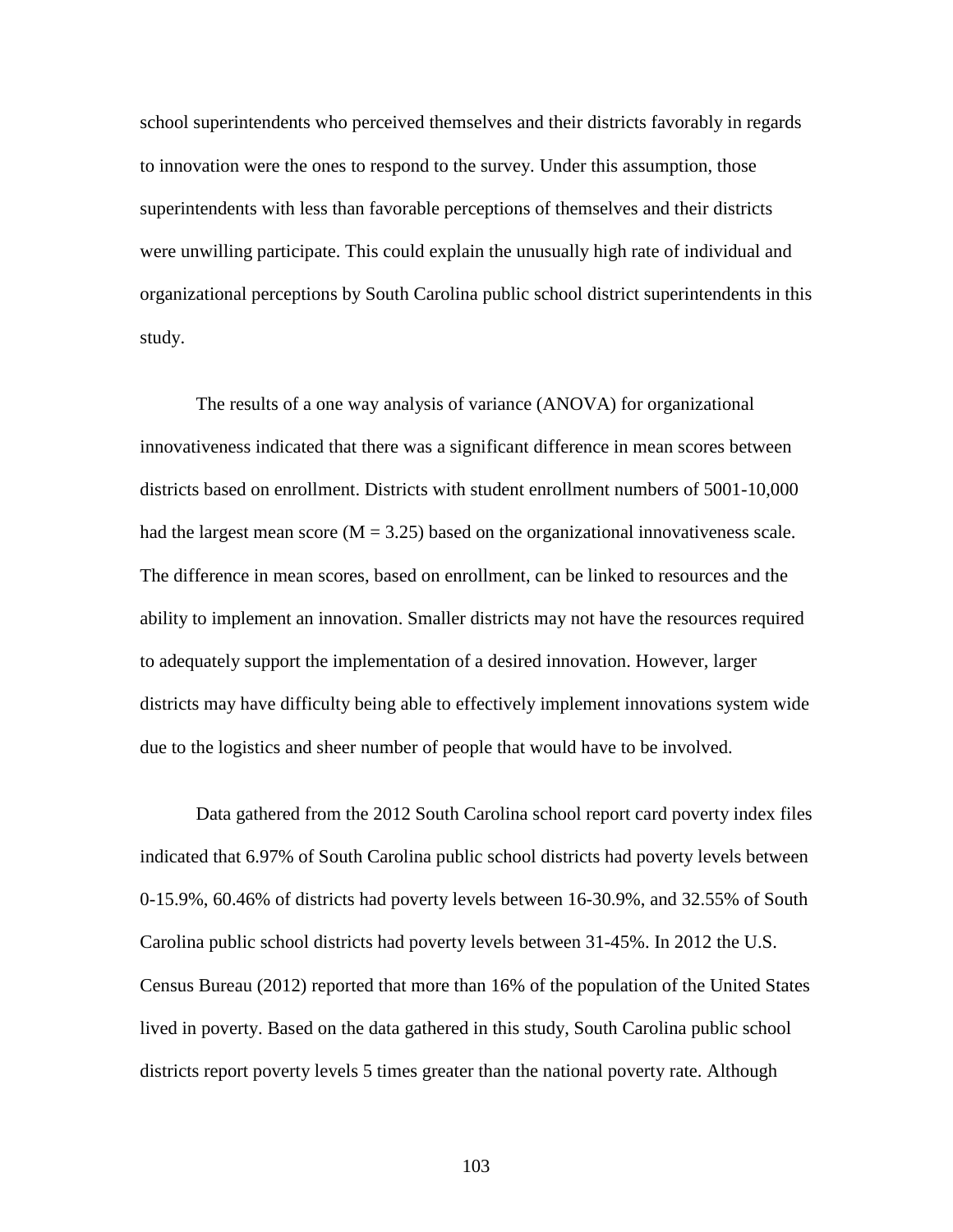increased poverty levels have been linked to poor student achievement, the results of one way analyses of variance (ANOVAs) for individual and organizational innovativeness indicated that there was no significant difference in mean scores between districts based on poverty levels.

 Based on data gathered from the 2013 South Carolina Department of Education School ESEA Flexibility Waiver, this study indicated that 25.8% of South Carolina public school districts had an ESEA grade between 0-74.9 and 74.41% of the districts had ESEA grades of 75-100. Data analysis noted that superintendents in districts with higher ESEA grades had higher composite mean scores in both individual and organizational innovativeness. However, the results of a two-tailed, unpaired t test indicated that there was no significant difference found between districts with ESEA grades between 0-74.9 and districts with ESEA grades between 75-100 regarding superintendents' perceptions of individual innovativeness. The results of a two-tailed, unpaired t test regarding organizational innovativeness did indicate a significant difference between districts with ESEA grades between 0-74.9 and districts with ESEA grades of 75-100. This finding could be due to the assumption made by superintendents that the innovative practices employed by their districts are responsible for higher ESEA grades.

 Demographic data on South Carolina public school superintendents gathered from the survey instrument indicated that 18.6% of superintendents in South Carolina were between the ages of 30-49 and 81.39% were between the ages of 50-69. The demographic data for South Carolina public school district superintendents regarding age resembles the national data collected by the American Association of School Administrators (AASA).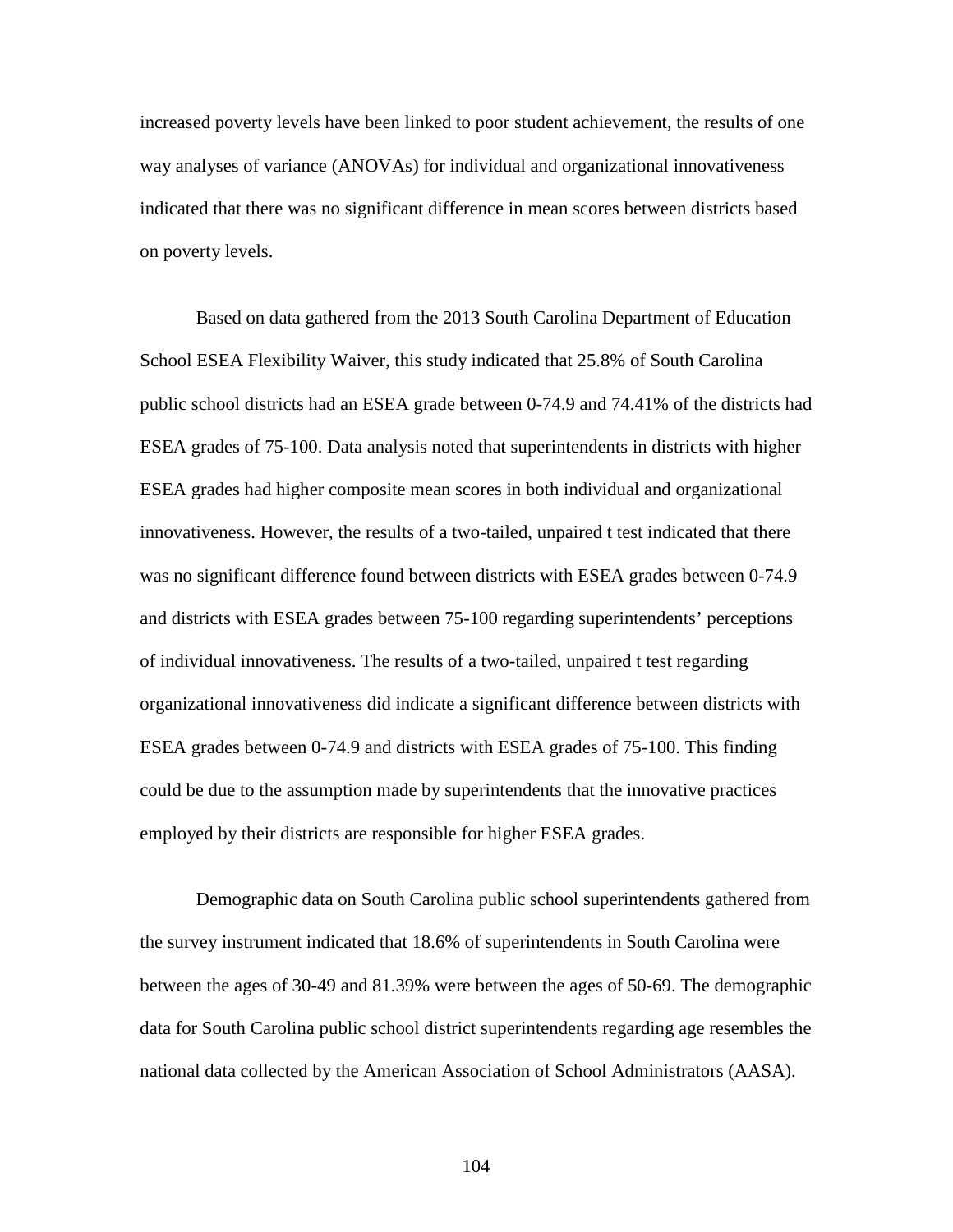The AASA (2013) reported that the mean age of superintendents in the United States is between 54 and 55 years. Data analysis noted that superintendents with ages between 30- 49 years had higher composite mean scores in both individual and organizational innovativeness. These data indicate that younger superintendents perceive themselves as more innovative. This could be due to energy, the excitement about the new leadership position, and a better knowledge of current technology trends. Additionally, younger superintendents may be expected to be more innovative so that is how they perceive themselves. However, the results of two-tailed, unpaired t tests for individual and organizational innovativeness indicated no significant difference between South Carolina public school superintendents based on age.

This study indicated that 74.41% of South Carolina public school superintendents were male and 25.58% were female. These data correspond with data collected by the America Association of School Administrators (AASA). The AASA (2013) reported that 21.7% of public school superintendents are female and that the number of female superintendents has been steadily increasing over time. Data analysis noted that male superintendents had higher composite mean scores in both individual and organizational innovativeness. This could be due to the notion that men are generally more confident and optimistic, whereas women have a higher social sensitivity (Patel & Buiting, 2013). However, the results of two-tailed, unpaired t tests for individual and organizational innovativeness indicated no significant difference between South Carolina public school superintendents based on gender.

 This study indicated that 79.06% of public school superintendents in South Carolina had between 1-6 years of experience as a superintendent and 20.93% had 7 or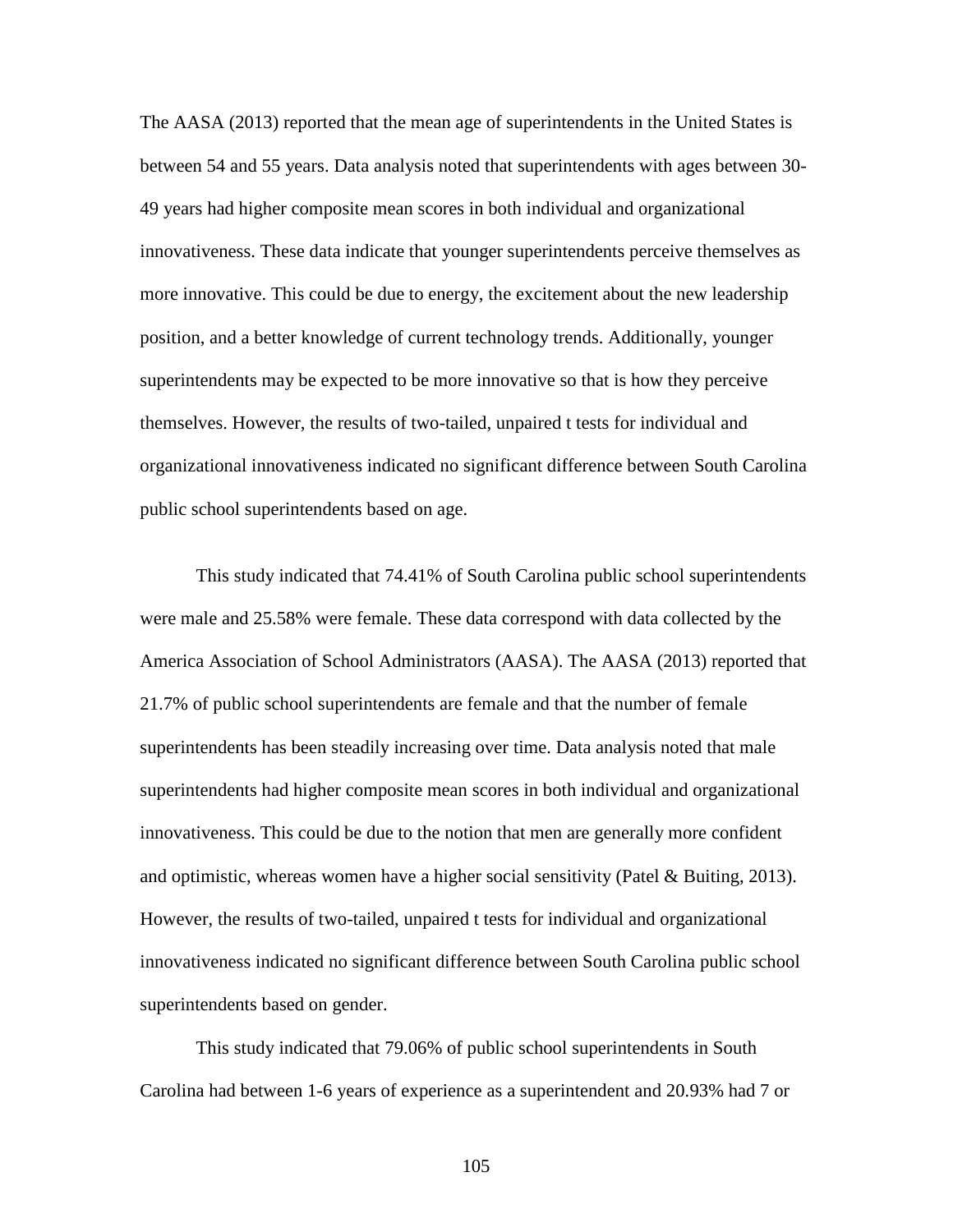more years of experience as a superintendent. Data analysis noted that South Carolina public school superintendents with 1-6 years of experience had higher composite mean scores in both individual and organizational innovativeness. This could be due to the energy, enthusiasm, and excitement of the position in the early years. However, the results of two-tailed, unpaired t tests for individual and organizational innovativeness indicated no significant difference between South Carolina public school superintendents based on years of experience.

#### **Recommendations for Future Study**

 Based on the findings of this study, future researchers may want to consider the following recommendations:

- 1. Future research should be conducted regarding superintendents' perceptions of individual innovativeness and organizational innovativeness using a mixed methods approach. Using qualitative analysis interview data in addition to quantitative analysis data gathered by survey would help to reduce the effect of self-inflation.
- 2. Future research should replicate this study with larger and smaller populations in other states. This would allow researchers to build and examine national and regional estimates of superintendents' perceptions of individual and organizational innovativeness. Data gathered from these studies could provide important information regarding perceptions and actual performance related to innovativeness.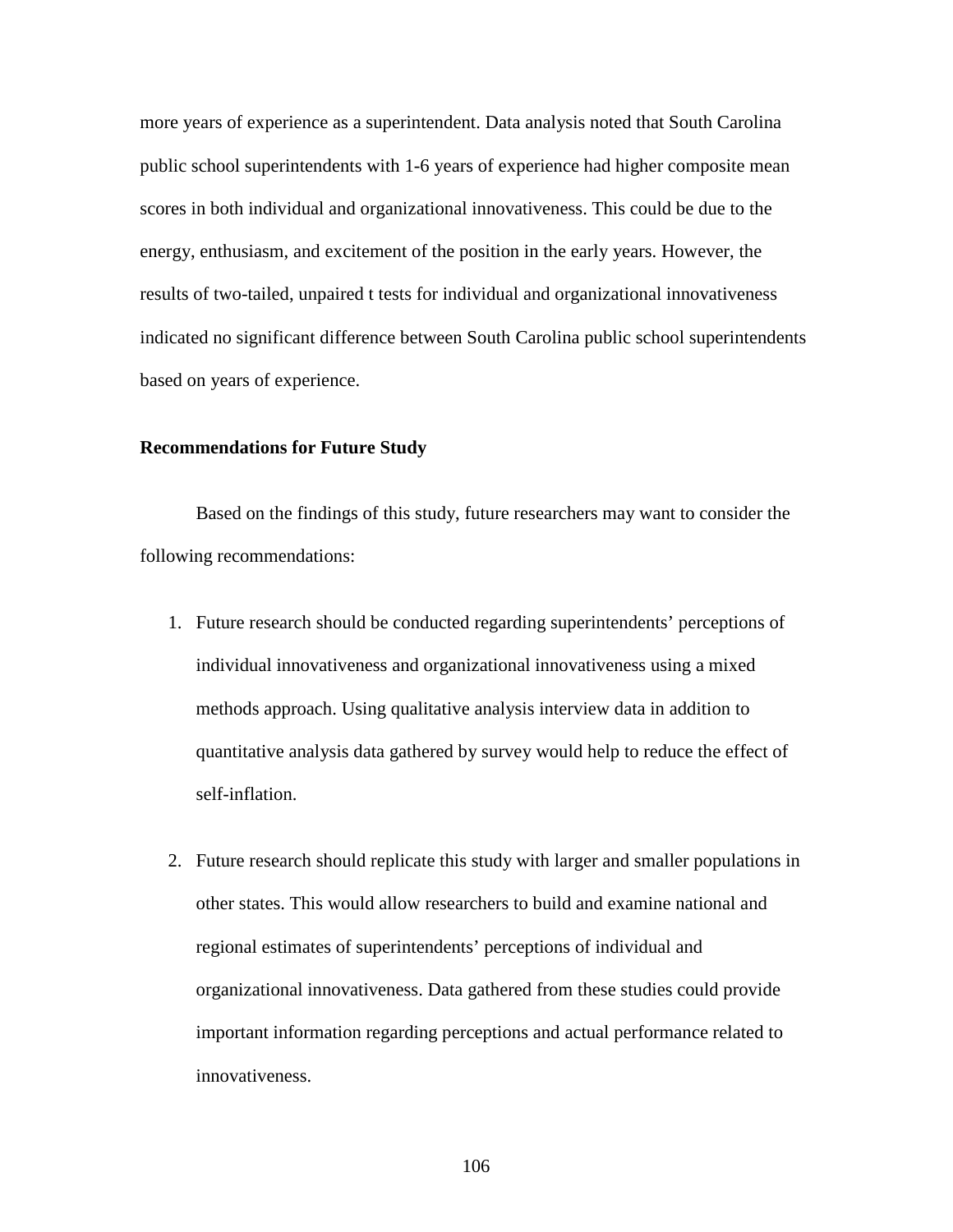- 3. Future research should include the superintendents' perceptions of innovativeness related to their school boards. Superintendent-school board relations are critical to the success of public school districts. Superintendents who perceive their school boards as being more or less innovative will likely respond accordingly regarding the introduction and implementation of innovations in their districts.
- 4. More in depth research should be conducted regarding individual and organizational innovativeness and their relationship to student achievement. Innovative leaders and organizations lead to higher levels of intrinsic motivation, growth, and development in individuals as well as in the organization (Gilley  $\&$ Maycunich, 2000). Based on this assumption, superintendents and districts that are indeed innovative should show increases in student achievement over time. Student achievement elements that should be measured include attendance, standardized test scores (HSAP, EOC, PASS, SAT, ACT), graduation rates, and ESEA Waiver grades.

#### **Recommendations for Practitioners**

Based on the significant findings of this study, practitioners may want to consider the following recommendations:

This study indicated that a weak positive relationship exists between innovative public school district superintendents and innovative public school districts in South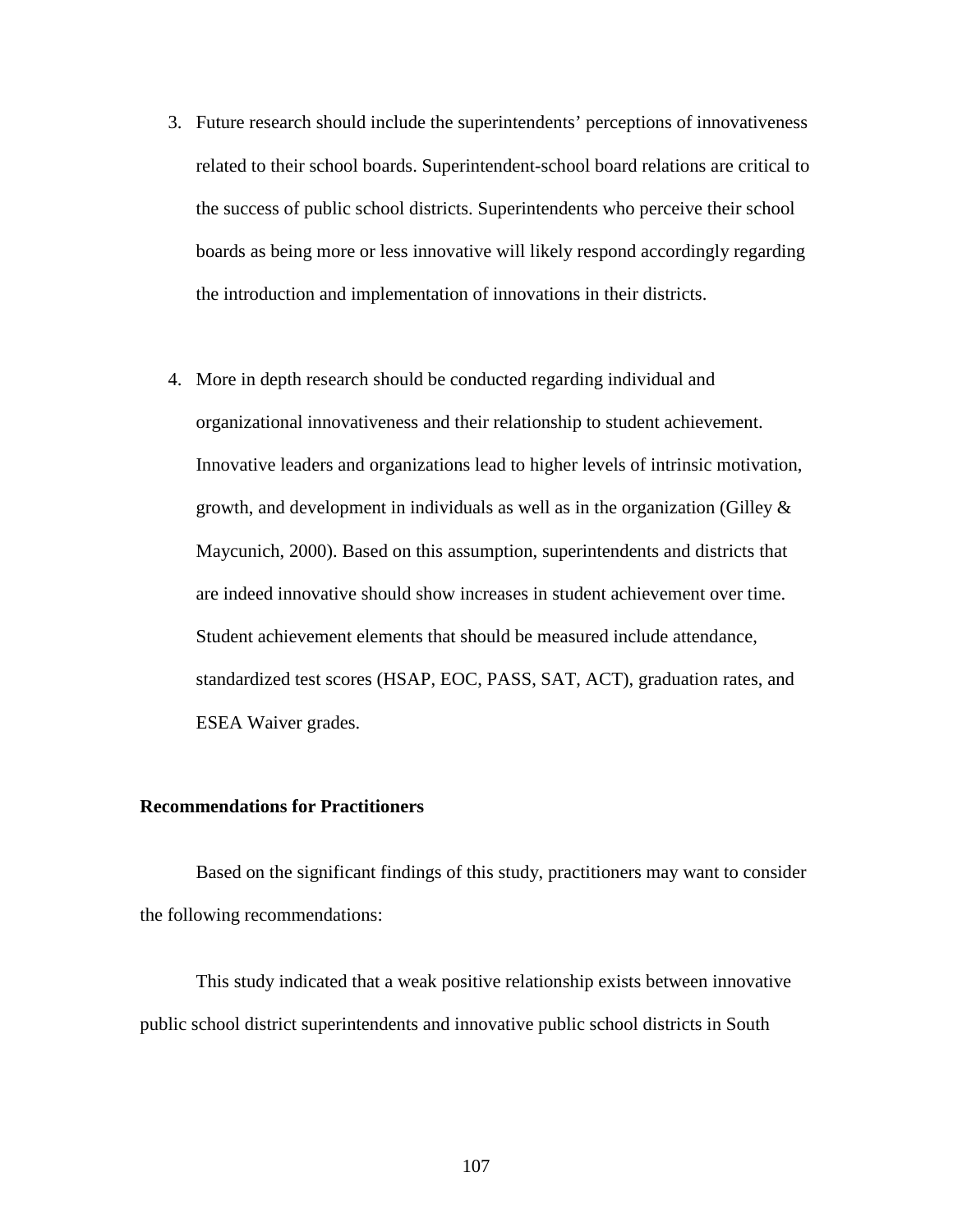Carolina. This suggests that South Carolina public school superintendents view their innovative leadership as an important element in their districts' capacity to be innovative.

The leadership of public school district superintendents is essential to the transformation and innovation required in public schools. To bring about effective, ongoing innovation in a school district, the superintendent must concentrate on the right change and have a good understanding of the process needed to bring about this change. Superintendents should commit to building capacity within their districts and schools if innovation and student achievement are to be successful. Consequently, school districts should take steps to identify needs and to facilitate growth in professional practice. This can be done through professional development, superintendents and other school leaders acquiring advanced degrees, and the exchange of ideas through memberships in professional organizations. School boards should take note that investing in building capacity in the superintendency and organizational capacity district-wide is a critical factor in cultivating innovation.

Data gathered in this study indicated that a difference exists in South Carolina public school superintendents' perceptions of organizational innovativeness based on enrollment. Superintendents of larger districts rated their districts higher in organizational innovativeness than did smaller districts. The funding and available fiscal resources associated with larger districts afford them the ability to invest more, financially, in practices that are perceived to be more innovative than smaller districts. To address this issue, superintendents and school boards in smaller districts should make the most costeffective decisions possible related to their fiscal resources. This will allow them to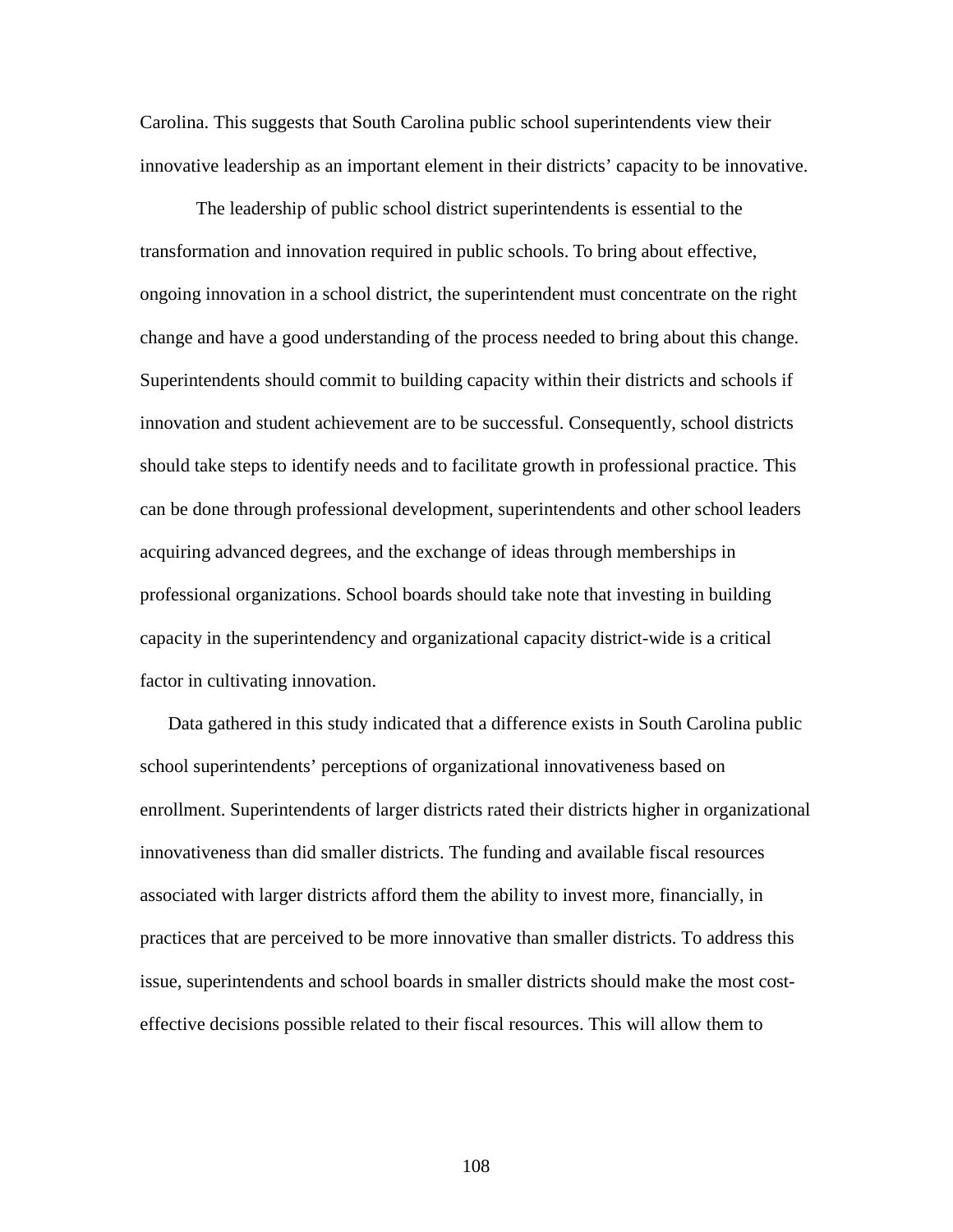eliminate waste and free up resources that can be invested in some of the innovative practices employed by the larger districts.

This study indicated that there is a difference in South Carolina public school district superintendents' perceptions of organizational innovativeness based on ESEA grades. Superintendents of districts with higher ESEA grades rated their districts higher in organizational innovation than districts with lower ESEA grades. Higher ESEA grades can lead superintendents to believe that the perceived innovative practices at work in their districts are responsible for the higher grades.

Several factors, primarily standardized test data and graduation rates, are assessed to determine district ESEA grades. The most successful districts focus on their teaching practices. These districts wisely invest in their teachers and the effectiveness of their teachers. They do not focus on programs; they focus on fundamental, traditional academic content and they continuously work at improving the pedagogical practices of their teachers. Unsuccessful districts tend to spend millions of dollars adopting programs trying to find a quick fix for their problems. To address this issue, school boards and superintendents in districts with lower ESEA grades should be prepared to invest resources into developing teacher effectiveness as they attempt to promote innovation and student achievement in their districts.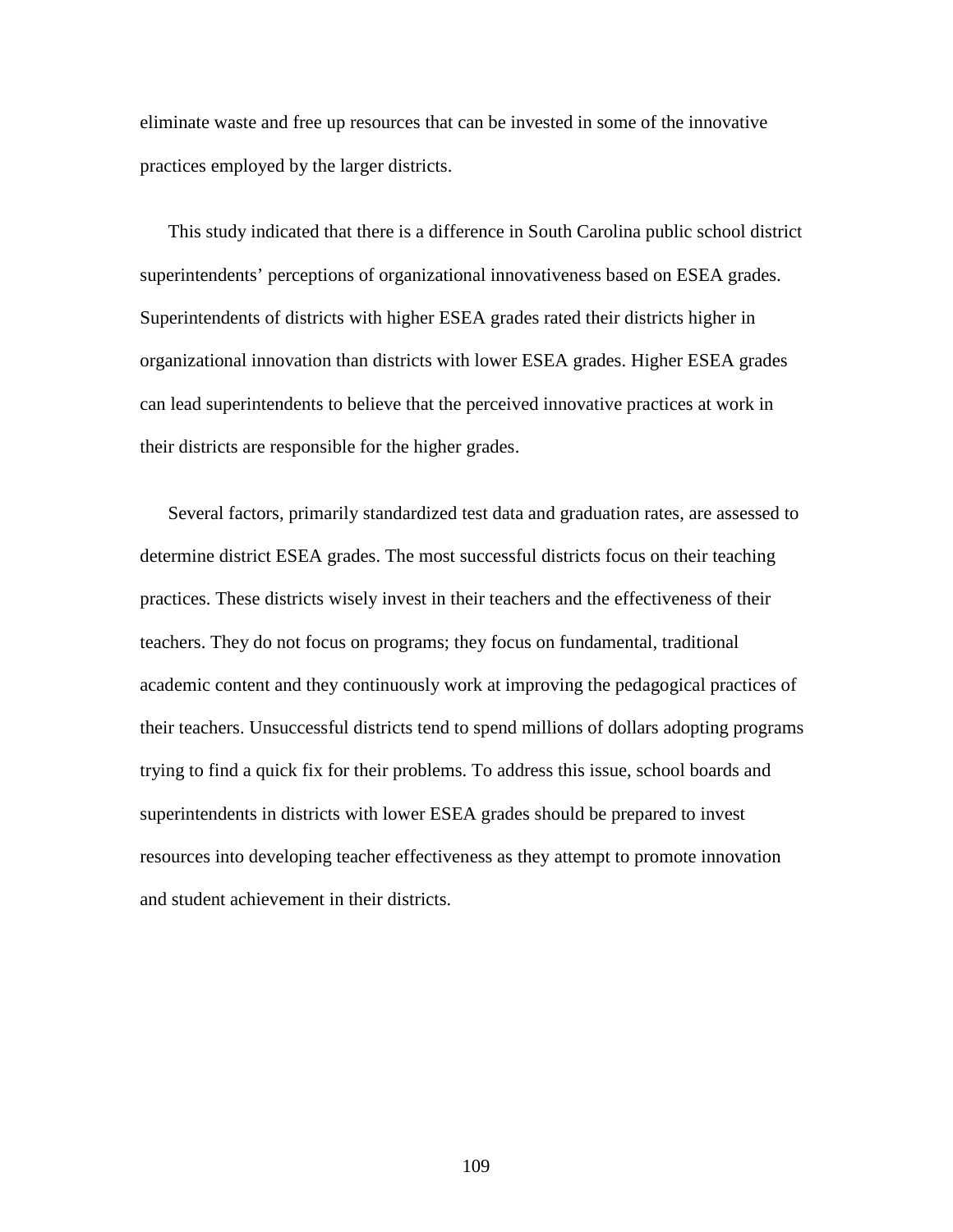#### **REFERENCES**

- Adair, J. (2007). *Leadership for innovation: How to organize team creativity and harvest ideas*. Philadelphia, PA: Kogan Page Limited.
- Alexander, L. (1993). America 2000: An education strategy. Washington D.C.: US Department of Education.
- American Association of School Administrators (2013). Superintendent and district data. Retrieved from http://www.aasa.org/content.aspx?id=740&terms=superintendent +demographics.
- Andrews, J., Cameron, H., & Harris, M. (2008). All change? Managers' experience or organizational change in theory and practice. *Journal of Organizational Change management,* 20(3), 300-314.
- Battilana, J., Gilmartin, M., Sengul, M., Pache, A.C., & Alexander, J. (2010). Leadership compentencies for implementing planned organizational change. *The Leadership Quarterly,* 21, 422-438.
- Bennett, A.C., & Tibbitts, S.J. (1986). *Making innovation practical*. Chicago, IL: Pluribus Press.
- Berger, J.L. (2005). Perceived consequences of adopting the internet into adult literacy and basic education classrooms. *Adult Education*, 15(2), 103-121.
- Brower, R. (2006). *Whose business is school reform? Letting the experts drive school improvement*. Lanham, MD Rowman & Littlefield Publishing Group.
- Canton, J. (2007). *The extreme future: The top trends that will reshape the world in the next 20 years.* New York, NY: Plume.
- Carlson, R.O. (1965). Adoption of educational innovations. Center for the Advanced Study of Educational Administration. University of Oregon. Eugene, OR.
- Celik, K. (2013). The relationship between individual innovativeness and self-efficacy levels of student teachers. *International Journal of Scientific Research in Education,* 6(1), 56-67.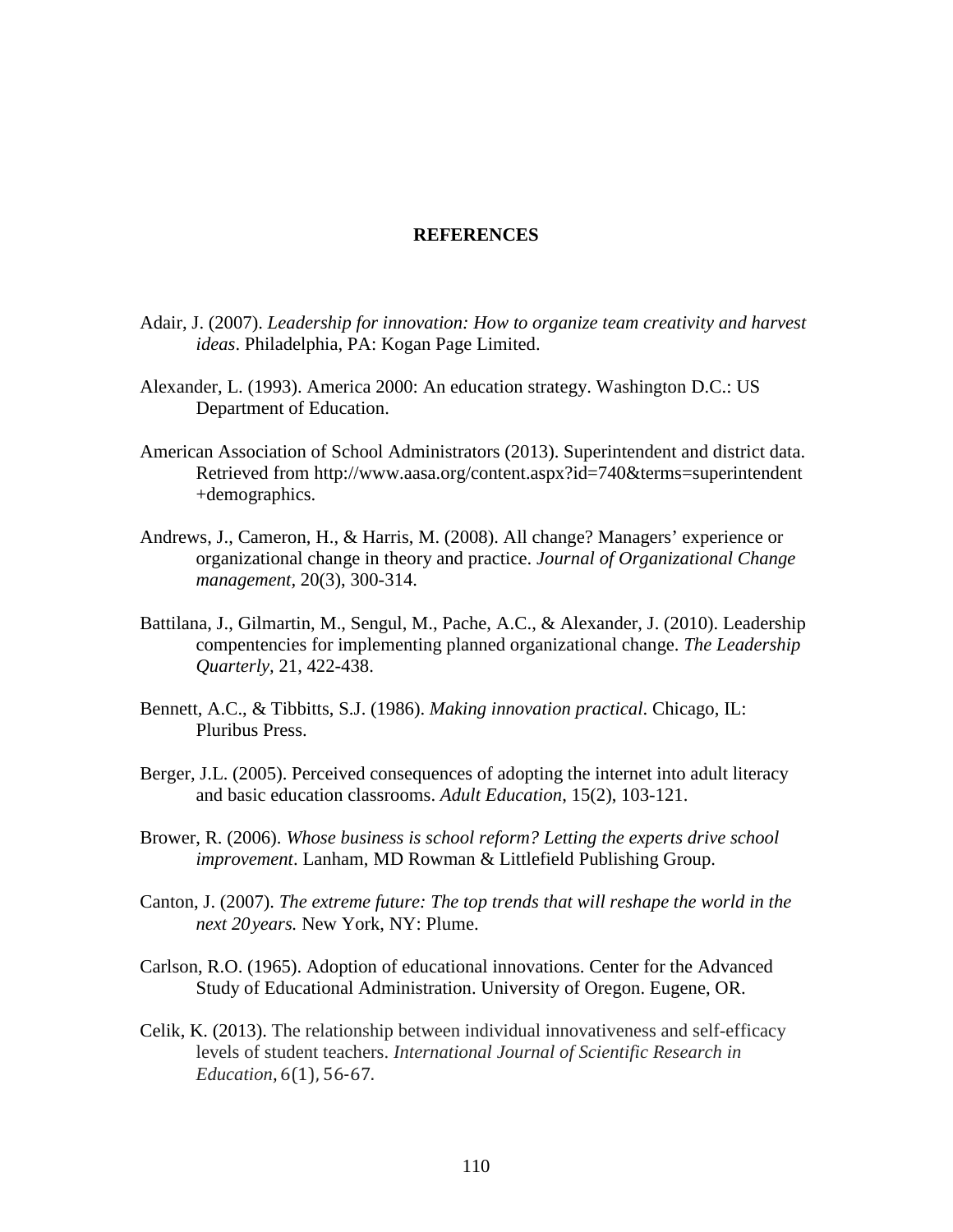- Christensen, C., Horn, M.B., & Johnson, C.W. (2008). *Disrupting class: How disruptive innovation will change the way the world learns*. New York: McGraw-Hill.
- Coleman, J.S., Katz, E., Mendel, H. (1957). The diffusion of an innovation among physicians. *Sociometry*, 20, 253-270.
- Collins, J.C. (2001). *Good to great: Why some companies make the leap…and others don't.* New York: Harper Collins Publishers Inc.
- Crowson, R., Glass, T. (1991). The changing role of the local district superintendent in the united states. Retrieved from www.eric.ed.gov/ERICWebPortal/record Detail?accno=ED353670.
- DeBrabandere, (2005). *The forgotten half of change*. Chicago, IL: Dearborn Trade Publishing.
- Dess, G. G., & Picken, J. C. (2000). Changing roles: Leadership in the 21st century. *Organization Dynamics*, 28(3), 18-34.
- Dee, J. R., Henkin, A. B., & Pell, S. W. J. (2002). Support for innovation in site-based-Managed schools: Developing a climate for change. *Education Research Quarterly*, 25(4), 36-49.
- DiMaggio, P. J. & Powell, J. (1983). The iron cage revisited: Institutional isomorphism and collective rationality in organizational fields. *American Sociological Review*, 48, 147-60.
- Diplomas Count 2012: Trailing Behind, Moving Forward. Editorial Projects in Education (EPE) Research Center. Retrieved from http://www.edweek.org/go/dc12.
- Doyle, M., Claydon, T., & Buchanen, D. (2000). Mixed results, lousy process: The management experience of organizational change. *British Journal of Management*, 11(special issue), S59-S80.
- Duffy, F.M. (2004). *Moving upward together: Creating strategic alignment to sustain systemic school improvement*. Lanham, MD: Scarecrow Education.
- Elias, S. M. (2009). Employee commitment in times of change: Assessing the importance of attitude toward organizational change. *Journal of Management*, 35(1), 37-55.
- Elmore, R. (1995). Getting to scale with good educational practice. *Harvard Educational Review*, 66(1), 1-26.
- Elmore, R. F. (2002). *Bridging the gap between standards and achievement: The imperative for professional development in education*. Washington, DC: Albert Shanker Institute.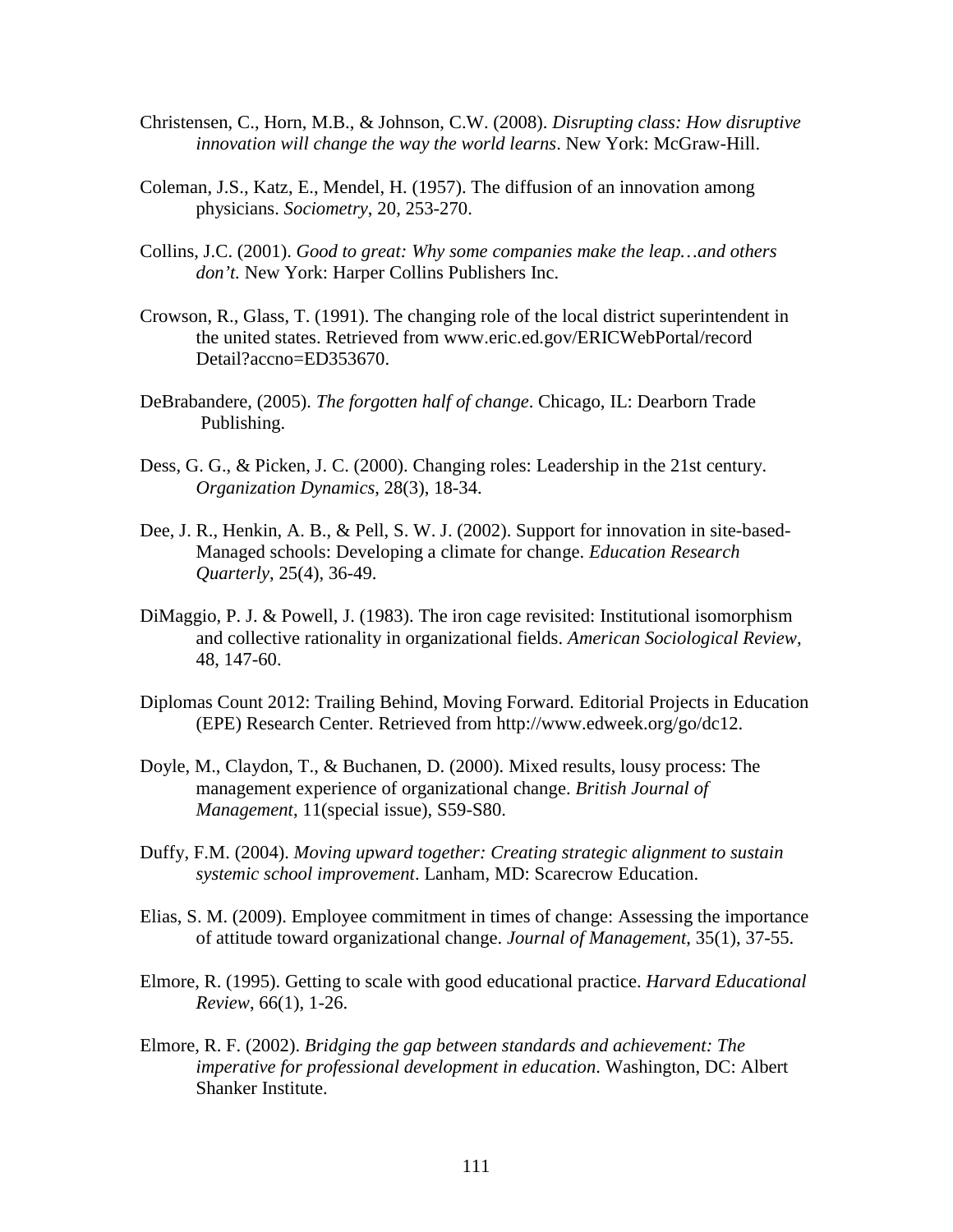- Executive Office of the President, National Economic Council, Office of Science and Technology Policy. (2009). A strategy for American innovation: Driving towards sustainable growth and quality jobs. Retrieved from. http://www.whitehouse.gov/ administration/eop/nec/StrategyforAmericanInnovation/
- Fernandez, S., & Rainey, H. (2006, March/April). Managing successful organizational change in the public sector, 66(2) *Public Administration Review*, 168-176.
- Finn, C.E. (2008). *Troublemaker: A personal history of school reform since Sputnik*. Princeton, NJ: Princeton University Press.
- Ford, J. D., Ford, L. W., & D'Amelio, A. (2008). Resistance to change: The rest of the story. *Academy of Management Review*, 33(2), 362-377.
- Freidman, T. (2007). *The world is flat: A brief history of the 21st century (3rd ed.)*. New York, NY: Picador.
- Fullan, M. (1993). Innovation, reform, and restructuring strategies. In G. Cawelti (Ed.), Challenges and achievements of American education (pp. 116-133). Alexandria, VA: Association for Supervision and Curriculum Development.
- Fullan, M. (2001). *The new meaning of educational change (3rd ed).* New York: Teachers College Press.
- Fullan, M. (2006). *Turnaround leadership.* San Francisco, CA: Jossey-Bass.
- Fullan, M. (2007). *The new meaning of educational change (4th ed.).* New York: Teachers College Press.
- Fullan, M. (2008). *The six secrets of change.* San Francisco, CA: Jossey-Bass.
- Gardner, D.P. (1983). A nation at risk. Washington, D.C.: The National Commission on Excellence in Education, US Department of Education.
- Gardner, H. (2007). *Five minds for the future*. Boston, MA: Harvard business Press.
- Gehler, C.P. (2005). Agile leaders, agile institutions: Educating adaptive and innovative Leaders for today and tomorrow. Retrieved from http://www.au.af.mil/au/awc/ awcgate/ssi/gehler.pdf.
- Gilley, A., Gilley, J. W., & McMillan, H. S. (2009). Organizational change: Motivation, communication, and leadership effectiveness. *Performance Improvement Quarterly*, 21(4), 75-94.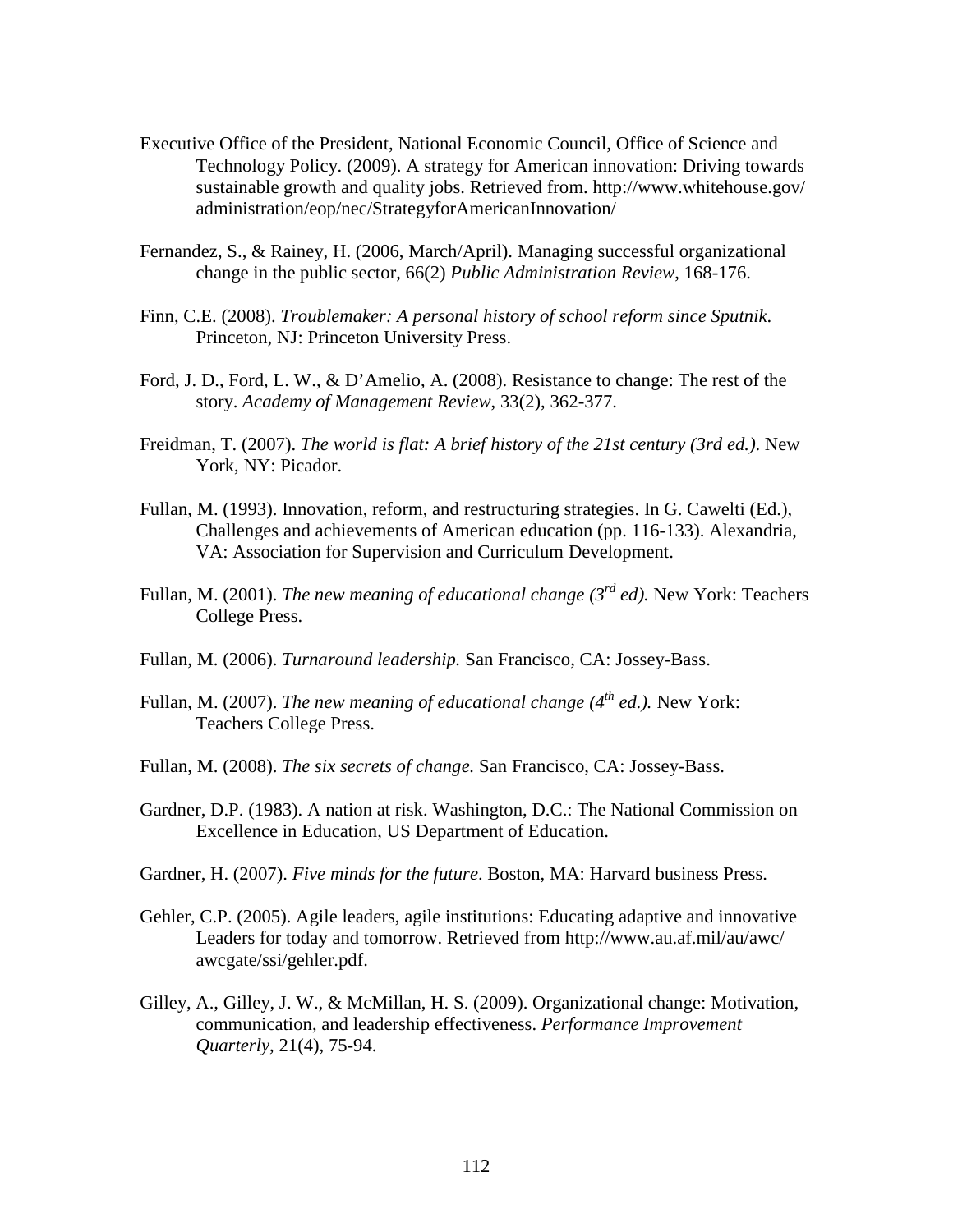- Gilley, J. W., & Maycunich, A. (2000). *Beyond the learning organization: Creating a culture of continuous growth and development through state-of-the-art human resource practices*. Cambridge, MA: Perseus.
- Gladwell, M. (2000). *The tipping point: How little things can make a big difference.* New York and Boston: Little, Brown.
- Glanz, K., Rimer, B.K., & Viswanath, K. (2008). *Health behavior and health education: Theory, research, and practice (4th ed.)*. San Francisco, CA: Jossey-Bass.
- Glass, T.E., & Franceschini, L.A. (2007). *The state of the American school superintendency: A mid-decade study.* Blue Ridge Summit, PA: Rowman & Littlefield Education.
- Goldin, I. (2009, July). TED: Navigating our global future [Video file]. Retrieved from http://www.ted.com/talks/lang/eng/ian\_goldin\_navigating\_our\_global\_future.html
- Hallinger, P., & Heck, R.H. (1998). Exploring the principal's contribution to school Effectiveness: 1980-1995. *School Effectiveness and School Improvement*, 9(2), 157-191.
- Hamel, G. (2002). *Leading the revolution*. Boston, MA: Harvard Business School Press.
- Hanushek, E.A., & Lindseth, A.A. (2009). *Schoolhouses, courthouses, and statehouses: Solving the funding-achievement puzzle in America's public schools.* Princeton, NJ. Princeton University Press.
- He, W., & Nie, M. (2008). The impact of innovation and competitive intensity on positional advantage and firm performance. *Journal of American Academy of Business*, 14(1), 205-209.
- Hersey, P., Blanchard, K.H., & Johnson, D.E. (2008). *Management of organizational behavior:Leading human resources (9th ed.).* Upper Saddle River, NJ: Pearson Education Inc.
- Hesselbein, F., Goldsmith, M., & Somerville, I. (2002). *Leading for innovation and organizing for results.* San Francisco, CA: Jossey-Bass.
- Holloway, R.E. (1977). *Perceptions of an innovation.* Syracuse University Project Advance: Ph.D. Dissertation: Syracuse, NY.
- Hoyle, J.R., Bjork, L.G., Collier, V., & Glass, T. (2005). *The superintendent as CEO: Standards-based performance.* Thousand Oaks, CA: AASA & Corwin Press.
- Hurt, H.T., Joseph, K., & Cook, C.D. (1977). Scales for the measurement of innovativeness. *Human Communication Research*, 4, 58-65.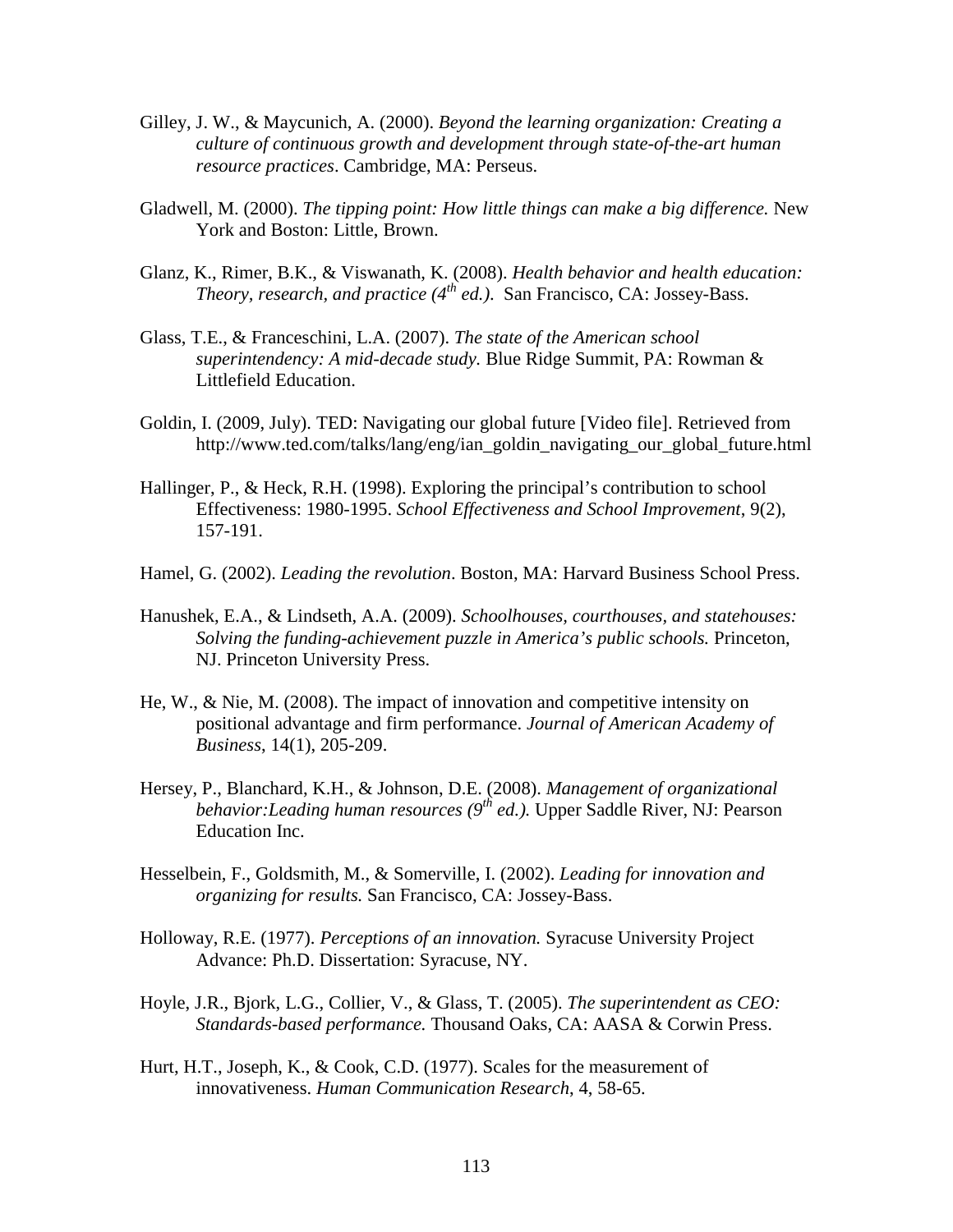- Hurt, H.T., & Teigen, C.W. (1977). *The development of a measure of perceived Organizational Innovativeness. In B.R. Ruben (Ed.), Communication Yearbook I (pp. 377-385).* New Brunswick, NJ: Transaction Books.
- Jacobsen, D.M. (1998). Adoption patterns and characteristics of faculty who integrate computer technology for teaching and learning in higher education. Dissertation Abstracts International, 59(12), 4409A. Retrieved from Proquest Digital Dissertation database. (UMI No. AAT NQ34679).
- James, J. (1996). *Thinking in future tense: A workout for the mind.* New York, NY: Touchstone.
- Johansson, C., & Heide, M. (2008). Speaking of change: Three communication approaches in studies of organizational change. *Corporate Communications: An International Journal,* 13(3), 288-305.
- Kanter, R.M. (1983). *The change masters*. New York: Simon & Schuster.
- Kanter, R.M. (1991). *Change-master skills: What it takes to be creative*. Newbury Park, CA: Sage Publications.
- Kanter, R.M. (1997). *Rosabeth Moss Kanter on the frontier of management*. Boston, MA: Harvard Business School Publishing.
- Karoly L.A., & Panis, C.W. (2004). The 21<sup>st</sup> century at work: Forces shaping the future workforce and workplace in the United States (vol. 164) Rand Corporation.
- Katz, E., & Lazarsfeld, P. (1955). *Personal influence*. New York, NY: Free Press.
- Kotter, J.P. (1996). *Leading change*. Boston, MA: Harvard Business Press.
- Laforet, S. (2011). A framework of organizational innovation and outcomes in SMEs. *International Journal of Entrepreneurial Behavior and Research*, 17(4), 380-408.
- Lazarsfeld, P.F., Berelson, B., & Gaudet, H. (1944). *The people's choice: How the voter makes up his mind in a presidential campaign.* New York, NY: Columbia University Press.
- Less, K.H. (2003). Faculty adoption of computer technology for instruction in the North Carolina Community College System. (Doctoral dissertation, East Tennessee State University, 2003). Retrieved from Proquest Digital Dissertation database. (UMI No. AAT 3097072).
- Lowery, M. (1994). Collaboration as an instructional innovation. 1994 National Convention of The Association for educational Communications and Technology.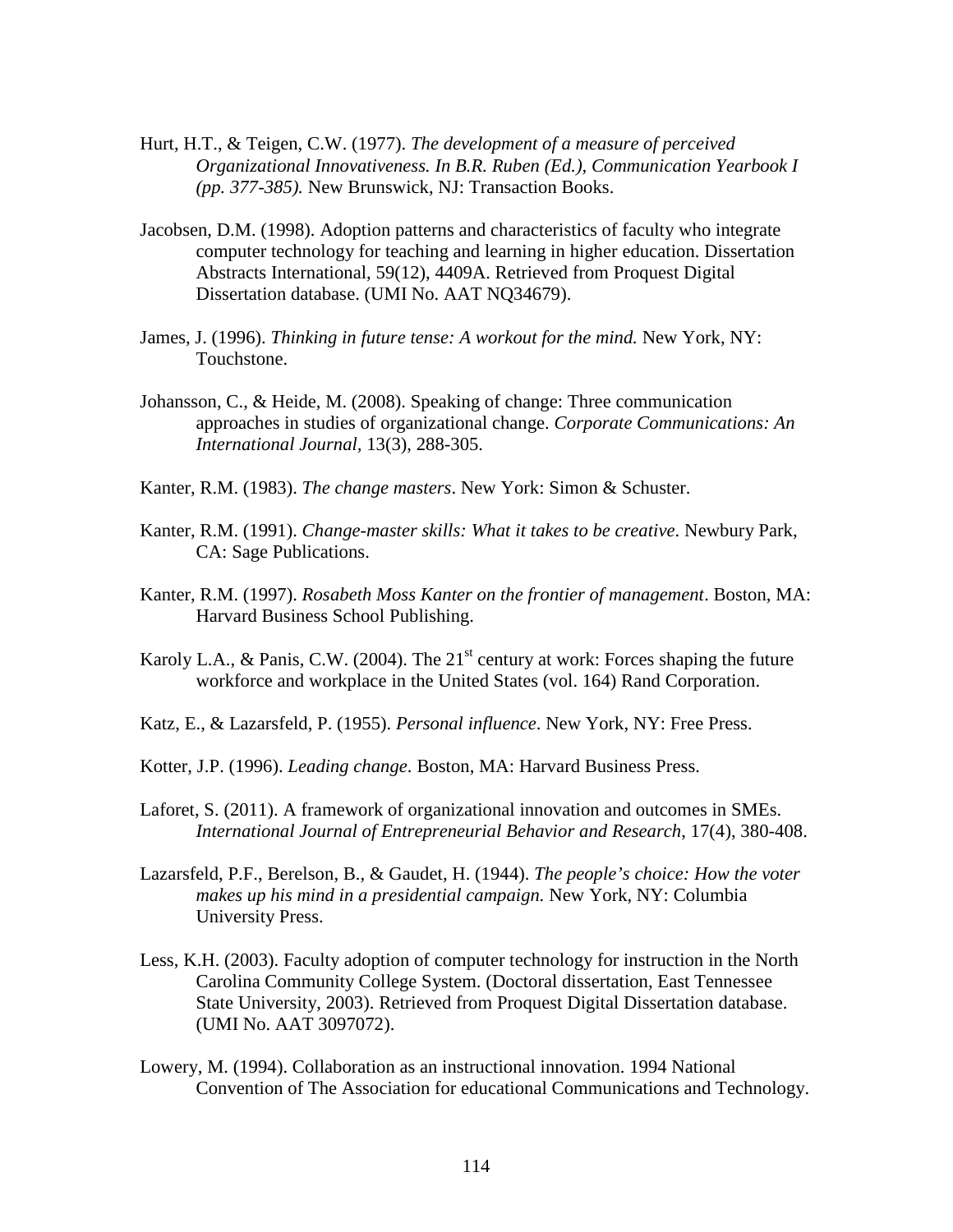- Lunenburg, F., Ornstein, A, (2004). *Educational administration: Concepts and practices,*  $(4^{th}$  *ed.*). Belmont, CA, Wadsworth/Thomson Learning.
- Marion, R. (2002). *Leadership in education: Organizational theory for the practitioner.* Upper Saddle River, NJ: Merrill Prentice Hall.
- Marzano, R. J. (2003). *What works in schools: Translating research into action.* Alexandria, VA: Association for Supervision and Curriculum Development.
- Marzano, R.J., Waters, T., McNutty, B.A. (2005). *School leadership that works: From Research to results.* Alexandria, VA: Association for Supervision and Curriculum Development.
- McCroskey, J.C. (2006). Communication research measures: Individual innovativeness. Retrieved from http://www.jamescmccroskey.com/measures/innovation.htm
- McCroskey, J.C. (2006). Communication research measures: Perceived organizational innovativeness. Retrieved from http://www.jamescmccroskey.com/measures/ orginnov.htm
- McDermott, B., & Sexton, G. (2004). *Leading innovation: Creating workplaces where people excel so organizations can thrive.* Canada: Nova Vista Publishing.
- McQuail, D. (2005). *Mass communication theory (5th ed.).* Thousand Oaks, CA: Sage Publications.
- Medlin, B.D. (2001). The factors that may influence a faculty member's decision to adopt electronic technologies in instruction (Doctoral dissertation, Virginia Polytechnic Institute and State University, 2001). Retrieved from Proquest Digital Dissertation database. (UMI No. AAT 9542260).
- Merchant, K. (2012). How men and women differ: Gender differences in communication styles, influence tactics, and leadership styles. Retrieved from http://scholarship.claremont.edu/cgi/viewcontent.cgi?article=1521 &context=cmc\_theses.
- Miller, D. C., Malley, L.B., & Owens, E. (2009). *Comparative indicators of education in the US and other G-8 countries.* Darby, PA: Diane Publishing.
- O'Hare, M. (1988). *Innovate!* New York, NY: Basil Blackwell.
- Oldenburg, B., & Glanz, K. (2008). Diffusion of innovations. *Health Behavior and Health Education-Theory Research and Practice*, 313-330.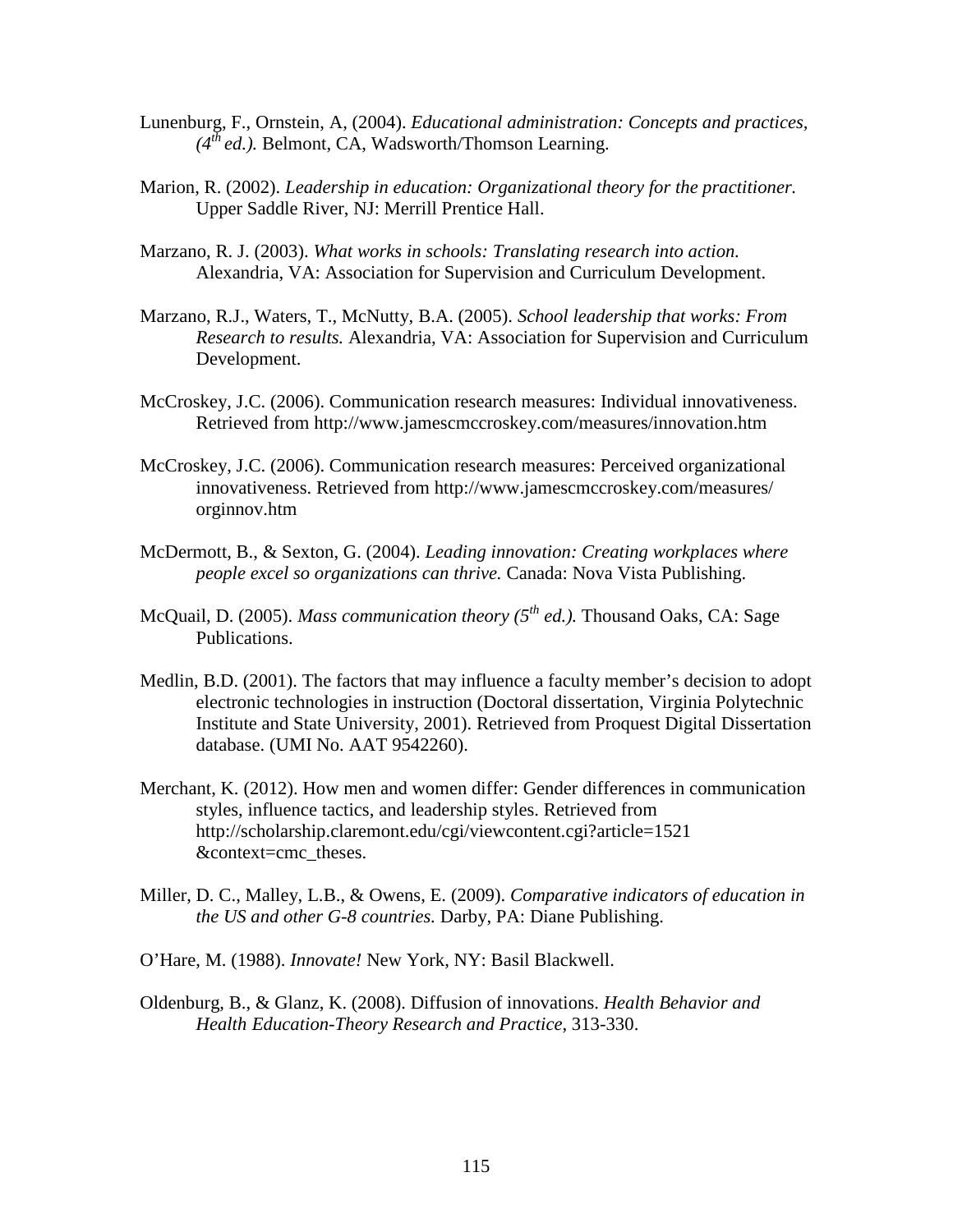- Palandra, M. (2008). One district account of system-wide renewal. Retrieved from http://www.aasa.org/uploadedFiles/Publications/Journals/AASA\_Journal\_of\_Sch olarship\_and\_Practice/Winter08FINAL.pdf.
- Pascopella, A. (2011). Superintendent staying power. *District Administration*, 47(4), 31-40.
- Patel, G., & Buiting, S. (2013). Gender differences in leadership styles and the impact Within corporate boards. Retrieved from http://www.cpahq.org/cpahq/cpadocs/ Genderdiffe.pdf.
- Patterson, K., Grenny, J., Maxfield, D., McMillian, R., Switzler, A. (2008). *Influencer: The power to change anything.* New York, NY: McGraw-Hill.
- Pinks, D.H. (2005). *A whole new mind: Moving from the information age to the conceptual age.* New York, NY: Riverhead Books.
- Quinn, R.E. (2004). *Building the bridge as you walk on it: A guide for leading change*   $(I^{st}$  *ed.*). San Francisco, CA: John Wiley & Sons.
- Reeves, D. B. (2005). *Accountability in action: A blueprint for learning organizations. The plan you need to help you exceed NCLB requirements*. Englewood, CO: Lead + Learn Press.
- Rogers, E.M. (1962). *Diffusion of innovations (1st ed.).* New York, NY: Free Press.
- Rogers, E.M. (1983). *Diffusion of innovations (4th ed.).* New York, NY: Free Press.
- Rogers, E.M. (2003). *Diffusion of innovations (5th ed.).* New York, NY: Free Press.
- Rorrer, A., Skrla, L., & Scheurich, J. (2008). Districts as institutional actors in educational reform. *Educational Administration Quarterly*, 44(3), 307-358.
- Rowan, B., & Miskel, C. G. (1999). *Institutional theory and the study of educational organizations. In J. Murphy & K. S. L. (Eds.), Handbook of research on educational administration (2nd ed., pp. 359-383).* San Francisco, CA: Jossey-Bass.
- Ryan, B., & Gross, N.C. (1943). The diffusion of hybrid seed corn in two Iowa communities. *Rural Sociology*, 8, 15-24.
- Sahin, I. (2006). Detailed review of Rogers' diffusion of innovations theory and Educational technology-related studies based on Rogers' theory. *The Turkish Online Journal of Educational Technology*, 5(2), 14-23.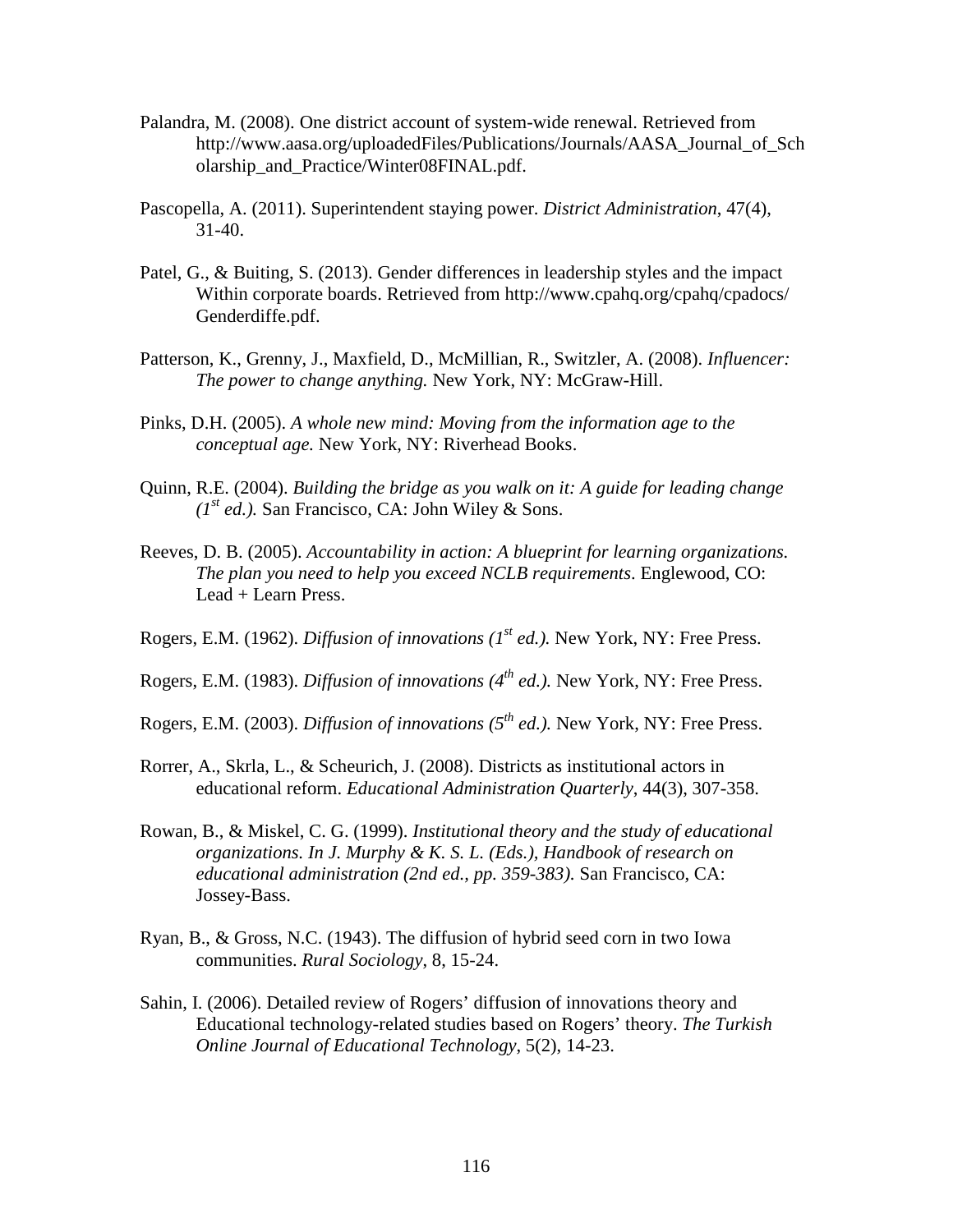- SCANS Commission. (1991). What work requires of schools: A SCANS Report for America 2000. The Secretary's Commission on Achieving Necessary Skills, Washington, D.C.: US Department of Labor.
- Scott, W. R. (2003). *Organizations: Rational, natural and open systems (5th ed.).* Upper Saddle River, NJ: Prentice Hall.
- Senge, P.M., Cambron-McCabe, N., Lucas, T., Smith, B., Dutton, J., & Kleiner, A. (2000). *A fifth discipline resource: Schools that learn.* New York: Doubleday.
- Sherman, W. H. (2008). No child left behind: A legislative catalyst for superintendent action to eliminate test-score gaps. *Educational Policy*, 22(5), 675-704.
- Sims, R. R. (2002). *Employee involvement is still the key to successfully managing change. In S. J. Simms & R. R. Simms (Eds.), Changing the way we manage change (pp. 33-54).* Westport, CT: Quorum Books.
- Smith, W. (2004). Ev rogers: Helping to build a modern synthesis of social change. *Journal of Health Communication.* 9, 139-142.
- South Carolina Association of School Administrators (2012) 2012-13 South Carolina School Superintendents. Retrieved from http://www.scasa.org/displaycommon. cfm?an=1&subarticlebr=50.
- South Carolina Department of Education (2012) 2012 State Report Card. Retrieved from http://ed.sc.gov/data/report-cards/2012/.
- Togneri, W., & Anderson, S.E. (2003). Beyond islands of excellence: What districts can do to improve instruction and achievement in all schools: A leadership brief. Learning First Alliance.
- U.S. Census Bureau (2012). Poverty thresholds: 2012. Retrieved from http://www.census.gov/hhes/www/poverty/data/threshold/.
- U.S. Department of Education (2002). No child left behind act of 2001. Public Law No. 107-110, 115 Statute 1425.
- U.S. Department of Education (1994). National goals for education: Goals 2000. Public Law No. 103-227.
- Vakola, M., & Nikolaou, I. (2005). Attitudes towards organizational change: What is the role of employees' stress and commitment? *Employee Relations, 27*(2), 160-174.
- Valente, T.W. (2010). *Social networks and health: Models, methods, and applications.*  New York, NY: Oxford University Press.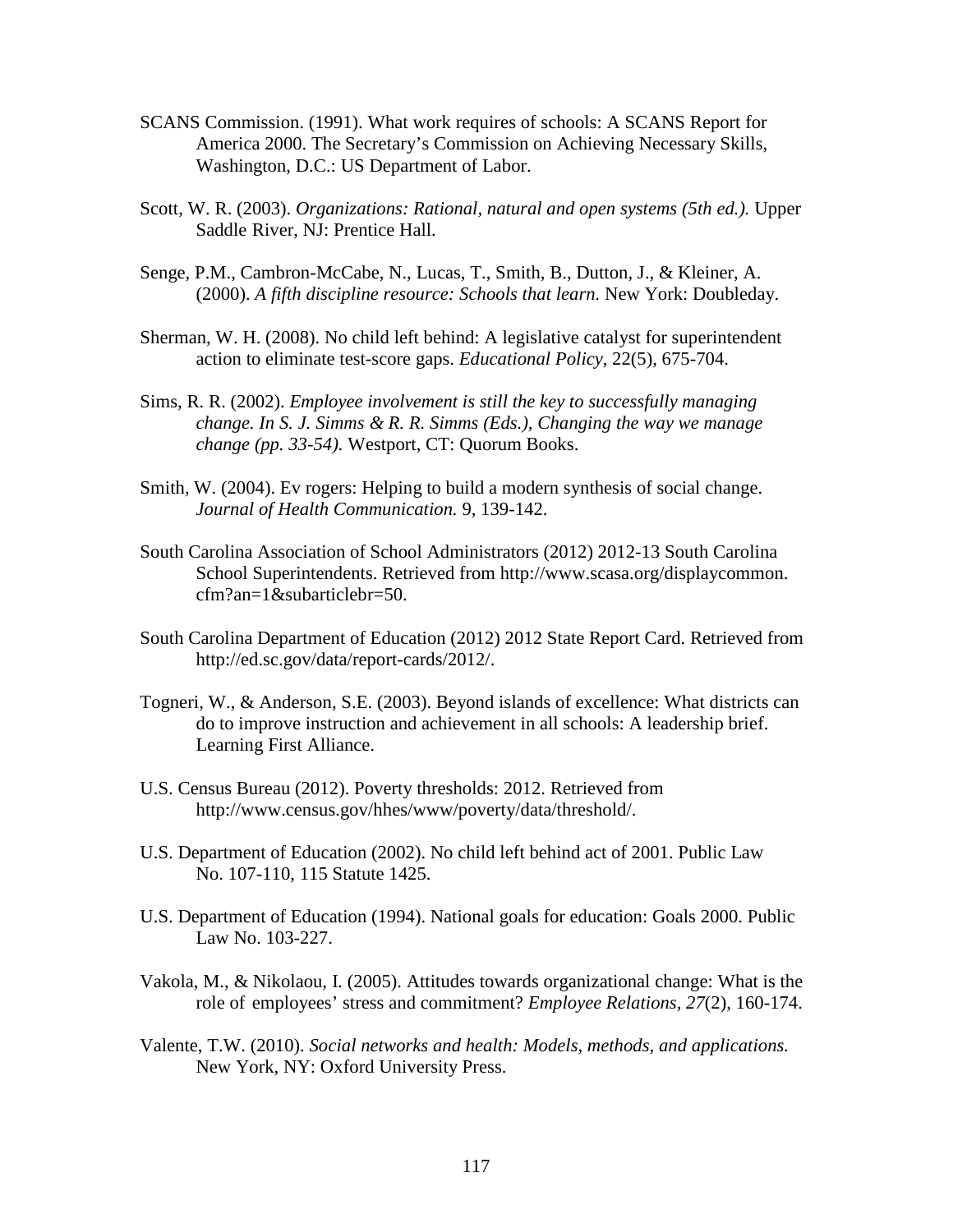- Van de Ven, A., & Poole, M.S. (2004). *Handbook of organizational change and innovation.* New York: Oxford University Press.
- Wagner, T., Kegan, R., Lahey, L.L., Lemons, R.W., Garnier, J., Helsing, D., & Rasmussen, H.T. (2006). *Change leadership: A practical guide to transforming our schools.* San Francisco, CA: Jossey-Bass.
- Weiss, S. (2005). The progress of education reform 2005. Retrieved from http://www.ecs.org/html/educationIssues/ProgressofReform.aspx.
- Zimmerman, J. (2008). Working the system: Building capacity for school change. Retrieved from http://www.aasa.org/jsp.aspx.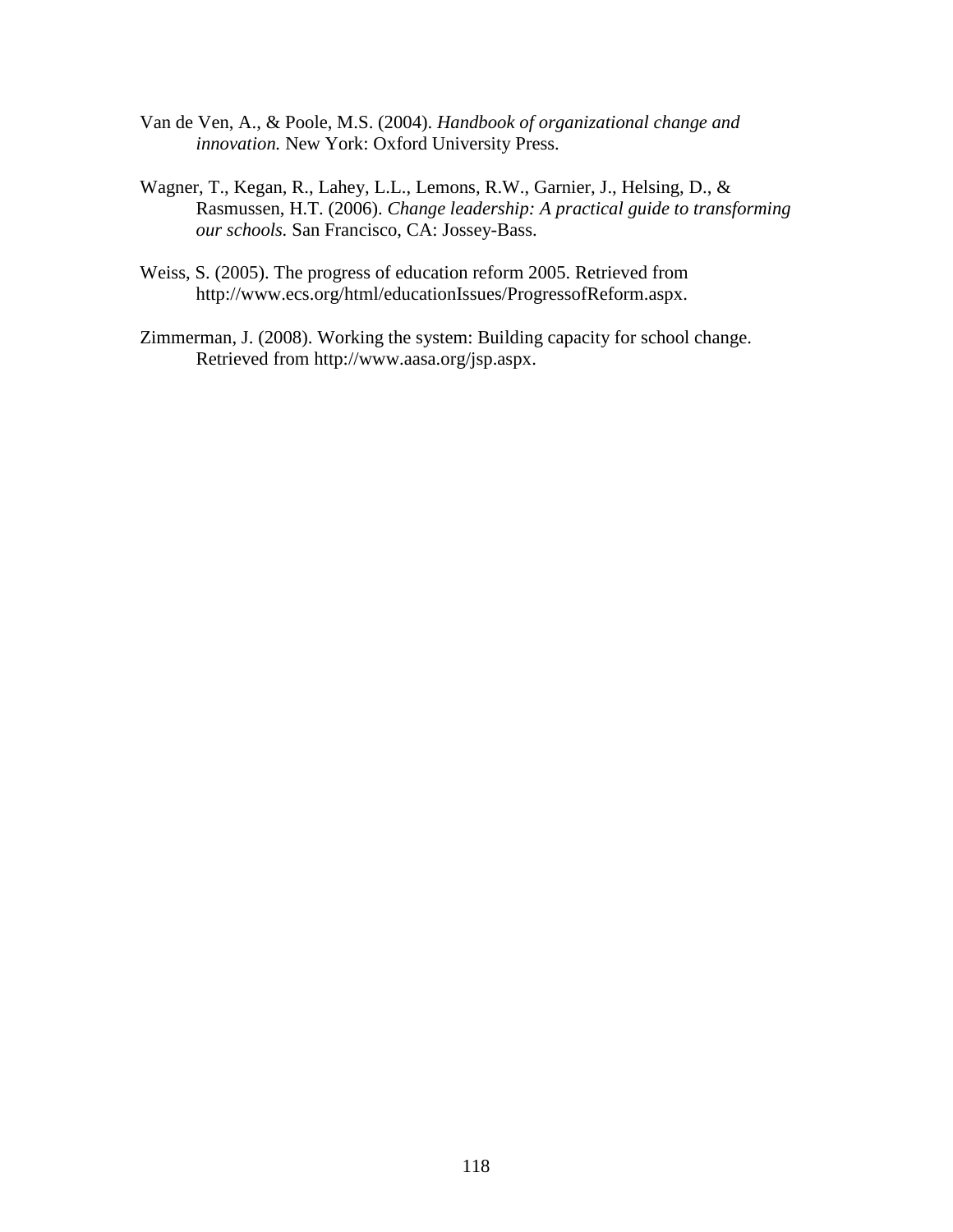## **Appendix A**

#### **Letter of Invitation and Consent**

Dear (Superintendent Name),

My name is Alfred Williams and I am a doctoral candidate at the University of South Carolina in the school of Educational Leadership and Policies and a fellow South Carolina educator. I am currently conducting a research study entitled Perceptions of Innovations: An Examination of South Carolina Superintendents.

The purpose of this study is to examine the perceptions of South Carolina public school superintendents regarding individual and organizational attitudes toward innovation. In order to obtain the information required to successfully complete the study, all public school superintendents in South Carolina will be invited to participate in the study by completing a survey. The survey takes approximately 15 minutes to complete and your participation is completely voluntary.

There are no known risks associated with participating in this study. Your identity will be kept confidential and the information that you provide will be added to the body of data related to innovation and the superintendency. Neither you nor your school district will be identified in connection with any results or reporting.

Please respond to this survey by September 2, 2013. I will send one follow-up email if you do not respond by September 3.

I would greatly appreciate your participation. The completion of the attached survey will imply your consent to participate in this study. When you click the link below you will be directed to the survey.

#### https://www.surveymonkey.com/s/LJFDHWK

If clicking on this link does not work, please copy and paste the link in to the address bar of your Internet browser.

I deeply appreciate your cooperation and support. If you require any additional information, please do not hesitate to contact me by email at willi442@email.sc.edu or at (803) 325-4415.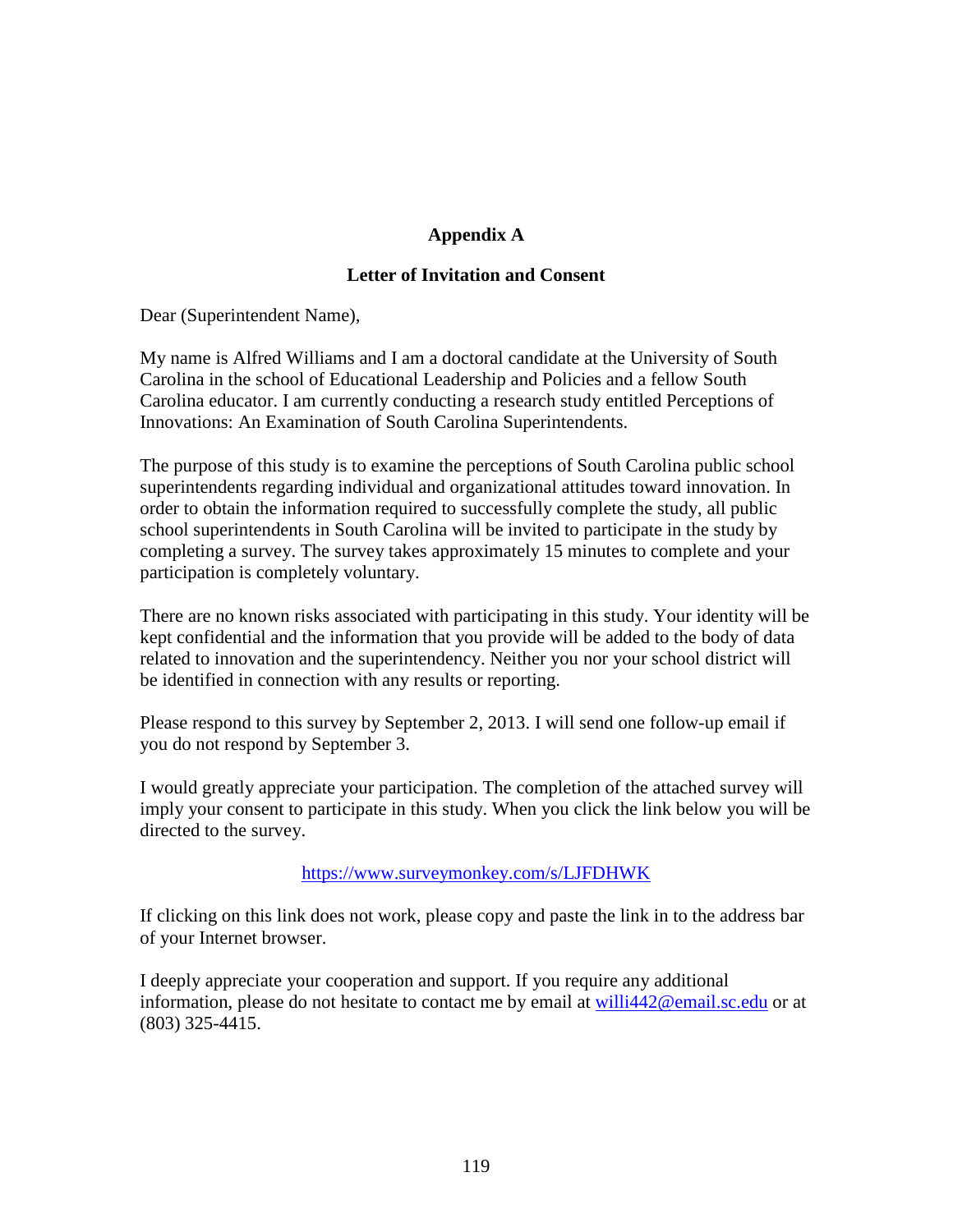Respectfully,

Alfred L. Williams Doctoral Candidate in Educational Leadership and Policies University of South Carolina

**IMPORTANT:** *The contents of this email and survey link are confidential. They are intended for the named recipient only.*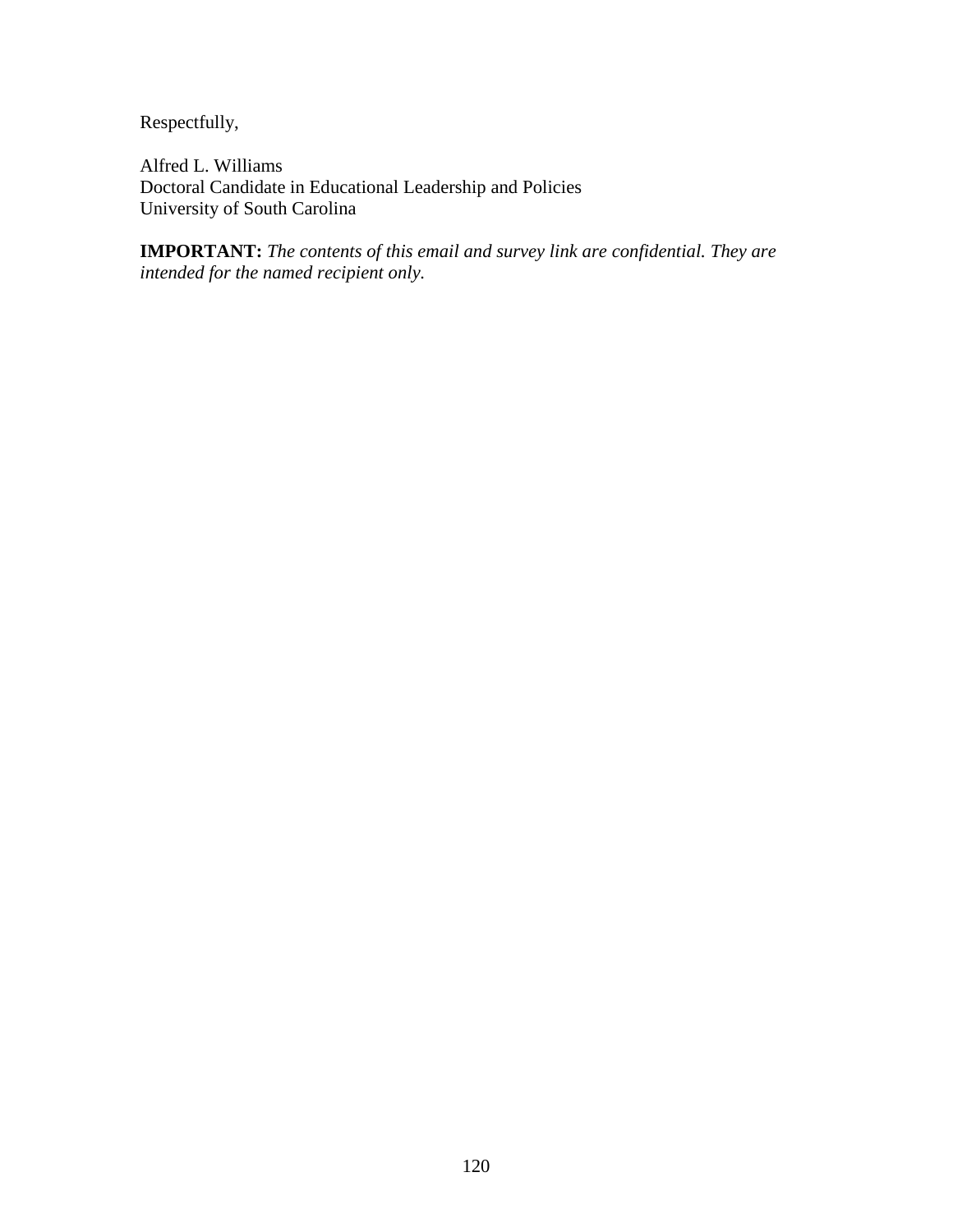## **Appendix B**

### **Survey Instrument**

### **Procedures and Confidentiality**

#### **Perceptions of Innovations: An Examination of South Carolina Superintendents**

You are being asked to participate in a research study conducted by Alfred Williams, Doctoral Candidate from the Department of Educational Leadership and Policies at the University of South Carolina. The results of this study will contribute to my dissertation, in partial fulfillment of the requirements for a doctoral degree. You have been selected as a possible participant in this study because you are a South Carolina public school superintendent.

#### **Purpose of the study:**

The purpose of this study is to examine the perceptions of South Carolina public school superintendents regarding individual and organizational attitudes toward innovation.

#### **Procedures:**

If you decide to participate in this study you will be asked to complete a short survey related to your perceptions of your individual and organizational attitudes toward innovation. The survey will be delivered using Survey Monkey and takes approximately 15 minutes to complete.

### **Potential Risks:**

There are no potential risks associated with this study.

#### **Potential Benefits:**

This study will add to the body of scholarly literature by identifying the perceptions of South Carolina superintendents regarding individual and organizational attitudes toward innovation. It will provide public school superintendents and policy makers information regarding the implementation of innovation in public school districts.

### **Confidentiality:**

Your identity will be kept confidential and the information that you provide will be added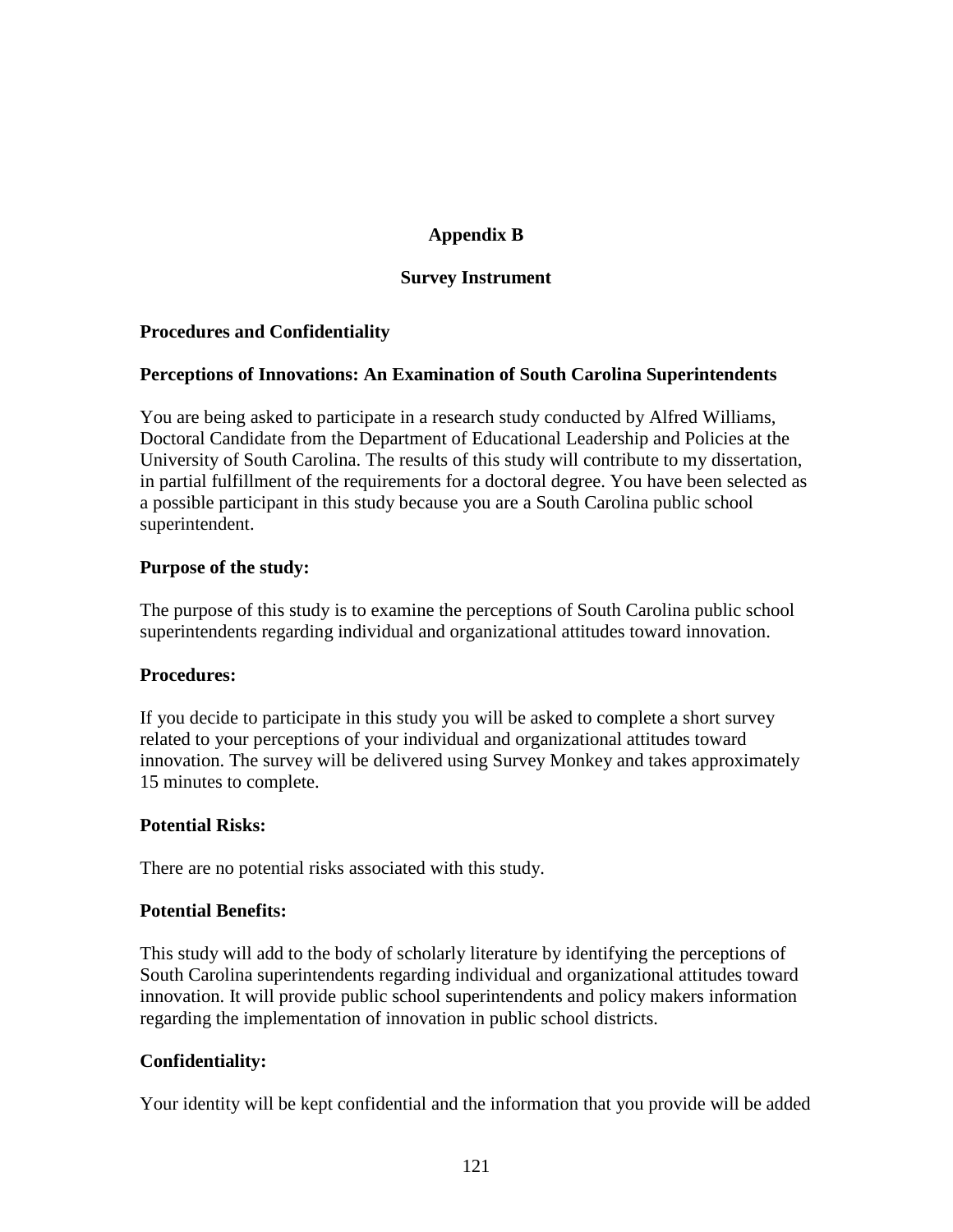to the body of data related to innovation and the superintendency. Neither you nor your school district will be identified in connection with any results or reporting. Confidentiality will be maintained by means of a password protected file that will be accessed by this researcher only. Any hard copies of confidential materials will be kept in a locked cabinet in my office and will be accessed by this researcher only.

#### **Participation and Withdrawal:**

Your participation in this study is completely voluntary and you can choose to withdraw at anytime.

If you have any questions or concerns about this study, please feel free to contact me by email at willi442@email.sc.edu or at (803)325-4415.

Alfred L. Williams, Doctoral Candidate in Educational Leadership and Policies University of South Carolina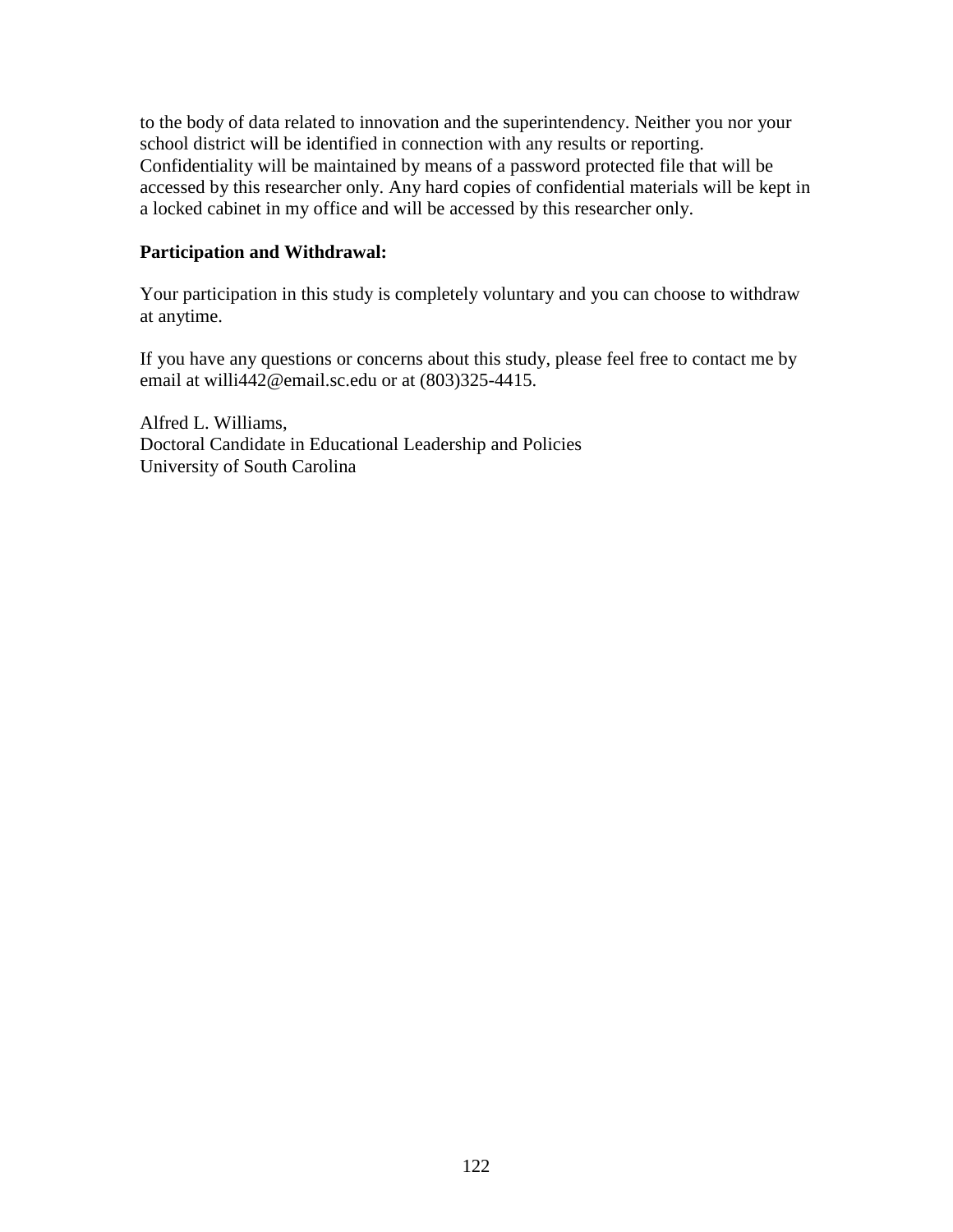# **Demographic Information**

**Directions: Please respond to the following information about yourself.** 

## **1. What is your age?**

|    | 30 to 39    |
|----|-------------|
| L. | 40 to 49    |
| u  | 50 to 59    |
| Q  | 60 to 69    |
|    | 70 or older |

## **2. Gender**

 $\Box$  Male  $\Box$  Female

# **3. Total years of experience as a superintendent?**

- $\Box$  1-5  $\Box$  6-10  $\Box$  11-15  $\Box$  16-20
- $\Box$  21 or longer

## **4. In what district are you currently employed?**

# **5. How long have you been in your current position?**

 $\Box$  1-3  $\Box$  4-6  $\Box$  7-9

 $\Box$  10 or more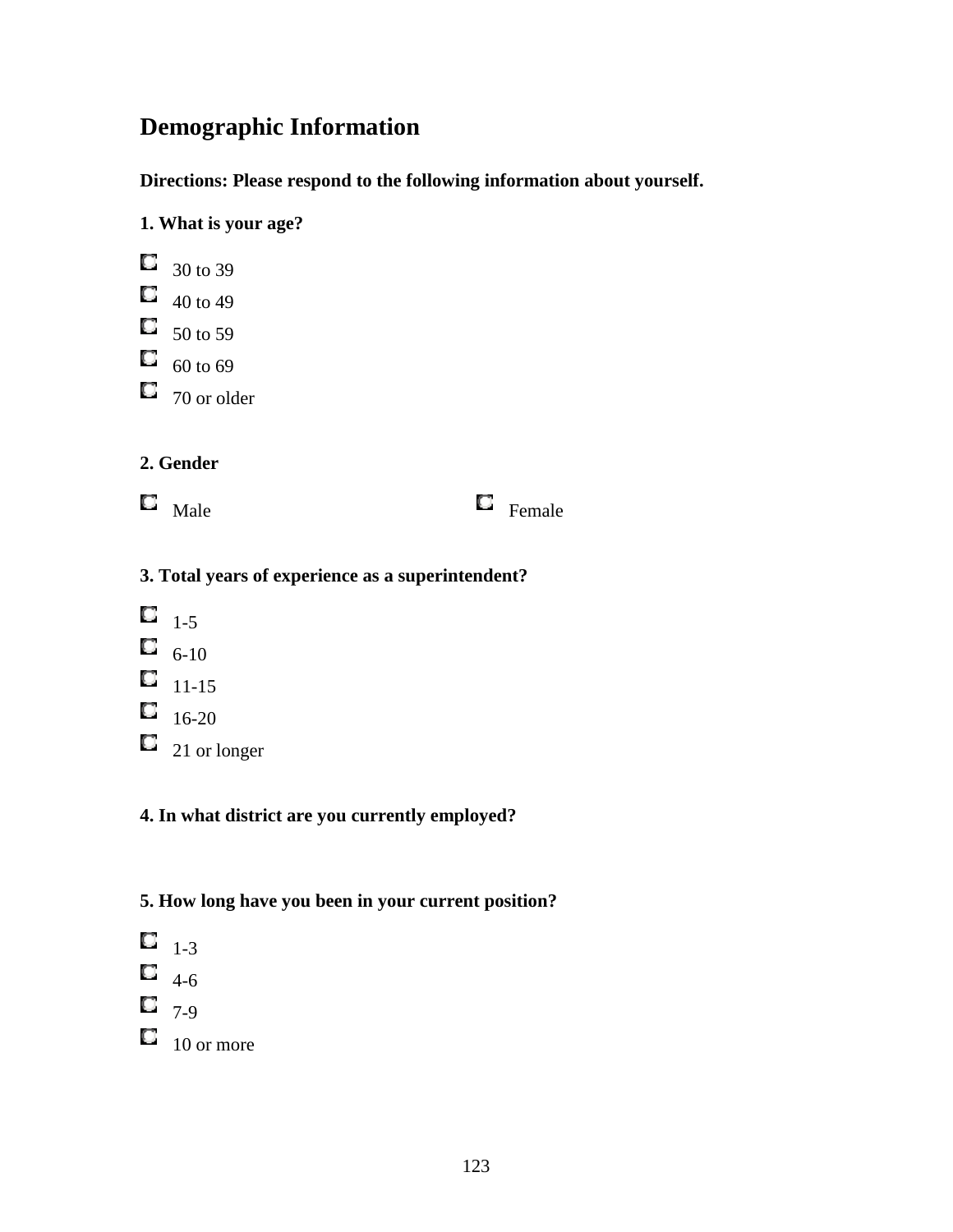# **Individual Innovativeness**

**Directions: People respond to their environment in different ways. The statements below refer to some of the ways people can respond.** 

**Please indicate the degree to which each statement applies to you by marking whether you:** *Strongly Disagree = 1; Disagree = 2; are Neutral = 3; Agree = 4; Strongly Disagree = 5* 

**Please work quickly, there are no right or wrong answers, just record your first impression.**

\_\_\_\_\_\_\_ 6. My peers often ask me for advice or information.

\_\_\_\_\_\_\_ 7. I enjoy trying new ideas.

**Example 2.** 8. I seek out new ways to do things.

\_\_\_\_\_\_\_ 9. I am generally cautious about accepting new ideas.

\_\_\_\_\_\_\_ 10. I frequently improvise methods for solving a problem when an answer is not apparent.

\_\_\_\_\_\_\_ 11. I am suspicious of new inventions and new ways of thinking.

12. I rarely trust new ideas until I can see whether the vast majority of people around me accept them.

\_\_\_\_\_\_\_13. I feel that I am an influential member of my peer group.

\_\_\_\_\_\_\_14. I consider myself to be creative and original in my thinking and behavior.

15. I am aware that I am usually one of the last people in my group to accept something new.

\_\_\_\_\_\_\_16. I am an inventive kind of person.

\_\_\_\_\_\_\_17. I enjoy taking part in the leadership responsibilities of the group I belong to.

\_\_\_\_\_\_\_18. I am reluctant about adopting new ways of doing things until I see them working for people around me.

\_\_\_\_\_\_\_19. I find it stimulating to be original in my thinking and behavior.

\_\_\_\_\_\_\_20. I tend to feel that the old way of living and doing things is the best way.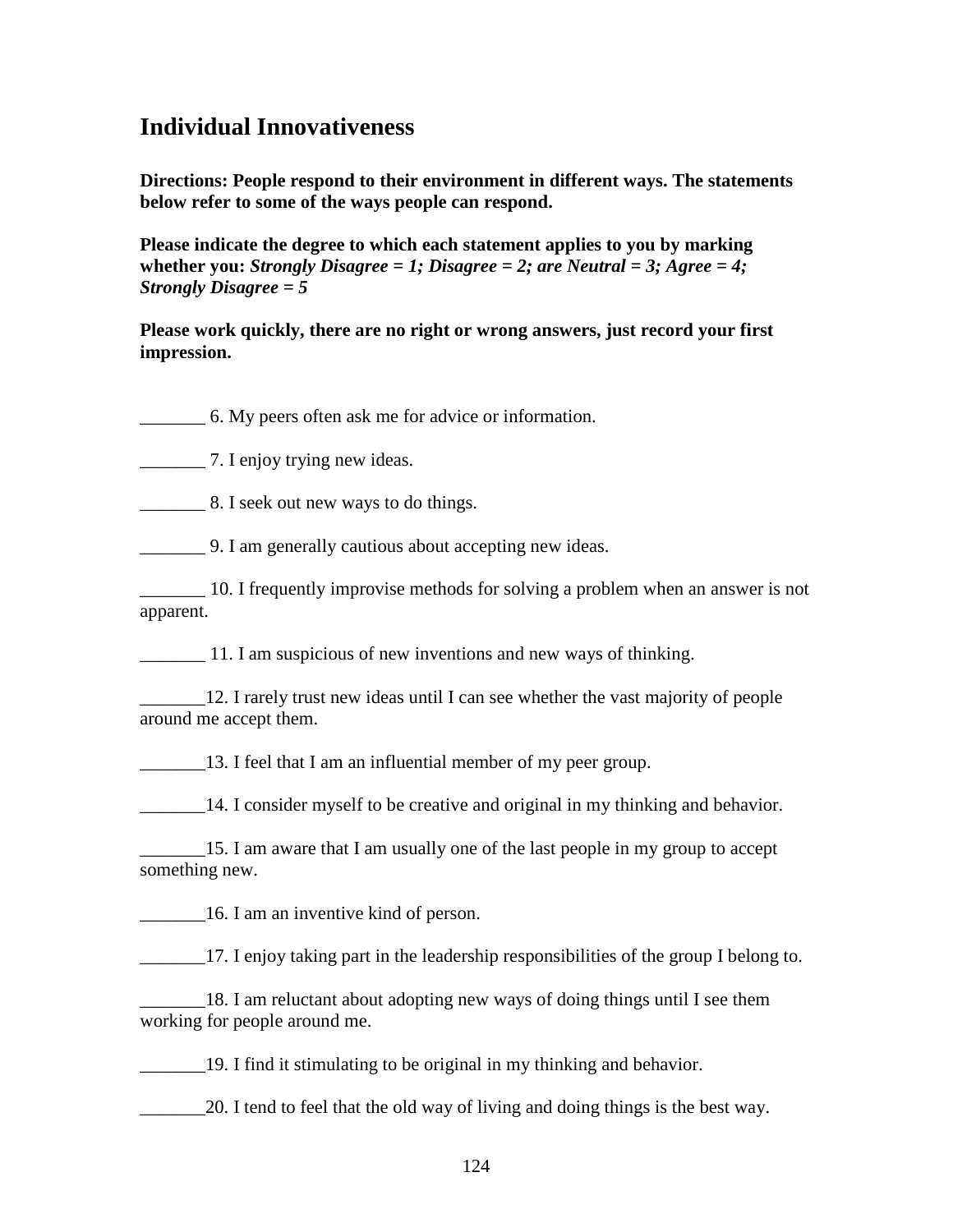## 21. I am challenged by ambiguities and unsolved problems.

- 22. I must see other people using new innovations before I will consider them.
- \_\_\_\_\_\_\_23. I am receptive to new ideas.
- 24. I am challenged by unanswered questions.
- 25. I often find myself skeptical of new ideas.

# **Organizational Innovativeness**

**Directions: Organizations respond to change in different ways. The statements below refer to some of the ways members of organizations perceive their organizations' to be.** 

**Please indicate the degree to which you agree that the statement describes your organization by marking whether you:**  *Strongly Disagree = 1; Disagree = 2; are Neutral = 3; Agree = 4; Strongly Disagree = 5*

**Please work quickly, there are no right or wrong answers, just record your first impression.** 

### **My Organization is:**

- \_\_\_\_\_\_\_ 26. cautious about accepting new ideas.
- 27. a leader among other organizations.
- **28.** suspicious of new ways of thinking.
- **29.** very inventive.
- \_\_\_\_\_\_\_ 30. often consulted by other organizations for advice and information.
- **EXECUTE:** 31. skeptical of new ideas.
- \_\_\_\_\_\_\_ 32. creative in its method of operation.
- \_\_\_\_\_\_\_ 33. usually one of the last of its kind to change to a new method of operation.
- \_\_\_\_\_\_\_ 34. considered one of the leaders of its type.
- 25. receptive to new ideas.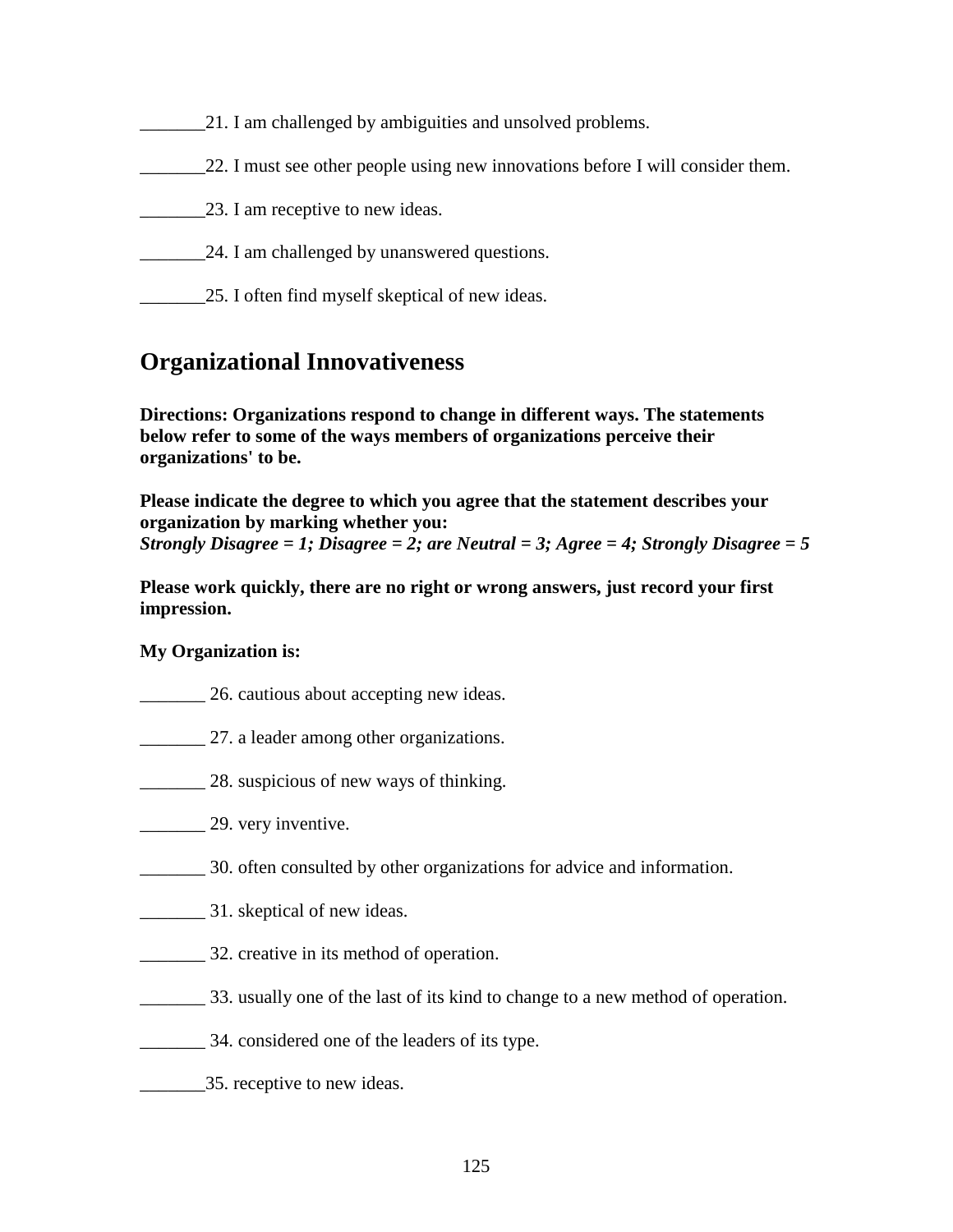- \_\_\_\_\_\_\_36. challenged by new ideas.
- \_\_\_\_\_\_\_37. follows the belief that "the old way of doing things is the best."
- \_\_\_\_\_\_\_38. very original in its operational procedures.
- \_\_\_\_\_\_\_39. does not respond quickly enough to necessary changes.

\_\_\_\_\_\_\_40. reluctant to adopt new was of doing things until other organizations have used them successfully.

\_\_\_\_\_\_\_41. frequently initiates new methods of operations.

42. slow to change.

- \_\_\_\_\_\_\_43. rarely involves employees in the decision-making process.
- \_\_\_\_\_\_\_44. maintains good communication between supervisors and employees.
- \_\_\_\_\_\_\_45. influential with other organizations.
- \_\_\_\_\_\_\_46. seeks out new ways to do things.
- 47. rarely trusts new ideas and ways of functioning.

\_\_\_\_\_\_\_48. never satisfactorily explains to employees the reasons for procedural changes.

**EXECUTE:** 49. frequently tries out new ideas.

\_\_\_\_\_\_\_50. willing and ready to accept outside help when necessary.